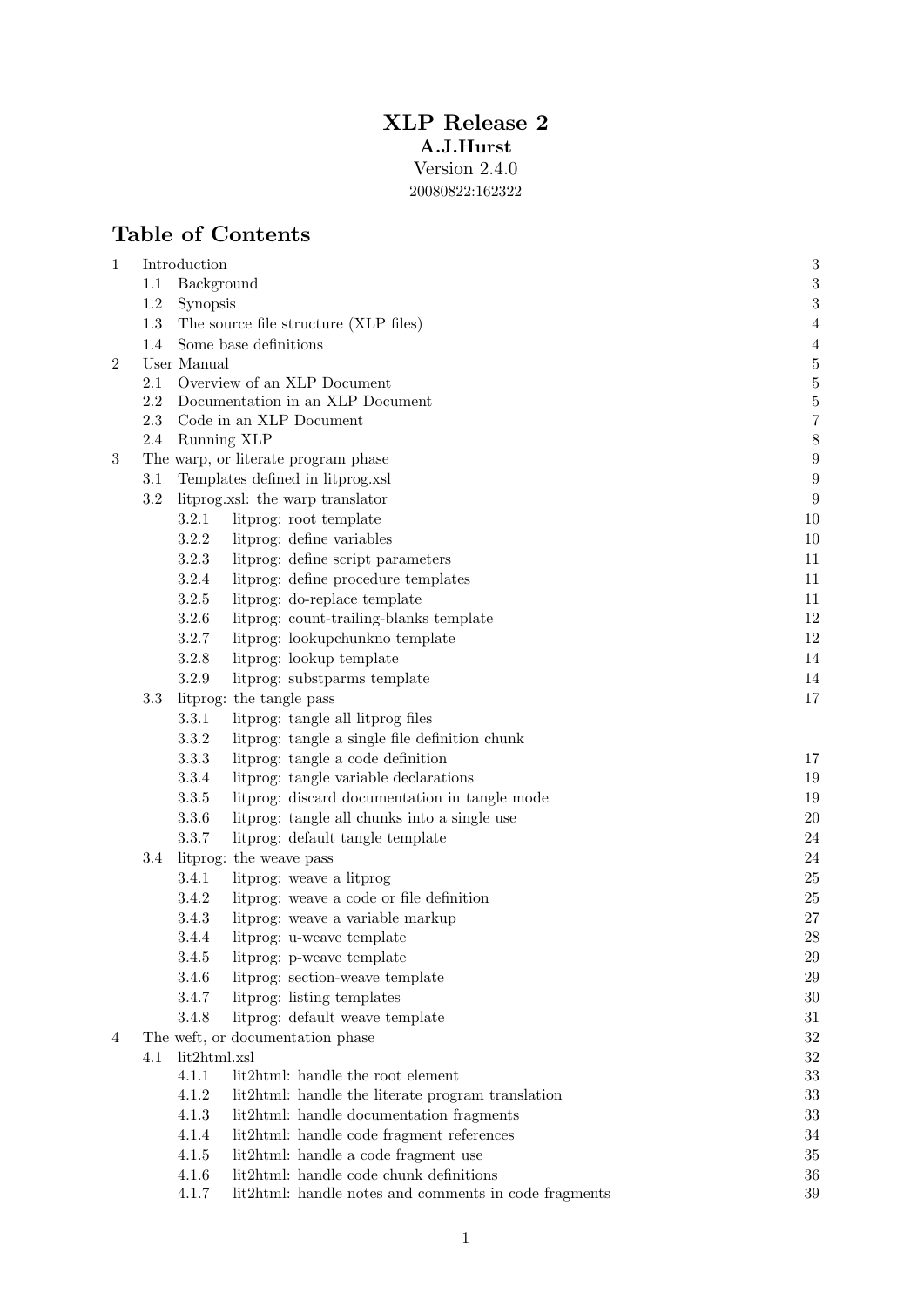|    |                                                     | 4.1.8                               | lit2html: handle variable definitions and uses                   | 40 |  |  |  |
|----|-----------------------------------------------------|-------------------------------------|------------------------------------------------------------------|----|--|--|--|
|    |                                                     | 4.1.9                               | lit2html: handle maintaintable                                   | 41 |  |  |  |
|    |                                                     |                                     | 4.1.10 lit2html: TableOfContents                                 | 41 |  |  |  |
|    |                                                     |                                     | 4.1.11 lit2html: handle a code text element                      | 43 |  |  |  |
|    |                                                     |                                     | 4.1.12 lit2html: construct file definition list                  | 43 |  |  |  |
|    |                                                     |                                     | 4.1.13 lit2html: construct chunk definition list                 | 44 |  |  |  |
|    |                                                     |                                     | 4.1.14 lit2html: construct identifier definition list            | 45 |  |  |  |
|    |                                                     | 4.1.15                              | lit2html: handle macro parameters                                | 46 |  |  |  |
|    |                                                     | 4.1.16                              | lit2html: handle document history                                | 46 |  |  |  |
|    |                                                     | 4.1.17                              | lit2html: special character templates                            | 47 |  |  |  |
|    |                                                     | 4.1.18                              | lit2html: default template                                       | 47 |  |  |  |
|    | 4.2                                                 | lit2tex.xsl                         |                                                                  | 48 |  |  |  |
|    |                                                     | 4.2.1                               | lit2tex: handle the root node                                    | 49 |  |  |  |
|    |                                                     | 4.2.2                               | lit2tex: handle various documentation elements                   | 49 |  |  |  |
|    |                                                     | 4.2.3                               | lit2tex: handle a literate program translation                   | 50 |  |  |  |
|    |                                                     | 4.2.4                               | lit2tex: handle paragraphs                                       | 50 |  |  |  |
|    |                                                     | 4.2.5                               | lit2tex: handle reference calls                                  | 50 |  |  |  |
|    |                                                     | 4.2.6                               | lit2tex: handle code fragment definitions                        | 51 |  |  |  |
|    |                                                     | 4.2.7                               | lit2tex: handle code use calls                                   | 53 |  |  |  |
|    |                                                     | 4.2.8                               | lit2tex: handle macro parameters                                 | 54 |  |  |  |
|    |                                                     | 4.2.9                               | lit2tex: handle variable definitions and uses                    | 54 |  |  |  |
|    |                                                     | 4.2.10                              | lit2tex: handle in-line comments in code                         | 55 |  |  |  |
|    |                                                     | 4.2.11                              | lit2tex: handle maintenance table documentation                  | 55 |  |  |  |
|    |                                                     | 4.2.12                              | lit2tex: build table of contents                                 | 56 |  |  |  |
|    |                                                     | 4.2.13                              | lit2tex: build file list                                         | 57 |  |  |  |
|    |                                                     |                                     | 4.2.14 lit2tex: build identifier list                            | 58 |  |  |  |
|    |                                                     |                                     | 4.2.15 lit2tex: handle chunk definition list                     | 59 |  |  |  |
|    |                                                     | 4.2.16                              | lit2tex: handle document history                                 | 61 |  |  |  |
|    |                                                     |                                     | 4.2.17 lit2tex: text node handling                               | 63 |  |  |  |
|    |                                                     | 4.2.18                              | lit2tex: special character templates                             | 65 |  |  |  |
|    |                                                     | 4.2.19                              | lit2tex: default template                                        | 65 |  |  |  |
| 5  |                                                     |                                     | weft: Common weft fragments                                      | 66 |  |  |  |
| 6  |                                                     |                                     | The litprog Document Type Definition                             | 67 |  |  |  |
|    | 6.1<br>litprog.dtd: Literate Programming elements   |                                     |                                                                  |    |  |  |  |
|    | 6.2                                                 | litprog.dtd: Bibliographic elements | 68                                                               |    |  |  |  |
|    | litprog.dtd: Heading and Sectioning elements<br>6.3 | 69                                  |                                                                  |    |  |  |  |
|    | litprog.dtd: Miscellaneous elements<br>6.4          | 69                                  |                                                                  |    |  |  |  |
|    | $6.5\,$                                             | 69                                  |                                                                  |    |  |  |  |
|    | $6.6\,$                                             |                                     | litprog.dtd: table elements<br>litprog.dtd: uri elements         | 69 |  |  |  |
|    | 6.7                                                 |                                     | litprog.dtd: DocumentHistory elements                            | 70 |  |  |  |
|    | $6.8\,$                                             | 70                                  |                                                                  |    |  |  |  |
| 7  |                                                     |                                     | litprog.dtd: Entities<br>The LitprogXML Document Type Definition | 71 |  |  |  |
| 8  |                                                     | File Index                          |                                                                  | 72 |  |  |  |
| 9  | Macro Index<br>73                                   |                                     |                                                                  |    |  |  |  |
| 10 | Identifier Index                                    |                                     |                                                                  |    |  |  |  |
|    |                                                     | 76                                  |                                                                  |    |  |  |  |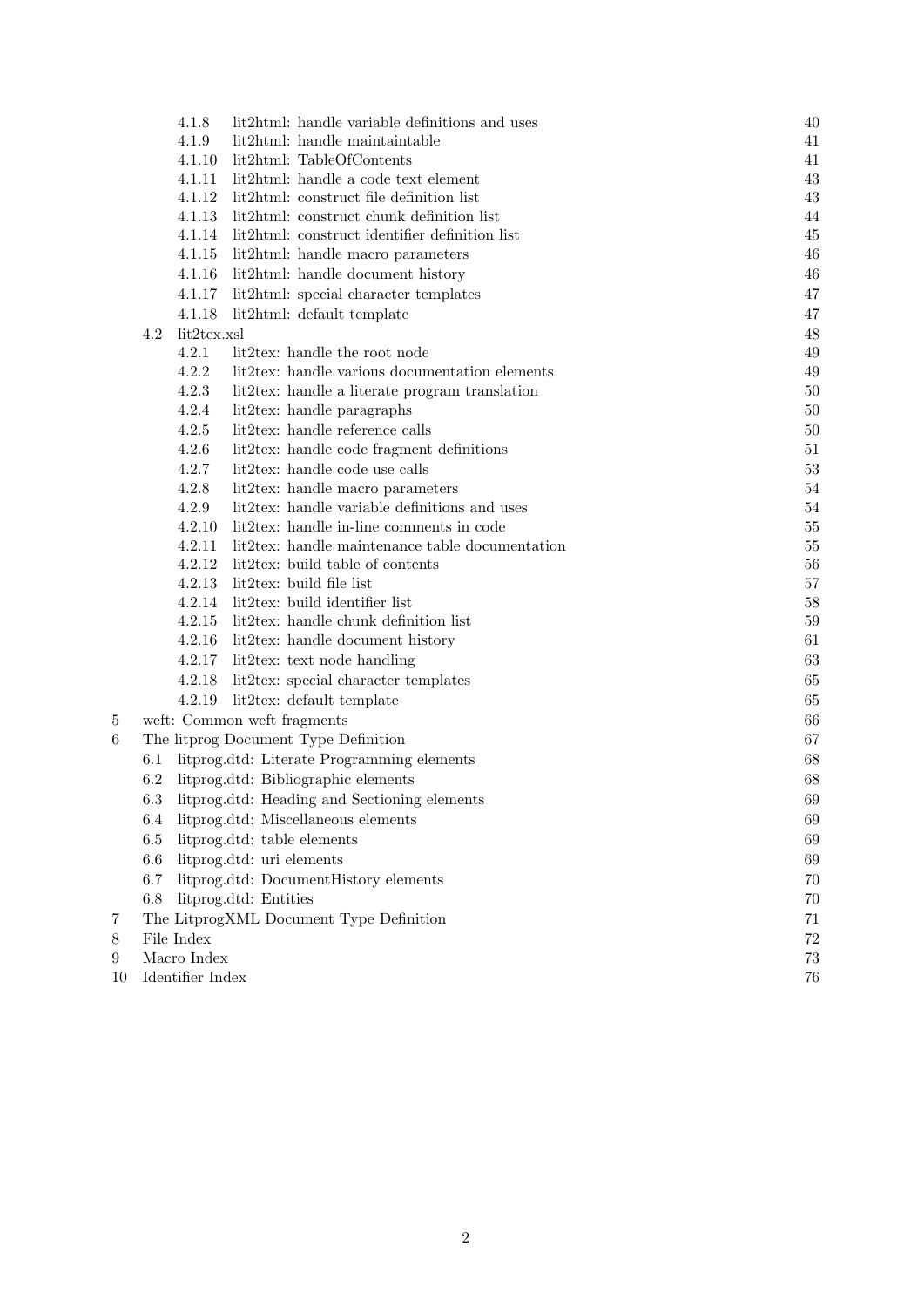# 1 Introduction

## 1.1 Background

Literate Programming is a technique developed by Donald Knuth, and described in his seminal paper in the Computer Journal, 1984. It is both a software process and a suite of tools for supporting that process. Programs written as literate programs go through two (conceptually) independent processes known as tangling and weaving. Tangling creates the actual source code for input to a compiler; weaving creates a documentation file suitable for processing by a document system such as T<sub>E</sub>X.

More modern versions of literate program tools have attempted to decouple the  $N \times M$  combinatorial explosion created by the choice of N programming languages and M documentation systems, by restricting the markup and presentational mechanisms. The tool currently in use in the work described here is such a tool: the markup of source documents is done in XML, and the documentation device is handled by XML translators. This reduces the problem from an N x M to an N + M one, where  $N = 1$ .

XLP started life as a literate programming tool developed from nuweb, and modified to develop XML code rather than LaTeX or HTML. It was extensively rewritten during 2003 to use an XSLT script rather than a C program to do the tangle and weave processes, so the code is completely platform independent. To run the code, only an XSLT translator (any flavour) is needed. The price for this conversion (apart from time) has been the loss of a number of "syntactic sugar" features, but I don't miss them much. They are gradually being reintroduced, generally in an improved form.

This new version is currently used to define and maintain a range of software that I use on a regular basis.

## 1.2 Synopsis

This program, or rather, suite of programs, performs literate program analysis and construction over a literate program file. Programs in any language can be constructed, as can documentation in any form. There are two phases to the use of the suite, each of which is handled by an XSLT file. The first of these phases uses a common XSLT file, while the second phase uses an XSLT file that is specific to the form of documentation being generated. For naming purposes, the first phase is known as the warp phase, while the second phase is called the weft phase.

The first phase (warp phase) comprises two passes, corresponding to the tangling and weaving operations of all literate program systems. It is important to make the distinction between phase and pass in this context. This phase is performed by the litprog.xsl file. Each of the passes within this phase is handled by a mode (in the XSL technical sense). The first pass, or mode=tangle, generates the tangled program files, and the second pass mode=weave generates an intermediate file of the woven documentation file.

This documentation file is then processed in phase two of the suite (the weft phase) by a second XSLT file, which is documentation language specific. There is only one pass in the weft phase. Currently, there are two such XSLT files, lit2html.xsl for HTML documentation, and lit2tex.xsl for {\TeX} documentation. The output of this phase is an HTML or T<sub>FX</sub> document, suitable for processing by a browser (HTML) or by the T<sub>E</sub>X system itself (T<sub>E</sub>X). There are a standard set of macros (based upon plain T<sub>E</sub>X) that are assumed by the TEX translator, and which are available separately.

All three XSLT files (litprog.xsl for the warp phase, and lit2html.xsl and lit2tex.xsl for the weft phase) are described in this document, which is itself a literate program document.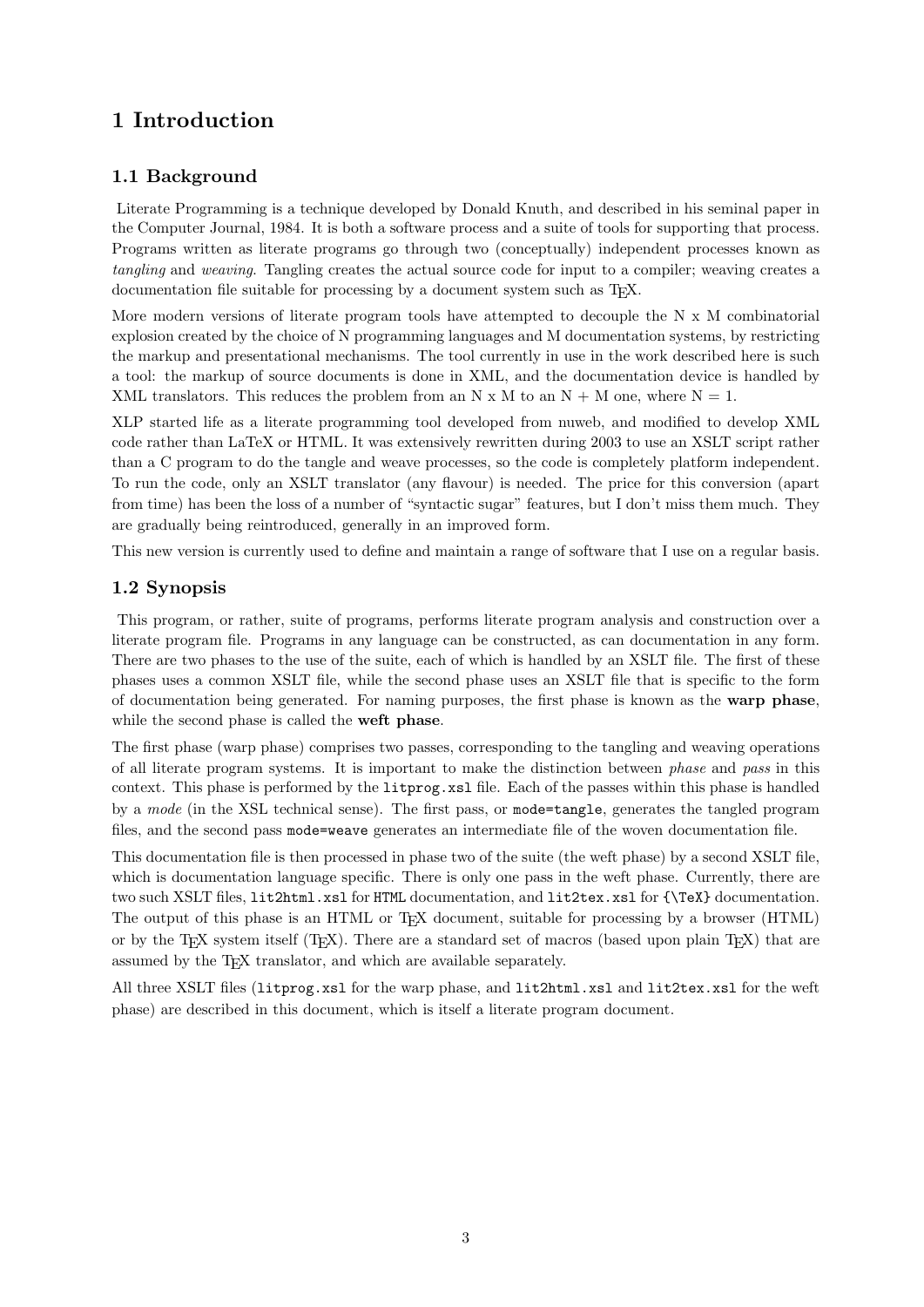## 1.3 The source file structure (XLP files)

The warp (first) phase of XLP reads the input XLP file, a document type definition for which is given in section 5, The litprog Document Type Definition<sup>1</sup> (see also the file  $\langle\text{litprog}.dtd 6.1\rangle$ ). In BNF, the grammar of this file is as follows (terminals are represented in CAPITALS, although the corresponding element names are lower case, except for TableOfContents):

```
litxmlfile = TITLE AUTHOR VERSION DATE
                ( section | misc ) *
               DocumentHistory?
              .
section = TITLE(p | o | d | subsection | miss)*.
subsection = TITLE (p | o | d | subsubsection | misc)* .
subsubsection = TITLE (p | o | d | subsubsubsection | misc)*.
subsubsubsection = TITLE (p | o | d)*.
misc = TABLEOFCONTENTS | FILELIST | MACROLIST | IDENTIFIERLIST
              .
o = (CODE \mid u \mid v)*.
d = (CODE | u | v) + .
u = USE-REFERENCE.
v = VARIABLE-REFERENCE.
p = (TEXT | u | v)*.
DocumentHistory = Modified* .
Modified = DATE AUTHOR VERSION COMMENT .
```
See the User Manual<sup>2</sup> (following) for explanations of these elements.

## 1.4 Some base definitions

Here we define some important system parameters.

The first one is the location for the library of XSL translations for various base templates. Update this to point at the directory used to store templates such as basic2html.xsl, basic2tex.xsl, and so on (see for example,  $\langle \text{lit2} \text{htm1} \text{.} \text{rsl} \text{ 4.1} \rangle$  and  $\langle \text{lit2} \text{tex} \text{.} \text{rsl} \text{ 4.33} \rangle$ .

 $\langle \angle LIBXSL 1.1 \rangle =$ file:///home/ajh/lib/xsl  $\diamond$ 

Macro referenced in chunk 4.1,4.1,4.1,4.1,4.33,4.33,4.33,4.33

The following list defines all documentation template names. All the names of documentation templates that are passed straight through phase one (the warp phase) should be added to this list, in order to avoid any "No warp-tangle template" or "No warp-weave template" errors.

 $\langle$  litterog: define documentation template name list 1.2 $>$  =

```
<xsl:variable name="docos">
  <xsl:text>|author|b|c|col|comment|date|description|dq|</xsl:text>
  <xsl:text>DocumentHistory|em|i|itemize|item|</xsl:text>
  <xsl:text>le|Modified|narrower|</xsl:text>
  <xsl:text>section|smiley|subsection|subsubsection|</xsl:text>
  <xsl:text>subsubsubsection|paragraph|parm|table|TableOfContents|TeX|</xsl:text>
  <xsl:text>term|td|th|title|tr|tt|uri|verb|verbatim|version|</xsl:text>
  <xsl:text></xsl:text>
</xsl:variable>
```
 $\Diamond$ 

Macro referenced in chunk 3.3

 $^{\mathrm{1}}$  #ThelitprogDocumentTypeDefinition

<sup>2</sup> #UserManual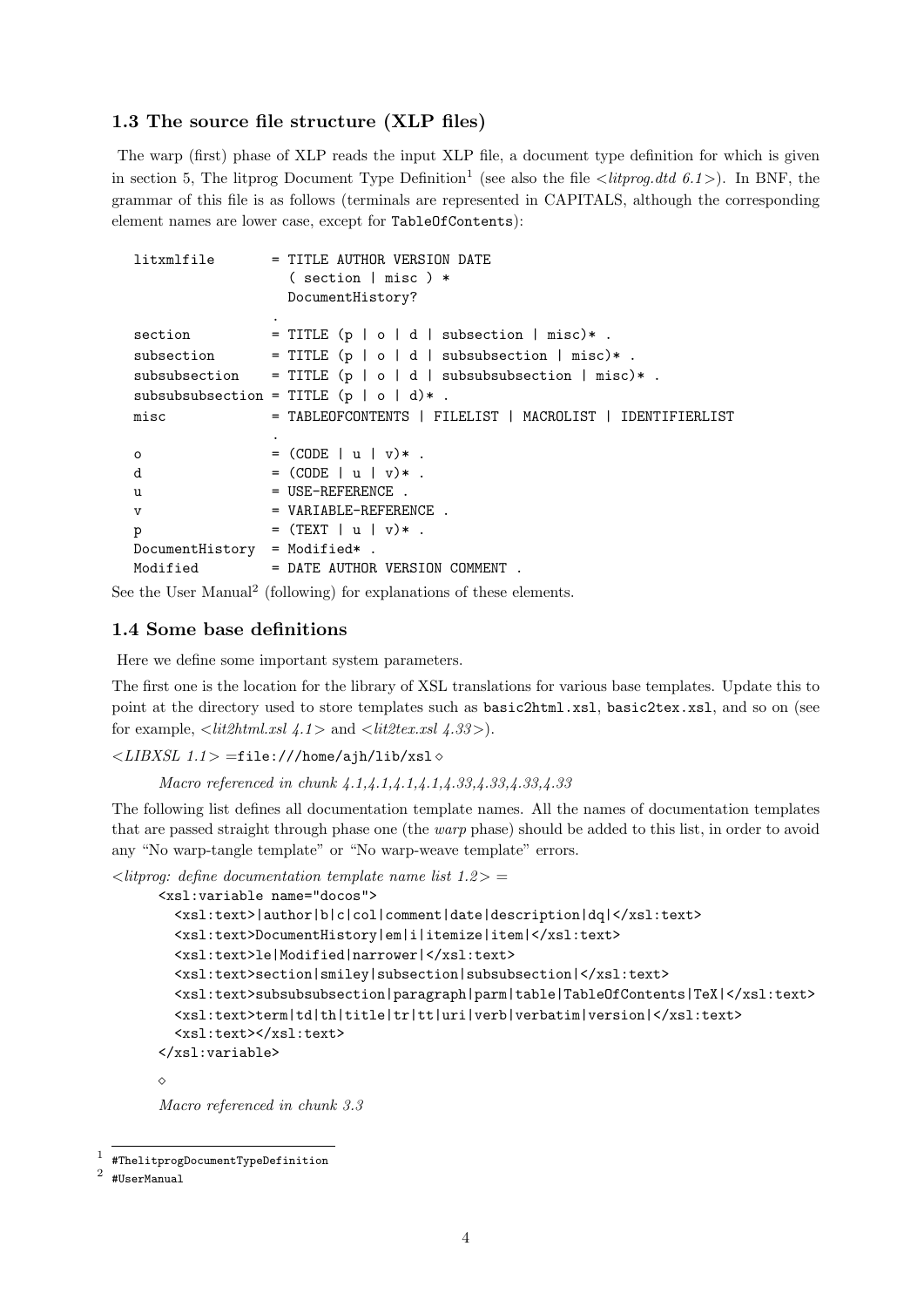## 2 User Manual

## 2.1 Overview of an XLP Document

An XLP document is a well-formed XML document. For readers unfamiliar with XML, an XML document consists of a set of elements, each flagged with a starting and ending tag, and containing other elements, text, or both. Tags are defined by writing the element name within angle brackets <>, and the ending or closing tag has a leading / before the name. The term "well-formed XML document" means that all elements are strictly nested, and there is one outer level or root element.

 $p>An example of a **b>paragnh** /b> element, with nested **b>bold** /b> elements$ The structure of the XLP document is formally defined elsewhere, but an informal description will suffice here. The basic outline of an XLP literate program looks like this:

```
<?xml version="1.0"?>
<!DOCTYPE litprog SYSTEM "/home/ajh/lib/dtd/litprog.dtd">
<litprog>
... literate program content goes in here ...
</litprog>
```
The first line of this program is a declaration that the document is an XML document, constructed according to the rules of XML version 1.0. This line is optional. The second line is mandatory, and specifies that the rules of this particular XML document, an XLP (or XML Literate Program) document, are defined in the separate file /home/ajh/lib/dtd/litprog.dtd.

The top-level or root element is a litprog element. This element contains all the literate programming content. Such content comes in two basic forms: documentation and code. Each of these two forms have their own set of elements. There is limited mixing of these elements, but generally an element is either pure code or pure documentation. These forms are described in the next section.

The basic model is that the document has the structure of a typical descriptive article: opening components are followed by substantive components, which are then followed by closing components. Opening material are things like title, author, date, which are required (if present) to be in a particular order. The substantive content is encapsulated within sections, each contain possible subsections, subsubsections, and even subsubsubsections. Closing material includes things like tables of content and indices.

Interspersed within the document are the code chunks, which are file and code definitions. These may generally appear at any point in the document, but it is their document order that defines how they are assembled into the overall code files. Readers familiar with other literate programming systems may view this arrangement as a conventional alternation of code and documentation fragments, with a superimposed document structure.

## 2.2 Documentation in an XLP Document

Documentation in an XLP document is built from the set of elements:

author b c col comment date description dq DocumentHistory em filelist i identlist

item le macrolist Modified p section subsection subsubsection subsubsubsection table TableOfContents term TeX td th title tr uri verb verbatim version

Generally, these are constrained as to where they can appear, but some can be used in arbitrary order. Their usage is described in the following list, where the annotation "\*" is used to mark those that are constrained.

| author <sup>*</sup> | The author of this literate program. Can appear in two places: at the top level, after the |
|---------------------|--------------------------------------------------------------------------------------------|
|                     | title element, or within a Modified element, after a date element.                         |

- **b** markup text in bold face
- c markup text in code (typewriter) face
- col The column specification element, used in tables. It is an empty element, with one attribute, width, defining the width of a column as a fraction  $(\leq 1.0)$  of the total page width.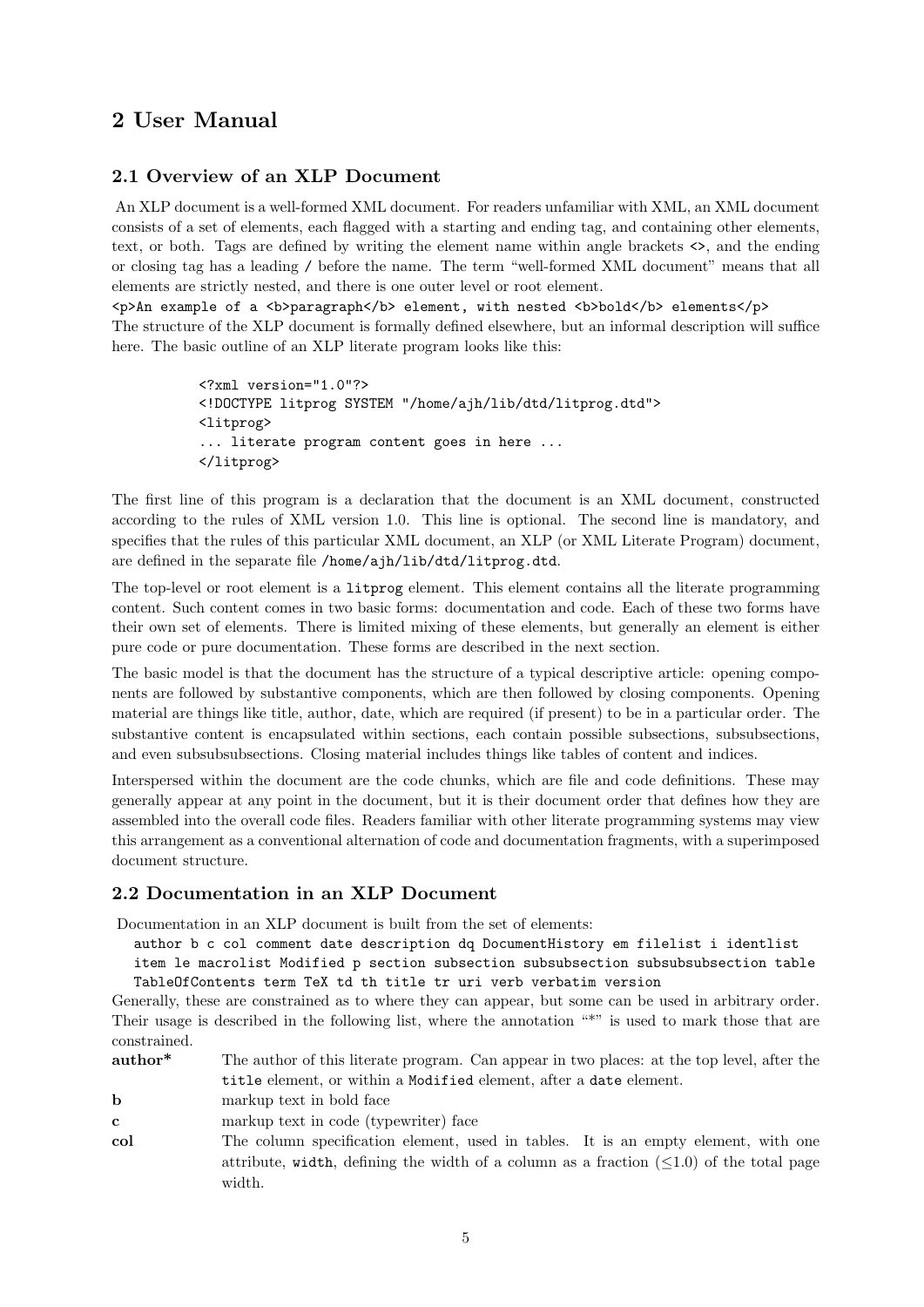| comment*               | The last element within a Modified element, describing the nature of this particular                                                                                                                                  |  |  |  |  |
|------------------------|-----------------------------------------------------------------------------------------------------------------------------------------------------------------------------------------------------------------------|--|--|--|--|
|                        | modification.                                                                                                                                                                                                         |  |  |  |  |
| $\mathbf d$            | define a code chunk (see code)                                                                                                                                                                                        |  |  |  |  |
| date*                  | Can appear after version in the document header, or as the first element in a Modified<br>element. It defines the date of the document, or modification, respectively.                                                |  |  |  |  |
| DocumentHistory*       |                                                                                                                                                                                                                       |  |  |  |  |
|                        | A sequence of Modified elements, each of which contains a date, author, version,                                                                                                                                      |  |  |  |  |
|                        | comment sequence of nested elements, each of which documents the appropriate data<br>about the various modifications to this literate program. If it is present, it must be the<br>last element in a litprog element. |  |  |  |  |
| dq                     | place double quotes around text                                                                                                                                                                                       |  |  |  |  |
| filelist*              | A place marker to indicate where the list of files generated should be inserted. It can                                                                                                                               |  |  |  |  |
|                        | appear at the top level, or within a (sub)section.                                                                                                                                                                    |  |  |  |  |
| i                      | markup text in italic face                                                                                                                                                                                            |  |  |  |  |
| identifierlist*        |                                                                                                                                                                                                                       |  |  |  |  |
|                        | A place marker to indicate where the table of identifier cross references should be inserted.                                                                                                                         |  |  |  |  |
|                        | It can appear at the top level, or within a (sub)section.                                                                                                                                                             |  |  |  |  |
| item*                  | Can only appear within a description, enumerate or itemize element, where it defines                                                                                                                                  |  |  |  |  |
|                        | one of the list items.                                                                                                                                                                                                |  |  |  |  |
| le                     | The less than or equal to symbol, $\leq$ .                                                                                                                                                                            |  |  |  |  |
| $\mathrm{macrolist}^*$ | A place marker to indicate where the list of macro names should be inserted. It can<br>appear at the top level, or within a (sub)section.                                                                             |  |  |  |  |
| Modified*              | contains date, author, version, comment elements, defining attributes of each modifica-                                                                                                                               |  |  |  |  |
|                        | tion of the literate program.                                                                                                                                                                                         |  |  |  |  |
| $\mathbf{o}$           | define an output file (see code)                                                                                                                                                                                      |  |  |  |  |
| p                      | markup a paragraph                                                                                                                                                                                                    |  |  |  |  |
| $\rm{section}^*$       | Can only appear as a top-level element within the litprog element.                                                                                                                                                    |  |  |  |  |
| subsection*            | Can only appear within a section element.                                                                                                                                                                             |  |  |  |  |
| subsubsection*         |                                                                                                                                                                                                                       |  |  |  |  |
|                        | Can only appear within a subsection element.                                                                                                                                                                          |  |  |  |  |
| subsubsubsection*      |                                                                                                                                                                                                                       |  |  |  |  |
|                        | Can only appear within a subsubsection element.                                                                                                                                                                       |  |  |  |  |
| TableOfContents*       |                                                                                                                                                                                                                       |  |  |  |  |
|                        | Defines the place in the literate program where the table of contents should be inserted.                                                                                                                             |  |  |  |  |
|                        | Can only appear at the top level of the document, or within a section or sub(sub) section.                                                                                                                            |  |  |  |  |
| $term*$                | Can only appear within a description element, where it defines the (documentation)                                                                                                                                    |  |  |  |  |
|                        | term being defined.                                                                                                                                                                                                   |  |  |  |  |
| TeX                    | The T <sub>F</sub> X token.                                                                                                                                                                                           |  |  |  |  |
| $\mathrm{td}^*$        | As for HTML, within a table row element $(\mathsf{tr})$ , defines a table data cell.                                                                                                                                  |  |  |  |  |
| $th*$                  | As for HTML, within a table row element $(\mathsf{tr})$ , defines a table header cell.                                                                                                                                |  |  |  |  |
| title*                 | When this element appears immediately after the opening litprog tag, it is the title of                                                                                                                               |  |  |  |  |
|                        | this literate program. Within a section or sub. section, it is the title of the corresponding                                                                                                                         |  |  |  |  |
|                        | (sub.) section.                                                                                                                                                                                                       |  |  |  |  |
| $tr^*$                 | As for HTML, defines a table row.                                                                                                                                                                                     |  |  |  |  |
| u                      | A use reference to a code fragment. In documentation, during the weaving pass, the                                                                                                                                    |  |  |  |  |
|                        | reference becomes a link to the code fragment, unless an optional attribute expand is<br>present and non-empty, when the reference is expanded to its value. In code fragments,                                       |  |  |  |  |
|                        | during the tangling pass, the reference is replaced by the expanded code fragment, as a                                                                                                                               |  |  |  |  |
|                        | (recursive) macro expansion.                                                                                                                                                                                          |  |  |  |  |
| uri                    | markup a Universal Resource Indicator                                                                                                                                                                                 |  |  |  |  |
| v                      | markup a variable (see code)                                                                                                                                                                                          |  |  |  |  |
| verb                   | markup verbatim text in-line                                                                                                                                                                                          |  |  |  |  |
| verbatim               | markup verbatim text as a display (paragraph) item.                                                                                                                                                                   |  |  |  |  |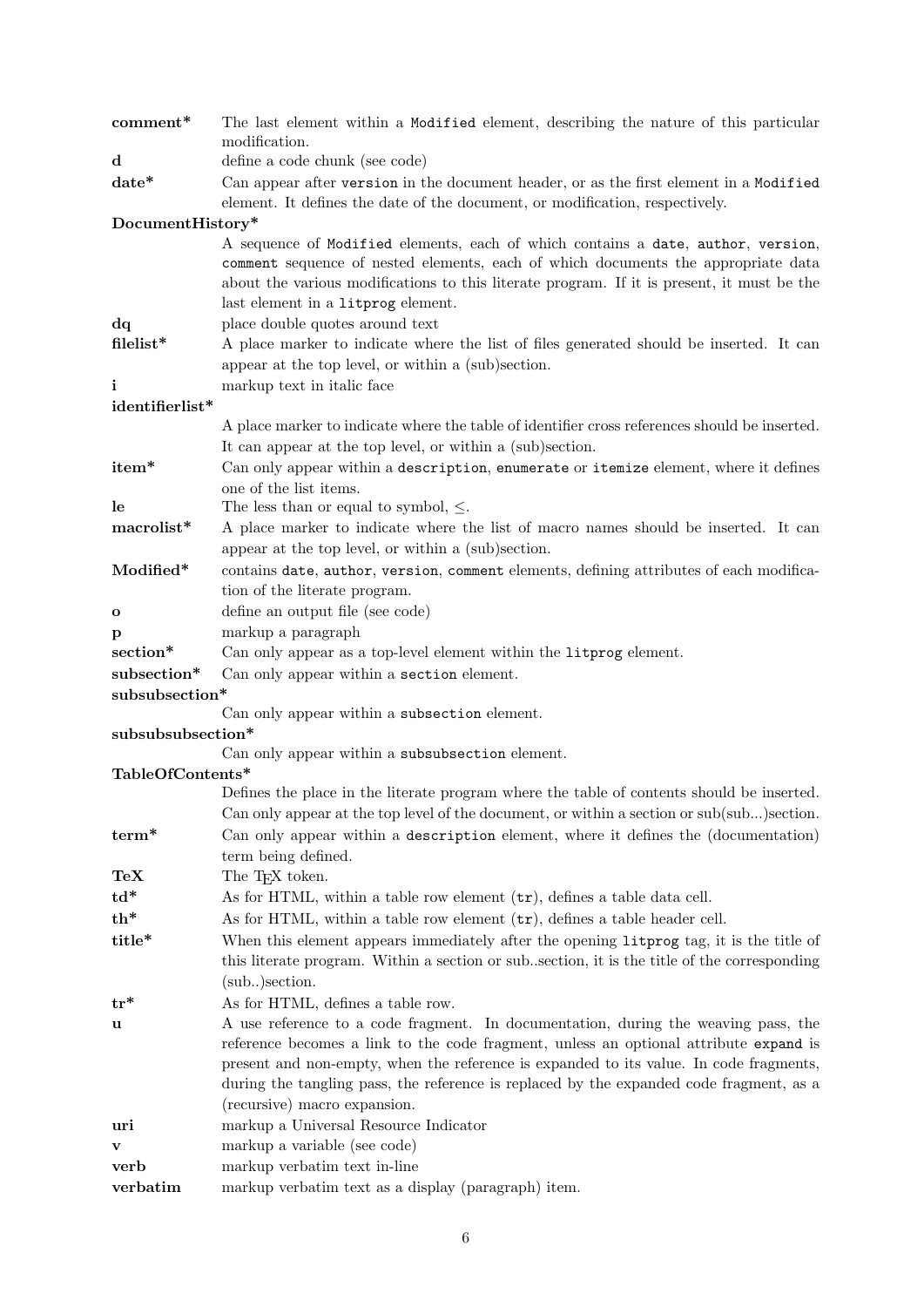version\* Can appear in either the literate program header or a Modified element. In both cases, it follows an author element.

## 2.3 Code in an XLP Document

Code elements in an XLP literate program take two forms: file definitions, and code chunks. Code chunks are fragments of code used to build other code chunks or file definitions. For this reason, the distinction between code chunks and file definitions is often blurred, and they are referred to collectively as code chunks. It should be obvious from the context when it is important for the distinction to be made.

The code fragments are assembled through a process of expansion (in technical terms, a "macro expansion") that replaces references to other chunks by the code defined in that chunk.

Code within a chunk can be quite arbitrary: there is no interpretation or parsing of the code, except for XML elements. Remember that the document is one large XML file, and text within a code chunk is interpreted according to the rules of XML. In practice, this means that the characters "less than"  $\langle \langle \rangle$ and "ampersand" (&) have special meanings, and must be escaped if they are used within code text. The escape sequences are  $klt$ ; and  $kamp$ ; respectively.

Alternatively, the block quoting mechanism of XML can be used. This entails surrounding the entire text that needs to be quoted with the special sequences <![CDATA[ and ]]>. All text within these quote sequences will appear verbatim. It follows that if the sequence ]]> is to appear within the quoted text, it too must be escaped, for example with ]]>]<![CDATA[]]>]<![CDATA[>]]>><![CDATA[ (the three separate characters, each surrounded by close then open escape sequences). Strictly speaking, breaking the sequence once would suffice, but this is a more sesquipedalian approach !

There are three code elements that may appear within documentation (and already mentioned above):

- o An output element. This element defines a file built by the literate program. The name of the file is given by the value of a required attribute, the file attribute. Note that more than one file element may have the same name, when the file is considered to be the concatenation of all similarly named chunks, arranged document in order. All file definitions are collected into a list accessed by the element filelist.
- d A code chunk defining element. The name of the code chunk (by which it may be referenced) is given by the value of a required attribute name. Note that more than one code chunk may have the same name, when the code chunk is considered to be the concatenation of all similarly named chunks, arranged in document order. It is an error to have names that are common to both code and file chunks. All code definitions and uses are collected into a list accessed by the element macrolist.
- v A *variable* element. This may be either a defining occurrence, or a using occurrence, although within documentation it is unlikely to be the former. Within documentation, is usually used to highlight discussion about a particular variable within the code. See below for use within a code chunk. All variable definitions and uses are collected into a list accessed by the element identifierlist.

There are three elements that may appear within code chunks (i.e., within o or d elements). These are: u

> A code chunk using element. This element is normally empty, and defines the point at which a code chunk is expanded into the current code chunk or output file. It has a mandatory attribute name, which cross-references the corresponding code chunk(s).

> It may also have the optional attribute include, which, when it has the value no, negates the inclusion of the reference code chunk. This may be used to "comment out" code, while still retaining the documentation surrounding the excluded code. The documentation is annotated accordingly.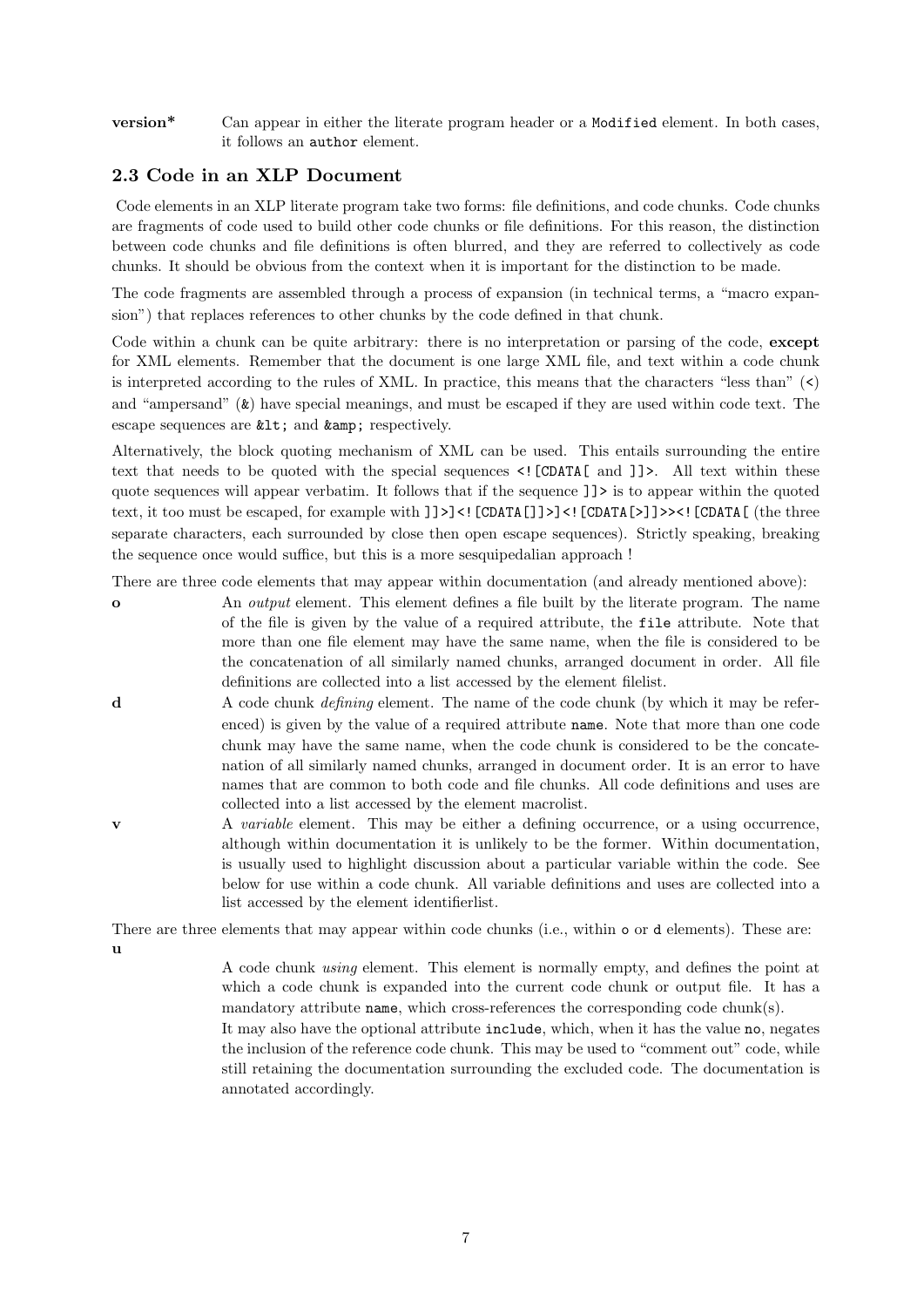A second optional attribute is expand, which normally has the default value no. When explicitly set to yes however, it forces the expansion of the chunk into the document at that point. When called within code chunks, this is the default behaviour, but when called within documentation chunks, this changes the representation of the macro from a link to the expanded text of the macro. This is useful for defining macros used within the documentation, rather than code generation (for example, the date at the head of this document was generated in this way). Warning: multiple chunks are not handled correctly, as of version 2.2.0.

 $\bf{v}$  A *variable* element. See also use within documentation, above. This may be a defining occurrence, or a using occurrence, depending upon the optional attribute var. If var has the (default) value use (var="use"), then the occurrence is marked up as a use of the variable. If the attribute has the value def (var="def"), then the occurrence is marked up as a defining occurrence. Note that there is no analysis of the content of the variable element, which allows arbitrary lexical forms of variable names to be used. (But be wary of languages such as perl, or bash shell scripts, which use \$ and other signs to flag usage of the variable. These annotations should be excluded from the variable name.)

com A comment element. This element may be used to markup in-line comments within the code. How the comment is rendered depends upon the subsequent weft phase, but it will presumably capitalize upon the contextual position. (Aside: the tangling of the output file could conceivable include the comment as an in-line comment - the difficulty here is that the literate programming system has no knowledge of the syntactic form of such in-line comments.)

## 2.4 Running XLP

To use the XLP literate programming system, you need an XSLT translator. I use xsltproc (see LibXML<sup>3</sup>), but other XSLT translators will work just as well with the files described herein. In what follows, we assume the xsltproc translator.

There are two phases to running the system, called the warp and weft phases. The warp phase performs tangling and weaving, and generates an intermediate file for the weft phase. To run the warp phase, use the call:

xsltproc litprog.xsl yourXLPfile.xlp >yourXLPfile.xml For the weft phase (document generation), use the call

xsltproc lit2html.xsl yourXLPfile.xml >yourXLPfile.html

This is for HTML generation. For TFX documentation, replace the two occurrences of html in the above line with tex.

Note that if documentation is not required, the weft phase may be omitted.

3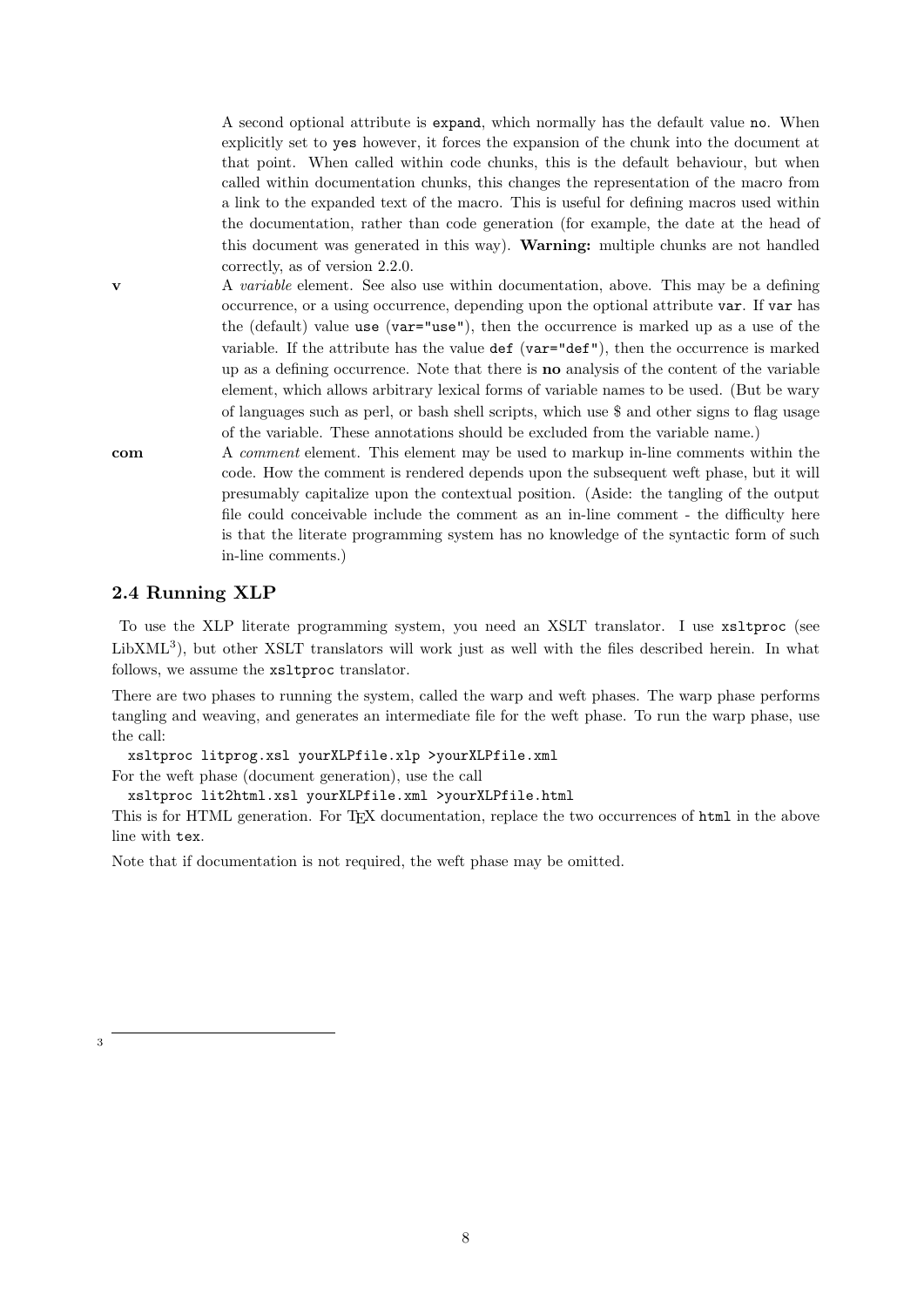## 3 The warp, or literate program phase

This phase is responsible for reading and translating the source xlp file. There are two passes to this phase, known as the tangle and weave passes. Each pass performs a sweep over the input file, applying templates to the elements as they are seen. In the first pass, the XSLT mode of mode=tangle"" is used; in the second pass, mode=weave"" is used.

In the tangle pass, all documentation chunks are effectively ignored, while file chunks cause a new document to be written, containing the code within the file chunk, with all code chunk references expanded out through a process of macro expansion. Each file chunk creates a new text document named with the given file name, which can then be used for further processing by compilers, etc..

In the weave pass, a new translation of the source XLP document is made. This new document is given a .xml extension, and its contents consist of much the same contents as are in the original XLP file, but with some elements renamed, and additional housekeeping information issued to assist the final weft phase.

## 3.1 Templates defined in litprog.xsl

| name          | attributes mode purpose |        |                                                                            |
|---------------|-------------------------|--------|----------------------------------------------------------------------------|
|               | $(\text{none})$         | (none) | The root node                                                              |
| litprog       | $(\text{none})$         | tangle | tangle all output files                                                    |
| $\mathbf d$   | name                    |        | tangle define a code chunk named "@name"                                   |
| $\mathbf{O}$  | name                    | tangle | build a new output file, called "@name"                                    |
| $d/v - o/v$   | var                     | tangle | define ( $var=def''$ ) or reference ( $var=use''$ ) a variable (default is |
|               |                         |        | reference).                                                                |
| $\mathbf{p}$  |                         | tangle | paragraph documentation, ignored                                           |
| $d/cm$ -o/com |                         | tangle | comment with a code/file chunk: ignored                                    |
| u             |                         | tangle | chunk use, expand the referenced code chunk in-line                        |
| $\ast$        |                         | tangle | undefined element, issue a warning message                                 |
| litprog       |                         | weave  | Perform the weave pass                                                     |
| $d - o$       |                         | weave  | document a code chunk $(d)$ or output file $(o)$                           |
| $d/v - o/v$   |                         | weave  | document a variable markup (either use or definition, defined by           |
|               |                         |        | element attribute var=use"" (default) or var=def"") in code $(d/v)$        |
|               |                         |        | or file $(o/v)$                                                            |
| $d/cm - o/cm$ |                         | weave  | document a comment markup in code $(d/cm)$ or file $(o/cm)$                |
| $\mathbf v$   |                         | weave  | document a value reference to a code or file chunk                         |
| u             | expand                  | weave  | document a use reference to a code or file chunk. If the attribute         |
|               |                         |        | expand is present and non-empty, replace this element by the ex-           |
|               |                         |        | panded code definition.                                                    |
| p             |                         | weave  | document a paragraph of literate program text                              |
| section       |                         | weave  | document a section of the literate program text                            |
| $\ast$        |                         | weave  | undefined element, issue a warning message                                 |

## 3.2 litprog.xsl: the warp translator

```
"litprog.xsl" 3.1 =<?xml version="1.0"?>
     \langle!-- This is version 2 -->
     <!DOCTYPE xsl:stylesheet PUBLIC "-//MONASH-CSSE//DTD stylesheet 1.0//EN"
                                       "file:///home/ajh/lib/dtd/stylesheet.dtd">
     <xsl:transform
       version="1.0"
       xmlns:xsl="http://www.w3.org/1999/XSL/Transform"
```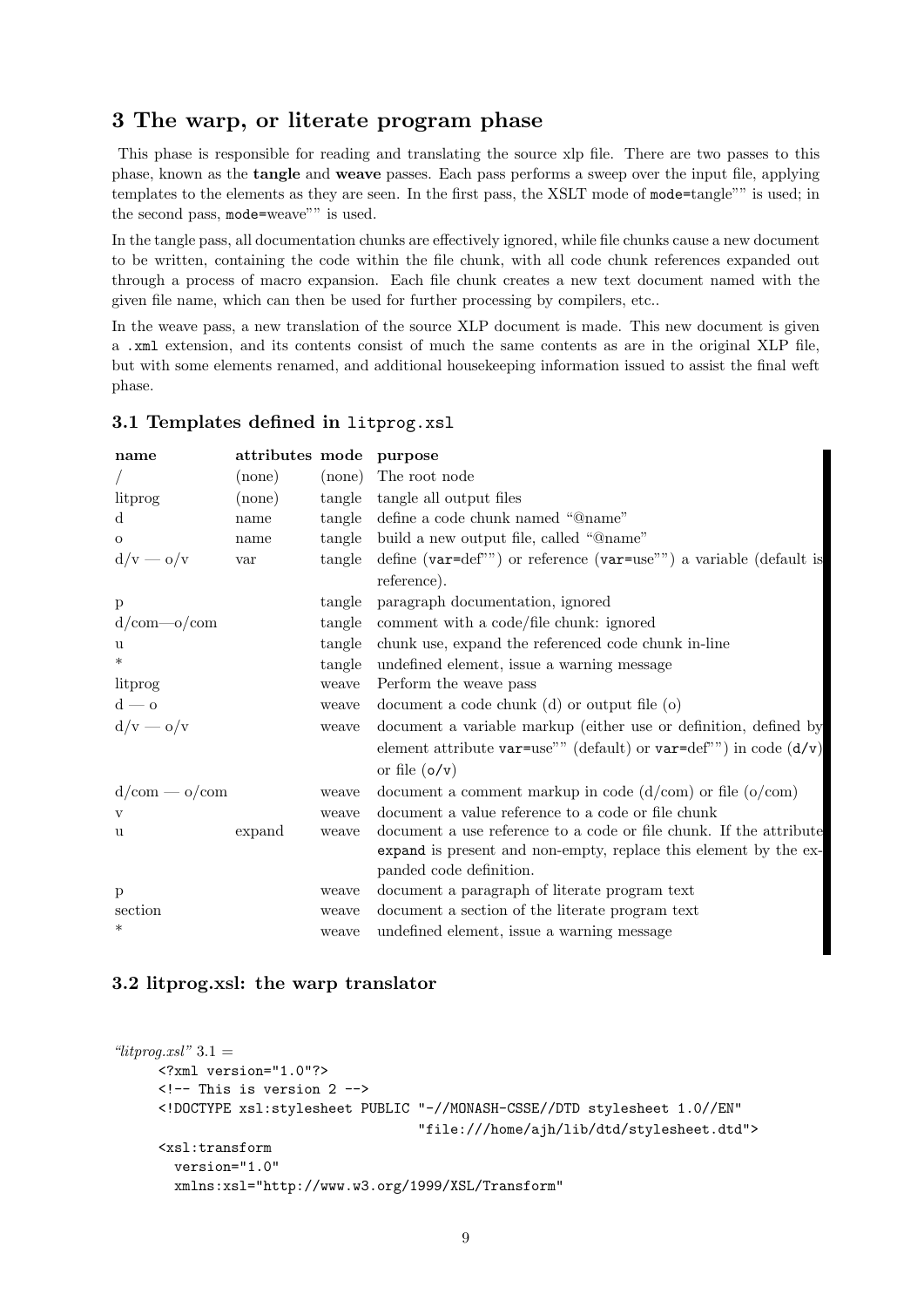```
xmlns:xinclude="http://www.w3.org/2001/XInclude"
  xmlns:xi="http://www.w3.org/2001/XInclude"
  >
  <xsl:output method="xml" encoding="ASCII"/>
 <litprog: define script parameters 3.4>
 <litprog: define variables 3.3>
 <litprog: define procedure templates 3.5>
 <litprog: root template 3.2>
 \langlelitprog: the tangle pass 3.15>
 \langlelitprog: the weave pass 3.39>
</xsl:transform>
◇
```
This is the XSLT transformer script for phase one, the warp phase of the literate programming suite. It is responsible for tangling the output documents, and weaving the XML document for input to the weft phase.

## 3.2.1 litprog: root template

```
\langlelitprog: root template 3.2> =
     <xsl:template match="/">
       <xsl:message><xsl:text>Tangling ...</xsl:text></xsl:message>
       <xsl:apply-templates mode="tangle"/>
       <xsl:message><xsl:text>Weaving ...</xsl:text></xsl:message>
       <xsl:element name="LitprogXML">
         <xsl:apply-templates mode="weave"/>
       </xsl:element>
     </xsl:template>
     \Diamond
```
Macro referenced in chunk 3.1

The root template is responsible for the two passes of tangling and weaving. Note that the tangle phase generates its own documents (in the XML technical sense), while all the documentation for the weft phase is generated as the "default" output of this phase by the tangle pass.

## 3.2.2 litprog: define variables

```
\langlelitprog: define variables 3.3 > =
     <xsl:variable name="crossrefs">
       <xsl:for-each select="//d|//o">
         <xsl:value-of select="concat(@name,@file)"/>
         <xsl:text>@</xsl:text>
         <xsl:number format="1" level="multiple" count="section"/>
         <xsl:text>.</xsl:text>
         <xsl:number from="section" level="any" count="d|o"/>
         <xsl:text>&#xA;</xsl:text>
       </xsl:for-each>
     </xsl:variable>
     <xsl:variable name="premacro">
       <xsl:text>[[</xsl:text>
       <xsl:text>[[</xsl:text>
     </xsl:variable>
     <xsl:variable name="postmacro">
       <xsl:text>]]</xsl:text>
       <xsl:text>]]</xsl:text>
     </xsl:variable>
     <litprog: define documentation template name list 1.2>
```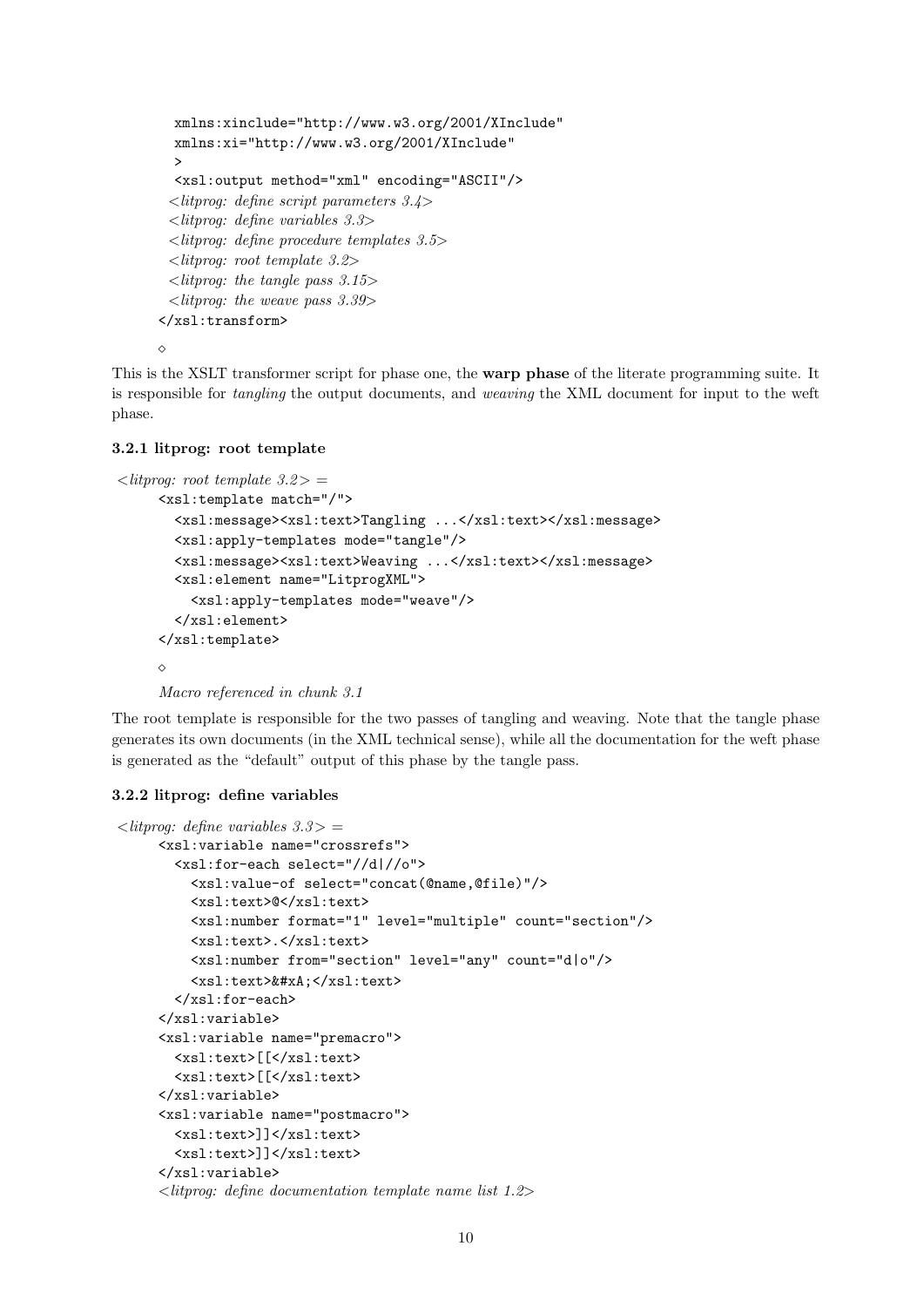$\Diamond$ 

#### Macro referenced in chunk 3.1

The variable crossrefs is set to a value built from a newline separated list of code and file chunks, with each entry (or line) in the form name@location, where name is the name of the chunk or file, and location is the chunk number defining that file or chunk.

The value stored as the value of a chunk number is multi-valued, in the form  $s.p$ , where  $s$  is the section number and  $p$  is the part number within the section.

The two variables premacro and postmacro define the escape sequences used respectively to start and end a macro text.

#### 3.2.3 litprog: define script parameters

The script parameters give some control over the behaviour of the literate programming system. Currently two are defined: Verbose and machine.

Verbose can be set to a non-negative integer. When 0 (the default), no tracing information is given. Progressively higher values give more information about the progress of tangling and weaving.

machine is used to define the target of compilation. Not currently interpreted.

 $\langle$ litprog: define script parameters 3.4 > =

```
<xsl:param name="Verbose">1</xsl:param>
<xsl:param name="machine">ararat</xsl:param>
\Diamond
```
Macro referenced in chunk 3.1

#### 3.2.4 litprog: define procedure templates

Define all the callable templates for the warp phase.

```
\langlelitprog: define procedure templates 3.5 > =
       \langlelitprog: do-replace template 3.6>
       \leqlitprog: count-trailing-blanks template 3.7>
       <litprog: lookupchunkno template 3.8,3.9>
       \langlelitprog: lookup template 3.11><litprog: substparms template 3.12>
       \Diamond
```
Macro referenced in chunk 3.1

### 3.2.5 litprog: do-replace template

```
\langlelitprog: do-replace template 3.6 > =
     <xsl:template name="do-replace">
       <xsl:param name="text"/>
       <xsl:param name="replace"/>
       <xsl:param name="by"/>
       <xsl:choose>
         <xsl:when test="contains($text,$replace)">
           <xsl:value-of select="substring-before($text,$replace)"/>
           <xsl:value-of select="$by"/>
           <xsl:call-template name="do-replace">
             <xsl:with-param name="text"
                              select="substring-after($text,$replace)"/>
             <xsl:with-param name="replace"
                              select="$replace"/>
             <xsl:with-param name="by"
                              select="$by"/>
```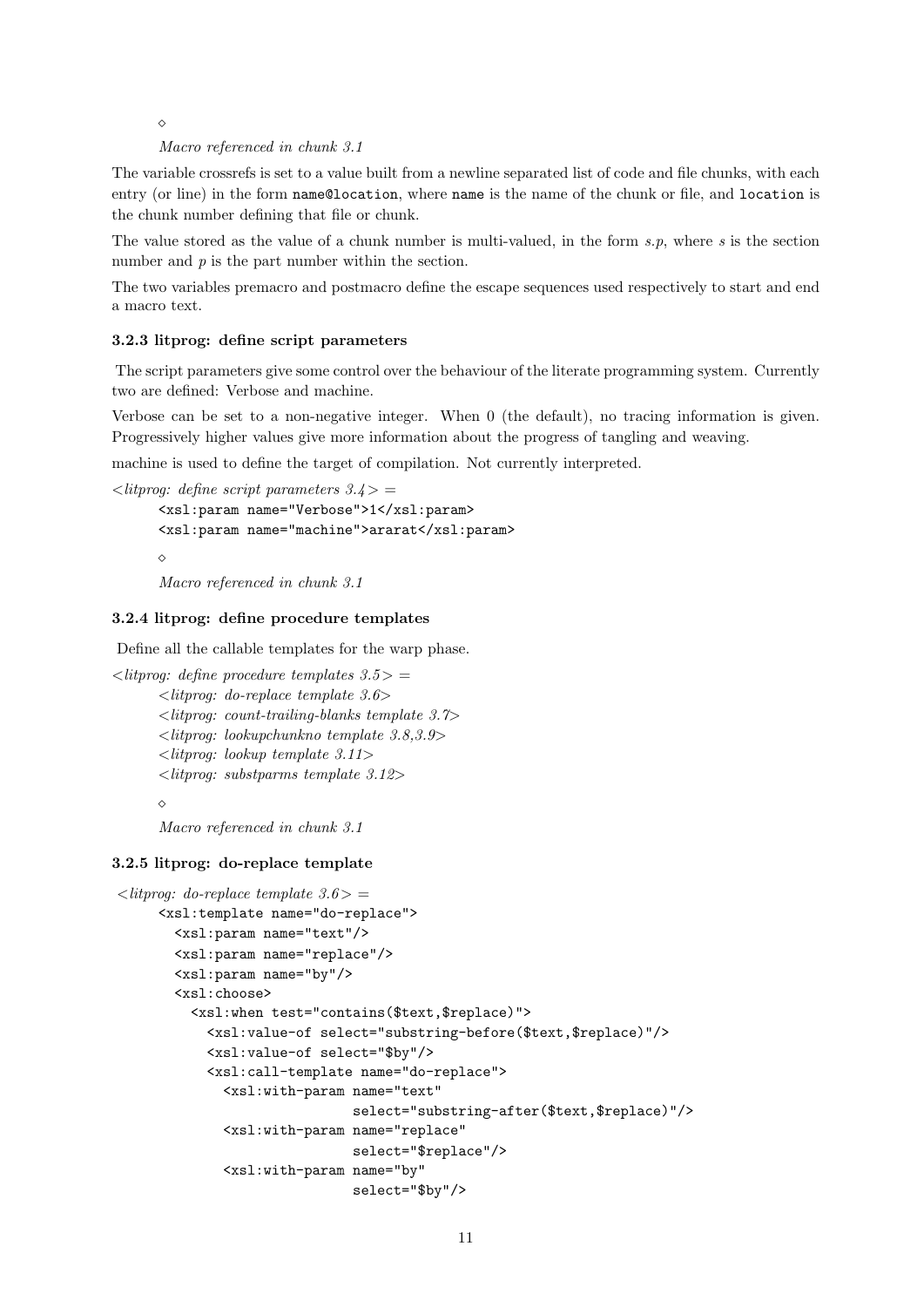```
</xsl:call-template>
    \langle xsl:when\rangle<xsl:otherwise>
       <xsl:value-of select="$text"/>
    </xsl:otherwise>
  </xsl:choose>
</xsl:template>
\Diamond
```
Macro referenced in chunk 3.5

do-replace is a procedure with three parameters, text, replace, and by. Multiple occurrences of replace in the string text are recursively replaced by the value of by, and this rebuilt value is returned as the value of the template call.

## 3.2.6 litprog: count-trailing-blanks template

```
\langlelitprog: count-trailing-blanks template 3.7>
     <xsl:template name="count-trailing-blanks">
       <xsl:param name="string"></xsl:param>
       <xsl:param name="count"></xsl:param>
       <xsl:choose>
         <xsl:when test="substring($string,string-length($string))=' '">
           <xsl:call-template name="count-trailing-blanks">
              <xsl:with-param name="string"
                               select="substring($string,1,
                                                  string-length($string)-1)"/>
              <xsl:with-param name="count" select="$count+1"/>
         </xsl:call-template>
         </xsl:when>
         <xsl:otherwise>
            <xsl:value-of select="$count"/>
         </xsl:otherwise>
       </xsl:choose>
     \langle xsl:template\rangle \diamondMacro referenced in chunk 3.5
```

```
count-trailing-blanks, as its name suggests, (recursively) counts the trailing blanks in the string parameter
string and returns this value. The initial value of the parameter count should be set as 0. The actual
value returned by the procedure is this initial value plus the number of trailing blanks, hence the need to
initialize it correctly.
```
## 3.2.7 litprog: lookupchunkno template

```
\langlelitprog: lookupchunkno template 3.8>
     <xsl:template name="lookupchunkno">
       <xsl:param name="chunkname"></xsl:param>
       <xsl:call-template name="lookupchunknoR">
         <xsl:with-param name="chunkname" select="$chunkname"/>
                <xsl:with-param name="table" select="$crossrefs"/>
         <xsl:with-param name="sep"></xsl:with-param>
       </xsl:call-template>
     </xsl:template>
     \DiamondMacro defined in chunk 3.8,3.9
     Macro referenced in chunk 3.5
```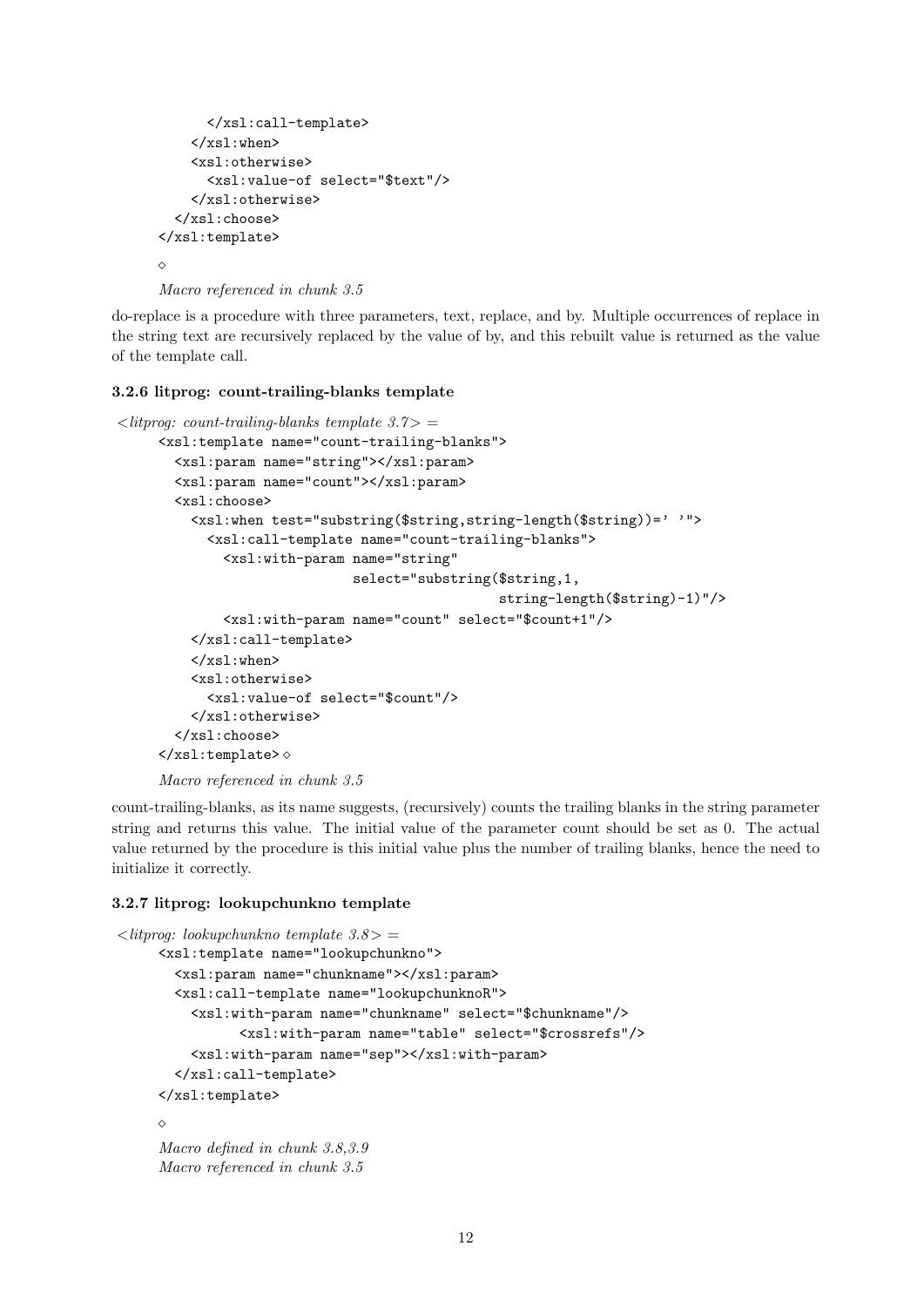lookupchunkno returns a list of the chunk numbers of a named chunk. The name of the required chunk is passed as the parameter chunkname, and the procedure calls an auxiliary recursive template lookupchunknoR to find the actual chunk numbers.

```
\langlelitprog: lookupchunkno template 3.9> =
      <xsl:template name="lookupchunknoR">
        <xsl:param name="chunkname"></xsl:param>
        <xsl:param name="table"></xsl:param>
        <xsl:param name="sep"></xsl:param>
        <xsl:variable name="find">
           <xsl:value-of select="substring-after($table,concat($chunkname,'@'))"/>
        \langle xsl:variable\rangle<sup>1</sup>
       \langlelitprog: lookupchunknoR debug message 1 3.10 Chunk omitted!>
        \text{txsl:if test}="$find!=''" " >^2<xsl:value-of select="$sep"/>
           <xsl:value-of select="substring-before($find,'&#xA;')"/>
          <xsl:call-template name="lookupchunknoR">
             <xsl:with-param name="chunkname" select="$chunkname"/>
             <xsl:with-param name="table" select="$find"/>
             <xsl:with-param name="sep"><xsl:text>,</xsl:text></xsl:with-param>
          </xsl:call-template>
        \langle x s | : if \rangle</xsl:template>
      \triangleMacro defined in chunk 3.8,3.9
      Macro referenced in chunk 3.5
```
Notes:

- 1) The first key part of the lookup algorithm. Jump straight to the match in the table of the required chunk name. If it is there, the find variable is set to the remainder of the table starting with the match. If it is not there, the find variable will be empty.
- 2) The second key part of the lookup algorithm. Return the first part of the find string (it is the desired chunk number, and use the (remainder of the) find string as the lookup table for the next recursion. The algorithm is order n, where n is the number of matches in the cross reference table for chunkname.

lookupchunknoR takes as parameters the required chunkname, a partially searched table of cross references, and the separator string used to separate matches for the chunk name. It returns a sep separated list of values that match the second half of all (chunkname, chunkno) pairs in the cross reference list.

The sep separator is passed as a parameter, since on the first call, it must be empty. Otherwise we would return lists of the form ,4,10,15 rather than 4,10,15.

```
\langlelitprog: lookupchunknoR debug message 1 3.10>
      <xsl:message>
        <xsl:text>lookupchunknoR(</xsl:text>
        <xsl:value-of select="$chunkname"/>
        <xsl:text>,</xsl:text>
        <xsl:value-of select="$table"/>
        <xsl:text>,'</xsl:text>
        <xsl:value-of select="$sep"/>
        <xsl:text>')</xsl:text>
      </xsl:message>
      \DiamondMacro referenced in chunk 3.9
```
This chunk is conditionally included to provide debugging information about the progress of the chunk number lookup procedure.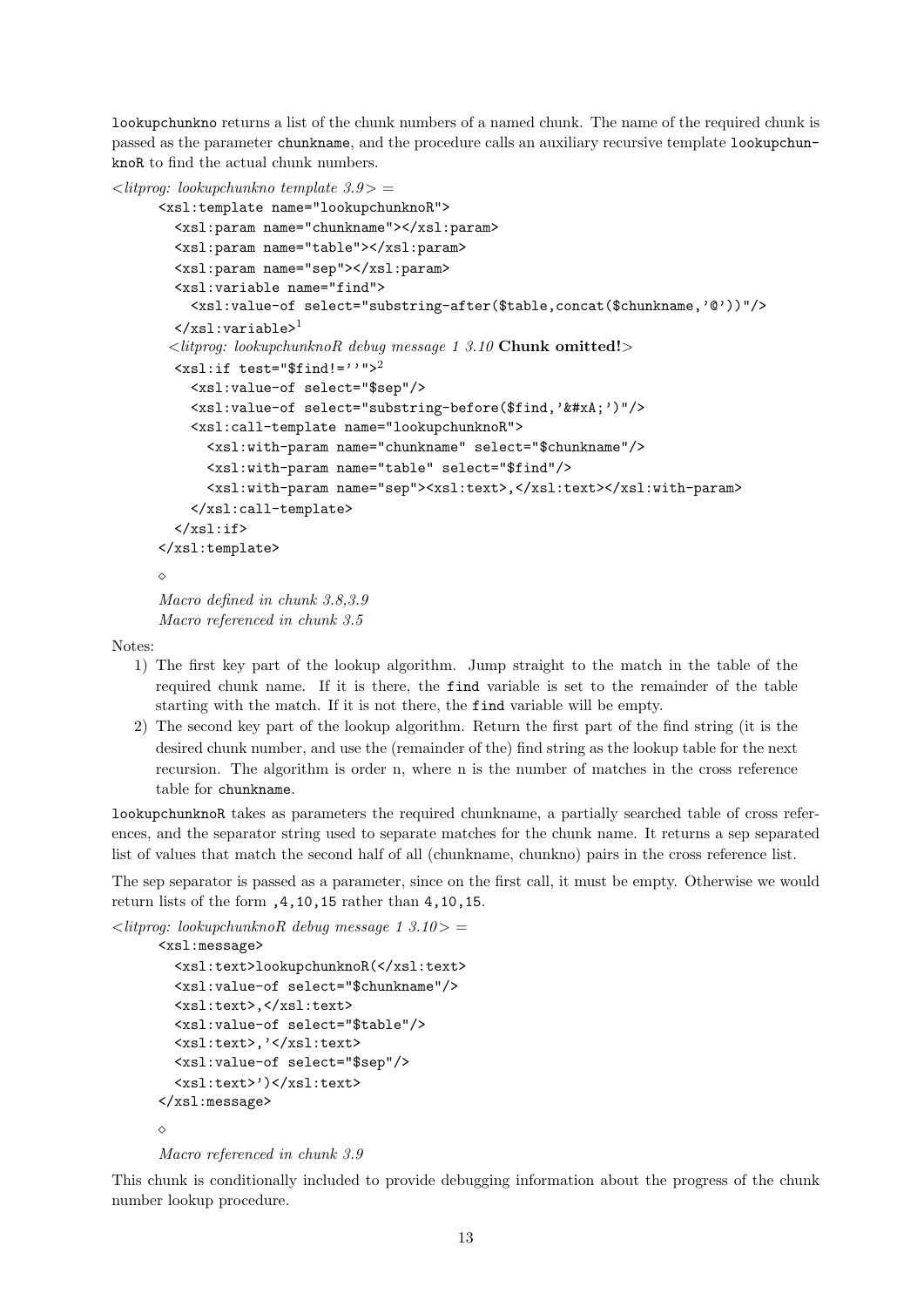3.2.8 litprog: lookup template

```
\langlelitprog: lookup template 3.11> =
     <xsl:template name="lookup">
       <xsl:param name="key"></xsl:param>
       <xsl:param name="table"></xsl:param>
       <xsl:variable name="pkey">
         <xsl:value-of select="$premacro"/>
         <xsl:value-of select="$key"/>
         <xsl:value-of select="$postmacro"/>
         <xsl:value-of select="$premacro"/>
       </xsl:variable>
       <xsl:variable name="tail" select="substring-after($table,$pkey)"/>
       <xsl:variable name="retval">
         <xsl:value-of select="substring-before($tail,$postmacro)"/>
       </xsl:variable>
       <xsl:if test="$Verbose&gt;=2">
         <xsl:message>
           <xsl:text>lookup:</xsl:text>
           <xsl:text>&#xa; key=</xsl:text>
           <xsl:value-of select="$key"/>
           <xsl:text>&#xa; table=</xsl:text>
           <xsl:value-of select="$table"/>
           <xsl:text> &#xa; pkey = </xsl:text>
           <xsl:value-of select="$pkey"/>
           <xsl:text>&#xa; tail=</xsl:text>
           <xsl:value-of select="$tail"/>
           <xsl:text>&#xa; retval=</xsl:text>
           <xsl:value-of select="$retval"/>
           <xsl:text>&#xa;</xsl:text>
         </xsl:message>
       \langle xsl:if\rangle<xsl:if test="$tail!=''">
         <xsl:value-of select="$retval"/>
       \langle xsl:if\rangle\langle xsl:template\rangle\Diamond
```
Macro referenced in chunk 3.5

#### 3.2.9 litprog: substparms template

This callable template takes a text string representing a chunk definition, and substitutes for any formal parameters used within the chunk. Formal parameters are found by virtue of them being enclosed within 4 sets of square brackets, as defined by the global variables premacro and postmacro.

Note that there is a further complication in that formal parameters nested inside actual parameters have been escaped, by using 4 sets of curly brackets. These escapings must be restored before parameter expansion can begin. This is done by substituting square brackets for the curly ones.

```
\langle ithroa: substparms template 3.12 > =
      <xsl:template name="substparms">
        <xsl:param name="text"></xsl:param>
        <xsl:param name="parmtable"></xsl:param>
       \leqsubstparms: unescape the escaped formal parameters 3.13><xsl:variable name="head">
          <xsl:value-of select="substring-before($etext,$premacro)"
            disable-output-escaping="no"/>
```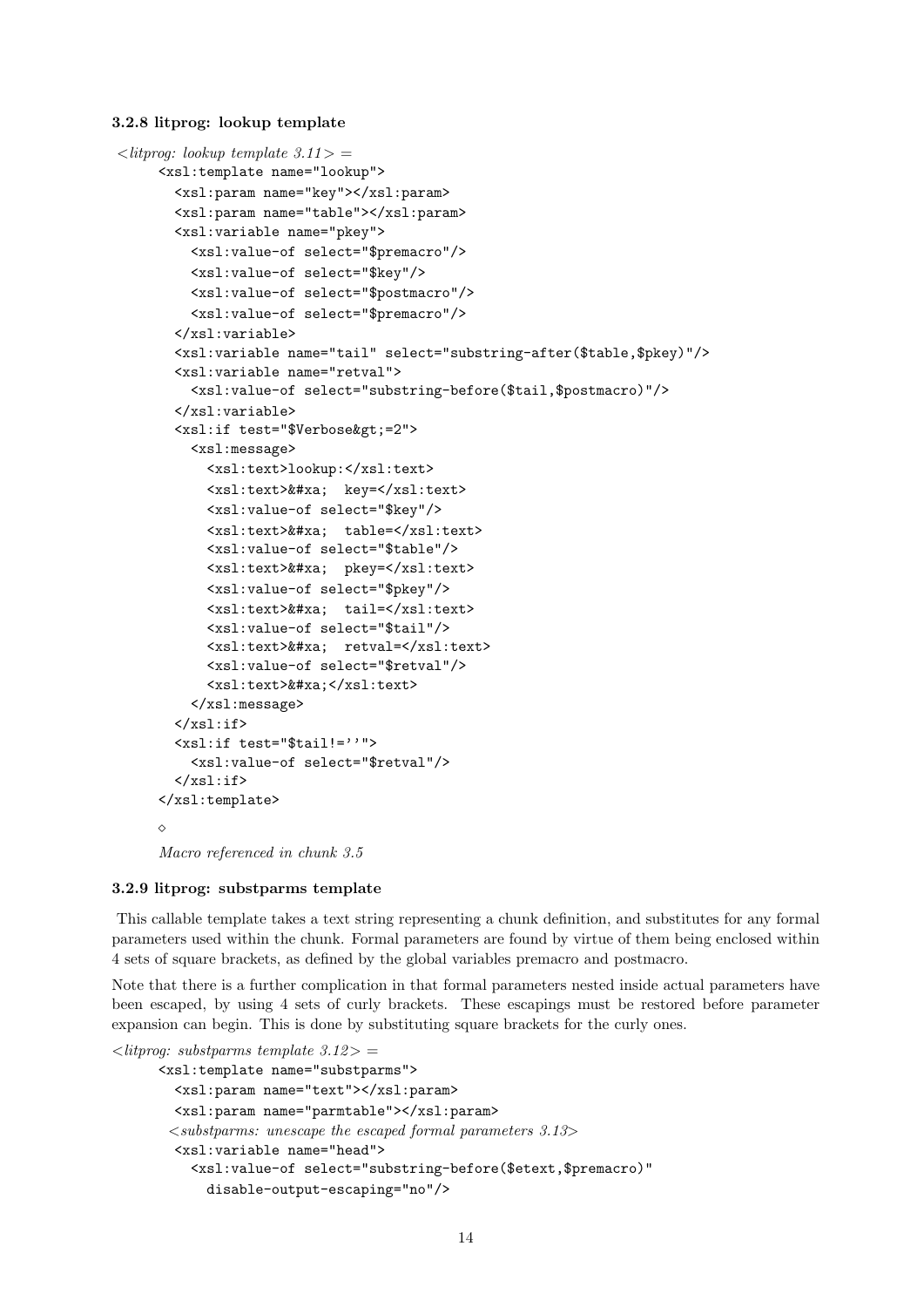```
</xsl:variable>
  <xsl:variable name="tail">
    <xsl:value-of select="substring-after($etext,$postmacro)"
      disable-output-escaping="no"/>
  </xsl:variable>
  <xsl:variable name="parmname">
    <xsl:value-of select="substring-before(
                             substring-after($etext,$premacro),
                             $postmacro)"
      disable-output-escaping="no"/>
  </xsl:variable>
  <xsl:if test="$Verbose&gt;=2">
    <xsl:message>
      <xsl:text>substparms: text=</xsl:text>
      <xsl:value-of select="$etext"/>
      <xsl:text>&#xa;substparms: parmtable=</xsl:text>
      <xsl:value-of select="$parmtable"/>
      <xsl:text>&#xa;substparms: parmname=</xsl:text>
      <xsl:value-of select="$parmname"/>
    </xsl:message>
  \langle xsl:if\rangle<xsl:variable name="value">
    <xsl:call-template name="lookup">
      <xsl:with-param name="key" select="$parmname"/>
      <xsl:with-param name="table" select="$parmtable"/>
    </xsl:call-template>
  </xsl:variable>
  <xsl:if test="$Verbose&gt;=2">
    <xsl:message>
      <xsl:text>substparms: </xsl:text>
      <xsl:value-of select="$parmname"/>
      <xsl:text>=</xsl:text>
      <xsl:value-of select="$value"/>
    </xsl:message>
  \langle xsl:if>
 \leqsubstparms: build result string recursively 3.14>
  <xsl:if test="$Verbose&gt;=2">
    <xsl:message>
      <xsl:text>substparms: result=</xsl:text>
      <xsl:value-of select="$result"/>
    </xsl:message>
  \langle xsl:if\rangle<xsl:value-of select="$result"/>
</xsl:template>
\Diamond
```

```
Macro referenced in chunk 3.5
```
This is a challenging routine, as evidenced by the number of debug components built in! Basically, we split the incoming text string into a pre-formal parameter part (the head), and a post-formal parameter part (the tail), as indicated by the premacro and postmacro strings of square brackets. The formal parameter itself is looked up in the parameter table, and a result string is built by concatenating the pre-string, the parameter value, and a recursively expanded post-string.

```
\leqsubstparms: unescape the escaped formal parameters 3.13> =
      <xsl:variable name="etext">
        <xsl:call-template name="do-replace">
```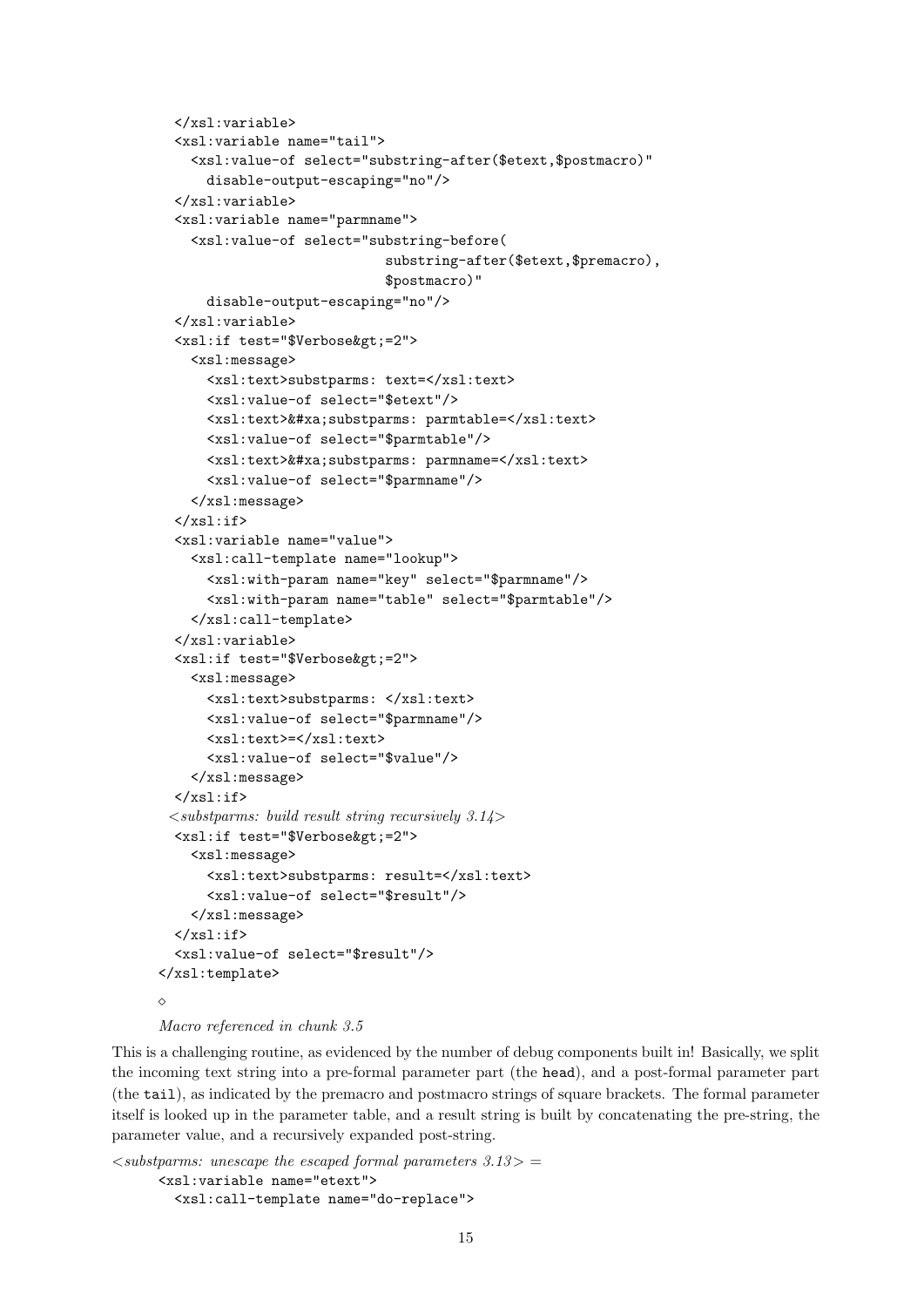```
<xsl:with-param name="text">
      <xsl:call-template name="do-replace">
        <xsl:with-param name="text">
          <xsl:value-of select="$text"/>
        </xsl:with-param>
        <xsl:with-param name="replace">
          <xsl:text>{{</xsl:text><xsl:text>{{</xsl:text>
        </xsl:with-param>
        <xsl:with-param name="by">
          <xsl:value-of select="$premacro"/>
        </xsl:with-param>
      </xsl:call-template>
    </xsl:with-param>
    <xsl:with-param name="replace">
      <xsl:text>}}</xsl:text><xsl:text>}}</xsl:text>
    </xsl:with-param>
    <xsl:with-param name="by">
      <xsl:value-of select="$postmacro"/>
    </xsl:with-param>
  </xsl:call-template>
\langle xsl:variable \rangle \diamond
```

```
Macro referenced in chunk 3.12
```
We build a new version of the text string parameter in the variable etext. Two nested calls on the do-replace template are made, one to replace the premacro escape, and one to replace the postmacro escape.

```
\leqsubstparms: build result string recursively 3.14 > =
      <xsl:variable name="result">
        <xsl:choose>
          <xsl:when test="$head=''">
             <xsl:value-of select="$etext"/>
          \langle xsl:when\rangle<xsl:otherwise>
             <xsl:value-of select="$head"/>
             <xsl:value-of select="$value"/>
             <xsl:if test="$tail!=''">
               <xsl:call-template name="substparms">
                 <xsl:with-param name="text">
                   <xsl:value-of select="$tail"/>
                 </xsl:with-param>
                 <xsl:with-param name="parmtable" select="$parmtable"/>
               </xsl:call-template>
             \langle xsl:if>
          </xsl:otherwise>
        </xsl:choose>
      \langle xsl:variable\rangle \diamondMacro referenced in chunk 3.12
```
Build the result of macro expansion recursively. The (first) macro parameter is chopped out, leaving a head and tail string. The parameter is looked up to find its replacement value, and the result returned is the head string, the replacement text value, and the recursive expansion of the tail string.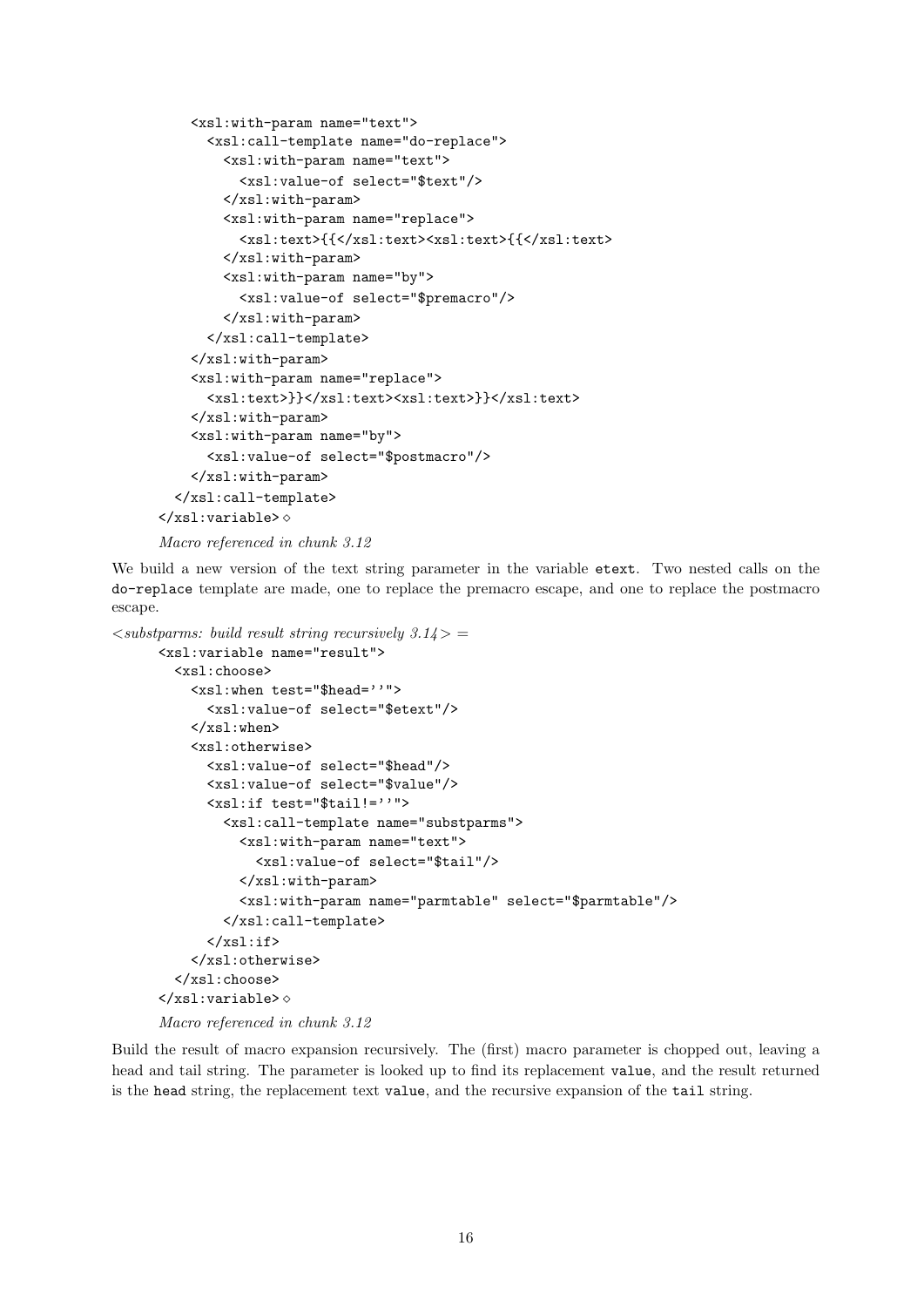## 3.3 litprog: the tangle pass

```
\langlelitprog: the tangle pass 3.15 > =
      <litprog: tangle all litprog files 3.16>
      <litprog: tangle a code definition 3.18>
      \langlelitprog: tangle a single file definition chunk 3.17>
      <litprog: tangle variable declarations 3.23>
      <litprog: discard documentation in tangle mode 3.24>
      \langlelitprog: tangle all chunks into a single use 3.25>
      <litprog: default tangle template 3.38>
```
 $\Diamond$ 

Macro referenced in chunk 3.1

## 3.3.1 litprog: tangle all litprog files

```
\langlelitprog: tangle all litprog files 3.16 > =
     <xsl:template match="litprog" mode="tangle">
       <xsl:for-each select="/litprog//o">1
          <xsl:variable name="thisfile" select="@file"/>
         <xsl:if test="not(preceding::o[@file=$thisfile])">2
            \langle xsl:message\rangle<sup>3</sup>
              <xsl:text>Writing file "</xsl:text>
              <xsl:value-of select="@file"/>
              <xsl:text>"</xsl:text>
            </xsl:message>
            <xsl:document href="{$thisfile}" omit-xml-declaration="yes"
              indent="yes" method="text">4<xsl:apply-templates select="." mode="tangle"/>5
              <xsl:for-each
              select="following::o[@file=$thisfile]">6
                <xsl:apply-templates select="." mode="tangle"/>
              </xsl:for-each>
            </xsl:document>
          \langle xsl:if>
       </xsl:for-each>
     </xsl:template>
```
 $\Diamond$ 

Macro referenced in chunk 3.15

Notes:

1) see point 1 2) see point 2 3) see point 3 4) see point 4 5) see point 5

6) see point 6

To tangle a complete litprog, we scan through all file chunk definitions, expanding them into an appropriately named file. Issue a message as each one is processed.

(version 2.4.0) There was a bug here: multiple chunks of "o" elements did not get appended, since each one started a new document, thus overwriting the previous chunk. Here the new logic is this:

1) Do all tangling by searching for "o" elements.

- 2) For each one found, check if it is the first one with this particular file name. If it isn't, ignore it.
- 3) If it is, issue a message that we are tangling the file, then ....

4) ... start a new document with this file name ...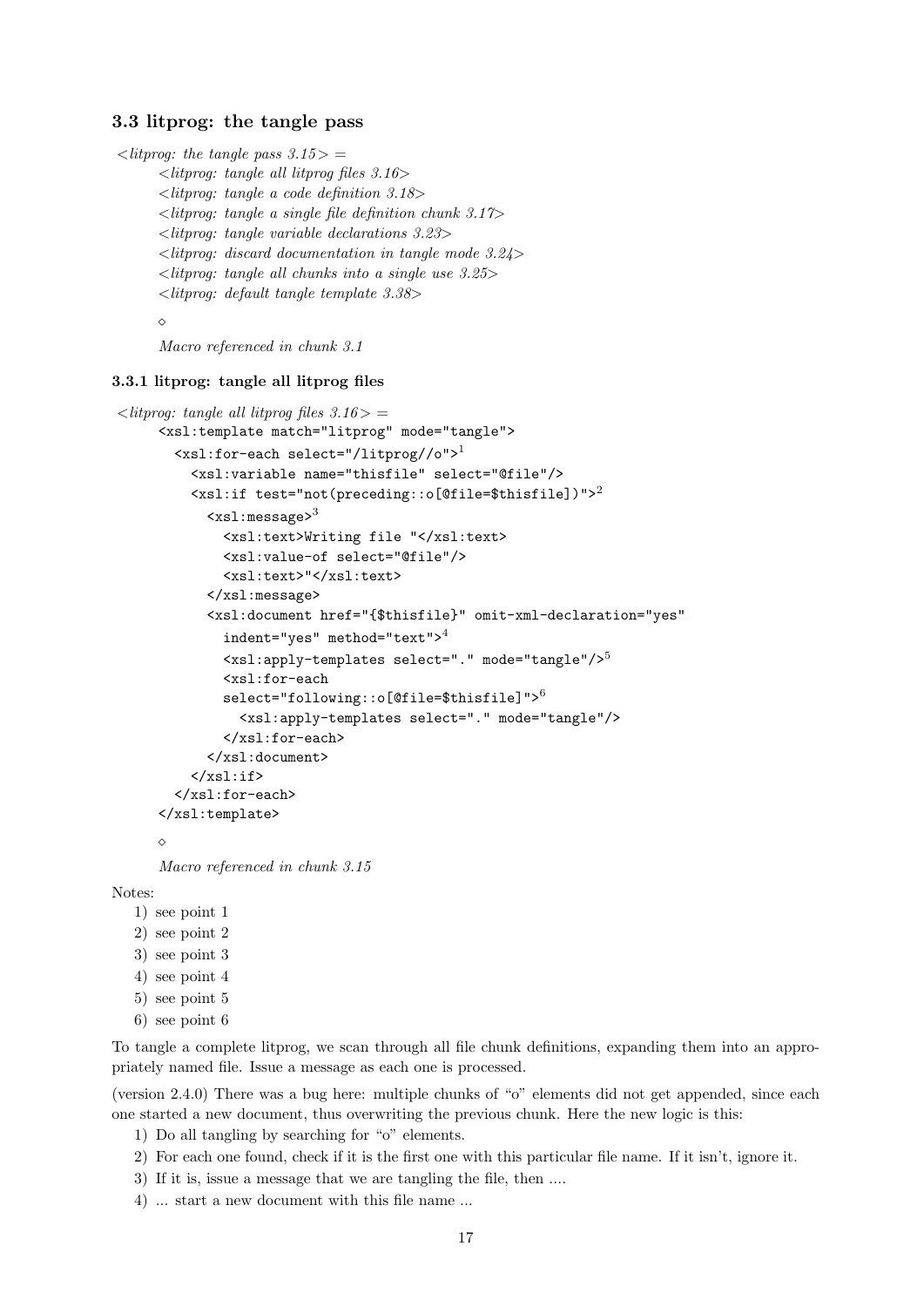- 5) ... tangle this chunk and ...
- 6) ... tangle all following "o" chunks with the same filename.

## 3.3.2 litprog: tangle a single file definition chunk

```
\langlelitprog: tangle a single file definition chunk 3.17> =
     <xsl:template match="o" mode="tangle">
       <xsl:variable name="chunk">
         <xsl:apply-templates mode="tangle"/>
       </xsl:variable>
       <xsl:variable name="chunks">
         <xsl:choose>
            <xsl:when test='starts-with($chunk,"&#xA:")'>
              <xsl:value-of select="substring($chunk,2)"/>
            \langle xsl:when\rangle<xsl:otherwise>
              <xsl:value-of select="$chunk"/>
            </xsl:otherwise>
         </xsl:choose>
       </xsl:variable>
       <xsl:value-of select="$chunks"/>
     </xsl:template>
     \Diamond
```
Macro referenced in chunk 3.15

This is done in a manner similar to code chunk tangling. Here, only the leading new line character is removed. Why? Good question. When I have an answer, I'll add it to this documentation.

#### 3.3.3 litprog: tangle a code definition

```
\langlelitprog: tangle a code definition 3.18 > =
     <xsl:template match="d" mode="tangle">
       <tangle code, debugging 3.22 Chunk omitted!>
       \langle tangle code, initial chunk 3.19><tangle code, end trimmed chunk 3.20>
       <tangle code, start and end trimmed chunk 3.21>
        <xsl:if test="$Verbose&gt;1">
          <xsl:message>d/tangle returns <xsl:value-of select="$chunkes"/></xsl:message>
        \langle xsl:if>
        <xsl:value-of select="$chunkes"/>
     </xsl:template>
     \Diamond
```
Macro referenced in chunk 3.15

A code chunk is tangled in three stages.

Firstly, the chunk has any nested elements resolved and expanded, as appropriate. This expansion is saved in the local variable chunki (initial chunk).

```
\langle tangle code, initial chunk 3.19> =
       <xsl:variable name="chunki">
          <xsl:apply-templates mode="tangle"/>
       \langle xsl:variable \rangle \diamond
```
Macro referenced in chunk 3.18

Secondly, if the chunk ends in a newline character and the trim attribute is set to yes, the trailing newline is removed. The result of this operation is saved in the variable chunke (end trimmed chunk).

 $\langle$  tangle code, end trimmed chunk 3.20 $>$  =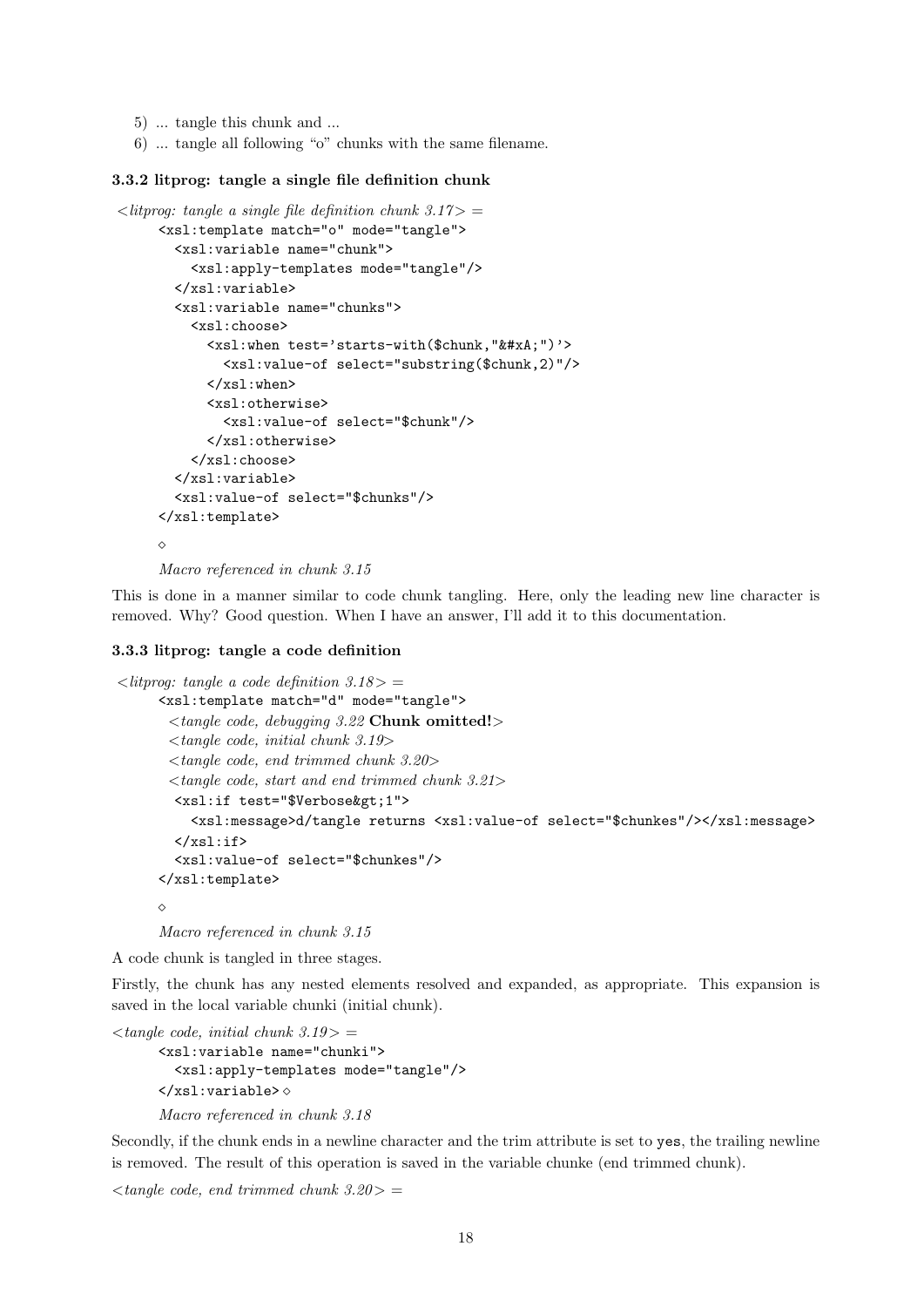```
<xsl:variable name="chunke">
  <xsl:choose>
    <xsl:when test='substring($chunki,string-length($chunki)) = "&#xA;"
                      and @trim="yes"'>
      <xsl:value-of select="substring($chunki,1,string-length($chunki)-1)"/>
    \langle xsl:when\rangle<xsl:otherwise>
      <xsl:value-of select="$chunki"/>
    </xsl:otherwise>
  </xsl:choose>
\langle xsl:variable \rangle \diamond
```

```
Macro referenced in chunk 3.18
```
Thirdly, a leading newline character is removed, if present. The result of this operation is saved in the variable chunkes (start and end trimmed chunk).

```
\langle start and end trimmed chunk 3.21> =
      <xsl:variable name="chunkes">
        <xsl:choose>
          <xsl:when test='starts-with($chunke,"&#xA;")'>
             <xsl:value-of select="substring($chunke,2)"/>
          \langle xsl:when\rangle<xsl:otherwise>
             <xsl:value-of select="$chunke"/>
          </xsl:otherwise>
        </xsl:choose>
      \langle xsl:variable \rangle \diamondMacro referenced in chunk 3.18
```
The resultant value is returned as the result of tangling this code fragment or chunk.

```
\langle tangle code, debugging 3.22\rangle =
     <xsl:message>
        <xsl:text>Depth of 'd' node = </xsl:text>
        <xsl:value-of select="count(ancestor::*)"/>
        <xsl:text></xsl:text>
     </xsl:message>
     <xsl:variable name="chunk">
        <xsl:for-each select="*/text()">
          <xsl:message><xsl:value-of select="name()"/></xsl:message>
          <xsl:apply-templates select="." mode="tangle"/>
        </xsl:for-each>
     </xsl:variable>
     <xsl:message><xsl:value-of select="$chunk"/></xsl:message>
     <xsl:variable name="chunki">
        <xsl:value-of select="$chunk"/>
        <xsl:call-template name="do-replace">
          <xsl:with-param name="text" select="$chunk"/>
          <xsl:with-param name="replace">=</xsl:with-param>
          <xsl:with-param name="by">:=</xsl:with-param>
        </xsl:call-template>
     </xsl:variable>
     \triangle
```

```
Macro referenced in chunk 3.18
```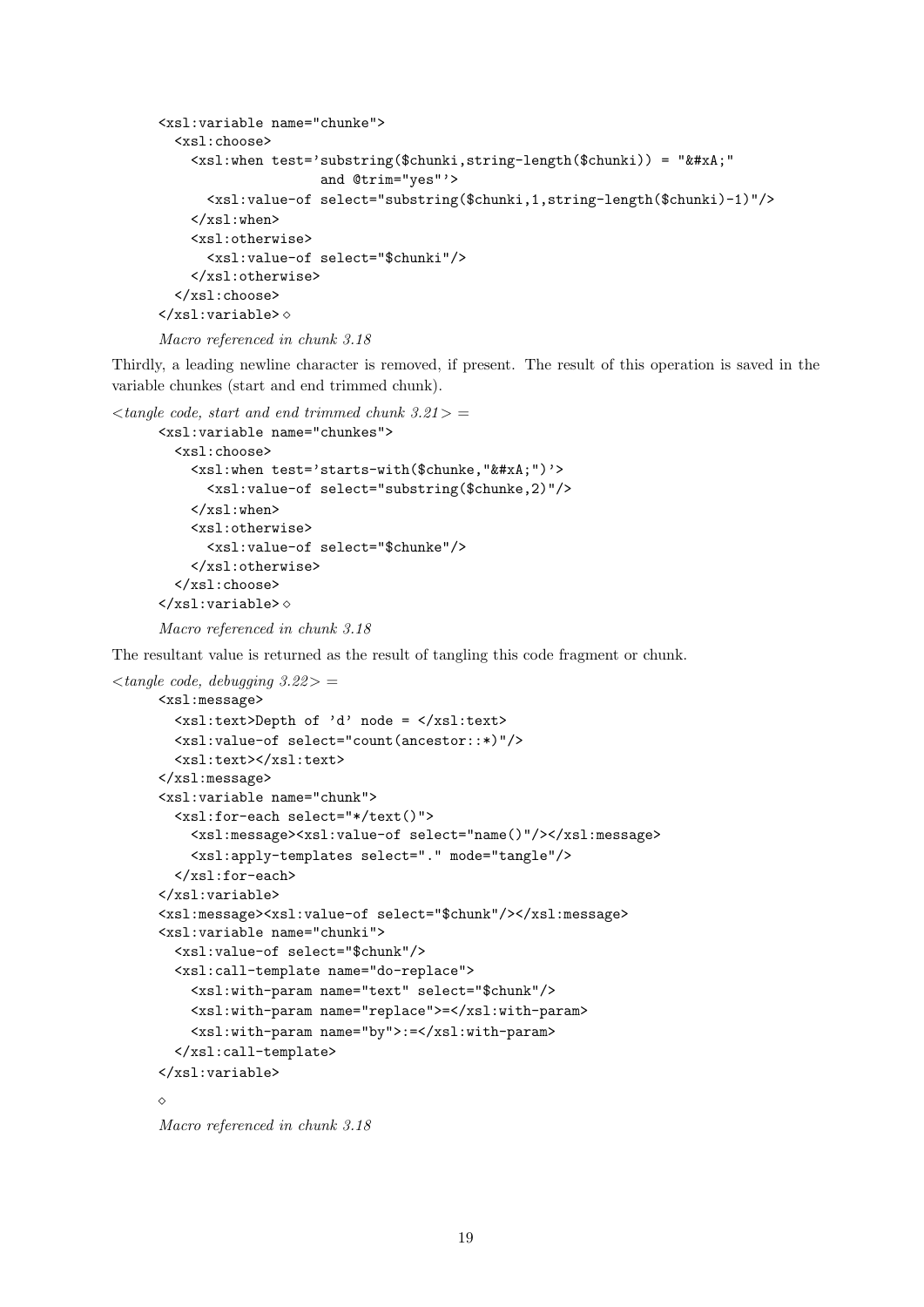3.3.4 litprog: tangle variable declarations

```
\langlelitprog: tangle variable declarations 3.23 > =
     <xsl:template match="d/v | o/v" mode="tangle">
        <xsl:apply-templates mode="tangle"/>
     </xsl:template>
     \triangleMacro referenced in chunk 3.15
```
In tangle mode, variable definitions and uses are basically passed straight through to the weft phase.

#### 3.3.5 litprog: discard documentation in tangle mode

```
\langlelitprog: discard documentation in tangle mode 3.24 > =
     <xsl:template match="p" mode="tangle">
     </xsl:template>
     <xsl:template match="d/com|o/com" mode="tangle">
     </xsl:template>
     \DiamondMacro referenced in chunk 3.15
```
All documentation fragments are ignored in tangle mode.

### 3.3.6 litprog: tangle all chunks into a single use

```
\langlelitprog: tangle all chunks into a single use 3.25 > =
     <!-- collect all chunks with this name in tangle mode -->
     <xsl:template match="u" mode="tangle">
       \langlelitprog: replace the machine parameter in chunk name 3.26>
       <litprog: check whether to include a use chunk 3.27>
       <litprog: save use parameters 3.28>
       <litprog: compute indentations for use expansion 3.29>
       <litprog: check definitions for non-use 3.30>
       <litprog: include raw text and expand indentation 3.31>
     </xsl:template>
     <xsl:template match="formal" mode="tangle">
        <xsl:value-of select="$premacro"/>
        <xsl:value-of select="@name"/>
        <xsl:value-of select="$postmacro"/>
     </xsl:template>
     \DiamondMacro referenced in chunk 3.15
```
A use call on a chunk name has been made, which must be expanded into the document-order concatenation of all code chunk definitions with the same name.

## 3.3.6.1 litprog: replace the machine parameter in chunk name

```
\langlelitprog: replace the machine parameter in chunk name 3.26 > =
      <xsl:variable name="chunkname">
        <xsl:call-template name="do-replace">
          <xsl:with-param name="text" select="@name"/>
          <xsl:with-param name="replace">{$machine}</xsl:with-param>
          <xsl:with-param name="by" select="$machine"/>
        </xsl:call-template>
      </xsl:variable>
      \Diamond
```

```
20
```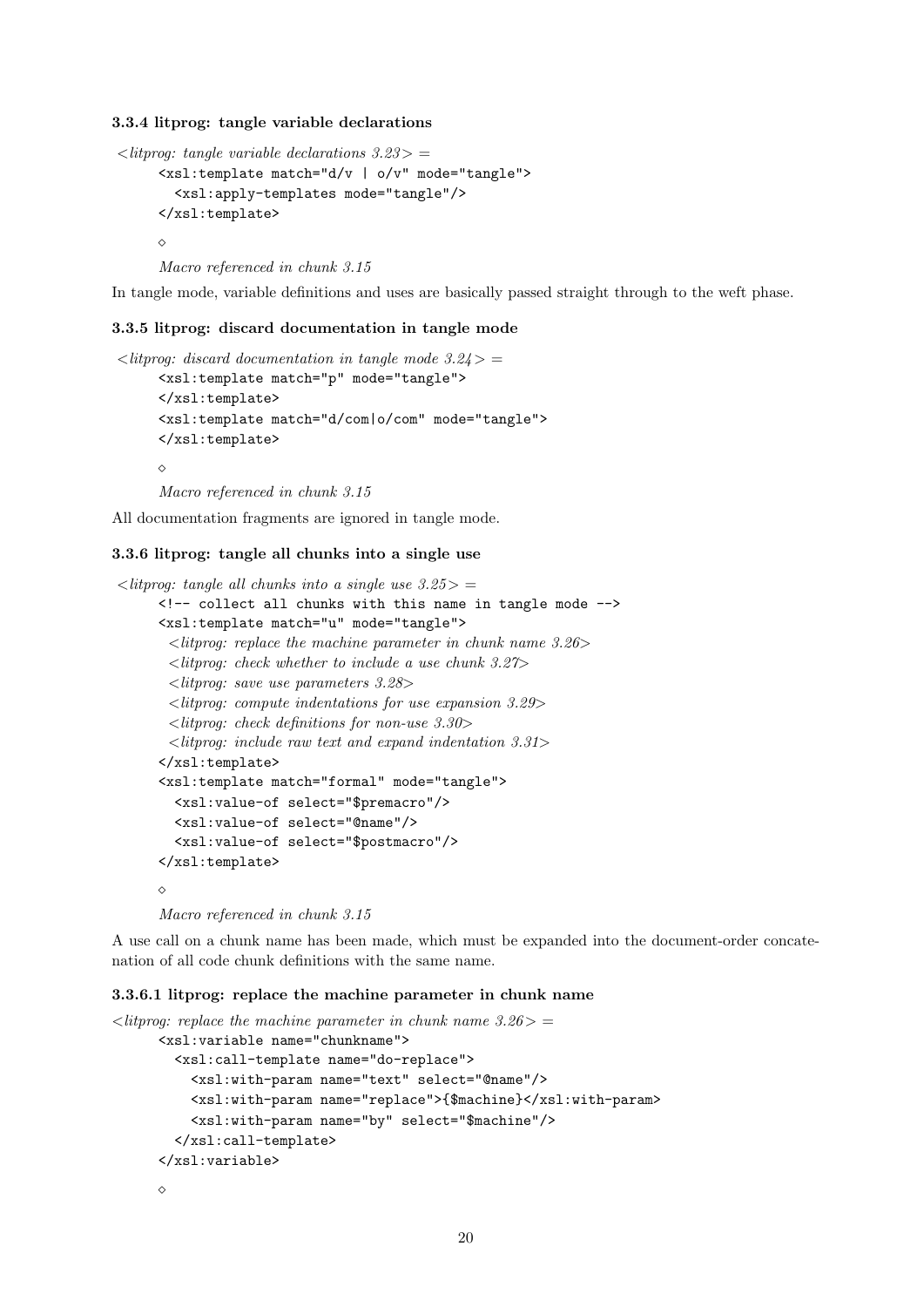Macro referenced in chunk 3.25

This bit is a hack. I really want a method to replace key strings with parameters, but there isn't anything I can think of other than using this "do-replace" with a hard-coded substitution string. Incidentally, do-replace is copied from Michael Kay's excellent book "XSLT Programmer's Reference".

#### 3.3.6.2 litprog: check whether to include a use chunk

```
\langle it group: check whether to include a use chunk 3.27> =
      <xsl:variable name="include">
        <xsl:choose>
           <xsl:when test="@include">
             <xsl:value-of select="@include"/>
           \langle xsl:when\rangle<xsl:otherwise>yes</xsl:otherwise>
         </xsl:choose>
      </xsl:variable>
      \DiamondMacro referenced in chunk 3.25
```
"include" is an attribute that allows the user to comment out chunks of code, simply by putting an 'include="no"' attribute into the chunk call. It defaults to "yes", so set up that default.

#### 3.3.6.3 litprog: save use parameters

```
\langlelitprog: save use parameters 3.28 > =
      <xsl:variable name="actuals" select="*"/>
      \simMacro referenced in chunk 3.25
```
#### 3.3.6.4 litprog: compute indentations for use expansion

```
\langlelitprog: compute indentations for use expansion 3.29>
     <xsl:variable name="text-string">
       <xsl:value-of select="string(preceding-sibling::text()[1])"/>
     </xsl:variable>
     <xsl:variable name="count-blanks">
       <xsl:call-template name="count-trailing-blanks">
          <xsl:with-param name="string" select="$text-string"/>
          <xsl:with-param name="count">0</xsl:with-param>
       </xsl:call-template>
     </xsl:variable>
     <xsl:variable name="blanks">
        <xsl:value-of select="substring($text-string,
                                  string-length($text-string)-$count-blanks+1,
                                  $count-blanks)"/>
     </xsl:variable>
     <xsl:variable name="indent" select="$blanks"/>
     \Diamond
```

```
Macro referenced in chunk 3.25
```
Now some stuff to determine indentation. This is heavy XML. We first pull in the most recent text node in the tree. This will have the indentation blanks before this call on 'u', and so we count and extract those blanks.

Following that processing, the value of variable \\$blanks will be inserted after all new lines in the text generated by this call on 'u'. That, together with the indentation that appeared before the call itself, will mean that all lines of the replacement text will have the same indentation, assuming that they are themselves aligned - any additional indentation is preserved.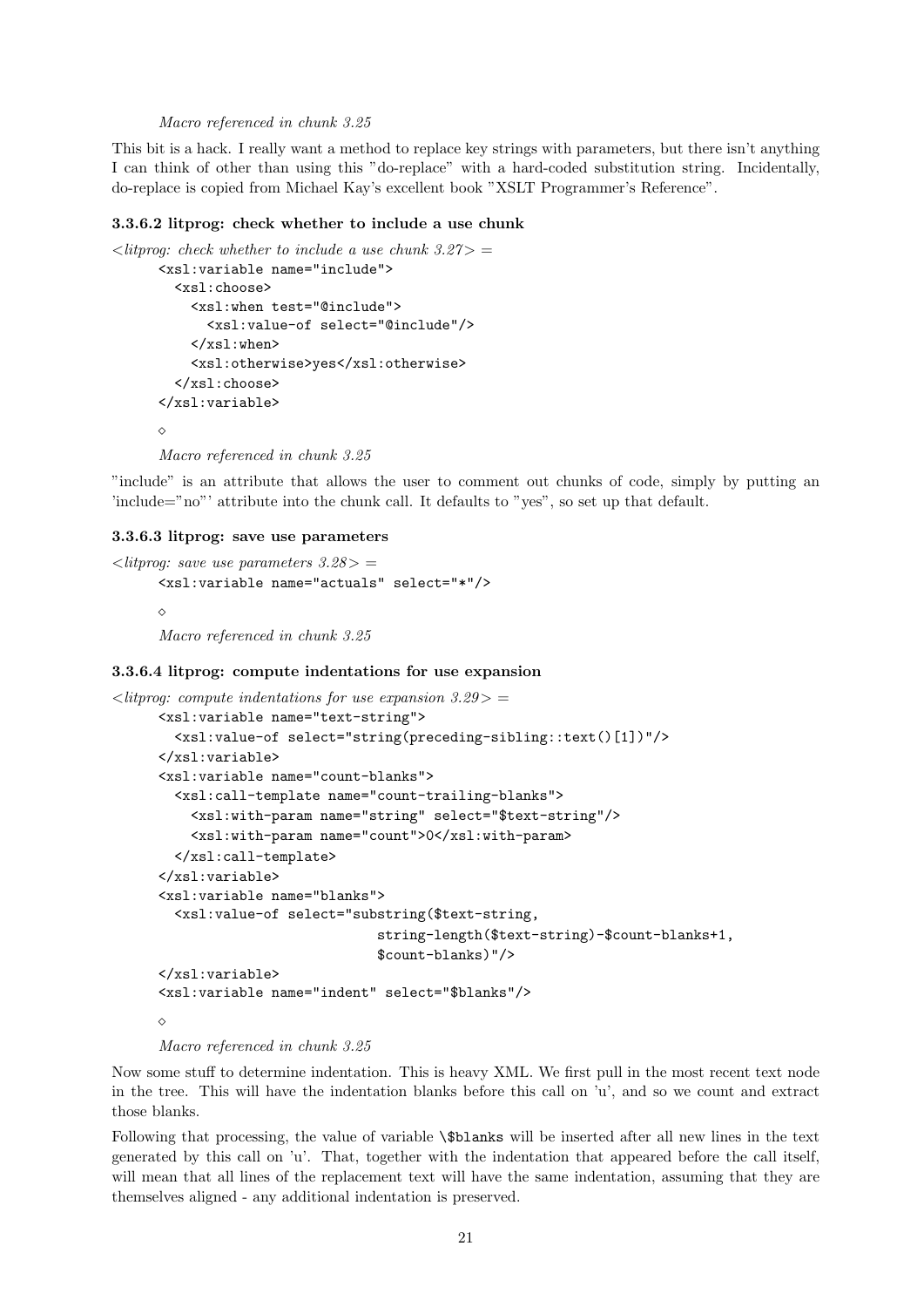#### 3.3.6.5 litprog: check definitions for non-use

```
\langlelitprog: check definitions for non-use 3.30> =
      <xsl:if test="count(/litprog//d[@name=$chunkname])=0">
        <xsl:message>
          <xsl:text>No definition of &lt;</xsl:text>
          <xsl:value-of select="$chunkname" disable-output-escaping="no"/>
          <xsl:text>&gt;</xsl:text>
        </xsl:message>
      \langle xsl:if>
      \Diamond
```

```
Macro referenced in chunk 3.25
```
Now check that we have some definitions of this chunk. Count them and issue a warning if the count is zero.

#### 3.3.6.6 litprog: include raw text and expand indentation

```
\langlelitprog: include raw text and expand indentation 3.31 > =
      <litprog: include text and expand: start message 3.32>
      <xsl:for-each select="/litprog//d[@name=$chunkname]">
        <litprog: include text and expand: loop message 3.33>
         <xsl:if test="$include='yes'">
           \langlelitprog: include text and expand: define parmtable 3.34>
           \langlelitprog: include text and expand: define rawchunk 3.35>\langlelitprog: include text and expand: define raw2 3.36>
           <litprog: include text and expand: replace text 3.37>
         \langle xsl:if\rangle</xsl:for-each>
      \Diamond
```
Macro referenced in chunk 3.25

Firstly, cross reference this call on the chunk.

Then the real code expansion takes place. We collect up all matching chunk definitions, and add them in document order.

If the chunk is to be included, build the raw text of it, and then expand all newlines with indentation as computed above.

```
\langlelitprog: include text and expand: start message 3.32> =
      <xsl:if test="$Verbose&gt;1">
        <xsl:message terminate="no">
          <xsl:text>Using chunk named "</xsl:text>
          <xsl:value-of select="$chunkname"/>
          <xsl:text>" </xsl:text>
          <xsl:for-each select="$actuals">
            <xsl:value-of select="string(.)"/>
          </xsl:for-each>
        </xsl:message>
      \langle xsl:if>
      \simMacro referenced in chunk 3.31
debug this call on expanding a chunk
```

```
\langlelitprog: include text and expand: loop message 3.33> =
      <xsl:if test="$Verbose&gt;1">
        <xsl:message terminate="no">
```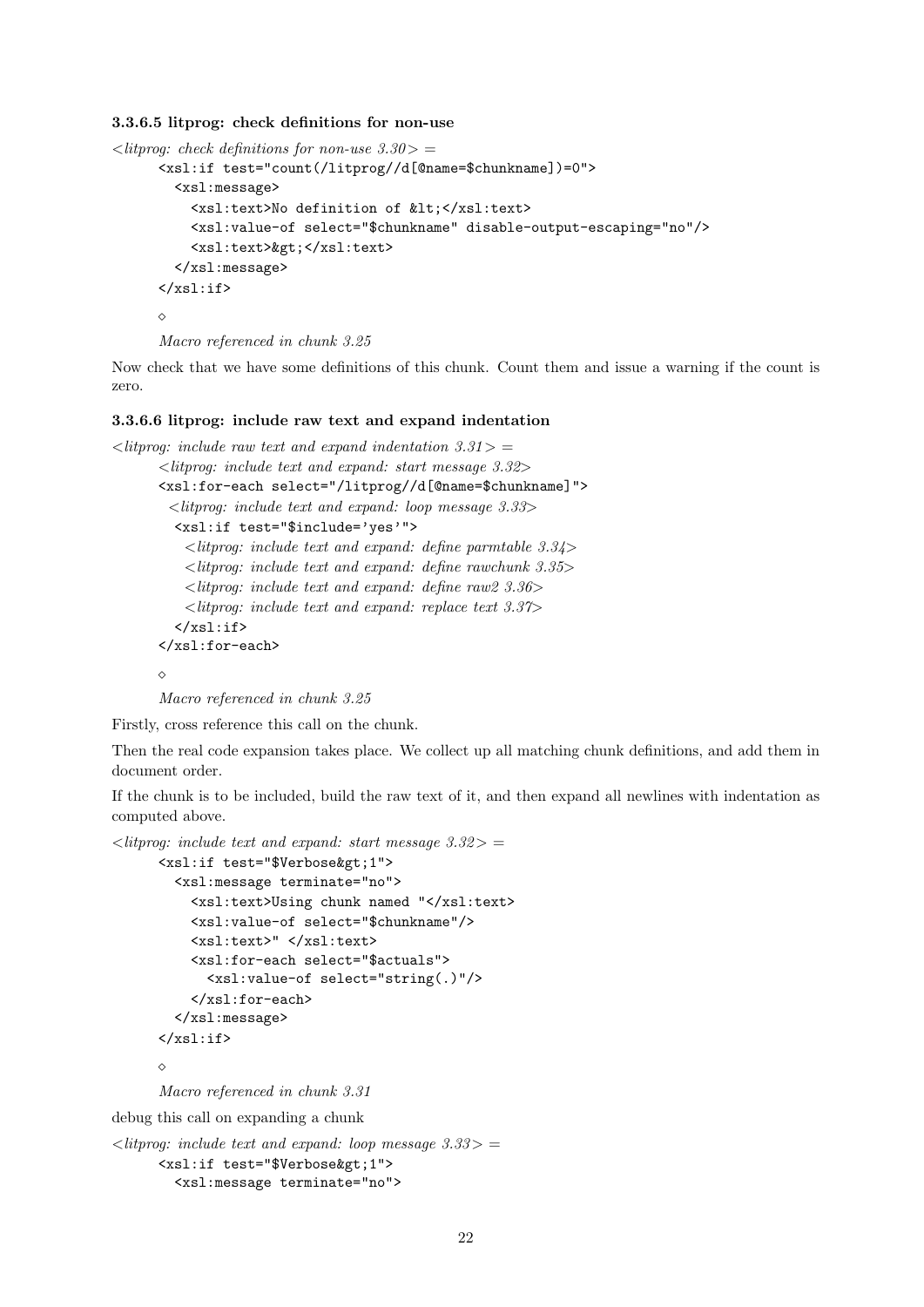```
<xsl:text>Matches are "</xsl:text>
    <xsl:value-of select="@name" disable-output-escaping="no"/>
    <xsl:text>"</xsl:text>
  </xsl:message>
\langle xsl:if>
```
 $\triangle$ 

```
Macro referenced in chunk 3.31
```
Show all the chunks that match this use instance.

```
\langlelitprog: include text and expand: define parmtable 3.34\rangle =
     <xsl:variable name="parmtable">
       <xsl:if test="$Verbose&gt;=2">
          <xsl:message>
            <xsl:text>building parmtable,parms=</xsl:text>
            <xsl:value-of select="$actuals"/>
          </xsl:message>
       \langle xsl:if>
        <xsl:for-each select="$actuals">
          <xsl:value-of select="$premacro"/>
          <xsl:value-of select="./@name"/>
          <xsl:value-of select="$postmacro"/>
          <xsl:value-of select="$premacro"/>
          <xsl:call-template name="do-replace">
            <xsl:with-param name="text">
              <xsl:call-template name="do-replace">
                <xsl:with-param name="text">
                  <xsl:apply-templates mode="tangle"/>
                </xsl:with-param>
                <xsl:with-param name="replace">
                  <xsl:value-of select="$premacro"/>
                </xsl:with-param>
                <xsl:with-param name="by">
                  <xsl:text>{{</xsl:text><xsl:text>{{</xsl:text>
                </xsl:with-param>
              </xsl:call-template>
            </xsl:with-param>
            <xsl:with-param name="replace">
              <xsl:value-of select="$postmacro"/>
            </xsl:with-param>
            <xsl:with-param name="by">
              <xsl:text>}}</xsl:text><xsl:text>}}</xsl:text>
            </xsl:with-param>
          </xsl:call-template>
          <xsl:value-of select="$postmacro"/>
       </xsl:for-each>
     </xsl:variable>
     <xsl:if test="$Verbose&gt:=2">
        <xsl:message>parmtable=<xsl:value-of select="$parmtable"/></xsl:message>
     \langle xsl:if>
     \sim
```

```
Macro referenced in chunk 3.31
```
Build the parameter table. This is a string where each actual parameter is surrounded by the pre- and post- macro strings (as defined by the variables premacro and postmacro respectively), then concatenated together in parameter document order.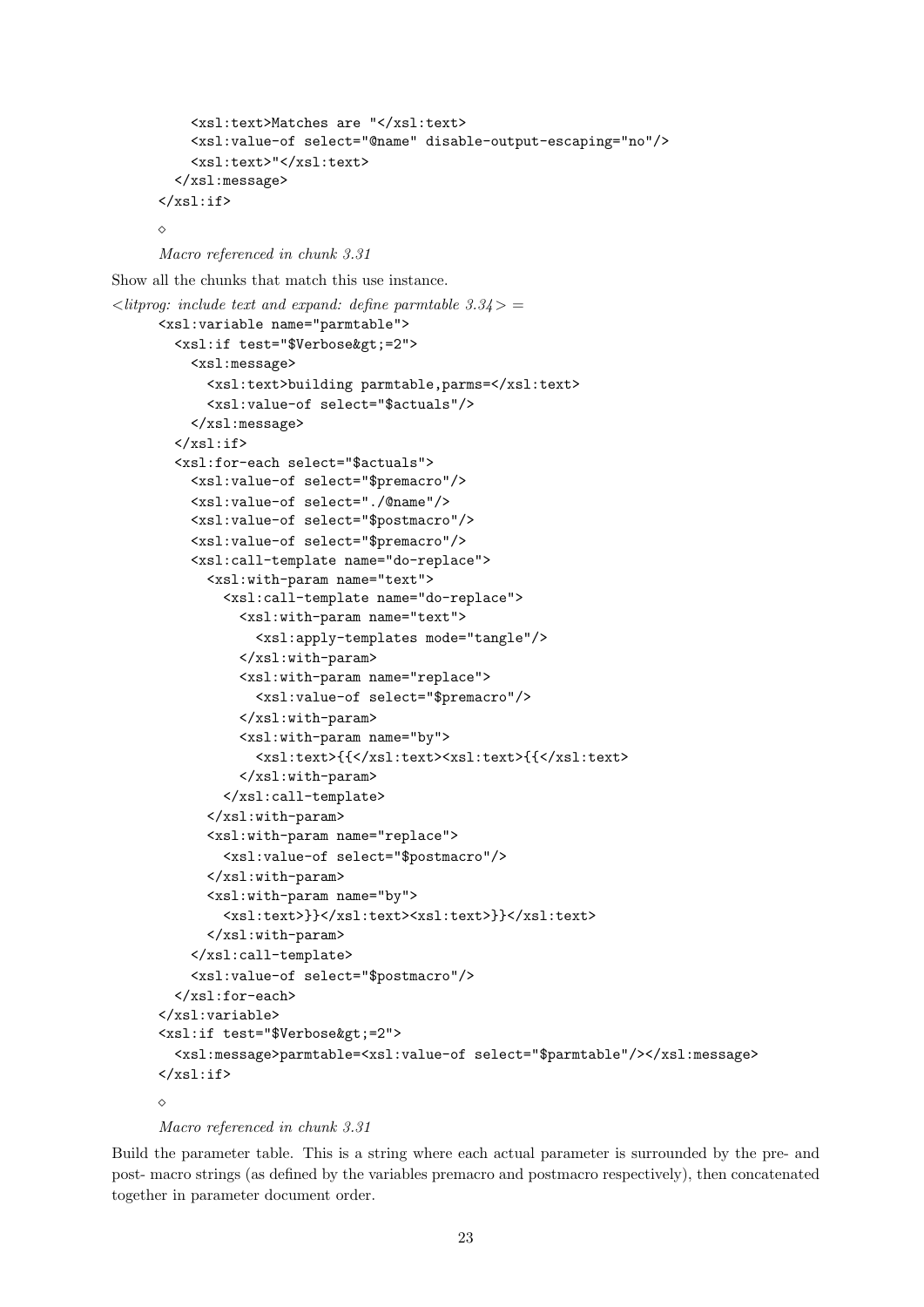```
\langlelitprog: include text and expand: define rawchunk 3.35> =
      <xsl:variable name="rawchunk">
        <xsl:apply-templates select="." mode="tangle"/>
      </xsl:variable>
      \Diamond
```
Macro referenced in chunk 3.31

Build the raw chunk corresponding to this use instance match.

```
\langlelitprog: include text and expand: define raw2 3.36> =
      <xsl:variable name="raw2">
        <xsl:call-template name="substparms">
          <xsl:with-param name="text">
            <xsl:value-of select="$rawchunk"/>
          </xsl:with-param>
          <xsl:with-param name="parmtable" select="$parmtable"/>
        </xsl:call-template>
      </xsl:variable>
      \Diamond
```
Macro referenced in chunk 3.31

Now expand the actual parameters into the raw chunk, replacing all formal parameters.

```
\langlelitprog: include text and expand: replace text 3.37>
```

```
<xsl:call-template name="do-replace">
  <xsl:with-param name="text">
    <xsl:value-of select="$raw2"/>
  </xsl:with-param>
  <xsl:with-param name="replace">
    <xsl:text>&#x0A;</xsl:text>
  </xsl:with-param>
  <xsl:with-param name="by">
    <xsl:text>&#x0A;</xsl:text>
    <xsl:value-of select="$indent"/>
  </xsl:with-param>
</xsl:call-template>
\Diamond
```
Macro referenced in chunk 3.31

Now rebuild the replacement text by expanding all newlines with their appropriate indentation. This is to preserve the indentation established in the actual call on this chunk.

## 3.3.7 litprog: default tangle template

```
\langlelitprog: default tangle template 3.38 > =
     <xsl:template match="*" mode="tangle">
       <xsl:variable name="check">
         <xsl:text>|</xsl:text>
         <xsl:value-of select="name()"/>
         <xsl:text>|</xsl:text>
       </xsl:variable>
       <xsl:if test="$Verbose and not(contains($docos,$check))">
         <xsl:message terminate="no">
           <xsl:text>No warp-tangle template for </xsl:text>
           <xsl:value-of select="name()"/>
         </xsl:message>
       \langle xsl:if>
       <xsl:element name="{name()}">
```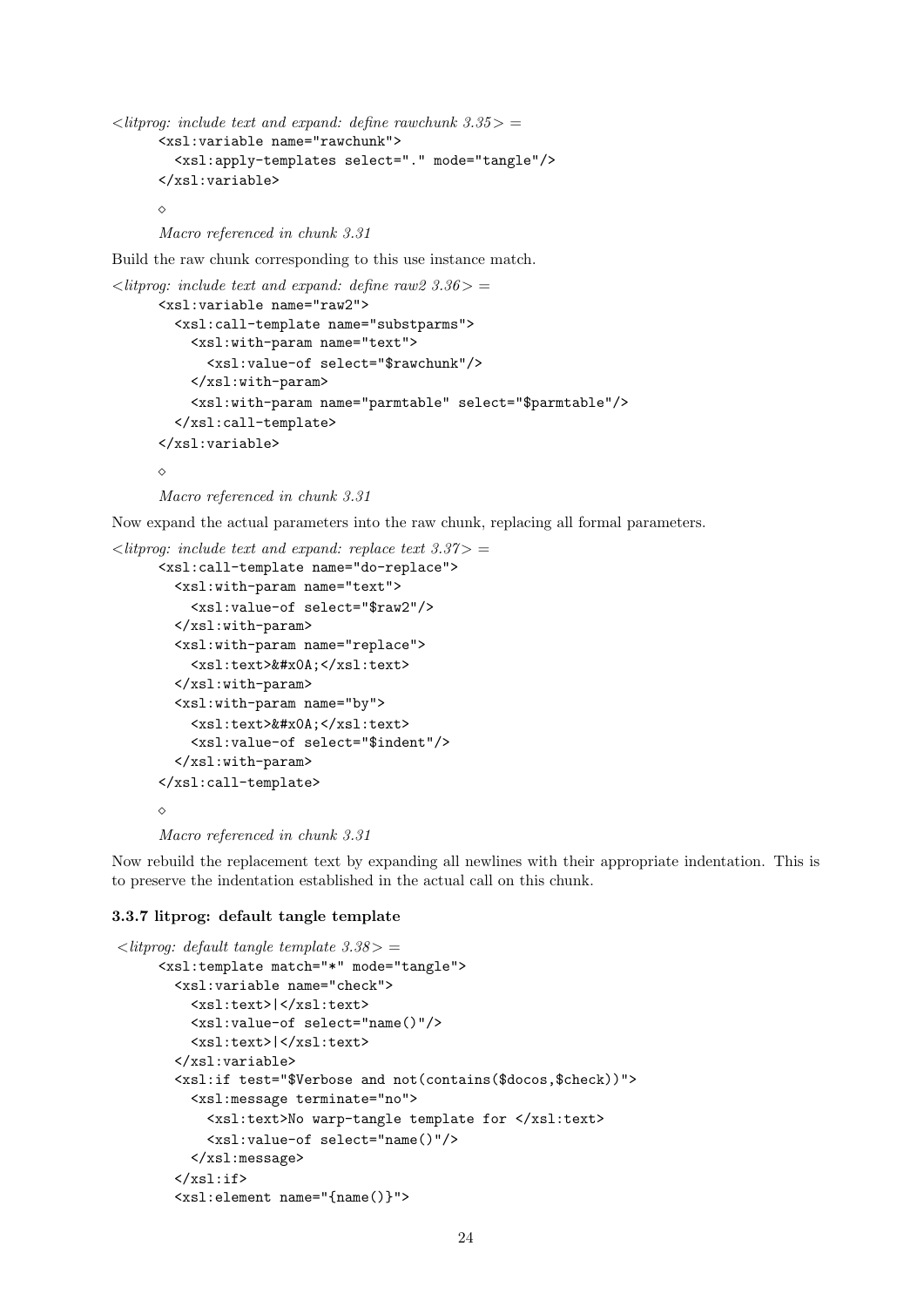```
<xsl:apply-templates mode="tangle"/>
  </xsl:element>
</xsl:template>
\Diamond
```

```
Macro referenced in chunk 3.15
```
This is the default tangle template, invoked if there is no other template defined to handled this element. Provide an error message in the event of no tangle template.

## 3.4 litprog: the weave pass

 $\langle$ litprog: the weave pass 3.39  $>$  =  $\langle$ litprog: weave a litprog 3.40>  $\langle$ litprog: weave a code or file definition 3.41>  $\langle$ litprog: d/com—o/com-weave template 3.44>  $\langle$ litprog: weave a variable markup 3.45,3.46>  $\langle$ litprog: u-weave template 3.47,3.48>  $\langle$ litprog: p-weave template 3.49> <litprog: section-weave template 3.50> <litprog: listing templates 3.51> <litprog: default weave template 3.52>

 $\Diamond$ 

Macro referenced in chunk 3.1

#### 3.4.1 litprog: weave a litprog

```
\langlelitprog: weave a litprog 3.40 > =
     <xsl:template match="litprog" mode="weave">
        <xsl:apply-templates mode="weave"/>
     </xsl:template>
     \DiamondMacro referenced in chunk 3.39
```
Not really much to this, since the whole litprog file is scanned in document order, generating the intermediate documentation file as we go.

## 3.4.2 litprog: weave a code or file definition

```
\langlelitprog: weave a code or file definition 3.41 > =
      <xsl:template match="d | o" mode="weave">
        <xsl:variable name="chunkname">
           <xsl:choose>
             <xsl:when test="name()='d'">
               <xsl:value-of select="@name"/>
             \langle xsl:when\rangle\langle xsl:when test="name()='o'']\rangle<xsl:value-of select="@file"/>
             \langle xsl:when\rangle</xsl:choose>
        </xsl:variable>
        <xsl:element name="CODE">
          <xsl:attribute name="type">
             <xsl:choose>
               <xsl:when test="name()='d'">define</xsl:when>
               <xsl:when test="name()='o'">file</xsl:when>
             </xsl:choose>
```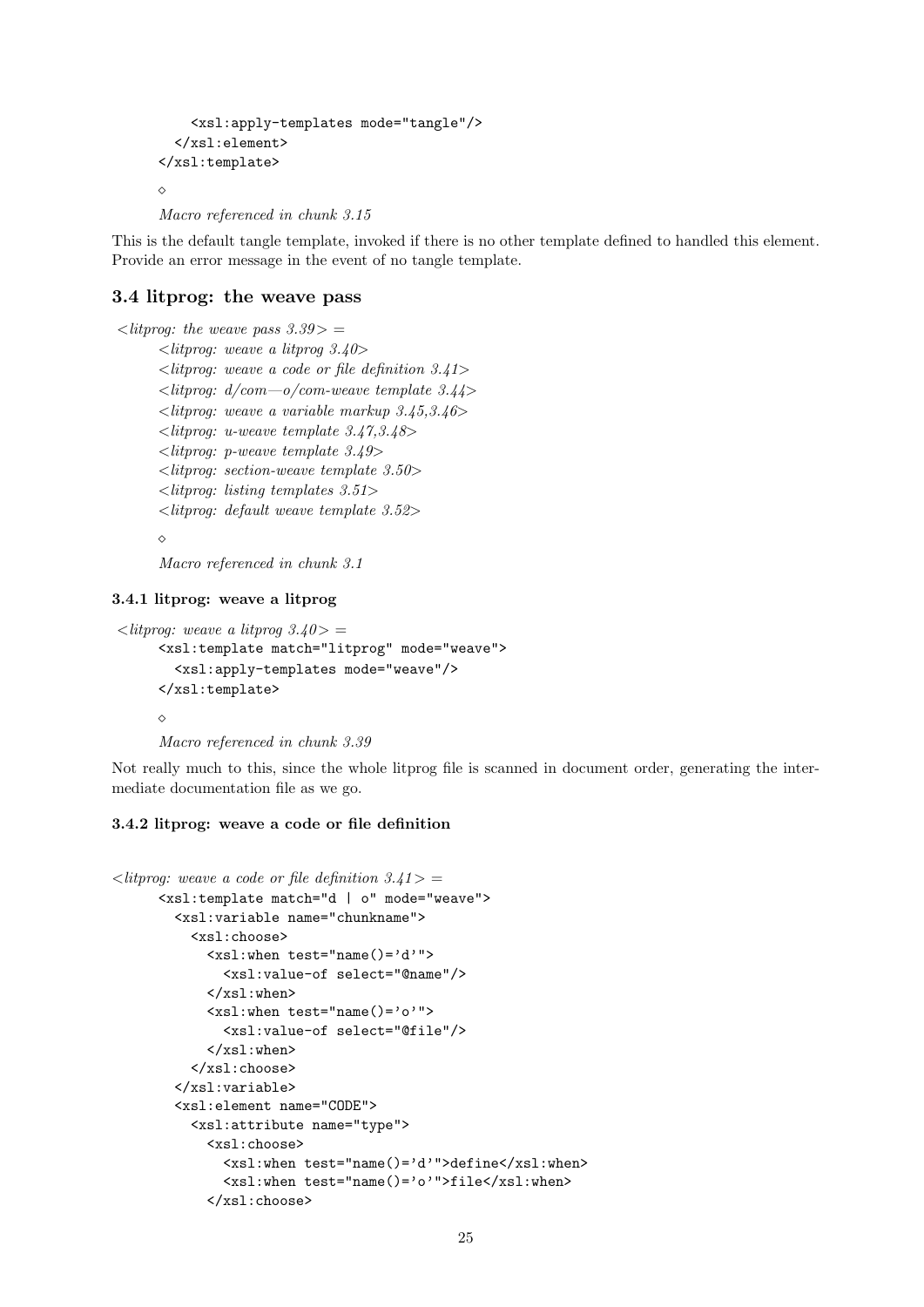```
</xsl:attribute>
    <xsl:attribute name="name">
      <xsl:value-of select="$chunkname"/>
    </xsl:attribute>
    <xsl:attribute name="number">
      <xsl:number format="1" level="multiple" count="section|DocumentHistory"/>
      <xsl:text>.</xsl:text>
      <xsl:number from="section" level="any" count="d|o"/>
    </xsl:attribute>
    <xsl:attribute name="defines">
      <xsl:call-template name="lookupchunkno">
        <xsl:with-param name="chunkname">
          <xsl:value-of select="$chunkname"/>
        </xsl:with-param>
      </xsl:call-template>
    </xsl:attribute>
    \leqxsl:attribute name="uses">^{1}<xsl:variable name="defnode" select="."/>
      <xsl:for-each select="child::u">
        <xsl:if test="position()>1">
          <xsl:text>, </xsl:text>
        \langle xsl:if>
       \langle litprog: d-weave debug message-1 3.42 Chunk omitted!\rangle<xsl:call-template name="lookupchunkno">
          <xsl:with-param name="chunkname" select="@name"/>
        </xsl:call-template>
      </xsl:for-each>
    </xsl:attribute>
    <xsl:apply-templates mode="weave"/>
  </xsl:element>
 <litprog: weave a code comment 3.43>
</xsl:template>
```

```
\Diamond
```
Macro referenced in chunk 3.39

Notes:

1) Build the uses attribute list, by scanning all child u elements, and looking up their chunk numbers.

The  $d - o$  template, in the weave mode, builds a CODE element in the woven .xml file, CODE elements define code fragments. Such elements can have the following attributes:

type for a d fragment, the type is define, indicating a chunk definition. For an o fragment, the type is file. name The name of the code chunk or fragment. For example, the name of the following code chunk is litprog: d | o-weave template. For a file fragment, the name attribute gives the name of the file.

number code chunks are numbered in sequence from the beginning, for cross referencing purposes.

 $\langle$ litprog: d-weave debug message-1 3.42 $>$  =

<xsl:message>

```
<xsl:text>Macro "</xsl:text>
<xsl:value-of select="$defnode/@name"/>
<xsl:text>" references "</xsl:text>
<xsl:value-of select="./@name"/>
<xsl:text>", </xsl:text>
<xsl:call-template name="lookupchunkno">
  <xsl:with-param name="chunkname" select="@name"></xsl:with-param>
```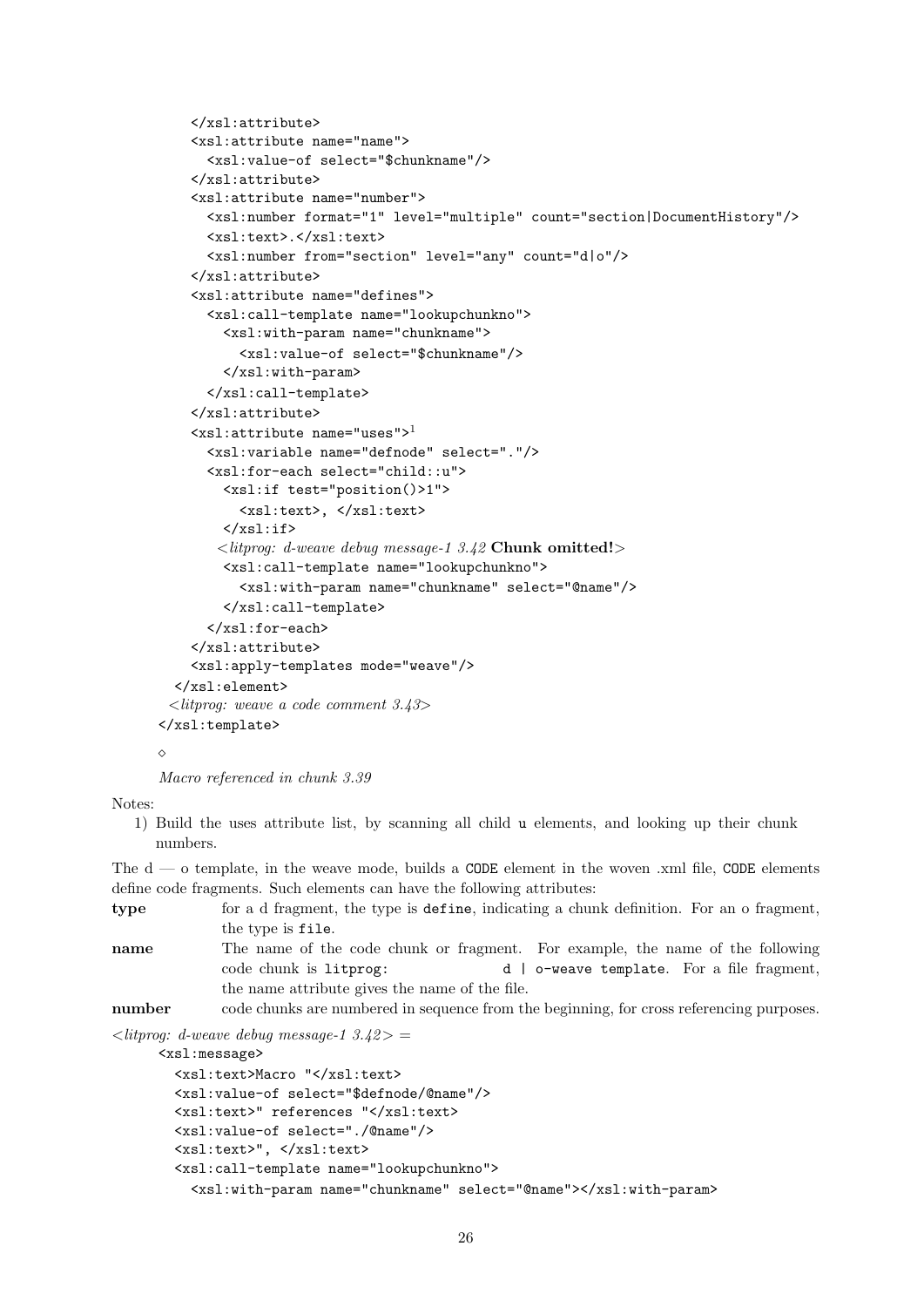```
</xsl:call-template>
</xsl:message>
\Diamond
```
Macro referenced in chunk 3.41

Generate a helpful debug message to show what other fragments this code chunk uses.

```
\langlelitprog: weave a code comment 3.43> =
      <xsl:if test='./com'>
        <xsl:element name='NOTES'>
          <xsl:for-each select="./com">1
            <xsl:element name="NOTE">
              <xsl:attribute name="HREF">
                 <xsl:value-of select="position()"/>
              </xsl:attribute>
              <xsl:apply-templates mode="weave"/>
            </xsl:element>
          </xsl:for-each>
        </xsl:element>
      \langle xsl:if>
      \Diamond
```
Macro referenced in chunk 3.41

Notes:

1) Scan through all in-line comments (such as this one), and for each one, generate a NOTE element, cross referenced by the ordinal number of this comment within the chunk.

```
\langlelitprog: d/com—o/com-weave template 3.44> =
```

```
<xsl:template match="d/com | o/com" mode="weave">
  <xsl:variable name="mypos">
    <xsl:value-of select="count(preceding-sibling::com)+1"/>
  </xsl:variable>
  <xsl:element name="COMMENT">
    <xsl:attribute name="HREF">
      <xsl:value-of select="$mypos"/>
    </xsl:attribute>
  </xsl:element>
</xsl:template>
\Diamond
```
Macro referenced in chunk 3.39

This template, d/com|o/com, handles comments with code fragments in the weave pass. The comment itself is handled later, but for the moment, we just insert a forward reference to it as a link in the current code fragment. The reference is identified by the ordinal position of the comment within this code fragment.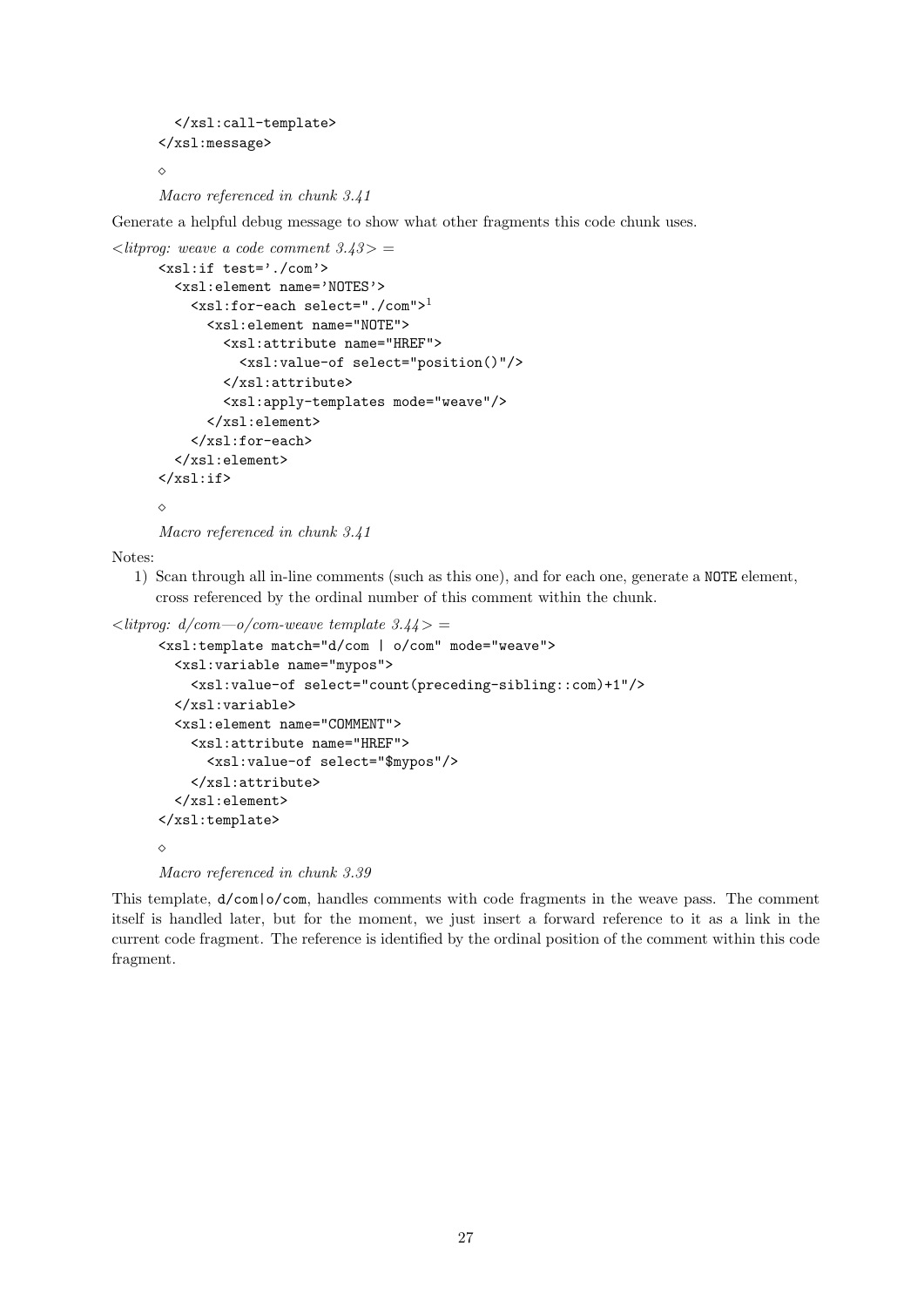#### 3.4.3 litprog: weave a variable markup

The elements 'u' (use) and 'v' (value) both refer to 'd' (define) elements elsewhere in the document. The difference is that in weave mode 'u' inserts a hot link to the actual definition, whereas 'v' inserts the actual value defined in the 'd' element. This is equivalent to macro expansion, and is what happens to 'u' elements in tangle mode. In tangle mode, 'v' elements are ignored. In other words, 'v' elements are only relevant to document fragments.

```
\langlelitprog: weave a variable markup 3.45 > =
      <xsl:template match="v" mode="weave">
        <xsl:choose>
          <xsl:when test="@var='use' or not(@var)">
             <xsl:element name="VAR">
               <xsl:attribute name="VAR">use</xsl:attribute>
               <xsl:value-of select="."/>
            </xsl:element>
          \langle xsl:when\rangle<xsl:otherwise>
            <xsl:element name="NAME">
               <xsl:value-of select="@name"/>
            </xsl:element>
          </xsl:otherwise>
        </xsl:choose>
      </xsl:template>
      \DiamondMacro defined in chunk 3.45,3.46
      Macro referenced in chunk 3.39
\langlelitprog: weave a variable markup 3.46 > =
      <!-- handle variable markup -->
      <xsl:template match="d/v | o/v" mode="weave">
        <xsl:element name="VAR">
          <xsl:attribute name="VAR">
            <xsl:choose>
               <xsl:when test="@var">
                 <xsl:value-of select="@var"/>
               \langle xsl:when\rangle<xsl:otherwise>
                 <xsl:text>use</xsl:text>
               </xsl:otherwise>
            </xsl:choose>
          </xsl:attribute>
          <xsl:if test="@name">
            <xsl:attribute name="NAME">
               <xsl:value-of select="@name"/>
            </xsl:attribute>
          \langle xsl:if>
          <xsl:apply-templates/>
        </xsl:element>
      </xsl:template>
      \DiamondMacro defined in chunk 3.45,3.46
```
Macro referenced in chunk 3.39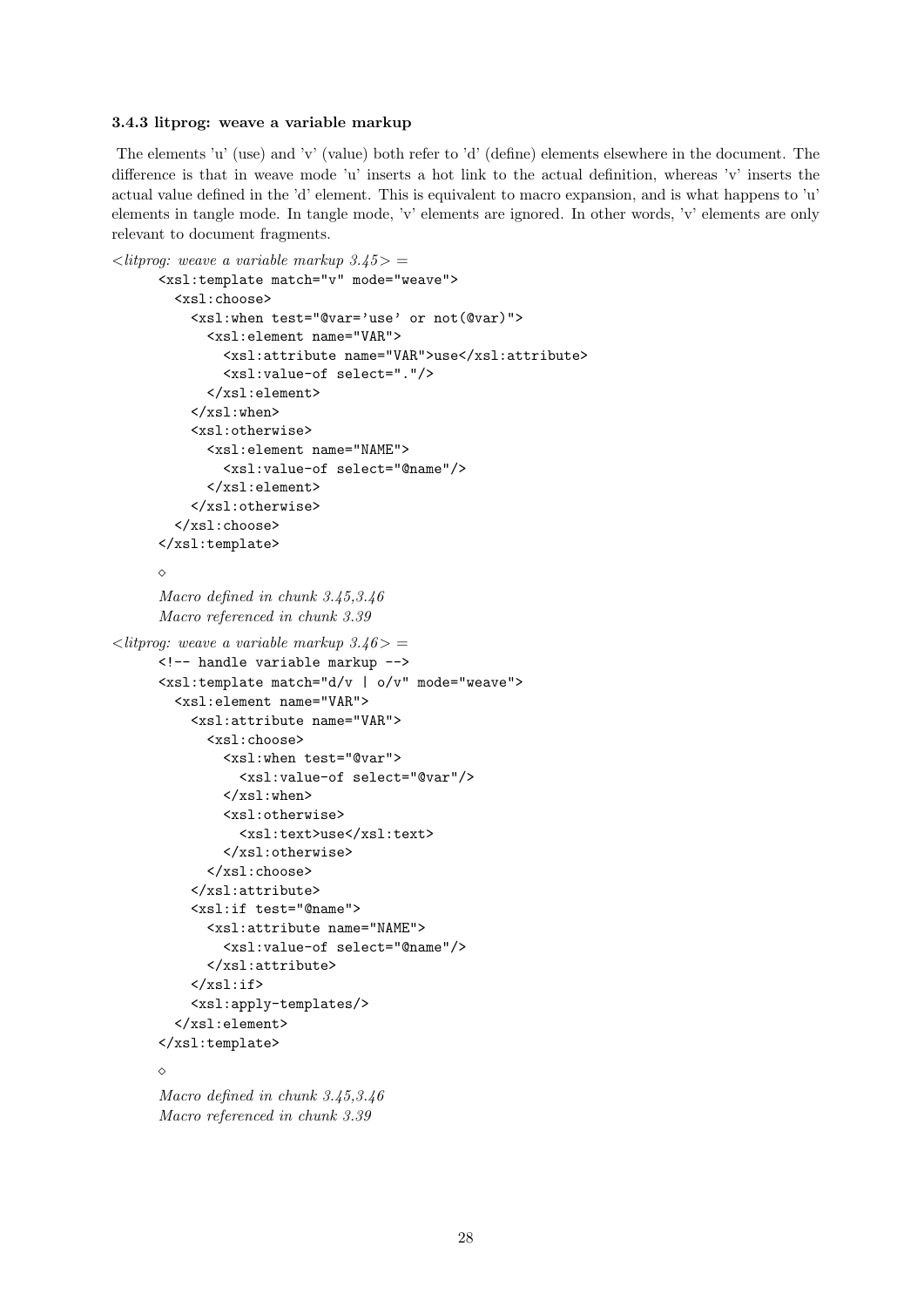#### 3.4.4 litprog: u-weave template

The u-weave template is responsible for inserting a link to the definition of the referenced code fragment, in-line in the documentation. Note that at this stage, the include parameter is simply passed on: it is not interpreted as to whether the code fragment is actally included until the documentation construction phase.

```
\langlelitprog: u-weave template 3.47> =
     <xsl:template match="u" mode="weave">
        <xsl:element name="USE">
          <xsl:attribute name="NAME">
            <xsl:value-of select="@name"/>
          </xsl:attribute>
          <xsl:if test="@expand">
            <xsl:attribute name="EXPAND">
              <xsl:value-of select="@expand"/>
            </xsl:attribute>
          \langle xs1:if\rangle<xsl:if test="@include">
            <xsl:attribute name="INCLUDE">
              <xsl:value-of select="@include"/>
            </xsl:attribute>
          \langle xs1:if\rangle<xsl:for-each select="*">
            <xsl:choose>
              <xsl:when test="name()='name' or name()='expand'">
              </xsl:when>
              <xsl:when test="name()='formal'">
                <xsl:element name="formal">
                  <xsl:attribute name="name">
                     <xsl:value-of select="@name"/>
                  </xsl:attribute>
                   <xsl:value-of select="."/>
                </xsl:element>
              \langle xsl:when\rangle<xsl:when test="name()='actual'">
                <xsl:element name="actual">
                  <xsl:attribute name="name">
                     <xsl:value-of select="@name"/>
                  </xsl:attribute>
                  <xsl:apply-templates mode="weave"/>
                </xsl:element>
              </xsl:when>
              <xsl:otherwise>
              </xsl:otherwise>
            </xsl:choose>
          </xsl:for-each>
        </xsl:element>
        <xsl:if test="$Verbose&gt;1">
          <xsl:message>
            <xsl:text>Macro "</xsl:text>
            <xsl:value-of select="normalize-space(@name)"/>
            <xsl:text>" referenced in weave mode in "</xsl:text>
            <xsl:value-of select="ancestor::d/@name"/>
            <xsl:text>"</xsl:text>
          </xsl:message>
        \langle xsl:if\rangle</xsl:template>
```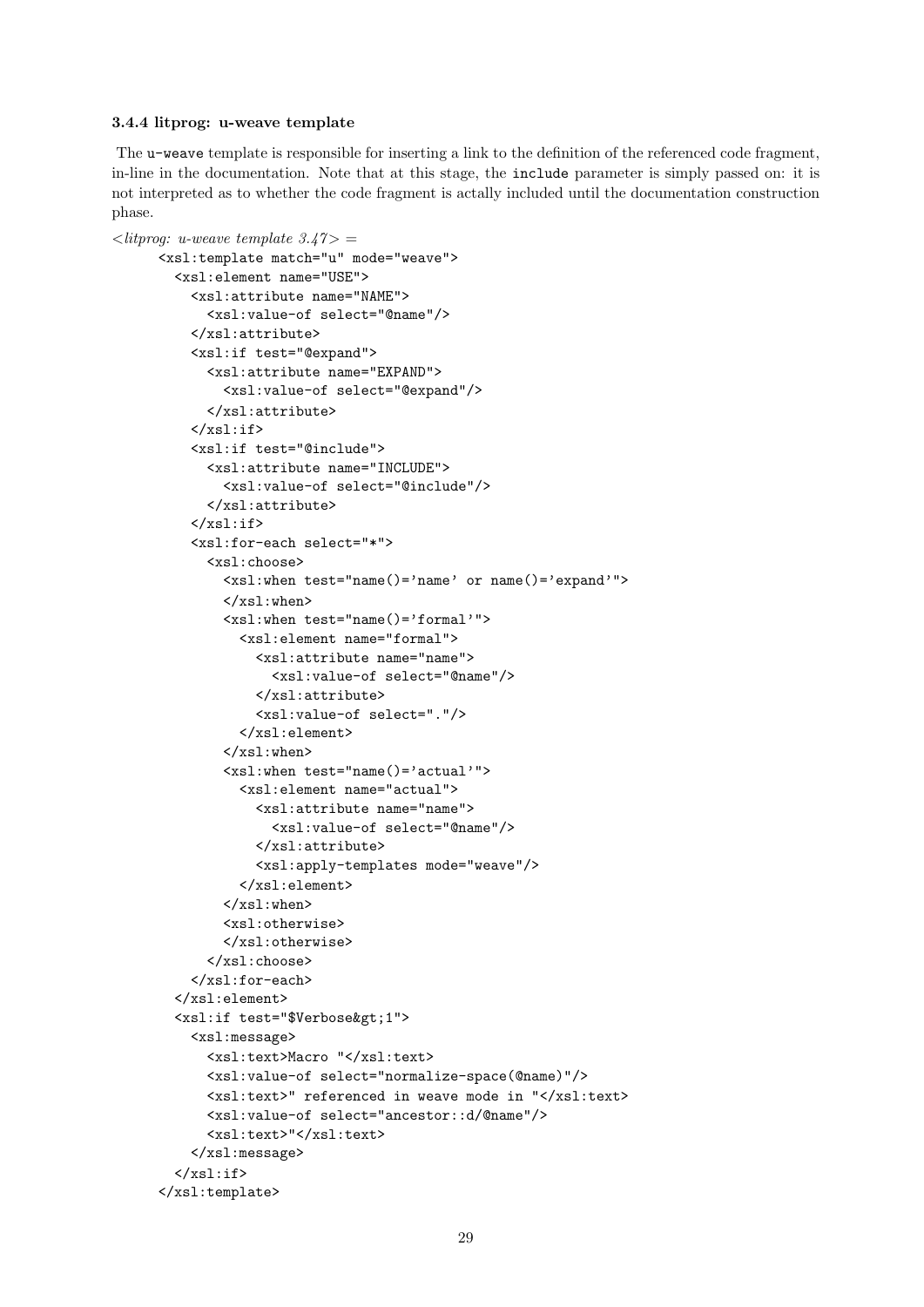```
\DiamondMacro defined in chunk 3.47,3.48
      Macro referenced in chunk 3.39
\langlelitprog: u-weave template 3.48 > =
      <xsl:template match="formal" mode="weave">
        <xsl:element name="formal">
          <xsl:attribute name="name">
             <xsl:value-of select="@name"/>
          </xsl:attribute>
          <xsl:apply-templates mode="weave"/>
        </xsl:element>
      </xsl:template>
      \Diamond
```

```
Macro defined in chunk 3.47,3.48
Macro referenced in chunk 3.39
```
## 3.4.5 litprog: p-weave template

```
\langlelitprog: p-weave template 3.49> =
     <xsl:template match="p" mode="weave">
        <P><xsl:apply-templates mode="weave"/></P>
     </xsl:template>
     \triangle
```
Macro referenced in chunk 3.39

#### 3.4.6 litprog: section-weave template

```
\langlelitprog: section-weave template 3.50> =
     <xsl:template match="section" mode="weave">
       <xsl:element name="section">
         <xsl:choose>
            <xsl:when test="@numbers">
              <xsl:attribute name="numbers">
                <xsl:value-of select="@numbers"/>
              </xsl:attribute>
            \langle xsl:when\rangle<xsl:otherwise>
              <xsl:attribute name="numbers">yes</xsl:attribute>
            </xsl:otherwise>
         </xsl:choose>
         <xsl:choose>
            <xsl:when test="@newpage">
              <xsl:attribute name="newpage">
                <xsl:value-of select="@newpage"/>
              </xsl:attribute>
            \langle xsl:when\rangle<xsl:otherwise>
              <xsl:attribute name="newpage">yes</xsl:attribute>
            </xsl:otherwise>
         </xsl:choose>
         <xsl:attribute name="xref">
            \langle xsl:value-of \,\,\text{select}="transfer().title, ' ?()., k#x2d; ', ''')''disable-output-escaping="no"/>
         </xsl:attribute>
          <xsl:apply-templates mode="weave"/>
       </xsl:element>
```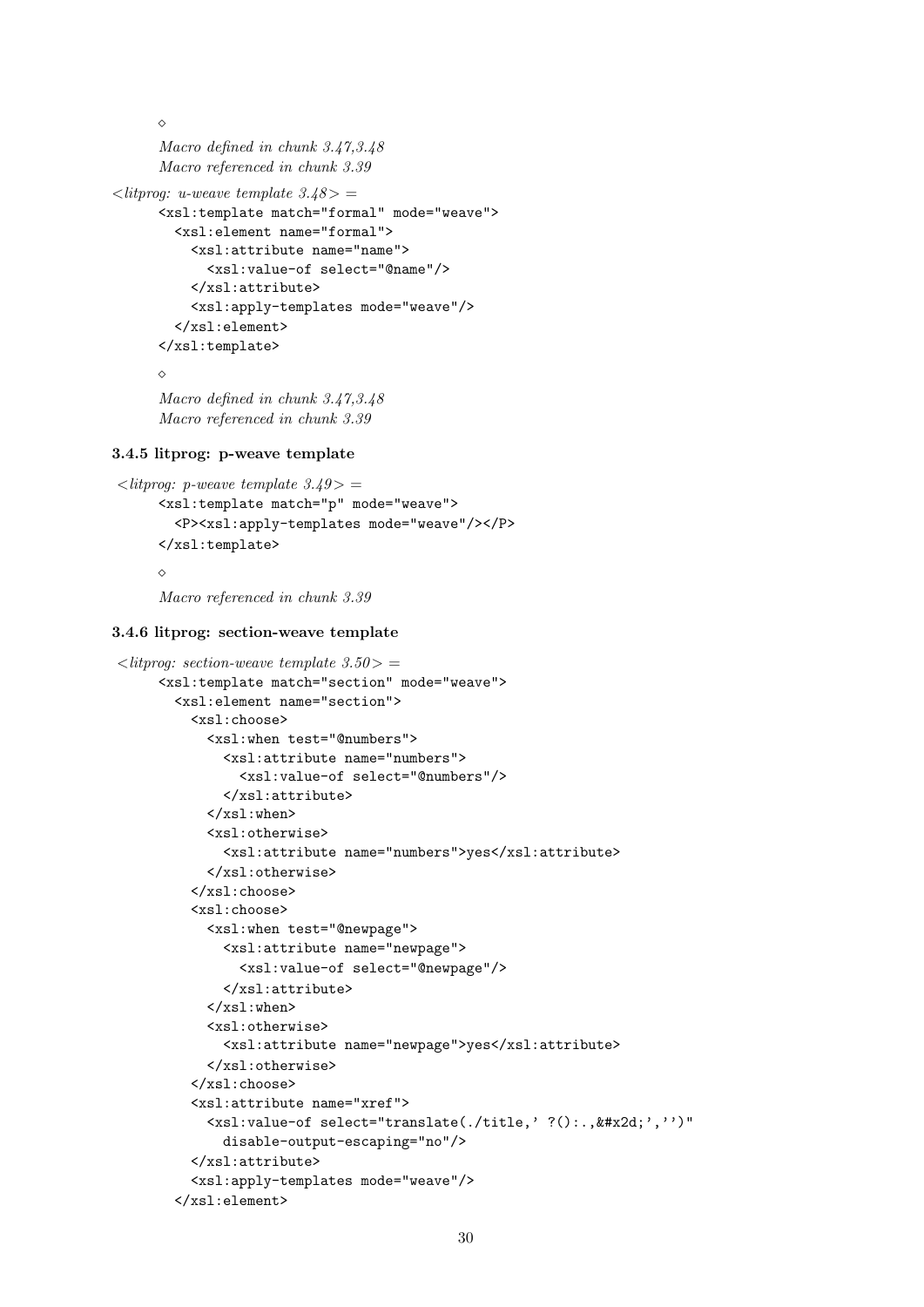```
</xsl:template>
<xsl:template match="subsection" mode="weave">
  <xsl:element name="subsection">
    <xsl:choose>
      <xsl:when test="@numbers">
        <xsl:attribute name="numbers">
           <xsl:value-of select="@numbers"/>
        </xsl:attribute>
      \langle xsl:when\rangle<xsl:otherwise>
        <xsl:attribute name="numbers">no</xsl:attribute>
      </xsl:otherwise>
    </xsl:choose>
    <xsl:choose>
      <xsl:when test="@newpage">
        <xsl:attribute name="newpage">
           <xsl:value-of select="@newpage"/>
        </xsl:attribute>
      \langle xsl:when\rangle<xsl:otherwise>
        <xsl:attribute name="newpage">no</xsl:attribute>
      </xsl:otherwise>
    </xsl:choose>
    <xsl:attribute name="xref">
      \langle xsl:value-of, select="translate(./title,' ?()., \&\#x2d; ', ''')"disable-output-escaping="no"/>
    </xsl:attribute>
    <xsl:apply-templates mode="weave"/>
  </xsl:element>
\langle xsl:template\rangle<xsl:template match="subsubsection" mode="weave">
  <xsl:element name="subsubsection">
    <xsl:attribute name="xref">
      \langle xsl:value-of \,\,\text{select}="transfer().title, ' ?()., k#x2d; ', ''')''disable-output-escaping="no"/>
    </xsl:attribute>
    <xsl:apply-templates mode="weave"/>
  </xsl:element>
</xsl:template>
\Diamond
```

```
Macro referenced in chunk 3.39
```
## 3.4.7 litprog: listing templates

```
\langlelitprog: listing templates 3.51 > =
     <xsl:template match="filelist" mode="weave">
       <xsl:text>&#xA;</xsl:text>
       <xsl:element name="filelist">
       </xsl:element>
     </xsl:template>
     <xsl:template match="macrolist" mode="weave">
       <xsl:text>&#xA:</xsl:text>
       <xsl:element name="macrolist">
         <xsl:if test="@namewidth">
           <xsl:attribute name="namewidth">
             <xsl:value-of select="@namewidth"/>
           </xsl:attribute>
```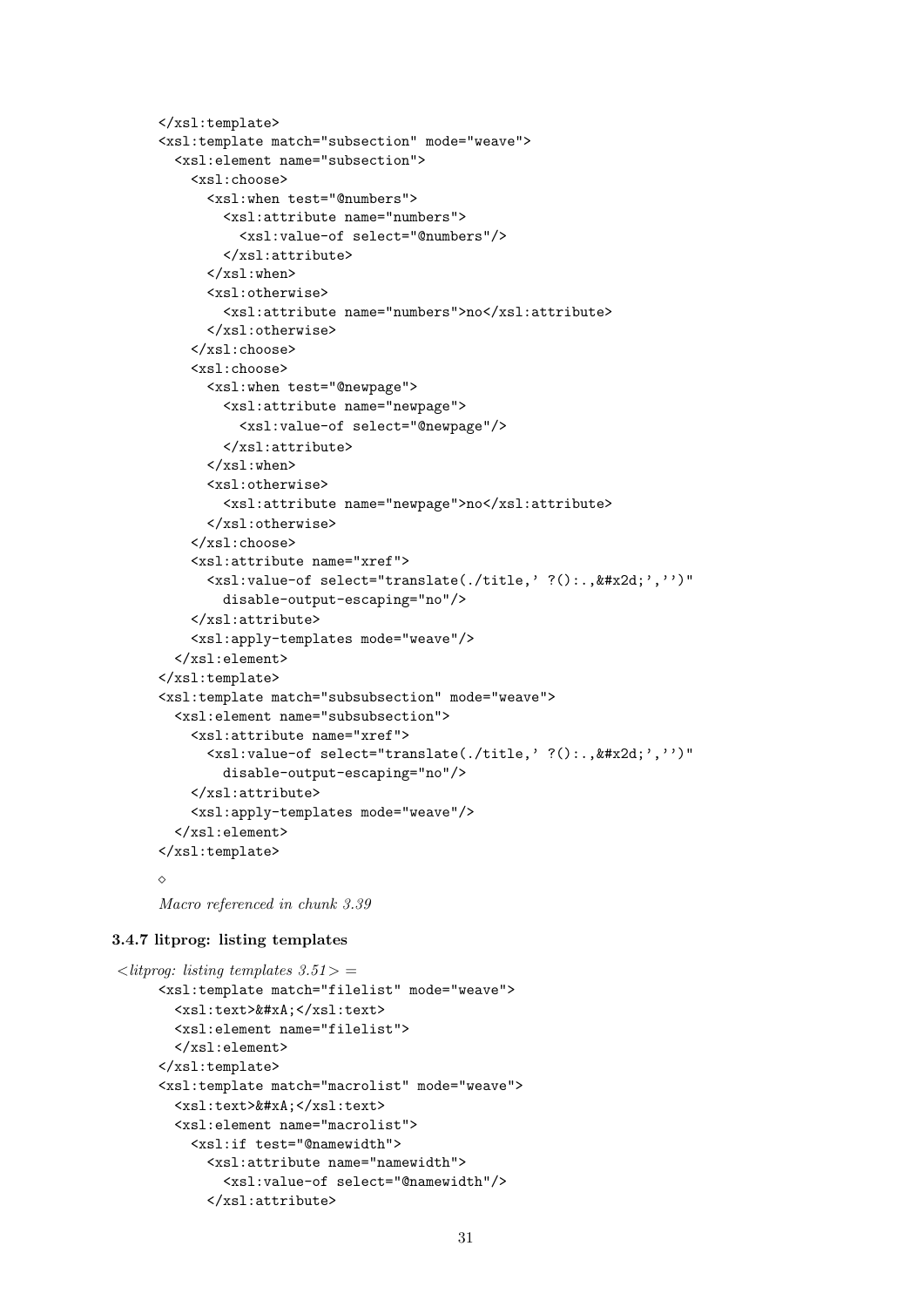```
\langle xsl:if>
    <xsl:if test="@definewidth">
      <xsl:attribute name="definewidth">
        <xsl:value-of select="@definewidth"/>
      </xsl:attribute>
    \langle xs] \cdot i f<xsl:if test="@usewidth">
      <xsl:attribute name="usewidth">
        <xsl:value-of select="@usewidth"/>
      </xsl:attribute>
    \langle xs1:if\rangle</xsl:element>
</xsl:template>
<xsl:template match="identifierlist" mode="weave">
  <xsl:text>&#xA:</xsl:text>
  <xsl:element name="IdentifierDefinitions">
    <xsl:if test="@namewidth">
      <xsl:attribute name="namewidth">
        <xsl:value-of select="@namewidth"/>
      </xsl:attribute>
    \langle xsl:if>
    <xsl:if test="@definewidth">
      <xsl:attribute name="definewidth">
        <xsl:value-of select="@definewidth"/>
      </xsl:attribute>
    \langle xsl:if>
    <xsl:if test="@usewidth">
      <xsl:attribute name="usewidth">
        <xsl:value-of select="@usewidth"/>
      </xsl:attribute>
    \langle xsl:if>
  </xsl:element>
</xsl:template>
\Diamond
```

```
Macro referenced in chunk 3.39
```
## 3.4.8 litprog: default weave template

```
\langlelitprog: default weave template 3.52> =
     <xsl:template match="*" mode="weave">
       <xsl:variable name="check">
         <xsl:text>|</xsl:text>
         <xsl:value-of select="name()"/>
         <xsl:text>|</xsl:text>
       </xsl:variable>
       <xsl:if test="$Verbose&gt;0 and not(contains($docos,$check))">
         <xsl:message terminate="no">
           <xsl:text>No warp-weave template for </xsl:text>
           <xsl:value-of select="name()"/>
         </xsl:message>
       \langle xsl:if>
       <xsl:element name="{name()}">
         <xsl:for-each select="@*">
           <xsl:attribute name="{name()}">
             <xsl:value-of select="."/>
           </xsl:attribute>
         </xsl:for-each>
```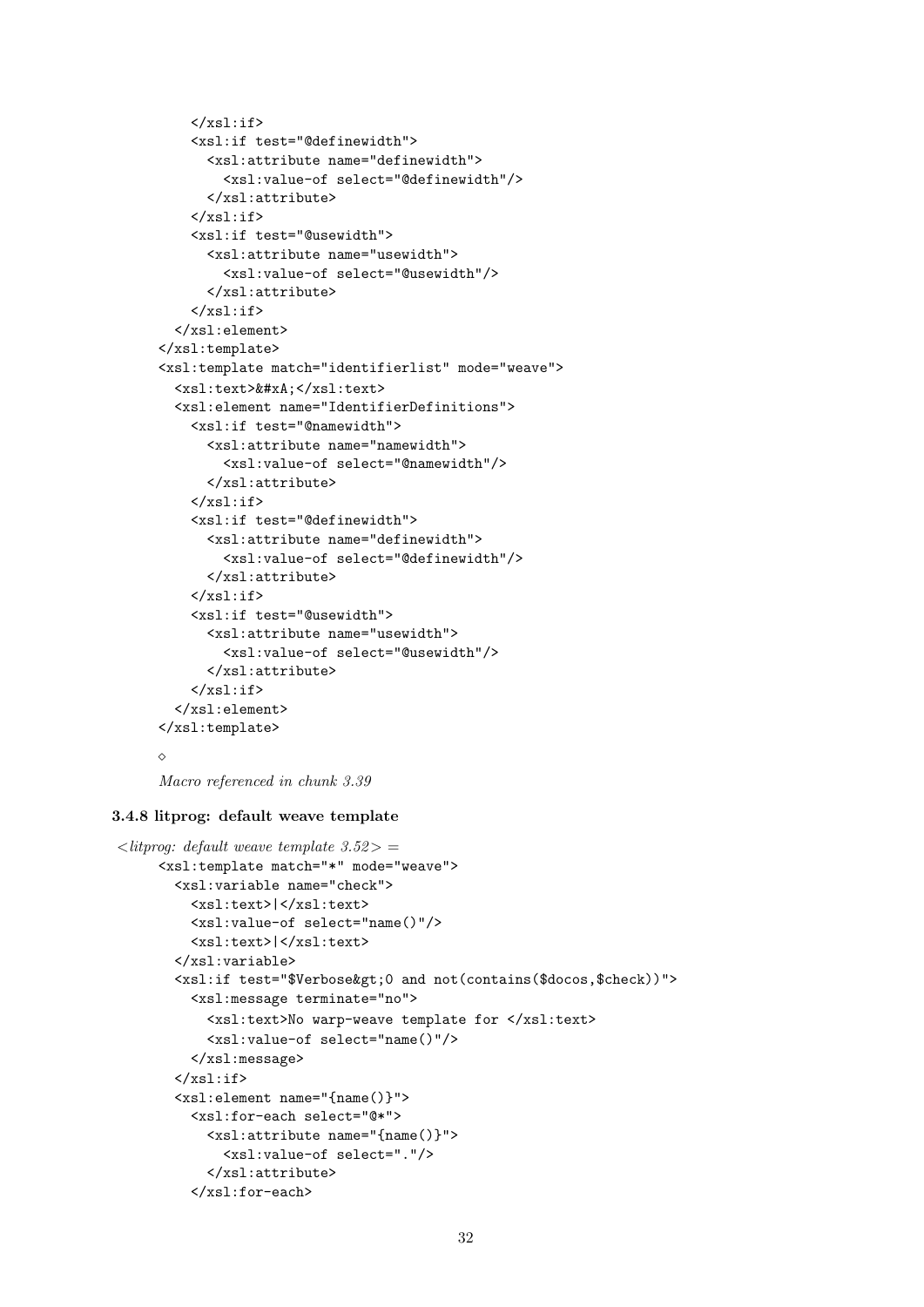```
<xsl:apply-templates mode="weave"/>
  </xsl:element>
</xsl:template>
\Diamond
```
Macro referenced in chunk 3.39

This template handles all elements not elsewhere handled in the weave pass. Note that a table of documentation related elements is kept, and if an element name is matched in this table, no warning message is issued. All elements, whether flagged or not, are passed straight through. Note that all the attributes must be copied as well.

In performing the table lookup, note that the separator must be present at both ends. This is to ensure that names that are substrings are not matched implicitly.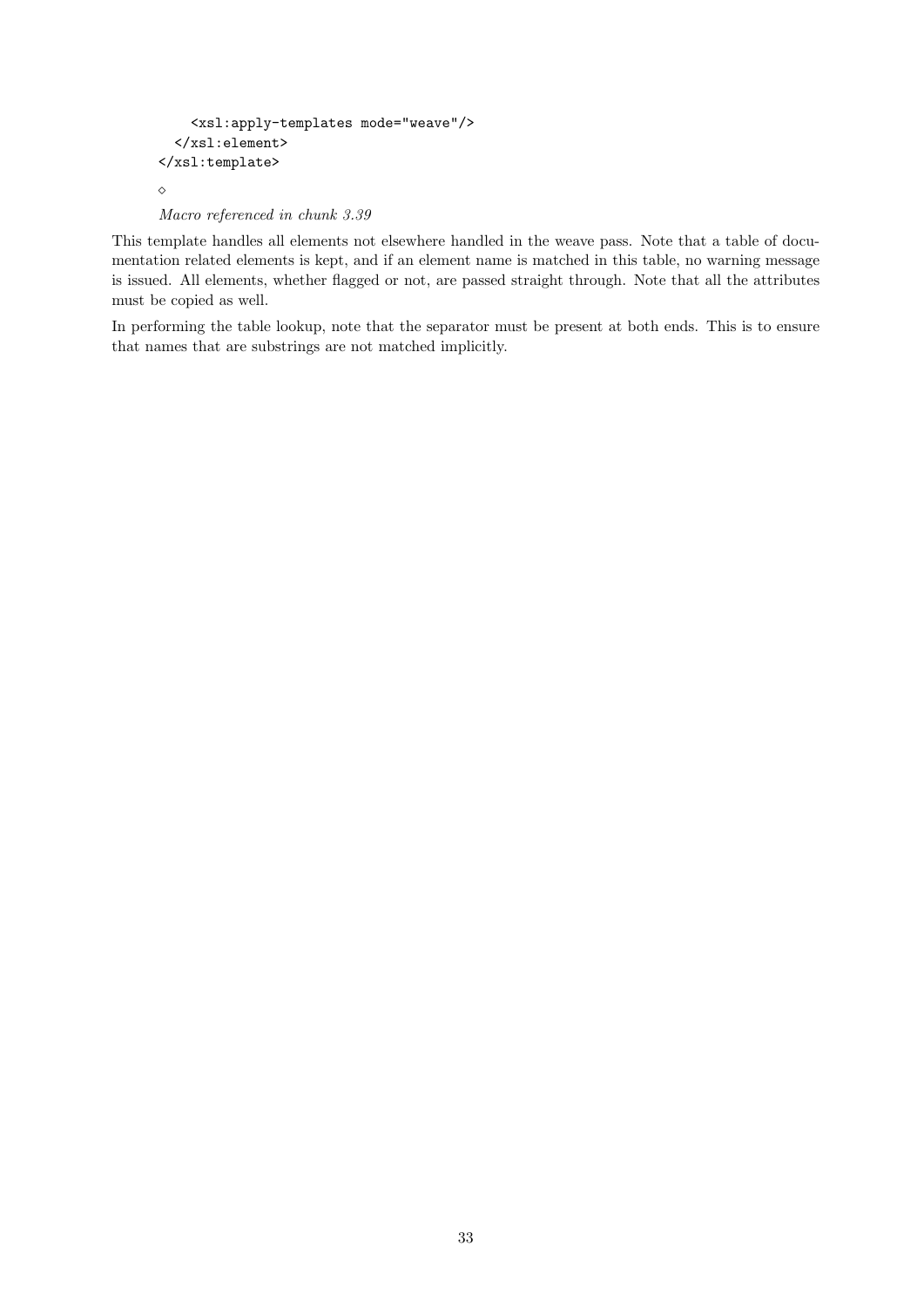## 4 The weft, or documentation phase

This phase retranslates the output file from phase 1, the XML file. There is a translation script for each class of documentation processors. Two are defined here, lit2html.xsl, for translation to HTML, and lit2tex.xsl, for translation to TFX.

## 4.1 lit2html.xsl

```
"lit2html.xsl" 4.1 =<?xml version="1.0"?>
      <!DOCTYPE xsl:transform PUBLIC "-//MONASH-CSSE//DTD stylesheet 1.0//EN"
               "file:///home/ajh/lib/dtd/stylesheet.dtd">
      <!-- This is for version 2 -->
      <xsl:transform
        version="1.0"
        xmlns:xsl="http://www.w3.org/1999/XSL/Transform"
        xmlns:xinclude="http://www.w3.org/2001/XInclude"
         >
        <xsl:output method="html" encoding="ASCII"/>
        \langle xsl:include \space href=\n\\ \langle LIBXSL \space 1.1 \rangle / \text{numbered}2html.xsl"/>
        <xsl:include href="<LIBXSL 1.1>/basic2html.xsl"/>
        <xsl:include href="<LIBXSL 1.1>/biblio2html.xsl"/>
        <xsl:include href="<LIBXSL 1.1>/tables2html.xsl"/>
        <xsl:param name="Verbose">1</xsl:param>
        \ltlit2html: handle the root element 4.2>
        \leqlit2html: handle the literate program translation 4.3>
        \leqlit2html: handle documentation fragments \angle 4.\angle 4.\angle 5,\angle 4.\angle 6,\angle 7,\angle 4.\angle 8,\angle 4.\angle 10\ltlit2html: handle code fragment references 4.11,4.12>
        \leqlit2html: handle a code fragment use 4.13>\ltlit2html: handle code chunk definitions 4.14>
        \leqlit2html: handle notes and comments in code fragments \angle 21\ltlit2html: handle variable definitions and uses \angle4.22>
        <lit2html: handle maintaintable 4.23>
        <lit2html: TableOfContents 4.24>
        <xsl:template match="br"><BR/></xsl:template>
        \ltlit2html: handle a code text element 4.25>
        \ltlit2html: construct file definition list 4.26>
        \ltlit2html: construct chunk definition list 4.27>
        <lit2html: construct identifier definition list 4.28>
        <lit2html: handle macro parameters 4.29>
       <lit2html: handle document history 4.30>
       \ltlit2html: special character templates \angle 4.31>\ltlit2html: default template 4.32>
      </xsl:transform>
```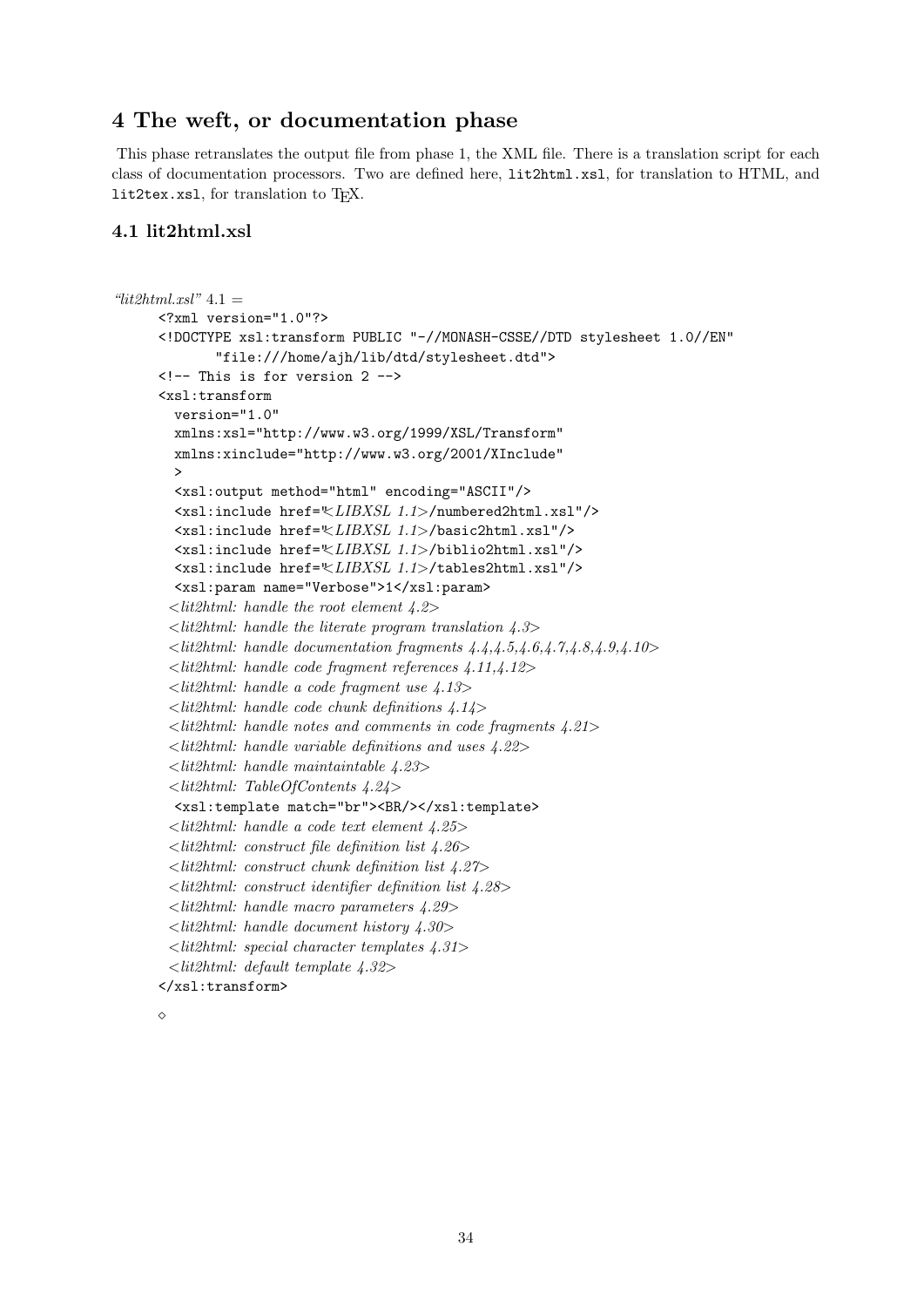#### 4.1.1 lit2html: handle the root element

```
\langlelit2html: handle the root element \langle 4.2 \rangle =\langle \text{weff}: \text{ handle the root element } 5.1 \rangle weft root pre text='
       <HTML><BODY>
       ', weft root post text='
       </BODY></HTML>
        '
       \DiamondMacro referenced in chunk 4.1
```
### 4.1.2 lit2html: handle the literate program translation

```
\langlelit2html: handle the literate program translation 4.3> =
     <xsl:template match="LitprogXML">
        <xsl:apply-templates/>
     </xsl:template>
     \DiamondMacro referenced in chunk 4.1
```
## 4.1.3 lit2html: handle documentation fragments

```
\langlelit2html: handle documentation fragments \langle 4.4 \rangle =
      <xsl:template match="abstract">
        <H2 ALIGN="center">Abstract</H2>
        <DIV STYLE="margin-left:20pt">
           <xsl:apply-templates/>
        </DIV></xsl:template>
      \DiamondMacro defined in chunk 4.4, 4.4, 5, 4.6, 4.7, 4.8, 4.9, 4.10Macro referenced in chunk 4.1
```
The abstract gets a title, and indentation

```
\langlelit2html: handle documentation fragments \langle 4.5 \rangle =
       <xsl:template match="author">
         <H2 ALIGN="center"><xsl:apply-templates/></H2>
       </xsl:template>
       \Diamond
```

```
Macro defined in chunk 4.4, 4.4, 5, 4.6, 4.7, 4.8, 4.9, 4.10Macro referenced in chunk 4.1
```
Centre the author in heading font

```
\langlelit2html: handle documentation fragments 4.6> =
      <xsl:template match="date">
         <H2 ALIGN="center"><xsl:apply-templates/></H2>
      </xsl:template>
      \DiamondMacro defined in chunk 4.4,4.5,4.6,4.7,4.8,4.9,4.10
      Macro referenced in chunk \ddot{4} \cdot 1
```
Ditto the date

```
\langlelit2html: handle documentation fragments 4.7>
      <xsl:template match='title'>
```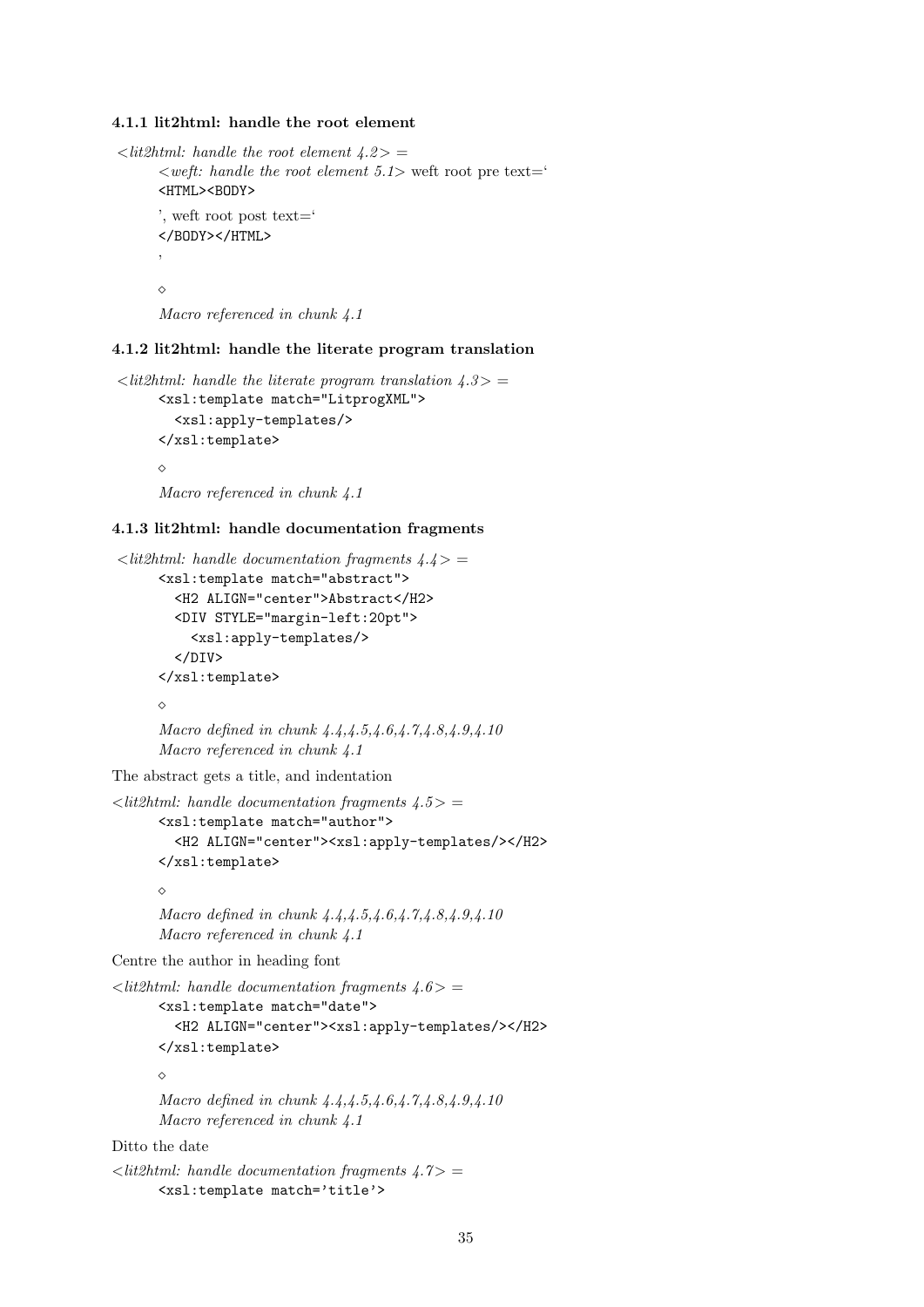```
<H1 ALIGN="center"><xsl:apply-templates/></H1>
      </xsl:template>
      \triangleMacro defined in chunk 4.4, 4.4, 5, 4.6, 4.7, 4.8, 4.9, 4.10Macro referenced in chunk 4.1
The title is a bit more important
\leqlit2html: handle documentation fragments 4.8 > =
      <xsl:template match='subtitle'>
         <H2 ALIGN="center"><xsl:apply-templates/></H2>
      </xsl:template>
      \DiamondMacro defined in chunk 4.4,4.4.5,4.6,4.7,4.8,4.9,4.10Macro referenced in chunk 4.1
The subtitle is less important
\langle lit2html: handle documentation fragments \angle 4.9 \rangle =
      <xsl:template match="version">
         <H3 ALIGN="center">
           <xsl:text>Version </xsl:text>
           <xsl:apply-templates/>
         </H3>
      </xsl:template>
      \DiamondMacro defined in chunk 4.4, 4.5, 4.6, 4.7, 4.8, 4.9, 4.10Macro referenced in chunk \ddot{4} \cdot 1Label the version
\langlelit2html: handle documentation fragments 4.10>
      <xsl:template match="P">
         <P><xsl:apply-templates/></P>
      \langle xsl:template\rangle\DiamondMacro defined in chunk 4.4,4.4,5,4.6,4.7,4.8,4.9,4.10Macro referenced in chunk 4.1
Build documentation paragraphs
4.1.4 lit2html: handle code fragment references
\langlelit2html: handle code fragment references \angle 4.11 > =
      <xsl:template match="VALUE">
         <xsl:variable name="myname" select="."/>
```

```
<xsl:value-of select="//CODE[@name=$myname]"/>
</xsl:template>
\Diamond
```
Macro defined in chunk 4.11,4.12 Macro referenced in chunk  $\ddot{4}$ .1

I think this one is out-of-date. Check if VALUE elements are ever created by  $\langle \rangle$ 

```
\langlelit2html: handle code fragment references \langle4.12\rangle =
      <xsl:template match="NAME">
        <xsl:variable name="myname" select="."/>
        <xsl:element name="A">
           <xsl:attribute name="HREF">
```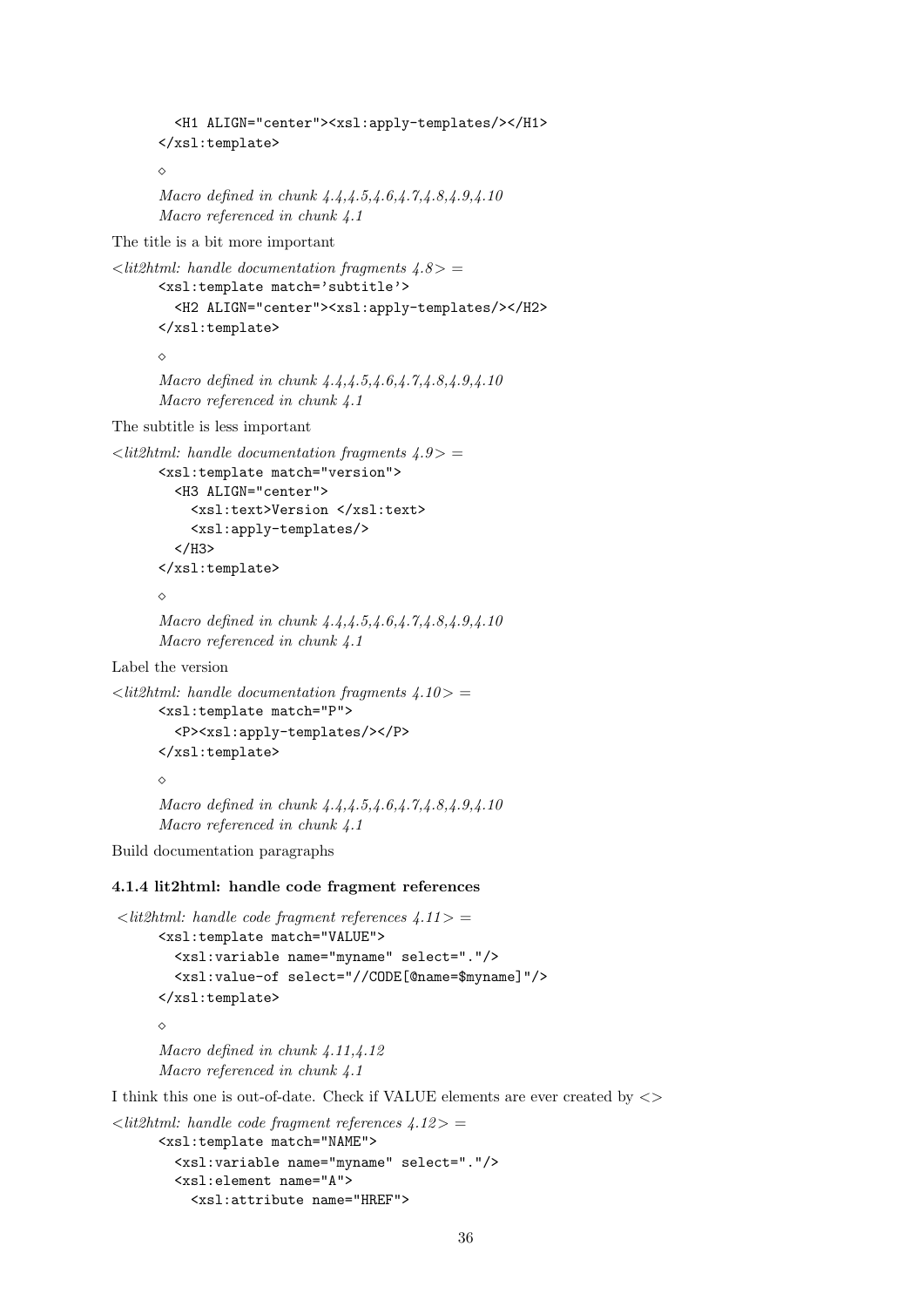```
<xsl:text>#</xsl:text>
      <xsl:value-of select="$myname"/>
    </xsl:attribute>
    <xsl:value-of select="$myname"/>
  </xsl:element>
</xsl:template>
\Diamond
```

```
Macro defined in chunk 4.11,4.12
Macro referenced in chunk 4.1
```
Not sure about this one either.

#### 4.1.5 lit2html: handle a code fragment use

```
\langlelit2html: handle a code fragment use 4.13>
     <xsl:template match="USE">
       <!--<xsl:text disable-output-escaping="yes">&lt;I&gt;</xsl:text>-->1
       <xsl:variable name="myname" select="@NAME"/>
       <xsl:choose>
         <xsl:when test="@EXPAND">
           <xsl:value-of select="//CODE[@name=$myname]"/>
         </xsl:when>
         <xsl:otherwise>
           <xsl:element name="I">
             <xsl:element name="A">
               <xsl:attribute name="HREF">#<xsl:value-of select="@NAME"/>
               </xsl:attribute>
               <xsl:text disable-outputescaping="yes">&lt;</xsl:text>
               <xsl:value-of select="@NAME"/>
               <xsl:text disable-outputescaping="yes"> </xsl:text>
               <xsl:for-each select="//CODE[@name=$myname]">
                 <xsl:if test="position()>1"><xsl:text>,</xsl:text></xsl:if>
                 <xsl:value-of select="@number"/>
               </xsl:for-each>
               <xsl:text disable-outputescaping="yes">&gt;</xsl:text>
             </xsl:element>
           </xsl:element>
           <xsl:if test="actual">
             <xsl:element name="span">
               <xsl:attribute name="style">color:brown</xsl:attribute>
               <xsl:text>(</xsl:text>
               <xsl:for-each select="actual">
                 <xsl:if test="position()>1">
                   <xsl:text>, </xsl:text>
                 \langle xsl:if\rangle<xsl:value-of select="@name"/>
                 <xsl:text>='</xsl:text>
                 <xsl:element name="span">
                   <xsl:attribute name="style">color:green</xsl:attribute>
                   <xsl:apply-templates/>
                 </xsl:element>
                 <xsl:text>'</xsl:text>
               </xsl:for-each>
               <xsl:text>)</xsl:text>
             </xsl:element>
           \langle xsl:if>
           <xsl:if test="formal">
```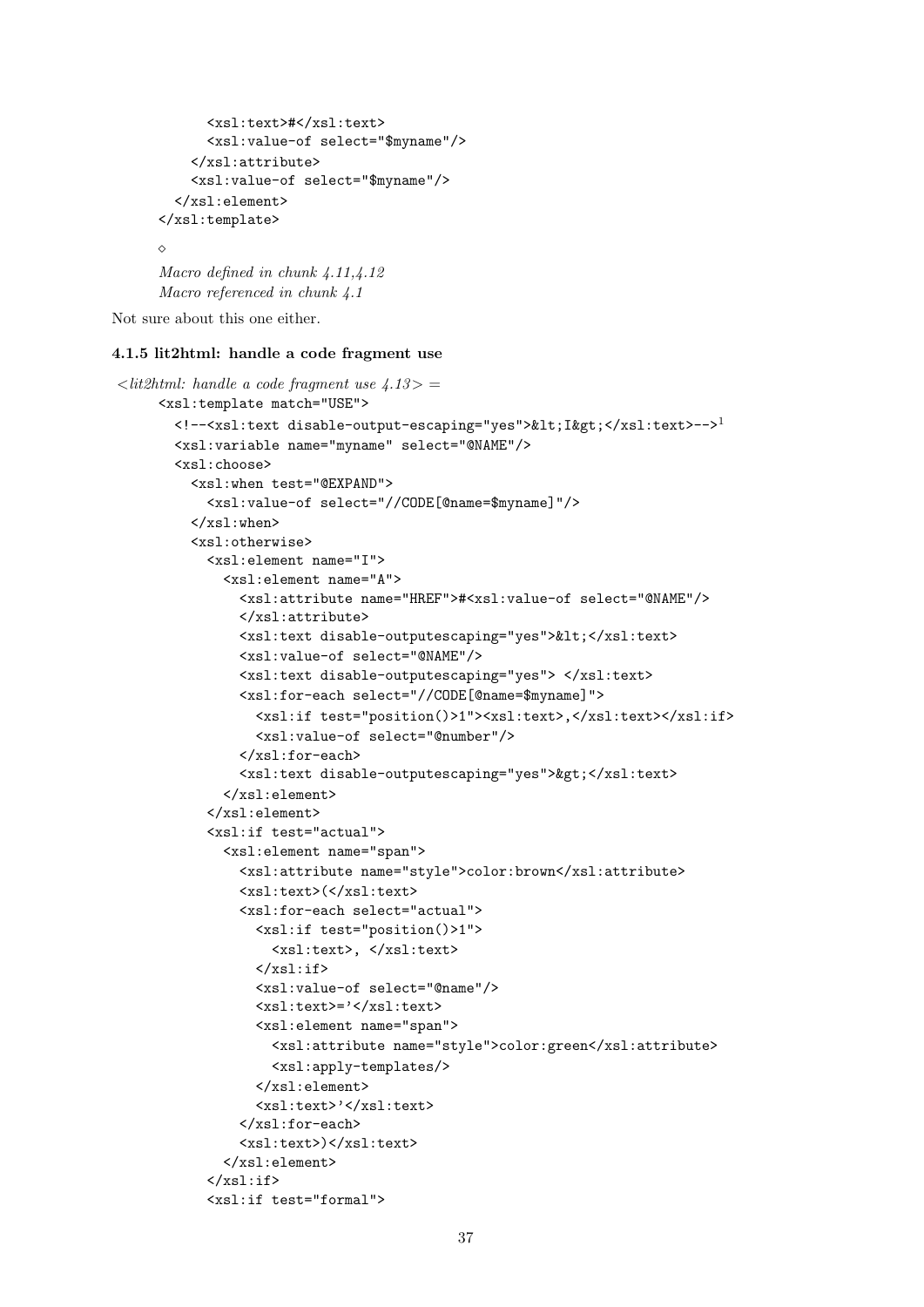```
<xsl:text>formal, name=</xsl:text>
        <xsl:value-of select="@name"/>
      \langle xsl:if>
      <xsl:if test="@INCLUDE='no'">
        <xsl:element name="SPAN">
           <xsl:attribute name="STYLE">color:red</xsl:attribute>
          <xsl:text> **** Chunk omitted!</xsl:text>
        </xsl:element>
      \langle xsl:if>
    </xsl:otherwise>
  </xsl:choose>
</xsl:template>
\Diamond
```

```
Macro referenced in chunk 4.1
```
Notes:

1) I generate the I tag literally here because the use of xsl:element generates an I element with a leading newline - NOT what is wanted here!

#### 4.1.6 lit2html: handle code chunk definitions

```
\langlelit2html: handle code chunk definitions \langle4.14\rangle =
     <xsl:template match="CODE">
       <!-- Issue anchor to bind by name of chunk -->
       <xsl:element name="A">
         <xsl:attribute name="NAME">
           <xsl:value-of select="@name"/>
         </xsl:attribute>
       </xsl:element>
       <!-- Issue anchor to bind by number of chunk -->
       <xsl:element name="A">
         <xsl:attribute name="NAME">
           <xsl:text>xlp:</xsl:text>
           <xsl:value-of select="@number"/>
         </xsl:attribute>
       </xsl:element>
       <!-- Handle file chunk -->
       <xsl:if test="@type='file'">
         <xsl:text disable-output-eascaping="yes">"</xsl:text>
         <xsl:element name="a">
           <xsl:attribute name="href">
             <xsl:value-of select="@name"/>
           </xsl:attribute>
           <xsl:value-of select="@name"/>
         </xsl:element>
         <xsl:text disable-output-escaping="yes">"</xsl:text>
         <xsl:text disable-output-escaping="yes"> </xsl:text>
         <xsl:value-of select="@number"/>
         <xsl:text disable-output-escaping="yes"> =</xsl:text>
       \langle xsl:if>
       <!-- Handle code chunk -->
       <xsl:if test="@type='define'">
         <xsl:text disable-output-escaping="no">&lt;</xsl:text>
         <xsl:element name="SPAN">
           <xsl:attribute name="STYLE">
             <xsl:text>color:purple</xsl:text>
           </xsl:attribute>
```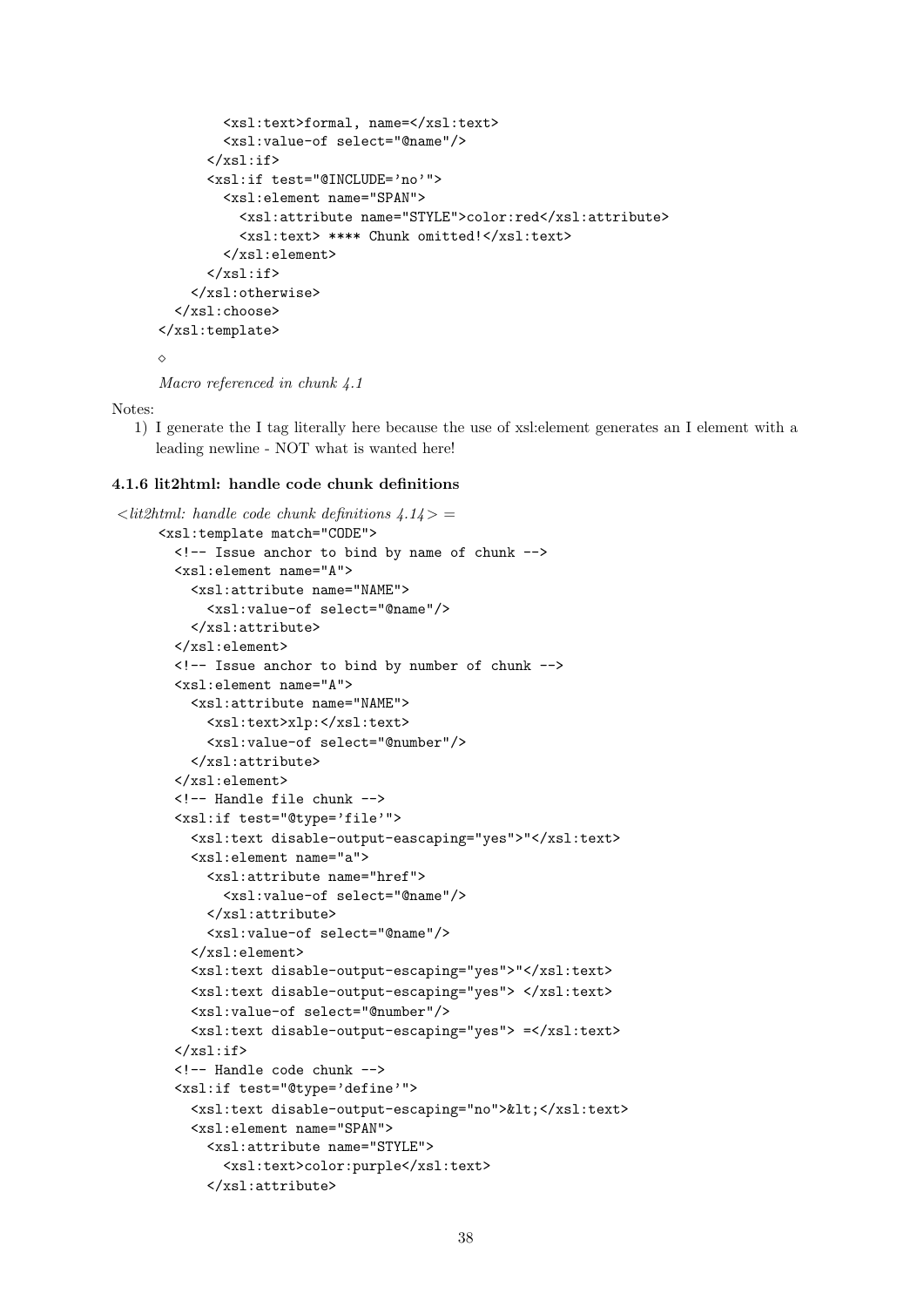```
<xsl:value-of select="@name"/>
             <xsl:text disable-output-escaping="no"> </xsl:text>
             <xsl:value-of select="@number"/>
           </xsl:element>
          <xsl:text disable-output-escaping="no">&gt; =</xsl:text>
        \langle xsl:if>
        <!-- Format the code body, including cross references -->
       \ltlit2html: format the code body 4.15>
       \ltlit2html: build code chunk reference list 4.18>
        <DIV STYLE="margin-left:30pt">
          \ltlit2html: display code chunk reference list 4.19>
          \ltlit2html: build code chunk definition list 4.20>
        </DIV>
      </xsl:template>
      \DiamondMacro referenced in chunk 4.1
\langlelit2html: format the code body 4.15 > =
      <xsl:choose>
        \langle xsl:when \text{test}=\forall \text{lit2} \text{html}: body contains new line characters 4.17>"<xsl:element name="DIV">
             <xsl:attribute name="STYLE" >
               margin-left:30pt;white-space:pre;font-family:monospace;
               border:thin solid;background:pink
             </xsl:attribute>
             <xsl:apply-templates mode="stripleadingnl"/>
          </xsl:element>
        \langle xsl:when\rangle<xsl:otherwise>
          <xsl:text> </xsl:text>
           <xsl:element name="SPAN">
             <xsl:attribute name="STYLE" >
               white-space:pre;font-family:monospace;
               border:thin solid;background:pink
             </xsl:attribute>
             <xsl:apply-templates/>
          </xsl:element>
        </xsl:otherwise>
      </xsl:choose>
      \sim
```
Macro referenced in chunk 4.14

There are two basic choices for the code body. Short text only fragments containing no new lines are formatted directly onto the definition line, to emphasize the fact that no new lines are part of the code fragment. Code bodies containing more than one element  $\langle\textit{lit2html}\rangle$ : body contains several children  $\rangle$ (as when a macro call is expanded within the body), or containing at least one new line  $\langle\textit{lit2html: body}\rangle$  $contains new line characters >$ , are formatted into a separate paragraph.

 $\langle \textit{lit2} \rangle$ html: body contains several children 4.16 > = count (child::\*)>0  $\langle$ lit2html: body contains new line characters  $\angle 4.17$  > =contains(.,'
')  $\Diamond$ 

Macro referenced in chunk 4.15

Two examples for the last paragraph! Note that the second half of the condition can be explained the same way, even though it contains a new line character, since the new line is escaped.

 $\lt$ lit2html: build code chunk reference list  $\angle 4.18$  > = <xsl:variable name="thisname" select="@name"/>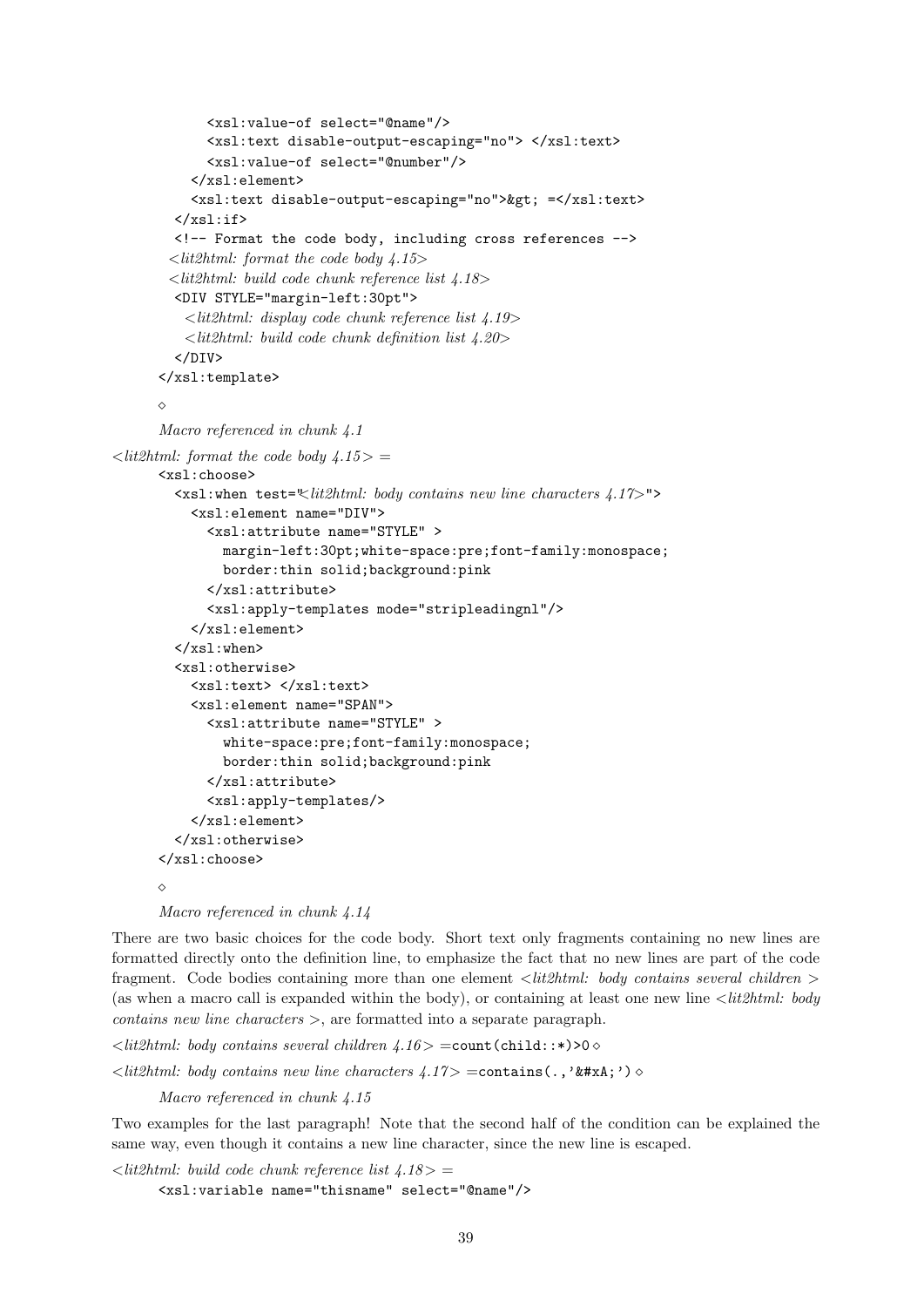```
<xsl:variable name="reflist">
  <xsl:for-each select="//CODE">
    <xsl:variable name="refnumber" select="@number"/>
    <xsl:for-each select="descendant::USE[@NAME=$thisname]">
      <xsl:text> </xsl:text>
      <xsl:element name="A">
        <xsl:attribute name="HREF">
          <xsl:text>#xlp:</xsl:text>
          <xsl:value-of select="$refnumber"/>
        </xsl:attribute>
        <xsl:value-of select="$refnumber"/>
      </xsl:element>
    </xsl:for-each>
  </xsl:for-each>
</xsl:variable>
\Diamond
```

```
Macro referenced in chunk 4.14
```
Build a list of chunks in which this code chunk is referenced, and store it in the variable reflist.

```
\langlelit2html: display code chunk reference list 4.19> =
      <xsl:if test="$reflist!=''">
```

```
<xsl:element name="i">Chunk referenced in </xsl:element>
  <xsl:for-each select="//CODE">
    <xsl:variable name="refnumber" select="@number"/>
    <xsl:if test="descendant::USE[@NAME=$thisname]">
      <xsl:text> </xsl:text>
      <xsl:element name="A">
        <xsl:attribute name="HREF">
          <xsl:text>#xlp:</xsl:text>
          <xsl:value-of select="$refnumber"/>
        </xsl:attribute>
        <xsl:value-of select="$refnumber"/>
      </xsl:element>
    \langle xsl:if\rangle</xsl:for-each>
  <xsl:element name="br"></xsl:element>
\langle xsl:if\rangle\Diamond
```
Macro referenced in chunk 4.14

If the variable reflist is not empty, display the list of chunk numbers for each of the chunk names in the list. Only unique numbers need be displayed, hence the nested if statement within the //CODE for-each, rather than another for-each which would itemize repeated uses.

```
\langlelit2html: build code chunk definition list \angle 4.20 > =
     <xsl:if test="count(//CODE[@name=$thisname])>1">
        <xsl:element name="i">Chunk defined in </xsl:element>
        <xsl:for-each select="//CODE[@name=$thisname]">
          <xsl:if test="position()>1"><xsl:text>,</xsl:text></xsl:if>
          <xsl:element name="A">
            <xsl:attribute name="HREF">
              <xsl:text>#xlp:</xsl:text>
              <xsl:value-of select="@number"/>
            </xsl:attribute>
            <xsl:value-of select="@number"/>
          </xsl:element>
        </xsl:for-each>
```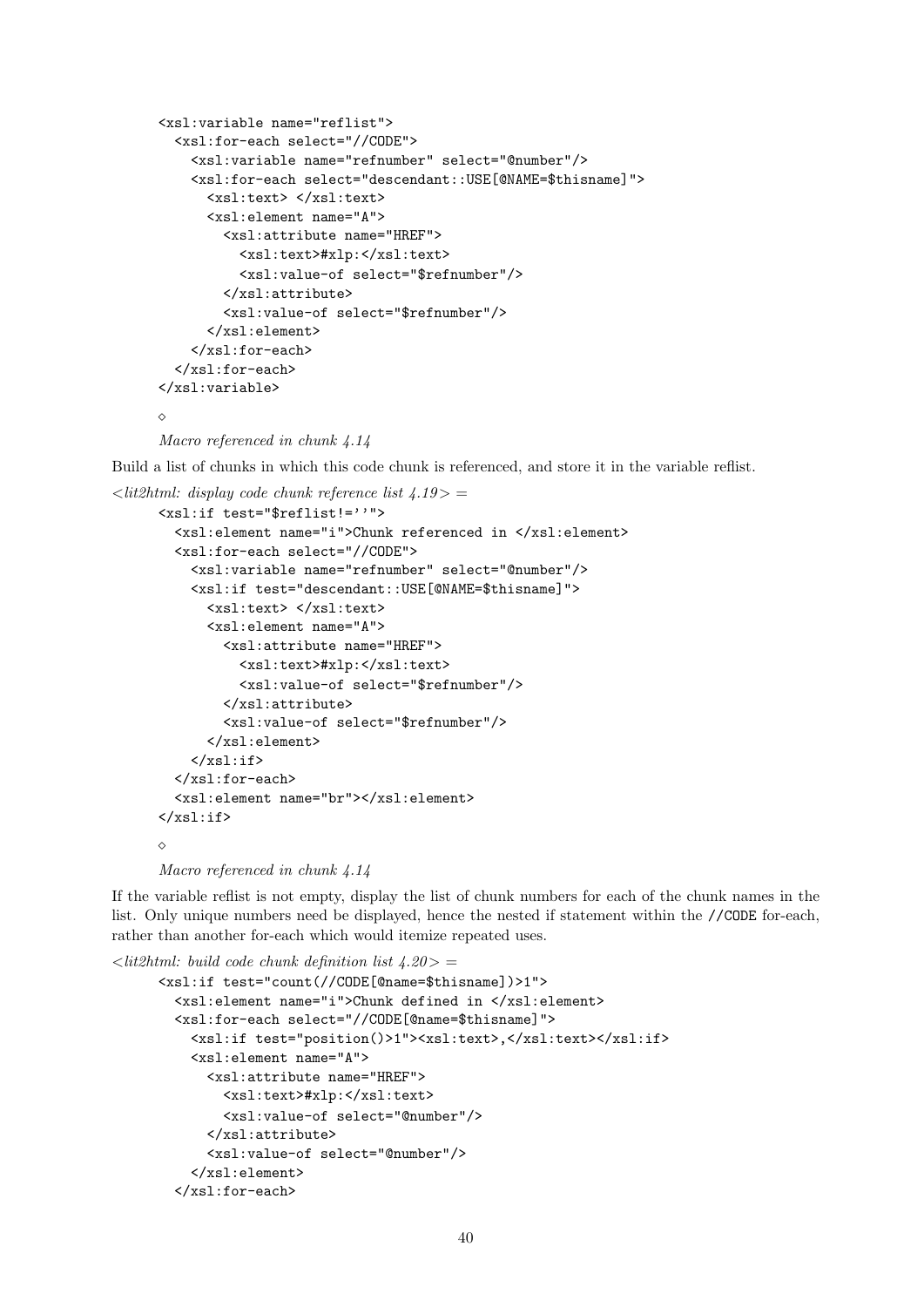```
<xsl:element name="br"></xsl:element>
\langle xsl:if>
\DiamondMacro referenced in chunk 4.14
```
Build a list of all the chunk numbers that also define this chunk (that is, they have the same name). All of these chunks are concatenated in document order to build the resultant code chunk.

## 4.1.7 lit2html: handle notes and comments in code fragments

```
\langlelit2html: handle notes and comments in code fragments 4.21> =
     <xsl:template match="COMMENT">
       <xsl:variable name="notenum">
         <xsl:value-of select="ancestor::CODE/@number"/>
         <xsl:text>.</xsl:text>
         <xsl:value-of select="@HREF"/>
       </xsl:variable>
       <xsl:element name="A">
         <xsl:attribute name="HREF">
           <xsl:text>#xlp-note:</xsl:text>
           <xsl:value-of select="$notenum"/>
         </xsl:attribute>
         <xsl:element name="SPAN">
           <xsl:attribute name="STYLE">
             <xsl:text>color:green</xsl:text>
           </xsl:attribute>
           <xsl:text>{Note </xsl:text>
           <xsl:value-of select="$notenum"/>
           <xsl:text>}</xsl:text>
         </xsl:element>
       </xsl:element>
     </xsl:template>
     <xsl:template match="NOTES">
       <xsl:element name="DL">
         <xsl:apply-templates/>
       </xsl:element>
     </xsl:template>
     <xsl:template match="NOTE">
       <xsl:variable name="notenum">
         <xsl:value-of select="../preceding-sibling::CODE[1]/@number"/>
         <xsl:text>.</xsl:text>
         <xsl:value-of select="@HREF"/>
       </xsl:variable>
       <xsl:element name="DT">
         <xsl:element name="A">
           <xsl:attribute name="NAME">
           <xsl:text>xlp-note:</xsl:text>
             <xsl:value-of select="$notenum"/>
           </xsl:attribute>
           <xsl:element name="SPAN">
             <xsl:attribute name="STYLE">
               <xsl:text>color:green</xsl:text>
             </xsl:attribute>
             <xsl:text>{Note </xsl:text>
             <xsl:value-of select="$notenum"/>
             <xsl:text>}</xsl:text>
           </xsl:element>
```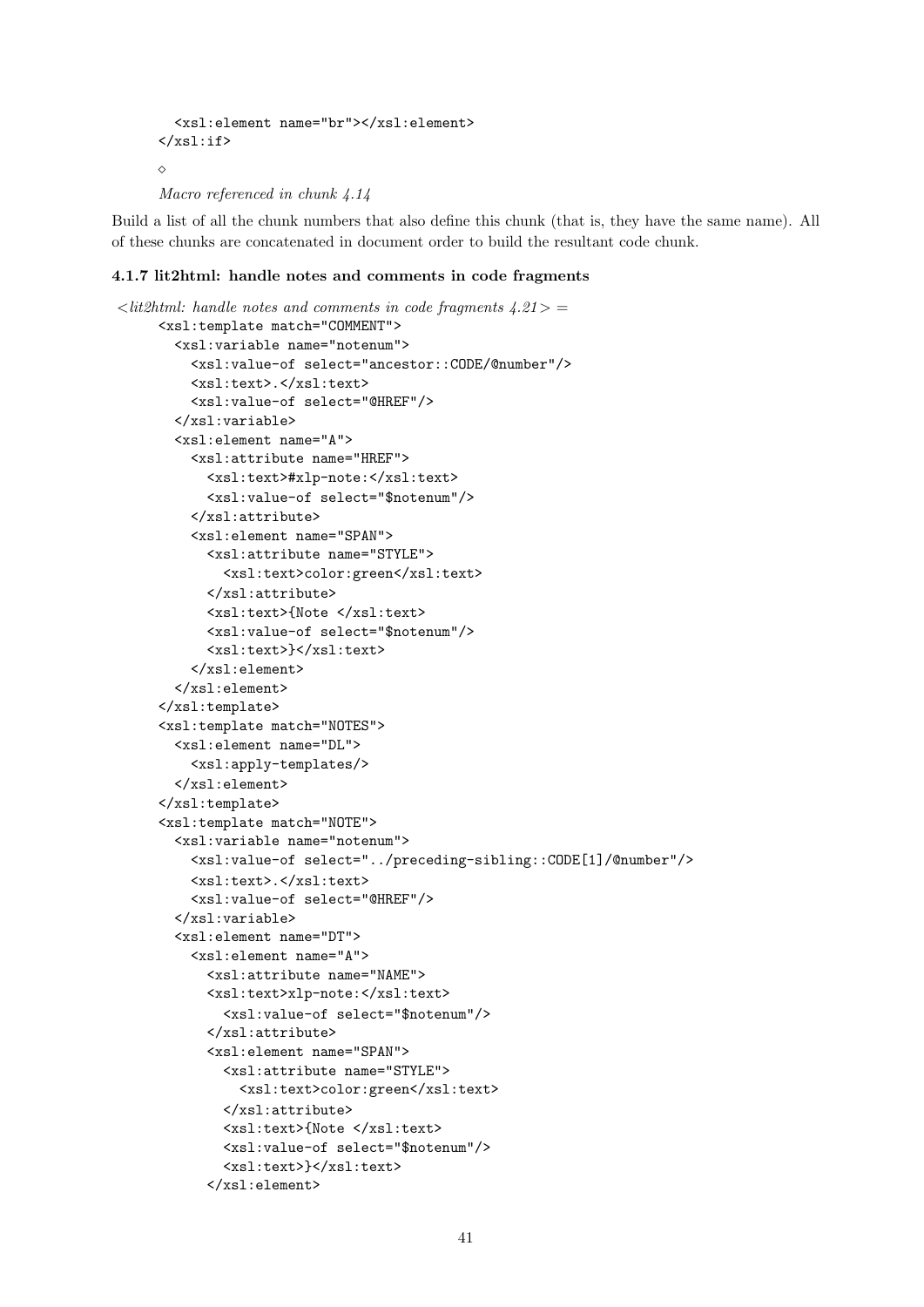```
</xsl:element>
  </xsl:element>
  <xsl:element name="DD">
    <xsl:apply-templates/>
  </xsl:element>
</xsl:template>
\Diamond
```
Macro referenced in chunk 4.1

## 4.1.8 lit2html: handle variable definitions and uses

```
\langle lit2html: handle variable definitions and uses \angle 4.22 > =
     <xsl:template match="VAR">
       <xsl:choose>
          <xsl:when test="@VAR='def'">
            <xsl:element name="A">
              <xsl:attribute name="NAME">
                <xsl:text>VAR-</xsl:text>
                <xsl:choose>
                  <xsl:when test="@NAME">
                    <xsl:value-of select="@NAME"/>
                  \langle xsl:when\rangle<xsl:otherwise>
                    <xsl:value-of select="."/>
                  </xsl:otherwise>
                </xsl:choose>
              </xsl:attribute>
              <xsl:attribute name="STYLE">color:red</xsl:attribute>
              <xsl:apply-templates/>
            </xsl:element>
          </xsl:when>
         <xsl:when test="@VAR='use'">
            <xsl:element name="A">
              <xsl:attribute name="HREF">
                <xsl:text>#</xsl:text>
                <xsl:text>VAR-</xsl:text>
                <xsl:value-of select="."/>
              </xsl:attribute>
              <xsl:attribute name="STYLE">color:red</xsl:attribute>
              <xsl:apply-templates/>
            </xsl:element>
         \langle xsl:when\rangle</xsl:choose>
     </xsl:template>
     \Diamond
```
Macro referenced in chunk 4.1

Variable cross referencing generates links between the variable use and definition points. A definition generates an anchor of the form "VAR-variable name", and a use generates a link to the anchor similarly formed. These links and anchors are highlighted in red.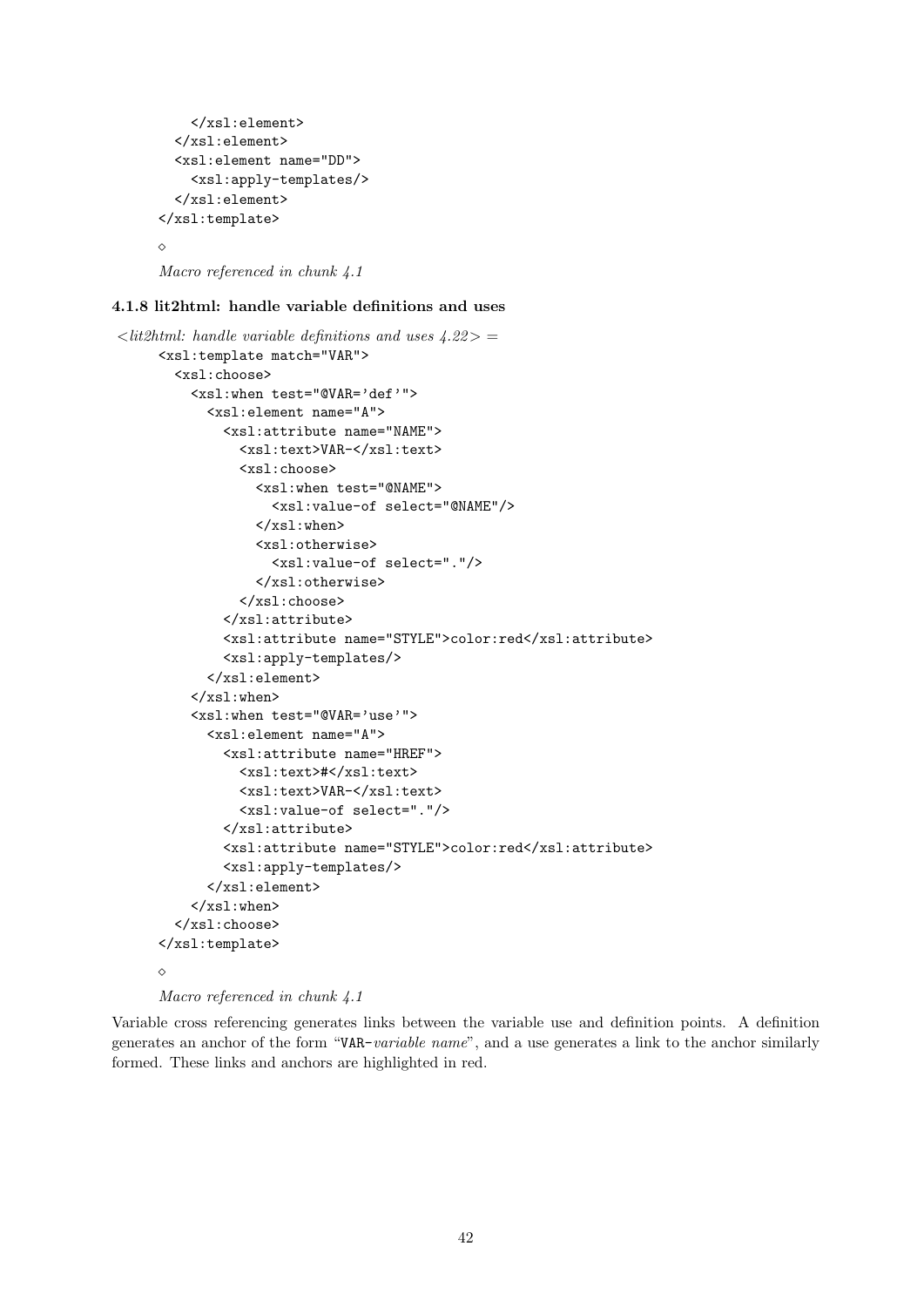4.1.9 lit2html: handle maintaintable

```
\langlelit2html: handle maintaintable 4.23> =
     <xsl:template match="maintaintable">
       <TABLE BORDER="1" ALIGN="center">
         <xsl:apply-templates select="./*"/>
       </TABLE>
       P<xsl:text disable-output-escaping="yes">&amp;nbsp;</xsl:text>
       </P>\langle xsl:template\rangle<xsl:template match="maintaintable/date">
       <xsl:text disable-output-escaping="yes">&lt;TR&gt;</xsl:text>
       <TD>
         <xsl:apply-templates/>
       \langle/TD\rangle</xsl:template>
     <xsl:template match="maintaintable/author">
       <TD>
         <xsl:apply-templates/>
       </TD></xsl:template>
     <xsl:template match="maintaintable/version">
       <TD>
         <xsl:apply-templates/>
       </TD></xsl:template>
     <xsl:template match="maintaintable/comment">
       <TD>
         <xsl:apply-templates/>
       </TD><xsl:text disable-output-escaping="yes">&lt;/TR&gt;</xsl:text>
     </xsl:template>
     \DiamondMacro referenced in chunk 4.1
```
#### 4.1.10 lit2html: TableOfContents

TableOfContents builds a table of contents by scanning all sections, subsections and subsubsections, using their ordinal positions to construct a stepped list of section numbers and titles

```
\langlelit2html: TableOfContents 4.24 > =
     <xsl:template match="TableOfContents">
       <xsl:element name="H2">
         <xsl:attribute name="ALIGN">left</xsl:attribute>
         <xsl:text>Table of Contents</xsl:text>
       </xsl:element>
       <xsl:element name="TABLE">
         <xsl:attribute name="ALIGN">left</xsl:attribute>
         <xsl:for-each select="/LitprogXML/section">
            <xsl:variable name="titlestring">
              <xsl:value-of select="translate(./title,' ?','')"
                disable-output-escaping="no"/>
            </xsl:variable>
            <xsl:element name="TR">
              <xsl:element name="TD">
                <xsl:attribute name="ALIGN">right</xsl:attribute>
```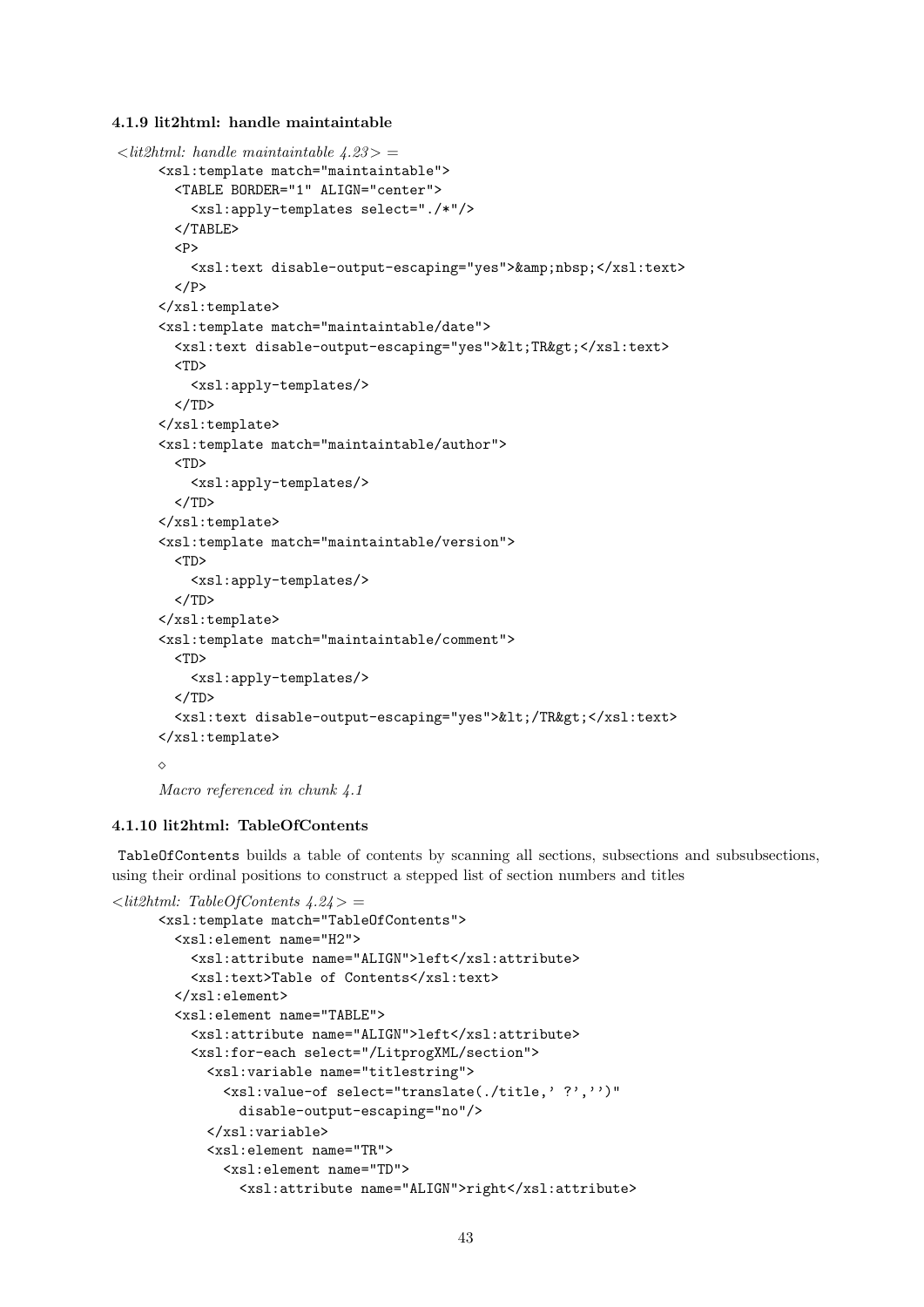```
<xsl:number select="position(.)"/>
      </xsl:element>
      <xsl:element name="TD">
        <xsl:attribute name="COLSPAN">3</xsl:attribute>
        <xsl:element name="A">
          <xsl:attribute name="HREF">
            <xsl:text>#</xsl:text>
            <xsl:value-of select="$titlestring"/>
          </xsl:attribute>
          <xsl:value-of select="title"/>
        </xsl:element>
      </xsl:element>
    </xsl:element>
    <xsl:for-each select="subsection">
      <xsl:element name="TR">
        <xsl:element name="TD"></xsl:element>
        <xsl:element name="TD">
          <xsl:value-of select="count(../preceding-sibling::section)+1"/>
          <xsl:text>.</xsl:text>
          <xsl:value-of select="position()"/>
        </xsl:element>
        <xsl:element name="TD">
          <xsl:attribute name="COLSPAN">2</xsl:attribute>
          <xsl:element name="A">
            <xsl:attribute name="HREF">
              <xsl:text>#</xsl:text>
              <xsl:value-of select="./title"/>
            </xsl:attribute>
            <xsl:value-of select="title"/>
          </xsl:element>
        </xsl:element>
      </xsl:element>
      <xsl:for-each select="subsubsection">
        <xsl:element name="TR">
          <xsl:element name="TD"></xsl:element>
          <xsl:element name="TD"></xsl:element>
          <xsl:element name="TD">
            <xsl:value-of select="count(../../preceding-sibling::section)+1"/>
            <xsl:text>.</xsl:text>
            <xsl:value-of select="count(../preceding-sibling::subsection)+1"/>
            <xsl:text>.</xsl:text>
            <xsl:value-of select="position()"/>
          </xsl:element>
          <xsl:element name="TD">
            <xsl:element name="A">
              <xsl:attribute name="HREF">
                <xsl:text>#</xsl:text>
                <xsl:value-of select="./title"/>
              </xsl:attribute>
              <xsl:value-of select="title"/>
            </xsl:element>
          </xsl:element>
        </xsl:element>
      </xsl:for-each>
    </xsl:for-each>
  </xsl:for-each>
</xsl:element>
```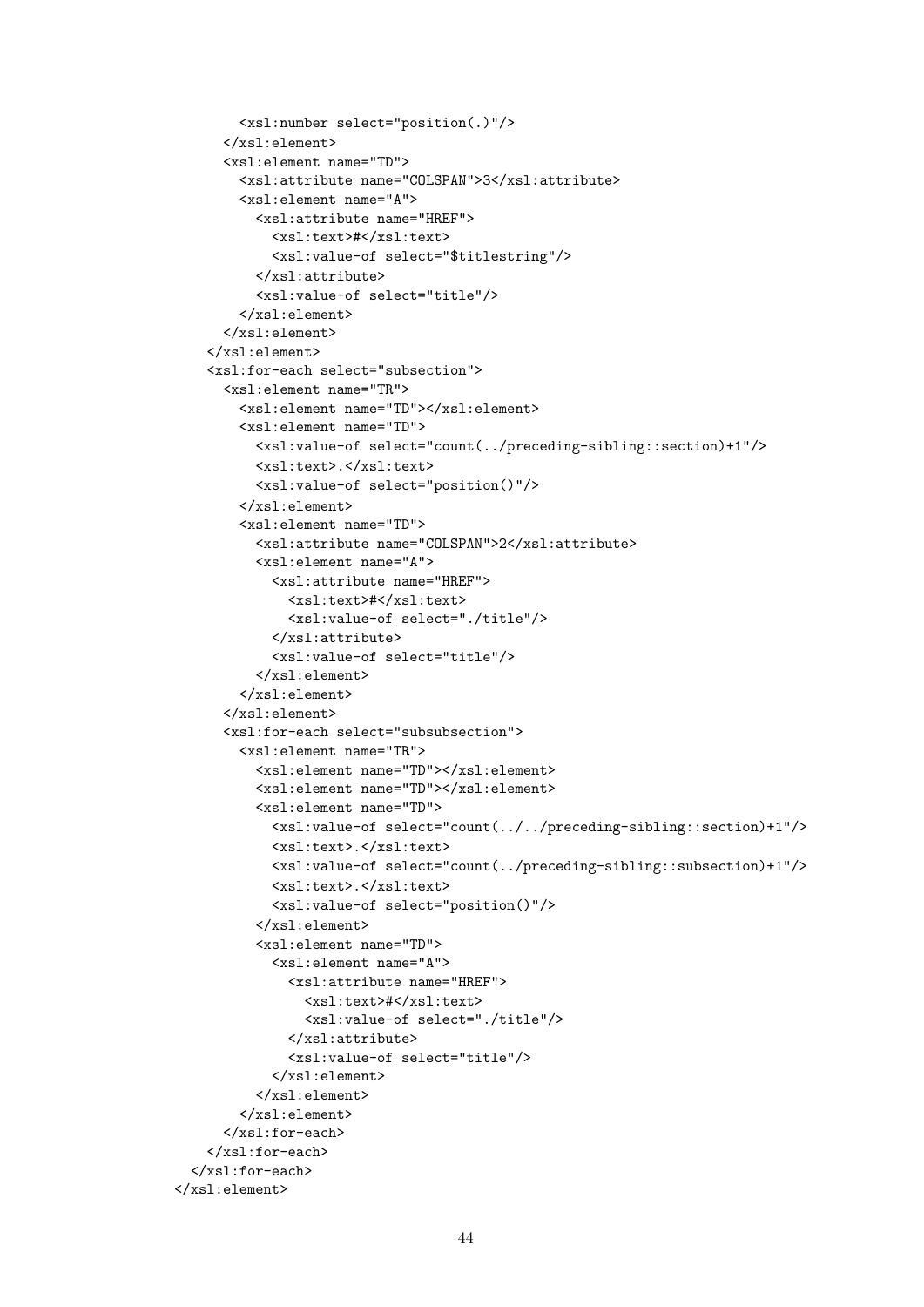```
<xsl:element name="BR">
    <xsl:attribute name="CLEAR">all</xsl:attribute>
  </xsl:element>
  <xsl:element name="HR"></xsl:element>
</xsl:template>
\DiamondMacro referenced in chunk 4.1
```
## 4.1.11 lit2html: handle a code text element

```
\langlelit2html: handle a code text element \langle 4.25 \rangle =
      <xsl:template match="c">
        <xsl:element name="tt">
          <xsl:attribute name="style">color:red</xsl:attribute>
          <xsl:apply-templates/>
        </xsl:element>
      </xsl:template>
      \Diamond
```
Macro referenced in chunk 4.1

#### 4.1.12 lit2html: construct file definition list

```
\ltlit2html: construct file definition list 4.26 > =
     <xsl:template match="filelist">
       <xsl:element name="TABLE">
         <xsl:element name="TR">
           <xsl:element name="TH">File Name</xsl:element>
           <xsl:element name="TH">Defined in</xsl:element>
         </xsl:element>
         <xsl:for-each select="//CODE">
           <xsl:sort select="./@name"/>
           <xsl:variable name="thispos" select="position()"/>
           <xsl:variable name="thisname" select="./@name"/>
           <xsl:variable name="prevname" select="preceding::CODE[1]/@name"/>
           <xsl:if test="(not($prevname) or $thisname!=$prevname) and @type='file'">
             <xsl:element name="TR">
               <xsl:element name="TD">
                 <xsl:value-of select="./@name"/>
               </xsl:element>
               <xsl:element name="TD">
                 <xsl:attribute name="ALIGN">left</xsl:attribute>
                 <xsl:for-each select="//CODE[@name=$thisname]">
                   <xsl:if test="position()&gt;1">
                      <xsl:text>, </xsl:text>
                   \langle xsl:if>
                   <xsl:element name="A">
                     <xsl:attribute name="HREF">
                       <xsl:text>#xlp:</xsl:text>
                       <xsl:value-of select="./@number"/>
                     </xsl:attribute>
                      <xsl:value-of select="./@number"/>
                   </xsl:element>
                 </xsl:for-each>
               </xsl:element>
             </xsl:element>
           \langle xsl:if>
         </xsl:for-each>
```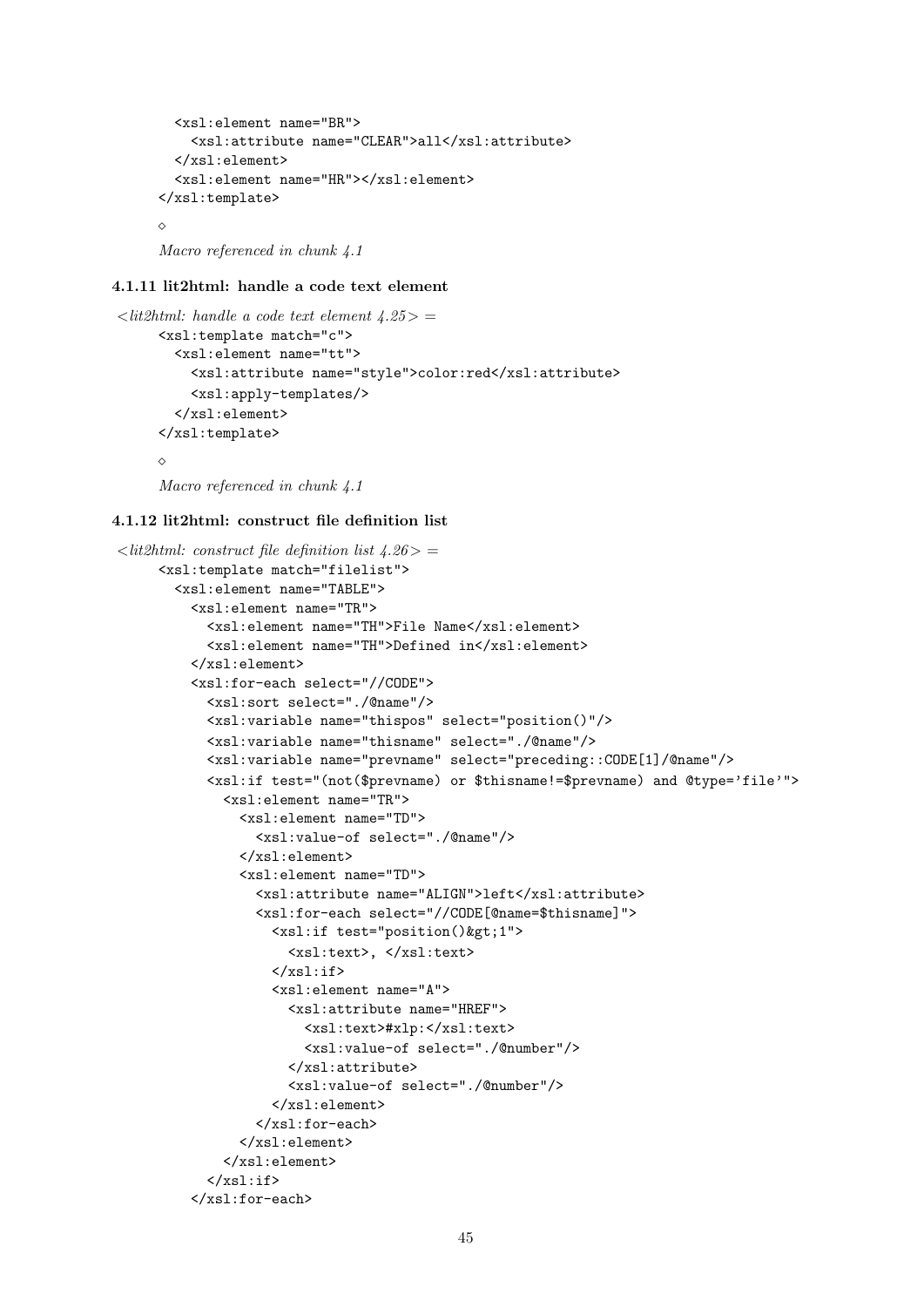```
</xsl:element>
</xsl:template>
\DiamondMacro referenced in chunk 4.1
```
#### 4.1.13 lit2html: construct chunk definition list

```
\langlelit2html: construct chunk definition list 4.27> =
     <xsl:template match="macrolist">
       <xsl:element name="TABLE">
         <xsl:element name="TR">
           <xsl:element name="TH">Chunk Name</xsl:element>
           <xsl:element name="TH">Defined in</xsl:element>
           <xsl:element name="TH">Used in</xsl:element>
         </xsl:element>
         <xsl:for-each select="//CODE">
           <xsl:sort select="./@name"/>
           <xsl:variable name="thispos" select="position()"/>
           <xsl:variable name="thisname" select="./@name"/>
           <xsl:variable name="prevname" select="preceding::CODE[1]/@name"/>
           <xsl:if test="$thisname!=$prevname and @type='define'">
             <xsl:element name="TR">
               <xsl:element name="TD">
                 <xsl:value-of select="./@name"/>
               </xsl:element>
               <xsl:element name="TD">
                 <xsl:attribute name="ALIGN">left</xsl:attribute>
                 <xsl:for-each select="//CODE[@name=$thisname]">
                    <xsl:if test="position()&gt;1">
                      <xsl:text>, </xsl:text>
                   \langle xs1:if\rangle<xsl:element name="A">
                     <xsl:attribute name="HREF">
                       <xsl:text>#xlp:</xsl:text>
                        <xsl:value-of select="./@number"/>
                      </xsl:attribute>
                      <xsl:value-of select="./@number"/>
                    </xsl:element>
                 </xsl:for-each>
               </xsl:element>
               <xsl:element name="TD">
                 <xsl:attribute name="ALIGN">left</xsl:attribute>
                 <xsl:for-each select="//CODE/USE[@NAME=$thisname]">
                    <xsl:if test="position()&gt;1">
                      <xsl:text>, </xsl:text>
                    \langle x s | : if \rangle<xsl:element name="A">
                      <xsl:attribute name="HREF">
                        <xsl:text>#xlp:</xsl:text>
                        <xsl:value-of select="ancestor::CODE/@number"/>
                      </xsl:attribute>
                      <xsl:value-of select="ancestor::CODE/@number"/>
                    </xsl:element>
                 </xsl:for-each>
               </xsl:element>
             </xsl:element>
           </xsl:if>
```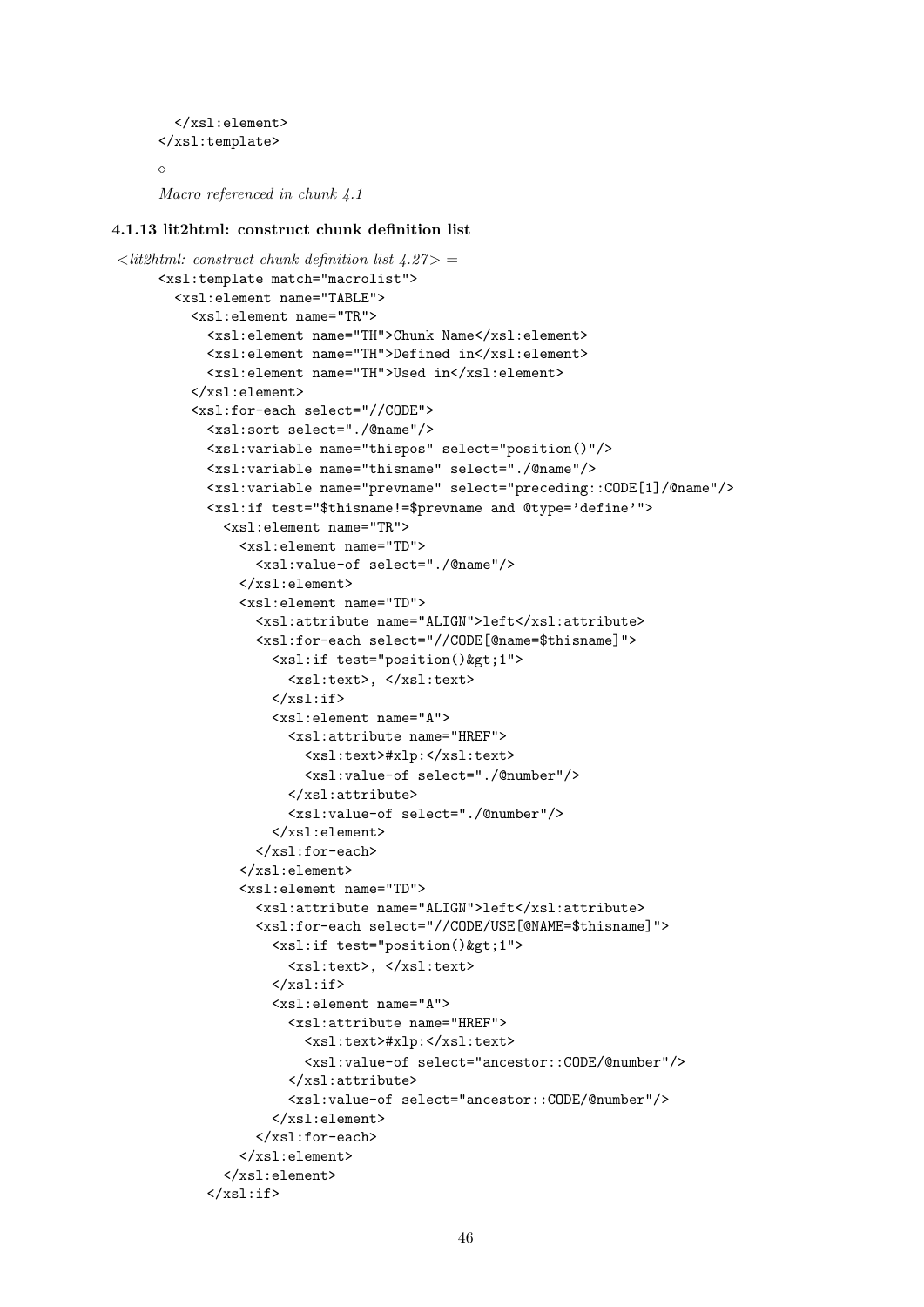```
</xsl:for-each>
  </xsl:element>
</xsl:template>
\DiamondMacro referenced in chunk 4.1
```
#### 4.1.14 lit2html: construct identifier definition list

```
\langlelit2html: construct identifier definition list 4.28> =
     <xsl:template match="IdentifierDefinitions">
       <xsl:element name="TABLE">
         <xsl:element name="TR">
           <xsl:element name="TH">Identifier</xsl:element>
           <xsl:element name="TH">Defined in</xsl:element>
           <xsl:element name="TH">Used in</xsl:element>
         </xsl:element>
         <xsl:for-each select="//VAR[@VAR='def']">
           <xsl:sort select="."/>
           <xsl:variable name="name" select="."/>
           <xsl:element name="TR">
             <xsl:element name="TD">
               <xsl:value-of select="."/>
             </xsl:element>
             <xsl:element name="TD">
               <xsl:attribute name="ALIGN">left</xsl:attribute>
               <xsl:element name="A">
                  <xsl:attribute name="HREF">
                    <xsl:text>#xlp:</xsl:text>
                    <xsl:value-of select="ancestor::CODE/@number"/>
                  </xsl:attribute>
                  <xsl:value-of select="ancestor::CODE/@number"/>
               </xsl:element>
             </xsl:element>
             <xsl:element name="TD">
               <xsl:attribute name="ALIGN">left</xsl:attribute>
               <xsl:for-each select="//CODE/VAR[@VAR='use' and string()=$name]">
                  \langle xsl: \text{if } \text{test="position}()<xsl:text>, </xsl:text>
                 \langle xsl:if>
                  <xsl:element name="A">
                    <xsl:attribute name="HREF">
                      <xsl:text>#xlp:</xsl:text>
                      <xsl:value-of select="ancestor::CODE/@number"/>
                    </xsl:attribute>
                    <xsl:value-of select="ancestor::CODE/@number"/>
                 </xsl:element>
               </xsl:for-each>
             </xsl:element>
           </xsl:element>
         </xsl:for-each>
       </xsl:element>
     </xsl:template>
     \DiamondMacro referenced in chunk 4.1
```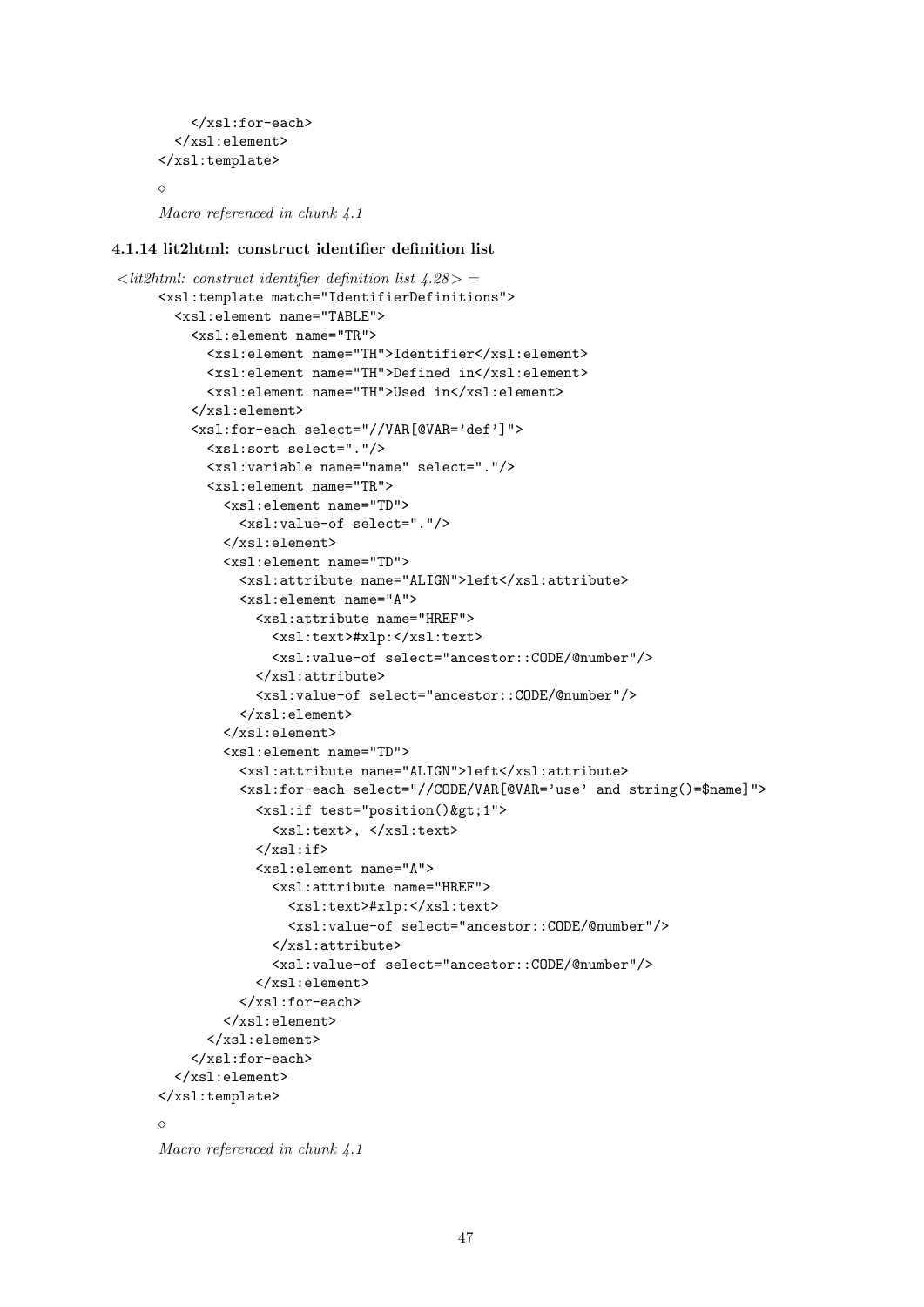#### 4.1.15 lit2html: handle macro parameters

```
\langlelit2html: handle macro parameters \angle 4.29 \rangle =<xsl:template match="formal">
       <xsl:element name="B">
          <xsl:attribute name="style">color:brown</xsl:attribute>
          <xsl:value-of select="@name"/>
        </xsl:element>
     </xsl:template>
     \Diamond
```
Macro referenced in chunk 4.1

## 4.1.16 lit2html: handle document history

```
\langlelit2html: handle document history 4.30> =
     <xsl:template match="DocumentHistory">
       <HR SIZE="4" NOSHADE="yes"/><TABLE BORDER="0">
       <H1>Document History</H1>
         <xsl:apply-templates select="Modified"/>
       </TABLE>
       <xsl:apply-templates select="*[name()!='Modified']"/>
     </xsl:template>
     <xsl:template match="DocumentHistory/Modified">
       <TR>
         <xsl:apply-templates/>
       </TR></xsl:template>
     <xsl:template match="Modified/date">
       <TD VALIGN="top">
         <xsl:apply-templates/>
       </TD>
     </xsl:template>
     <xsl:template match="Modified/version">
       <TD VALIGN="top">
         <xsl:apply-templates/>
       </TD></xsl:template>
     <xsl:template match="Modified/author">
       <TD VALIGN="top">
         <xsl:apply-templates/>
       \langle/TD\rangle</xsl:template>
     <xsl:template match="Modified/comment">
       <TD VALIGN="top">
         <xsl:apply-templates/>
       </TD></xsl:template>
     \Diamond
```

```
Macro referenced in chunk 4.1
```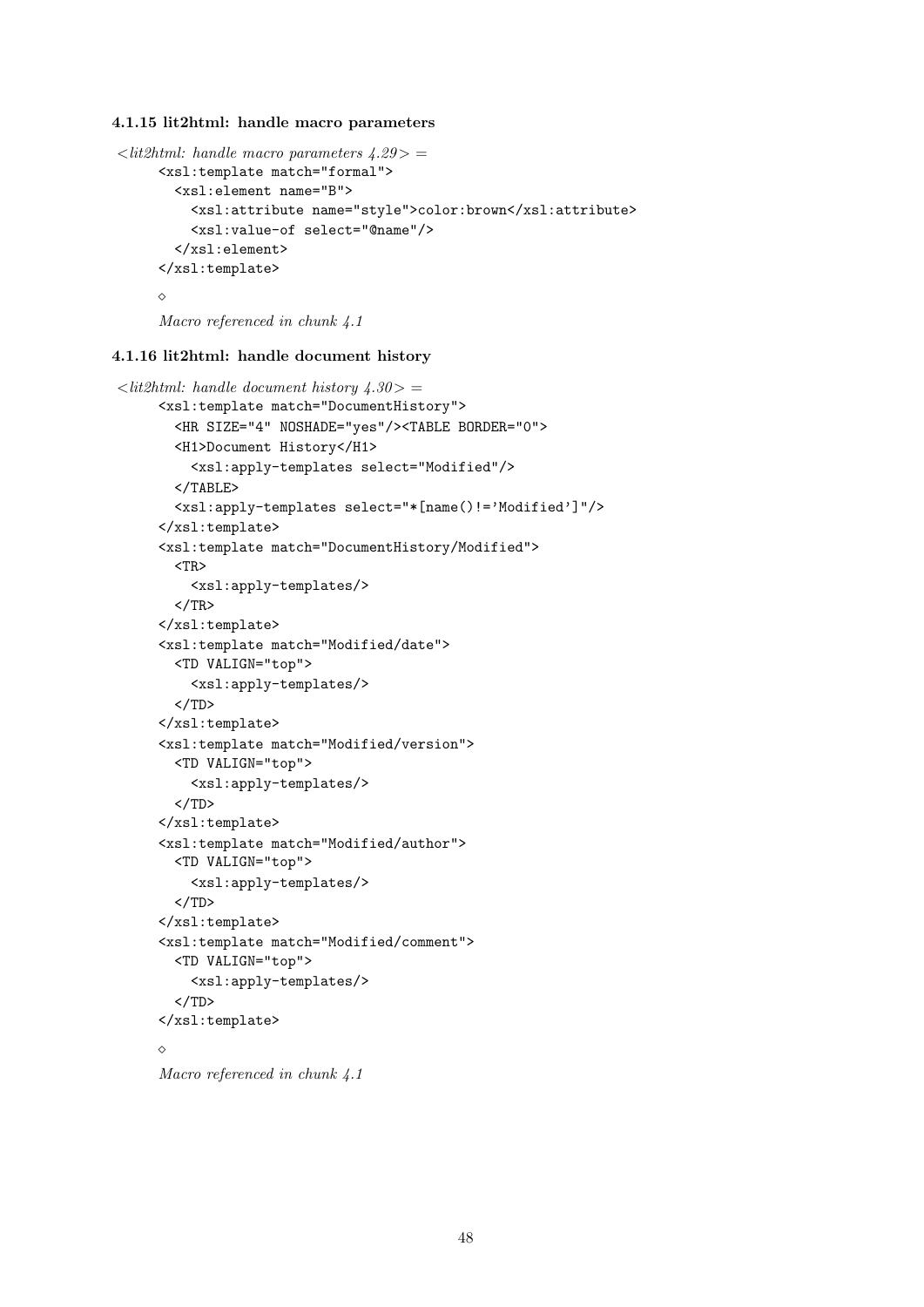#### 4.1.17 lit2html: special character templates

Define here all the special characters that cannot be represented exactly (either because there is no corresponding glyph, or because they require escaping in TFX

```
\ltlit2html: special character templates \angle 4.31 > =
      <xsl:template match="le">
        <xsl:text>&lt; =</xsl:text>
      </xsl:template>
      <xsl:template match="dollar">
        <xsl:text>$</xsl:text>
      </xsl:template>
      <xsl:template match="TeX">
         <xsl:text>TeX</xsl:text>
      \langle xsl:template\rangle\DiamondMacro referenced in chunk 4.1
```
#### 4.1.18 lit2html: default template

```
\langlelit2html: default template 4.32> =
     <xsl:template match="text()" mode="stripleadingnl">
       <xsl:choose>
         \langle xsl: when test="position() = 1 and substring(., 1, 1) = '
 '''<xsl:value-of select="substring(.,2)"/>
         \langle xsl:when\rangle<xsl:otherwise>
            <xsl:value-of select="."/>
         </xsl:otherwise>
       </xsl:choose>
     </xsl:template>
     <xsl:template match="*" mode="stripleadingnl">
       <xsl:apply-templates select="."/>
     </xsl:template>
     <xsl:template match="*">
       <xsl:if test="$Verbose">
         <xsl:message terminate="no">
            <xsl:text>No weft-html template for </xsl:text>
            <xsl:value-of select="name()"/>
         </xsl:message>
       \langle xsl:if>
       <xsl:element name="{name()}">
         <xsl:apply-templates/>
       </xsl:element>
     </xsl:template>
     \DiamondMacro referenced in chunk 4.1
```
Three templates, which a) strip leading newlines from text nodes, b) handle non-text nodes in stripping leading new-lines, and c) a catch-all default template for all other cases, that prints a warning message as appropriate. The element and its attributes are passed through unchanged.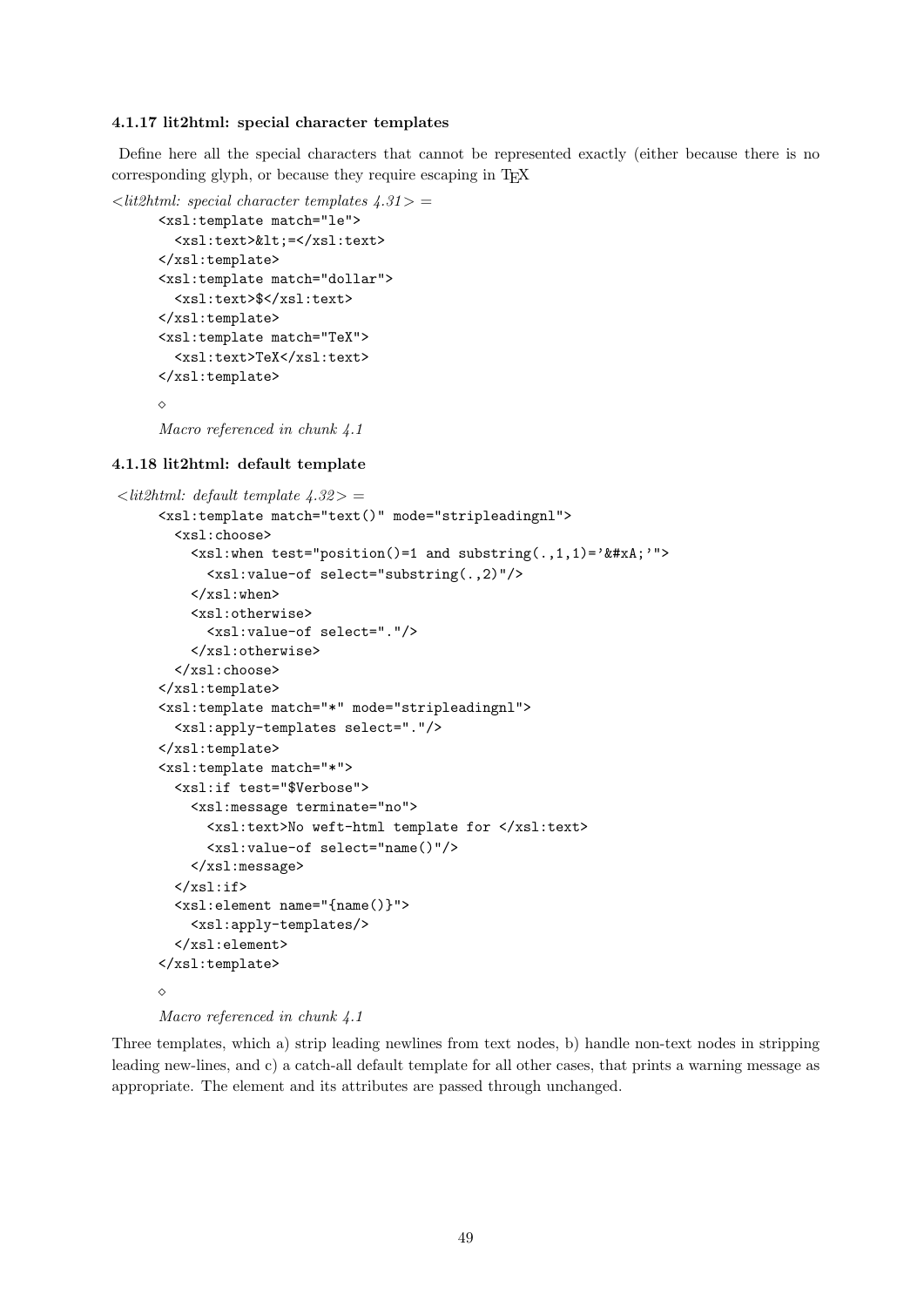## 4.2 lit2tex.xsl

```
"lit2text.xsl" 4.33 =<?xml version="1.0"?>
      <!DOCTYPE xsl:transform SYSTEM "file:///home/ajh/lib/dtd/xslt.dtd">
      <xsl:transform
        version="1.0"
        xmlns:xsl="http://www.w3.org/1999/XSL/Transform"
        xmlns:xinclude="http://www.w3.org/2001/XInclude"
         >
        <xsl:output method="text" encoding="ASCII"/>
        <!-- pull in some common totex translations -->
        <xsl:include href="<LIBXSL 1.1>/numbered2tex.xsl"/>
        <xsl:include href="<LIBXSL 1.1>/basic2tex.xsl"/>
        <xsl:include href="<LIBXSL 1.1>/biblio2tex.xsl"/>
        <xsl:include href="<LIBXSL 1.1>/tables2tex.xsl"/>
        <xsl:param name="Verbose">1</xsl:param>
        \langlelit2tex: handle the root node 4.34>
        <lit2tex: handle various documentation elements 4.35>
       \ltlit2tex: handle a literate program translation 4.36>
       \langlelit2tex: handle paragraphs 4.37>
       <lit2tex: handle reference calls 4.38>
       \ltlit2tex: handle code fragment definitions 4.39>
       \langle lit2tex: handle code use calls \langle 4.42 \rangle\langlelit2tex: handle macro parameters 4.43>
       \langlelit2tex: handle variable definitions and uses 4.44>
       \ltlit2tex: handle in-line comments in code 4.45>
       \ltlit2tex: handle maintenance table documentation 4.46>
       \langle lit2tex: build table of contents 4.47>
       \langlelit2tex: build file list 4.51>
       \langle lit2tex: build identifier list 4.52>
       \langlelit2tex: handle chunk definition list 4.53>
       \langlelit2tex: handle document history 4.56>
       \langlelit2tex: text node handling 4.58>
       \ltlit2tex: special character templates 4.63>
        \langlelit2tex: default template 4.64>
      </xsl:transform>
      \Diamond
```
This file was originally constructed on 20030529:215331

The purpose of this file is to convert the XML output of the literate programming XML tangle and weave translator  $\langle\text{div} \rho g.x \text{d} s.1 \rangle$  to a tex document, suitable for processing by plain T<sub>E</sub>X.

It is assumed that the original litprog document doc.xlp has been processed by  $\langle\text{litprog}.xsl\right.$  3.1> to doc.xml. This script converts it to doc.tex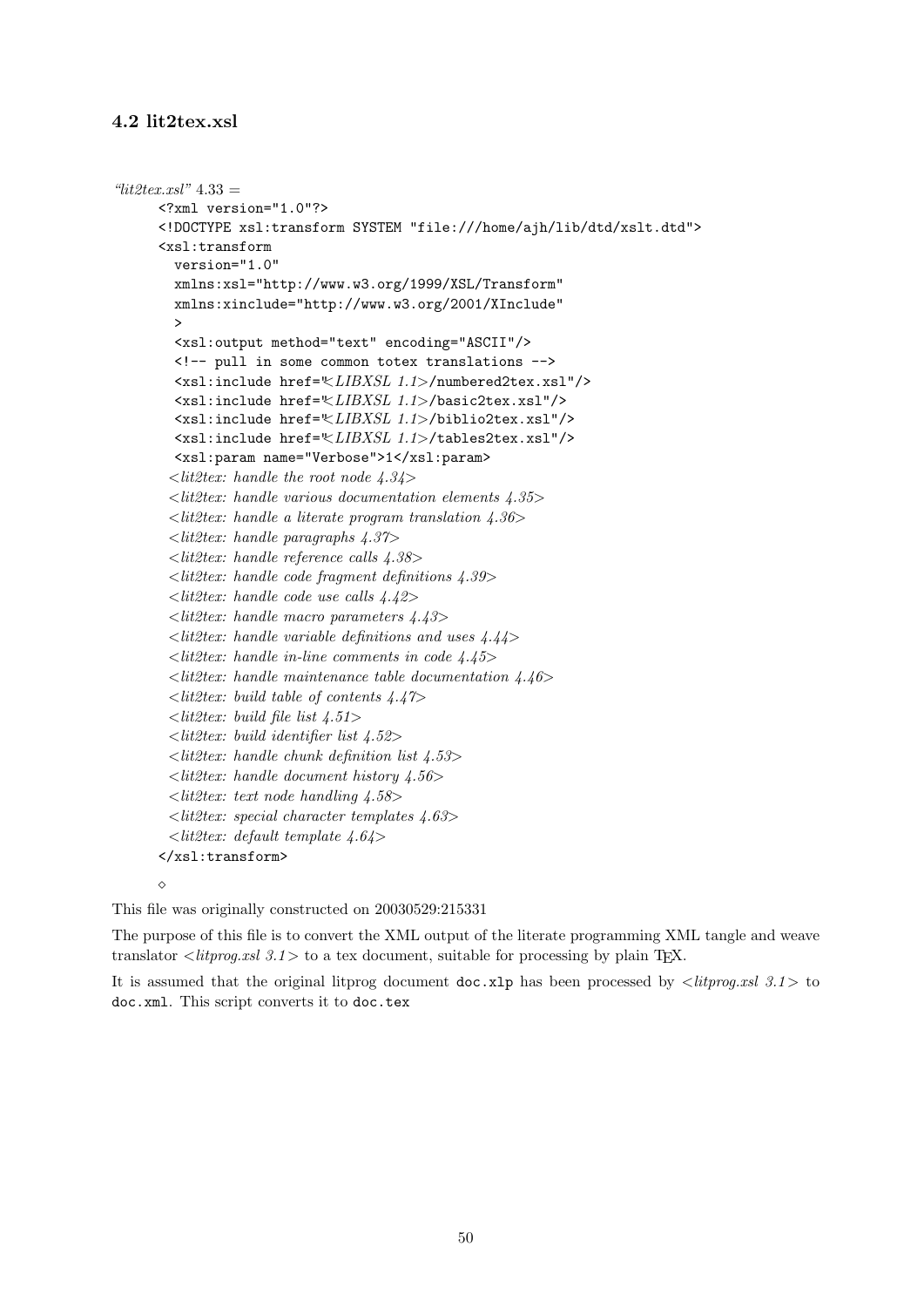4.2.1 lit2tex: handle the root node

```
\langlelit2tex: handle the root node 4.34> =
     <!-- the root node: do all the TeX setup and sign off -->
     \langle \text{weff}: \text{handle the root element } 5.1 \rangle weft root pre text='
       <xsl:text disable-output-escaping="no">
     \input mytexMacros
     \input litprogverb
     \input crossref
     \def\nl{\hfil\break}
     \def\url{\tt}
     \parskip 4pt plus 10pt minus 2pt
     \def\parameters{\enumerate\itemskip=2pt
     \def\itemformat##1{\hss\$
     \enumerateflag{\enumeratelevel}{##1}\enspace}}%
     \let\endparameters=\endenumerate
     \advance\vsize by 10pt
     \advance\hsize by -20pt
     \tolerance=1600
       </xsl:text>
     ', weft root post text='
       <xsl:text disable-output-escaping="no">\bye</xsl:text>
     '
     \Diamond
```

```
Macro referenced in chunk 4.33
```
#### 4.2.2 lit2tex: handle various documentation elements

```
\langlelit2tex: handle various documentation elements 4.35> =
     <!-- to be rewritten -->
     <xsl:template match="abstract">
       <H2 ALIGN="center">Abstract</H2>
       <DIV STYLE="margin-left:20pt">
         <xsl:apply-templates/>
       </DIV></xsl:template>
     <xsl:template match="author">
       <xsl:text>\begin{centre}\large\bf </xsl:text>
       <xsl:apply-templates/>
       <xsl:text>\strut\end{centre}</xsl:text>
     </xsl:template>
     <xsl:template match="date">
       <xsl:text>\begin{centre}\large </xsl:text>
       <xsl:apply-templates/>
       <xsl:text>\strut\end{centre}</xsl:text>
     </xsl:template>
     <xsl:template match='title|subtitle'>
       <xsl:text>\begin{centre}\Large\bf </xsl:text>
       <xsl:apply-templates/>
       <xsl:text>\strut\end{centre}</xsl:text>
     </xsl:template>
     <xsl:template match="version">
       <xsl:text>\begin{centre}\large\rm Version </xsl:text>
       <xsl:apply-templates/>
       <xsl:text>\strut\end{centre}</xsl:text>
```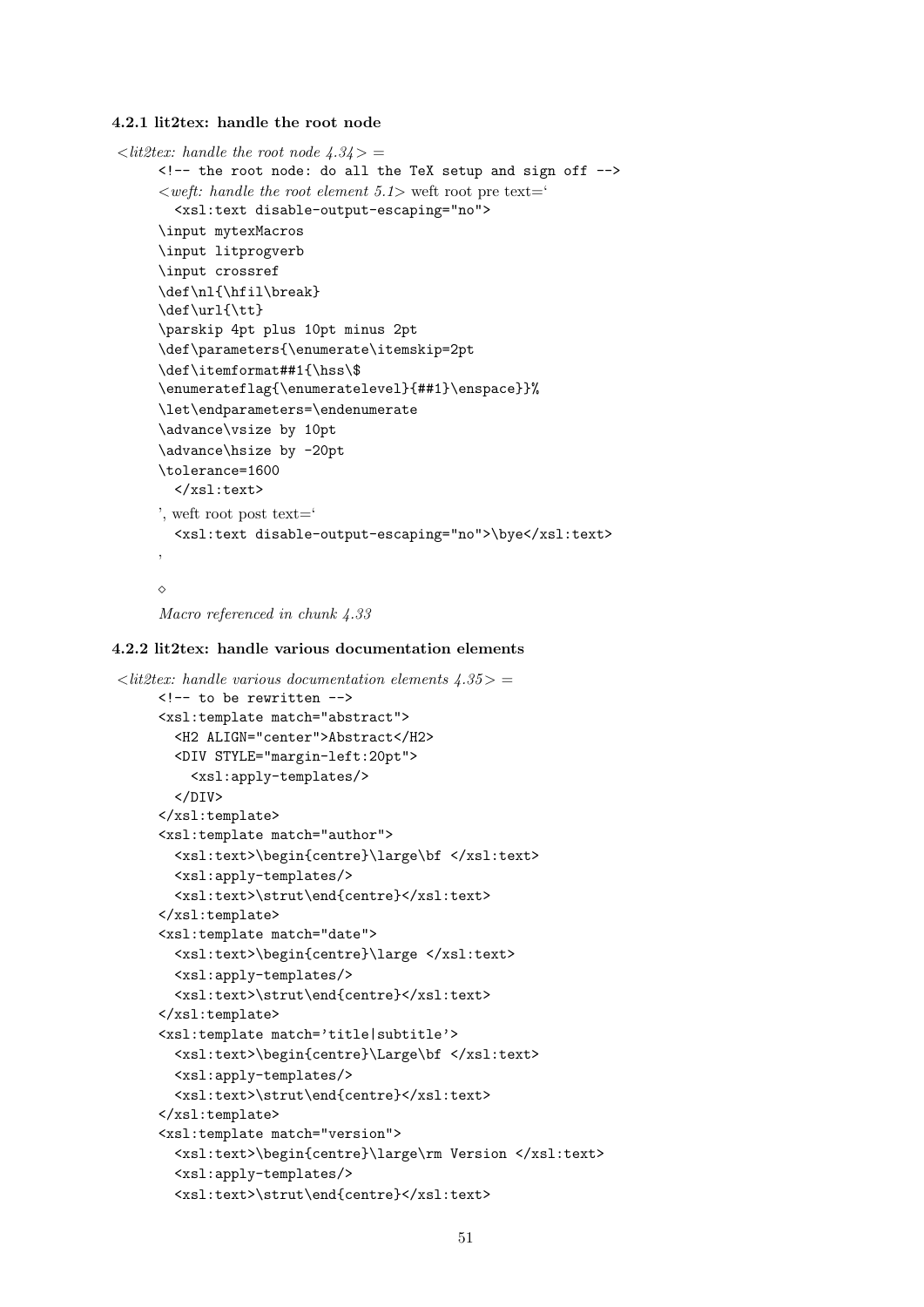```
\langle xsl:template\rangle<xsl:template match="VALUE">
  <xsl:variable name="myname" select="."/>
  <xsl:value-of select="//CODE[@name=$myname]"/>
</xsl:template>
<!-- to be rewritten -->
<xsl:template match="br"><BR/></xsl:template>
\triangle
```
Macro referenced in chunk 4.33

#### 4.2.3 lit2tex: handle a literate program translation

```
\langlelit2tex: handle a literate program translation 4.36> =
     <xsl:template match="LitprogXML">
        <xsl:apply-templates/>
     </xsl:template>
     \Diamond
```
Macro referenced in chunk 4.33

## 4.2.4 lit2tex: handle paragraphs

```
\langlelit2tex: handle paragraphs 4.37> =
     <xsl:template match="P">
        <xsl:apply-templates/>
        <xsl:text>\par </xsl:text>
     </xsl:template>
     \triangle
```
Macro referenced in chunk 4.33

## 4.2.5 lit2tex: handle reference calls

```
\langlelit2tex: handle reference calls \langle 4.38 \rangle =<xsl:template match="REF">
       <xsl:variable name="myname" select="."/>
       <xsl:text disable-outputescaping="yes">@&lt;</xsl:text>
       <xsl:apply-templates/>
       <xsl:text disable-outputescaping="yes">@=</xsl:text>
       <xsl:for-each select="//CODE[@name=$myname]">
         <xsl:if test="position()>1"><xsl:text>, </xsl:text></xsl:if>
         <xsl:value-of select="@number"/>
       </xsl:for-each>
       <xsl:text disable-outputescaping="yes">@&gt;</xsl:text>
     </xsl:template>
     \Diamond
```
Macro referenced in chunk 4.33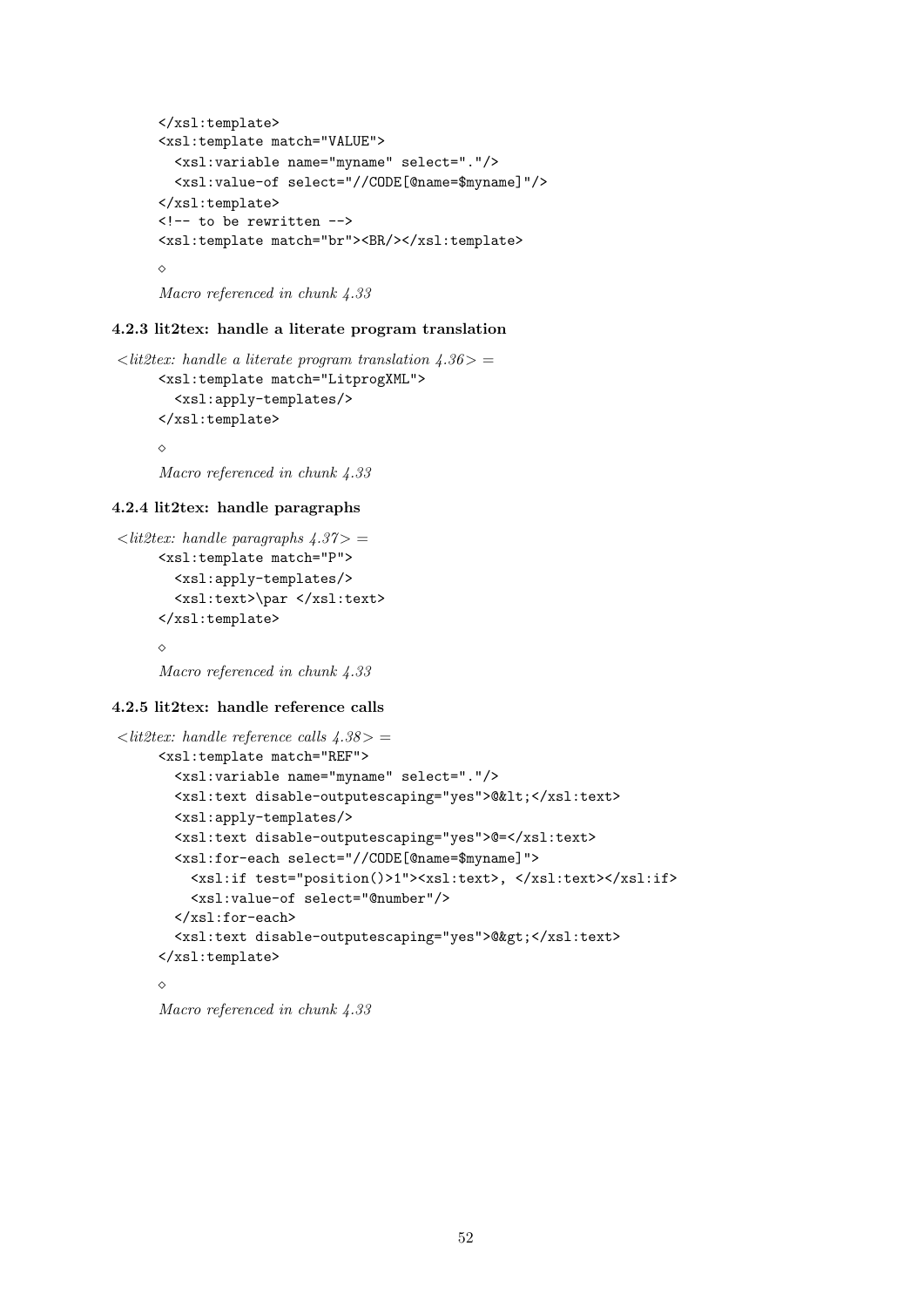#### 4.2.6 lit2tex: handle code fragment definitions

This template formats a code fragment. There is special work to be done on the name, because of escaping TEX characters. Underlines are replaced with their escaped versions and the result saved in the variable escname. Note that the distinction between the escaped string \\$escname and the unescaped string @name must be preserved, depending upon whether we are using the string for TEX purposes, or for XML purposes.

```
\langlelit2tex: handle code fragment definitions 4.39>
      <xsl:template match="CODE">
        <xsl:variable name="escname">
          <xsl:call-template name="replacesubstring">
            <xsl:with-param name="string" select="@name"/>
            <xsl:with-param name="pattern">
              <xsl:value-of select="'_'"/>
            </xsl:with-param>
            <xsl:with-param name="replacement">
              <xsl:value-of select="'\_'"/>
            </xsl:with-param>
          </xsl:call-template>
        </xsl:variable>
        <xsl:if test="@type='file'">
          <xsl:text>\vskip\parskip</xsl:text>
          <xsl:text>\begingroup\vskip\parskip</xsl:text>
          <xsl:text>\leavevmode\advance\leftskip by \codemargin</xsl:text>
          <xsl:text>\kern-\codemargin{\it''</xsl:text>
          <xsl:value-of select="$escname"/>
          <xsl:text>"} </xsl:text>
          <xsl:value-of select="@number"/>
          <xsl:text> =</xsl:text>
        \langle xsl:if>
        <xsl:if test="@type='define'">
          <xsl:text>\leavevmode\begingroup\advance\leftskip by \codemargin</xsl:text>
          <xsl:text>\kern-\codemargin$&lt;${\it </xsl:text>
          <xsl:value-of select="$escname"/>
          <xsl:text> </xsl:text>
          <xsl:value-of select="@number"/>
          \langle xsl:text\rangle\\$>$ =\langle xsl:text\rangle\langle xsl:if\rangle<xsl:text>\begin{codeverbatim}</xsl:text>
        <xsl:apply-templates/>
        <xsl:text>\end</xsl:text>
        <!-- vitally important that these two text fragments be separate! -->
        <xsl:text>{codeverbatim}\kern6pt$\diamond$\par&#xA;</xsl:text>
        <xsl:text>\par&#xA;</xsl:text>
        <xsl:variable name="thisname" select="$escname"/>
        <xsl:variable name="reflist">
          <xsl:for-each select="//CODE">
            <xsl:variable name="refnumber" select="@number"/>
            <xsl:if test="descendant::USE[@NAME=$thisname]">
              <xsl:text> </xsl:text>
              <xsl:value-of select="$refnumber"/>
            \langle xsl:if\rangle</xsl:for-each>
        </xsl:variable>
       \langlelit2tex: display code chunk definition list 4.40>
       \langlelit2tex: display code chunk reference list 4.41>
```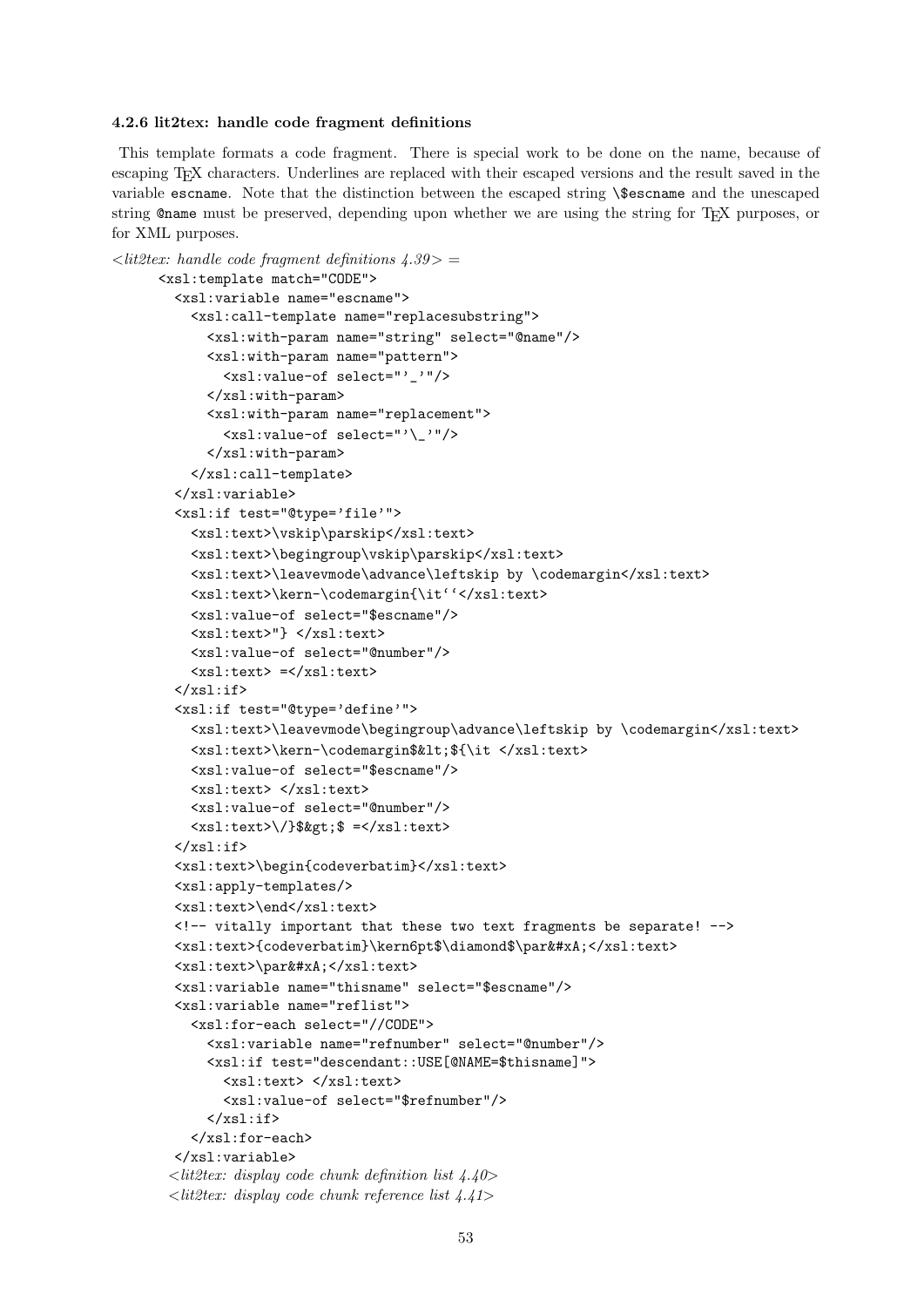```
<xsl:text>\par\endgroup&#xA;</xsl:text>
      </xsl:template>
      <xsl:template match="actual">
        <xsl:text>\end</xsl:text>
        \langle -1 - 1 \rangle important that these two text fragments be separate! \langle -2 \rangle<xsl:text>{codeverbatim}\kern4pt</xsl:text>
        <xsl:text>{\it </xsl:text>
        <xsl:value-of select="@name"/>
        <xsl:text>}</xsl:text>
        <xsl:text>\begin</xsl:text>
        <!-- vitally important that these two text fragments be separate! -->
        <xsl:text>{codeverbatim}</xsl:text>
      </xsl:template>
      \DiamondMacro referenced in chunk 4.33
\langlelit2tex: display code chunk definition list \angle 4.40><xsl:if test="count(//CODE[@name=$thisname])>1">
        <xsl:text>{\it Macro defined in chunk </xsl:text>
        <xsl:for-each select="//CODE[@name=$thisname]">
          <xsl:variable name="refnumber" select="@number"/>
          <xsl:if test="position()>1">
             <xsl:text>\discretionary{,}{}{,}\hskip0pt plus 0.2pt</xsl:text>
          \langle xsl:if\rangle<xsl:value-of select="$refnumber"/>
        </xsl:for-each>
        <xsl:text>}&#xA;</xsl:text>
        <xsl:if test="$reflist!=''">
          <xsl:text>\hfil\break&#xA;</xsl:text>
        \langle xsl:if\rangle\langle xsl:if>
      \DiamondMacro referenced in chunk 4.39
\langle lit2tex: display code chunk reference list \langle 4.41 \rangle =<xsl:if test="$reflist!=''">
        <xsl:text>{\it Macro referenced in chunk </xsl:text>
        <xsl:for-each select="//CODE/descendant::USE[@NAME=$thisname]">
          <xsl:variable name="refnumber" select="ancestor::CODE/@number"/>
          <xsl:if test="position()>1">
             <xsl:text>,\hskip 0pt plus 0.2pt </xsl:text>
          \langle xsl:if\rangle<xsl:value-of select="$refnumber"/>
        </xsl:for-each>
        <xsl:text>}&#xA:</xsl:text>
      \langle xsl:if>
      \Diamond
```

```
Macro referenced in chunk 4.39
```
If the variable reflist is not empty, display the list of chunk numbers for each of the chunk names in the list. Only unique numbers need be displayed, hence the nested if statement within the //CODE for-each, rather than another for-each which would itemize repeated uses.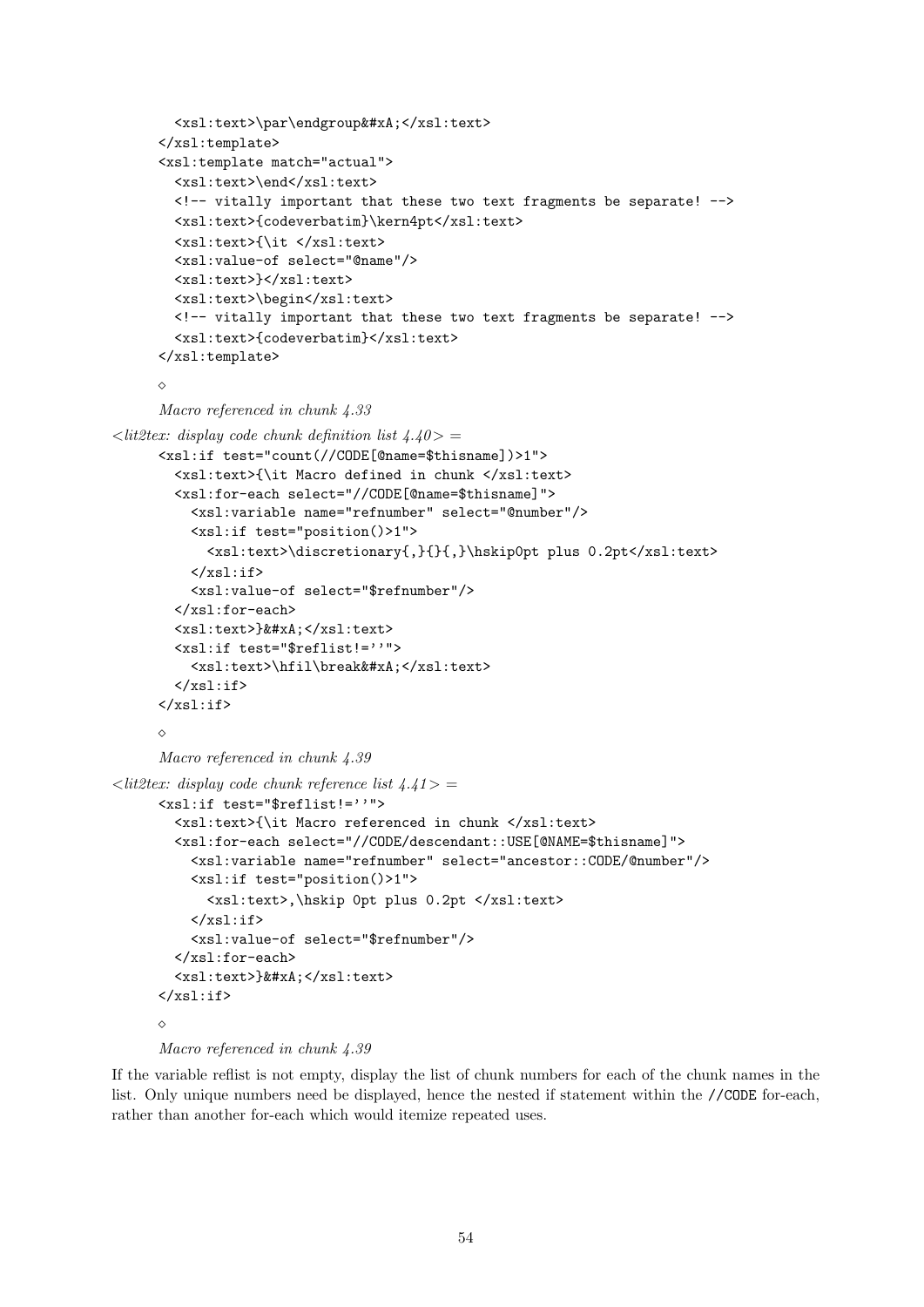4.2.7 lit2tex: handle code use calls

```
\langlelit2tex: handle code use calls \langle 4.42 \rangle =
     <xsl:template match="CODE/USE">
       <xsl:text>\end</xsl:text>
       <!-- vitally important that these two text fragments be separate! -->
       <xsl:text>{codeverbatim}$&lt;${\it </xsl:text>
       <xsl:variable name="myname" select="@NAME"/>
       <xsl:variable name="include" select="@INCLUDE"/>
       <xsl:value-of select="@NAME"/>
       <xsl:text> </xsl:text>
       <xsl:for-each select="//CODE[@name=$myname]">
         <xsl:if test="position()>1"><xsl:text>,</xsl:text></xsl:if>
         <xsl:value-of select="@number"/>
         <xsl:if test="$include='no'">
           <xsl:text> {\bf Chunk omitted!}</xsl:text>
         \langle xs1 \cdot if \rangle</xsl:for-each>
       <xsl:text>}$&gt;$</xsl:text>
       <xsl:if test="actual">
         <xsl:for-each select="actual">
           <xsl:if test="position()=1">
             <xsl:text> </xsl:text>
           \langle x s | : if \rangle<xsl:value-of select="./@name"/>
           <xsl:text>=</xsl:text>
           <xsl:text>'\begin{codeverbatim}</xsl:text>
           <xsl:apply-templates/>
           <xsl:text>\end</xsl:text>
           <xsl:text>{codeverbatim}\kern4pt'</xsl:text>
           <xsl:if test="position()&lt;last()">
             <xsl:text>, </xsl:text>
           \langle xsl:if\rangle</xsl:for-each>
       \langle xsl:if>
       <xsl:text>\begin{codeverbatim}</xsl:text>
     \langle xsl:template\rangle<xsl:template match="USE">
       <xsl:variable name="myname" select="@NAME"/>
       <xsl:choose>
         <xsl:when test="@EXPAND">
           <xsl:value-of select="//CODE[@name=$myname]"/>
         </xsl:when>
         <xsl:otherwise>
           <xsl:element name="I">
              <xsl:element name="A">
               <xsl:attribute name="HREF">#<xsl:value-of select="@NAME"/>
               </xsl:attribute>
               <xsl:text disable-outputescaping="yes">$&lt;${\it </xsl:text>
               <xsl:value-of select="@NAME"/>
               <xsl:text disable-outputescaping="yes"> </xsl:text>
               <xsl:for-each select="//CODE[@name=$myname]">
                  <xsl:if test="position()>1"><xsl:text>,</xsl:text></xsl:if>
                  <xsl:value-of select="@number"/>
               </xsl:for-each>
                <xsl:text disable-outputescaping="yes">\/}$&gt;$</xsl:text>
             </xsl:element>
```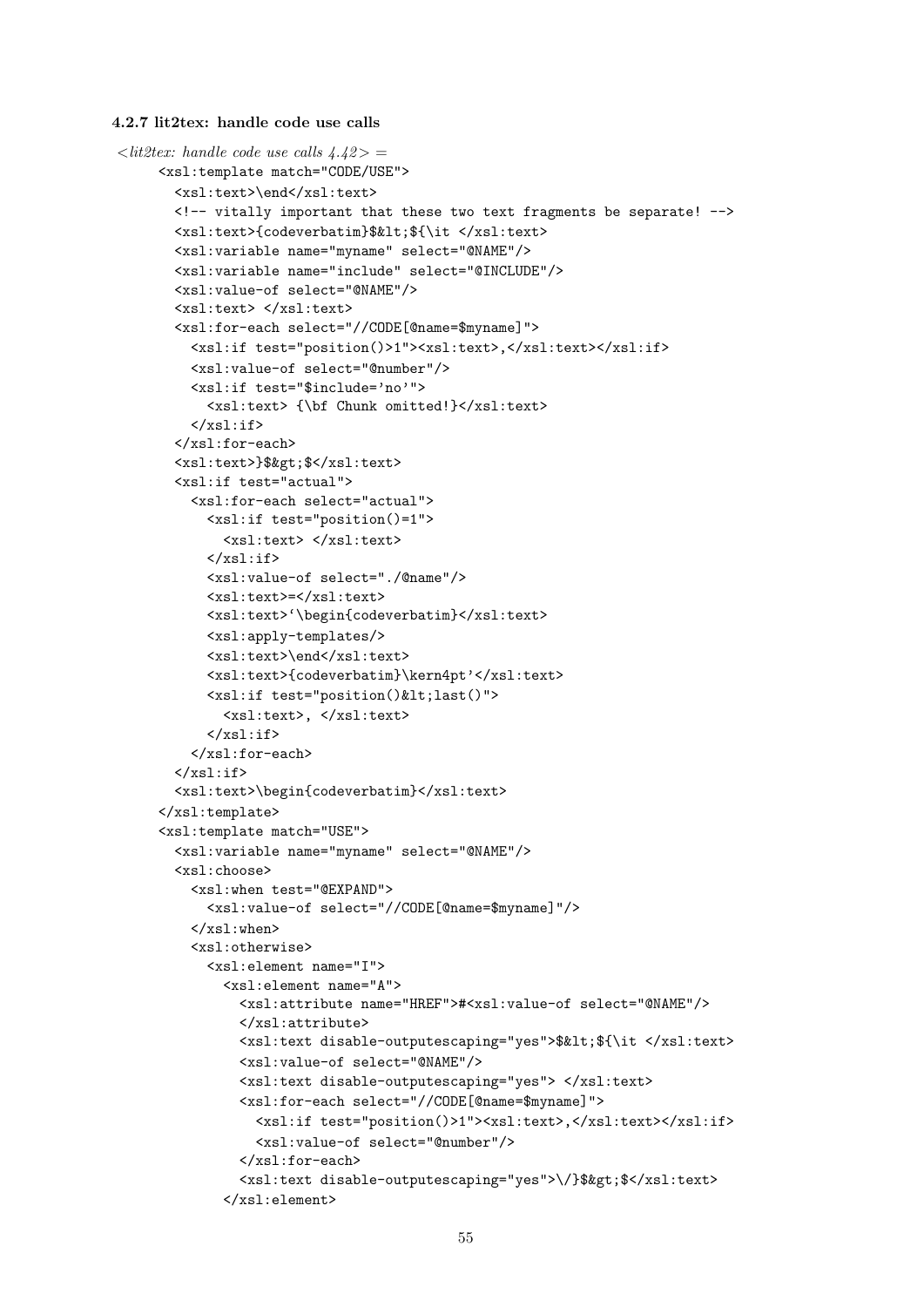```
</xsl:element>
      <xsl:if test="@INCLUDE='no'">
        <xsl:element name="SPAN">
          <xsl:attribute name="STYLE">color:red</xsl:attribute>
          <xsl:text> **** Chunk omitted!</xsl:text>
        </xsl:element>
      \langle xsl:if\rangle</xsl:otherwise>
  </xsl:choose>
</xsl:template>
\sim
```

```
Macro referenced in chunk 4.33
```
4.2.8 lit2tex: handle macro parameters

```
\langlelit2tex: handle macro parameters \langle 4.43 \rangle =
     <xsl:template match="formal">
        <xsl:text> \end</xsl:text>
        <!-- vitally important that these two text fragments be separate! -->
        <xsl:text>{codeverbatim}{\bf </xsl:text>
        <xsl:value-of select="@name"/>
        <xsl:text>}</xsl:text>
        <xsl:text>\begin{codeverbatim}</xsl:text>
     \langle xsl:template\rangle\Diamond
```

```
Macro referenced in chunk 4.33
```
The space before the end verbatim seems to be required, as the end verbatim seems to consume the blank immediately before it. Don't know why.

#### 4.2.9 lit2tex: handle variable definitions and uses

```
\langlelit2tex: handle variable definitions and uses \frac{4.44}{ } =
     <xsl:template match="VAR">
       <xsl:choose>
         <xsl:when test="@VAR='def'">
           <xsl:element name="A">
             <xsl:attribute name="NAME">
                <xsl:choose>
                  <xsl:when test="@NAME">
                    <xsl:value-of select="@NAME"/>
                  </xsl:when>
                  <xsl:otherwise>
                    <xsl:value-of select="."/>
                  </xsl:otherwise>
               </xsl:choose>
             </xsl:attribute>
             <xsl:attribute name="STYLE">color:red</xsl:attribute>
             <xsl:apply-templates/>
           </xsl:element>
         </xsl:when>
         <xsl:when test="@VAR='use'">
           <xsl:element name="A">
             <xsl:attribute name="HREF">
                <xsl:text>#</xsl:text>
                <xsl:value-of select="."/>
             </xsl:attribute>
```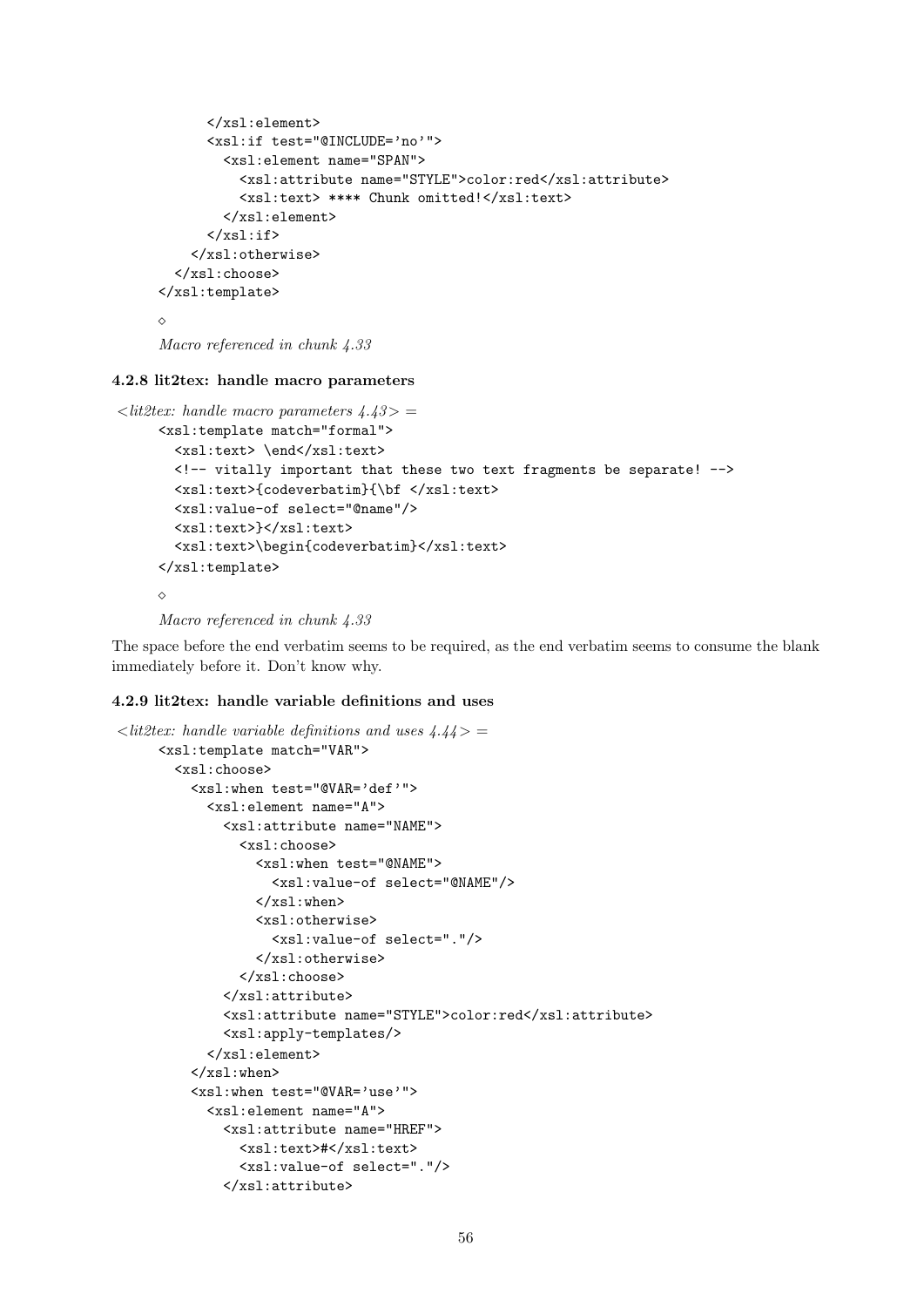```
<xsl:apply-templates/>
      </xsl:element>
    </xsl:when>
  </xsl:choose>
</xsl:template>
\Diamond
```
Macro referenced in chunk 4.33

## 4.2.10 lit2tex: handle in-line comments in code

```
\langlelit2tex: handle in-line comments in code 4.45> =
       <xsl:template match="COMMENT">
         <xsl:text>\end</xsl:text>
         <xsl:text>{codeverbatim}\kern4pt$^{</xsl:text>
         <xsl:value-of select="@HREF"/>
         <xsl:text>}$</xsl:text>
         <xsl:text>\begin</xsl:text>
         <xsl:text>{codeverbatim}</xsl:text>
       </xsl:template>
       <xsl:template match="NOTES">
         <xsl:text>&#xA;</xsl:text>
         <xsl:text>Notes:\par\begin</xsl:text>
         <xsl:text>{enumerate}&#xA;</xsl:text>
         <xsl:apply-templates>
         </xsl:apply-templates>
         <xsl:text>\end</xsl:text>
         <xsl:text>{enumerate}</xsl:text>
         <xsl:text>&#xA;</xsl:text>
       </xsl:template>
       <xsl:template match="NOTE">
         <xsl:text>\item </xsl:text>
         <xsl:apply-templates/>
         <xsl:text>&#xA;</xsl:text>
       </xsl:template>
     \Diamond
```
Macro referenced in chunk 4.33

#### 4.2.11 lit2tex: handle maintenance table documentation

```
\langle lit2tex: handle maintenance table documentation 4.46>
     <xsl:template match="maintaintable">
       <xsl:text>\halign{\tabskip=1em plus 1em minus 0.5em#</xsl:text>
       <xsl:text>\hfil&amp;#\hfil&amp;#\hfil&amp;</xsl:text>
       <xsl:text>\vtop{\hsize=100mm#\strut\hfil}\hfil\cr </xsl:text>
         <xsl:apply-templates select="./*"/>
       <xsl:text>\crcr}</xsl:text>
     </xsl:template>
     <xsl:template match="maintaintable/date">
       <xsl:text disable-output-escaping="yes"></xsl:text>
         <xsl:apply-templates/>
       <xsl:text>&amp;</xsl:text>
     </xsl:template>
     <xsl:template match="maintaintable/author">
         <xsl:apply-templates/>
       <xsl:text>&amp;</xsl:text>
```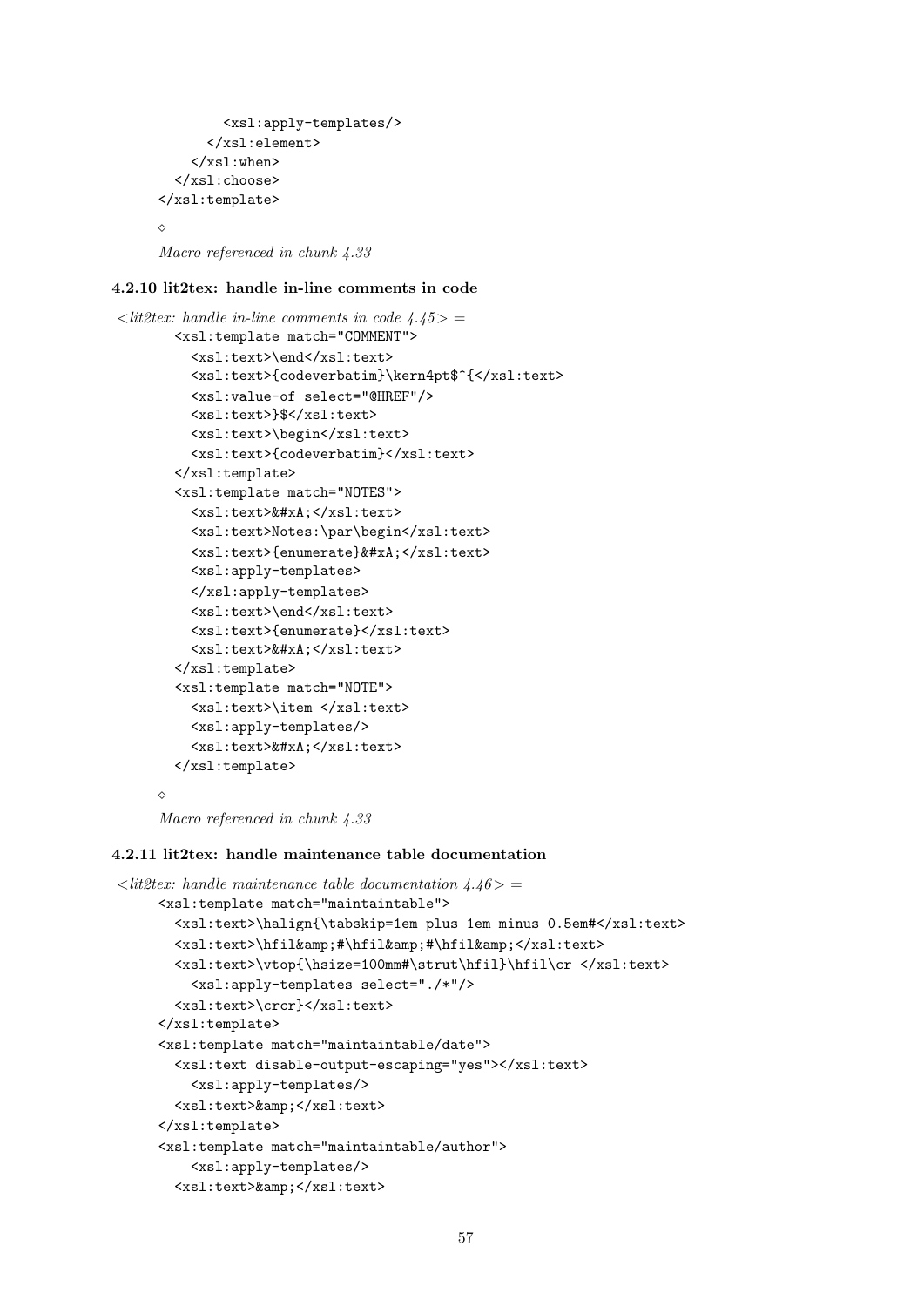```
\langle xsl:template\rangle<xsl:template match="maintaintable/version">
    <xsl:apply-templates/>
  <xsl:text>&amp;</xsl:text>
\langle xsl:template\rangle<xsl:template match="maintaintable/comment">
    <xsl:apply-templates/>
  <xsl:text>\cr&#xA;</xsl:text>
</xsl:template>
\Diamond
```
Macro referenced in chunk 4.33

## 4.2.12 lit2tex: build table of contents

```
\langlelit2tex: build table of contents \langle 4.47 \rangle =
     <xsl:template match="TableOfContents">
       <xsl:text>\heading{Table of Contents}&#x0a;</xsl:text>
       <xsl:text>\halign to \hsize{\tabskip=1em#\hfil&amp;#\hfil&amp;</xsl:text>
       <xsl:text>#\hfil&amp;#\hfil\tabskip=1em plus 1fil&amp;\hfil#</xsl:text>
       <xsl:text>\tabskip0pt\cr&#x0a;</xsl:text>
       <xsl:for-each select="//section">
         \ltlit2tex: build toc: section 4.48>
         <xsl:for-each select="subsection">
           <lit2tex: build toc: subsection 4.49>
            <xsl:for-each select="subsubsection">
             \ltlit2tex: build toc: subsubsections 4.50>
            </xsl:for-each>
          </xsl:for-each>
       </xsl:for-each>
       <xsl:text>}&#x0a;</xsl:text>
     </xsl:template>
     \Diamond
```
Macro referenced in chunk 4.33

The table of contents is constructed using an halign macro, set to the page width, and indenting each section heading according to the depth of the heading. The last template is right justified, and carries the page number for the start of the section (actually, the heading of the section). We define the table template, then enter loops to process headings at each level with a (nested) loop. Close the table of contents with a closing brace and a newline.

```
\langlelit2tex: build toc: section 4.48> =
```

```
<xsl:number select="position(.)"/>
<xsl:text>&amp;\multispan{3}</xsl:text>
<xsl:value-of select="normalize-space(title)"/>
<xsl:text>\hfil&amp;\page{</xsl:text>
<xsl:value-of select="@xref"/>
<xsl:text>}\cr&#x0a;</xsl:text>
\Diamond
```
Macro referenced in chunk 4.47

Construct a (one-level) section number, no indent, format with the title text and a page reference using the sanitised xref title text

```
\langle lit2tex: build toc: subsection 4.49> =
      <xsl:text>&amp;</xsl:text>
      <xsl:number level="single" count="section"/>
```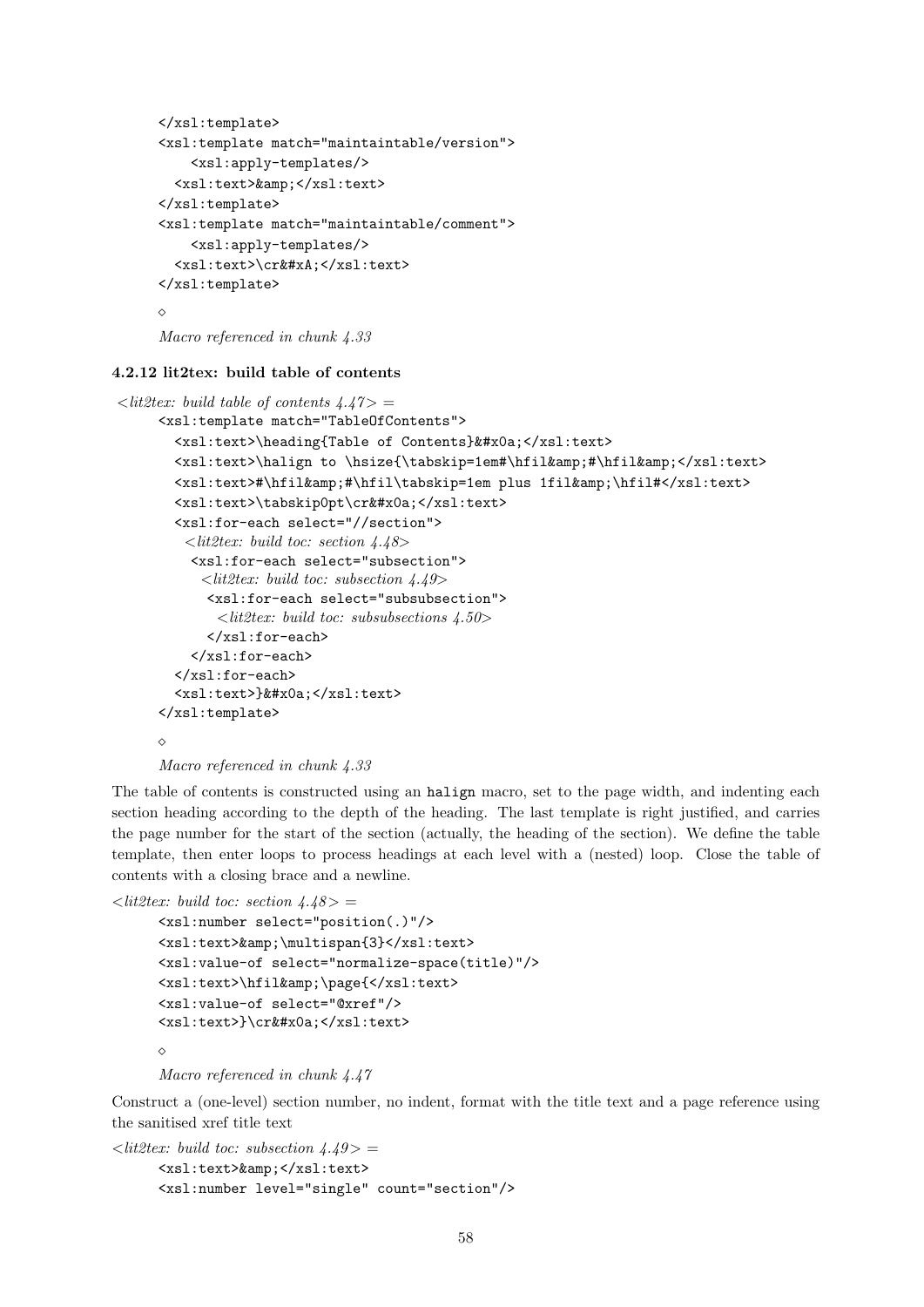```
<xsl:text>.</xsl:text>
<xsl:number from="section" level="single" count="subsection"/>
<xsl:text>&amp;\multispan{2}</xsl:text>
<xsl:value-of select="normalize-space(title)"/>
<xsl:text>\hfil&amp;\page{</xsl:text>
<xsl:value-of select="@xref"/>
<xsl:text>}\cr&#x0a;</xsl:text>
\Diamond
```

```
Macro referenced in chunk 4.47
```
Construct a two-level section number, indent it once, format with the title text and a page reference using the sanitised xref title text

```
\langle lit2tex: build toc: subsubsections 4.50 > =
     <xsl:text>&amp; &amp; </xsl:text>
     <xsl:number level="single" count="section"/>
     <xsl:text>.</xsl:text>
     <xsl:number from="section" level="single" count="subsection"/>
     <xsl:text>.</xsl:text>
     <xsl:number from="subsection" level="single" count="subsubsection"/>
     <xsl:text>&amp;</xsl:text>
     <xsl:value-of select="normalize-space(title)"/>
     <xsl:text>&amp;\page{</xsl:text>
     <xsl:value-of select="@xref"/>
     <xsl:text>}\cr&#x0a;</xsl:text>
      \Diamond
```

```
Macro referenced in chunk 4.47
```
Construct a three-level section number, indent it twice, format with the title text and a page reference using the sanitised xref title text

#### 4.2.13 lit2tex: build file list

The file list macro builds a fairly simple T<sub>EX</sub> table of file identifiers, together with a list of the chunk numbers in which they are defined. Once the table parameters are setup, scan through all CODE elements looking for file definitions with unique file names. Escape underline characters from these names. Then generate a list of all chunk numbers defining this file. Note the need to keep the unescaped file name \\$thisname distinct from the escaped file name \\$escname.

```
\langle litestitex: build file list \langle 4.51 \rangle =<xsl:template match="filelist">
        <xsl:text>\halign{\tabskip=1em#\hfil&amp;#\hfil\cr&#xA;</xsl:text>
        <xsl:text>\bf File Name</xsl:text>
        <xsl:text>&amp;</xsl:text>
        <xsl:text>\bf Defined in</xsl:text>
        <xsl:text>\cr </xsl:text>
        <xsl:for-each select="//CODE">
          <xsl:sort select="@name"/>
          <xsl:variable name="thisname" select="@name"/>
          <xsl:variable name="prevname" select="preceding::CODE[1]/@name"/>
          <xsl:if test="(not($prevname) or $thisname!=$prevname) and @type='file'">
            <xsl:variable name="escname">
              <xsl:call-template name="replacesubstring">
                <xsl:with-param name="string" select="$thisname"/>
                <xsl:with-param name="pattern">
                  <xsl:value-of select="'_'"/>
                </xsl:with-param>
```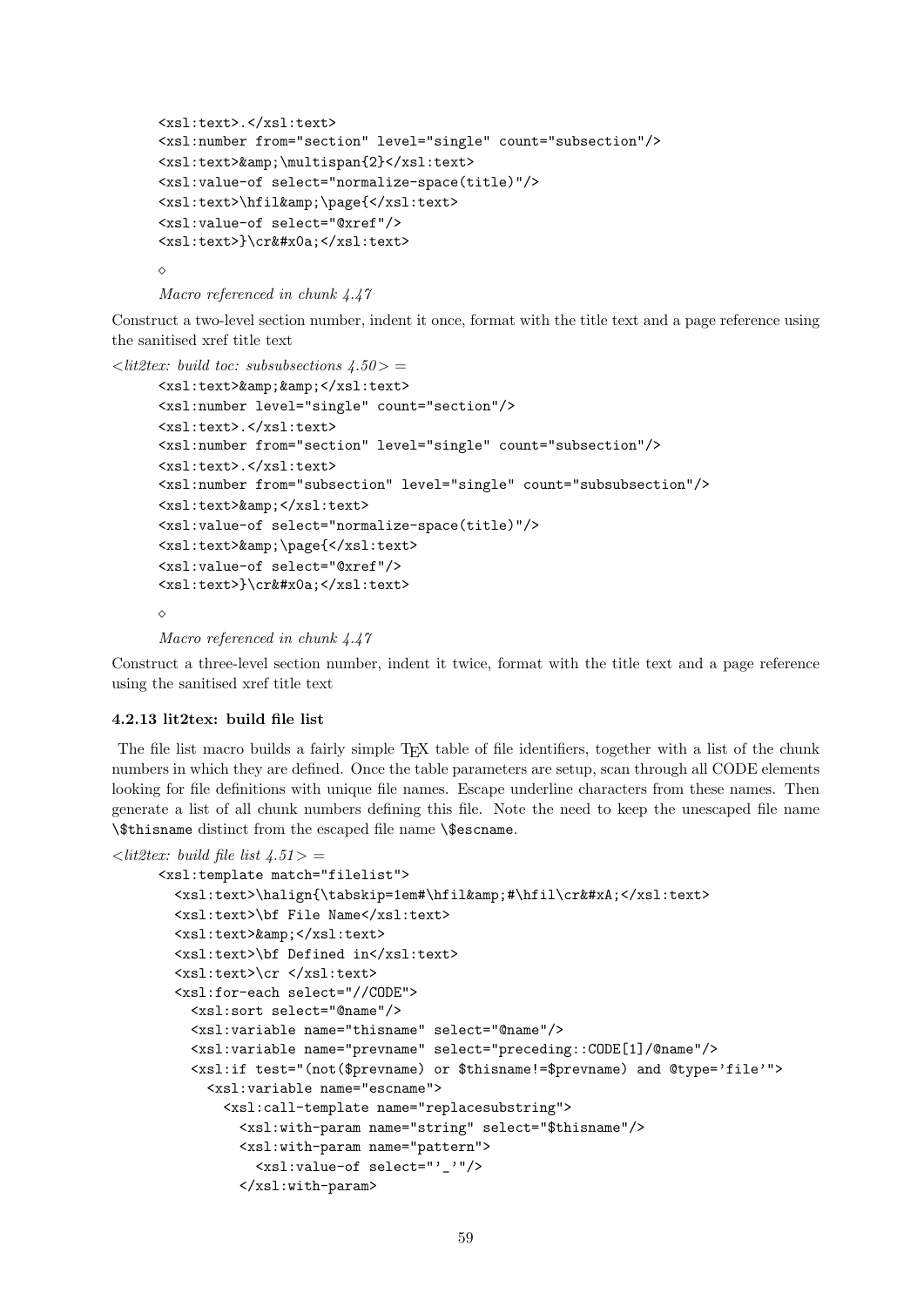```
<xsl:with-param name="replacement">
            <xsl:value-of select="'\_'"/>
          </xsl:with-param>
        </xsl:call-template>
      </xsl:variable>
      <xsl:value-of select="$escname"/>
      <xsl:text> &amp: </xsl:text>
      <xsl:for-each select="//CODE[@name=$thisname]">
        <xsl:if test="position()>1">
          <xsl:text>, </xsl:text>
        \langle xsl:if>
        <xsl:value-of select="@number"/>
      </xsl:for-each>
      <xsl:text>\cr&#xA;</xsl:text>
    \langle xsl:if>
  </xsl:for-each>
  <xsl:text>}</xsl:text>
</xsl:template>
\Diamond
```

```
Macro referenced in chunk 4.33
```
#### 4.2.14 lit2tex: build identifier list

```
\langlelit2tex: build identifier list 4.52> =
     <xsl:template match="IdentifierDefinitions">
      \langlelit2tex: build macrolist width variables 4.54>
      \langlelit2tex: define macrolist table template 4.55>
       <xsl:for-each select="//VAR[@VAR='def']">
         <xsl:sort select="."/>
         <xsl:variable name="name" select="."/>
         <xsl:element name="TR">
           <xsl:element name="TD">
             <xsl:value-of select="."/>
           </xsl:element>
           <xsl:text> &amp; </xsl:text>
           <xsl:element name="TD">
             <xsl:attribute name="ALIGN">center</xsl:attribute>
             <xsl:element name="A">
               <xsl:attribute name="HREF">
                  <xsl:text>#xlp:</xsl:text>
                  <xsl:value-of select="ancestor::CODE/@number"/>
                </xsl:attribute>
                <xsl:value-of select="ancestor::CODE/@number"/>
             </xsl:element>
           </xsl:element>
           <xsl:text> &amp; </xsl:text>
           <xsl:element name="TD">
             <xsl:attribute name="ALIGN">right</xsl:attribute>
             <xsl:for-each select="//CODE/VAR[@VAR='use' and string()=$name]">
               <xsl:if test="position()&gt;1">
                  <xsl:text>, </xsl:text>
               \langle xsl:if>
               <xsl:element name="A">
                  <xsl:attribute name="HREF">
                    <xsl:text>#xlp:</xsl:text>
                    <xsl:value-of select="ancestor::CODE/@number"/>
```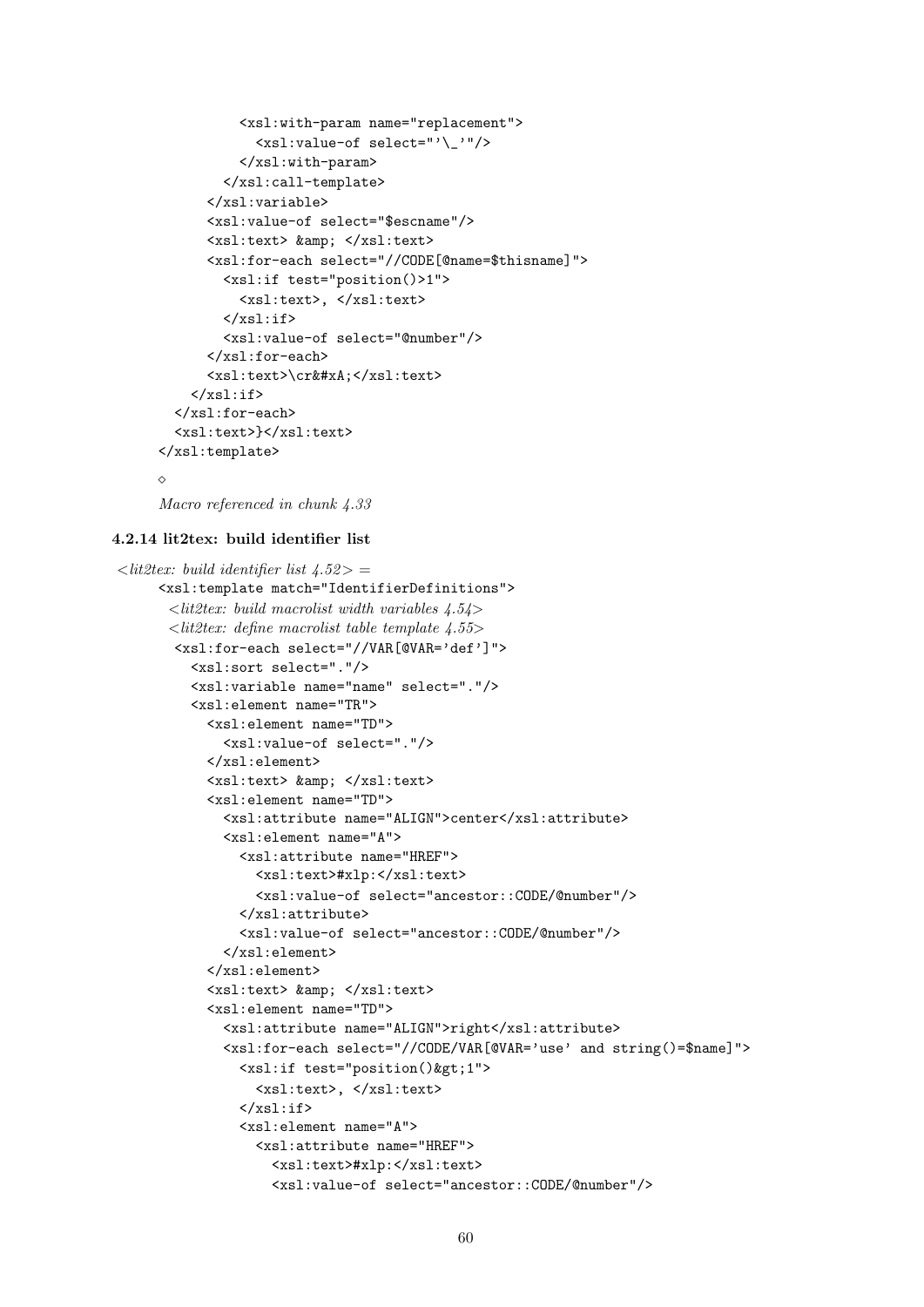```
</xsl:attribute>
            <xsl:value-of select="ancestor::CODE/@number"/>
          </xsl:element>
        </xsl:for-each>
      </xsl:element>
      <xsl:text>\cr </xsl:text>
    </xsl:element>
  </xsl:for-each>
  <xsl:text>}</xsl:text>
</xsl:template>
\simMacro referenced in chunk 4.33
```
# 4.2.15 lit2tex: handle chunk definition list

The challenge in tabulating a list of chunk definitions is in handling the variable widths of the fields, given that some of them may require multiple lines to fit within the page boundaries. This really requires a two pass algorithm, of greater complexity than we can afford here. Consequently, we settle for some manually determined widths, which can be overridden if necessary. The default widths are 50% for the chunk name, and 25% for each of the definition and use lists.

Scan through all CODE elements to find the definitions, and build these into a table of identifiers, showing both the point of definitions, and all uses of the identifier.

```
\langlelit2tex: handle chunk definition list 4.53> =
      <xsl:template match="macrolist">
       \langlelit2tex: build macrolist width variables 4.54>
       \ltlit2tex: define macrolist table template 4.55>
        <xsl:for-each select="//CODE">
          <xsl:sort select="./@name"/>
          <xsl:variable name="thispos" select="position()"/>
          <xsl:variable name="thisname" select="./@name"/>
          <xsl:variable name="prevname">
            <xsl:choose>
               <xsl:when test="preceding::CODE[1]/@name">
                 <xsl:value-of select="preceding::CODE[1]/@name"/>
              \langle xsl:when\rangle<xsl:otherwise> </xsl:otherwise>
            </xsl:choose>
          </xsl:variable>
          <xsl:if test="$thisname!=$prevname and @type='define'">
            <xsl:value-of select="./@name"/>
            <xsl:text> &amp; </xsl:text>
            <xsl:for-each select="//CODE[@name=$thisname]">
              \langle xsl: \text{if } test="position()<xsl:text>, </xsl:text>
              \langle xsl:if>
               <xsl:value-of select="./@number"/>
            </xsl:for-each>
            <xsl:text> &amp; </xsl:text>
            <xsl:for-each select="//CODE/USE[@NAME=$thisname]">
              <xsl:variable name="thisnum" select="ancestor::CODE/@number"/>
              <!-- calc of prevnum is wrong ! -->
              <xsl:variable name="prevnum" select="preceding::./@number"/>
              \langle xsl: \text{if } test = "position()<xsl:text>, </xsl:text>
              \langle xsl:if>
```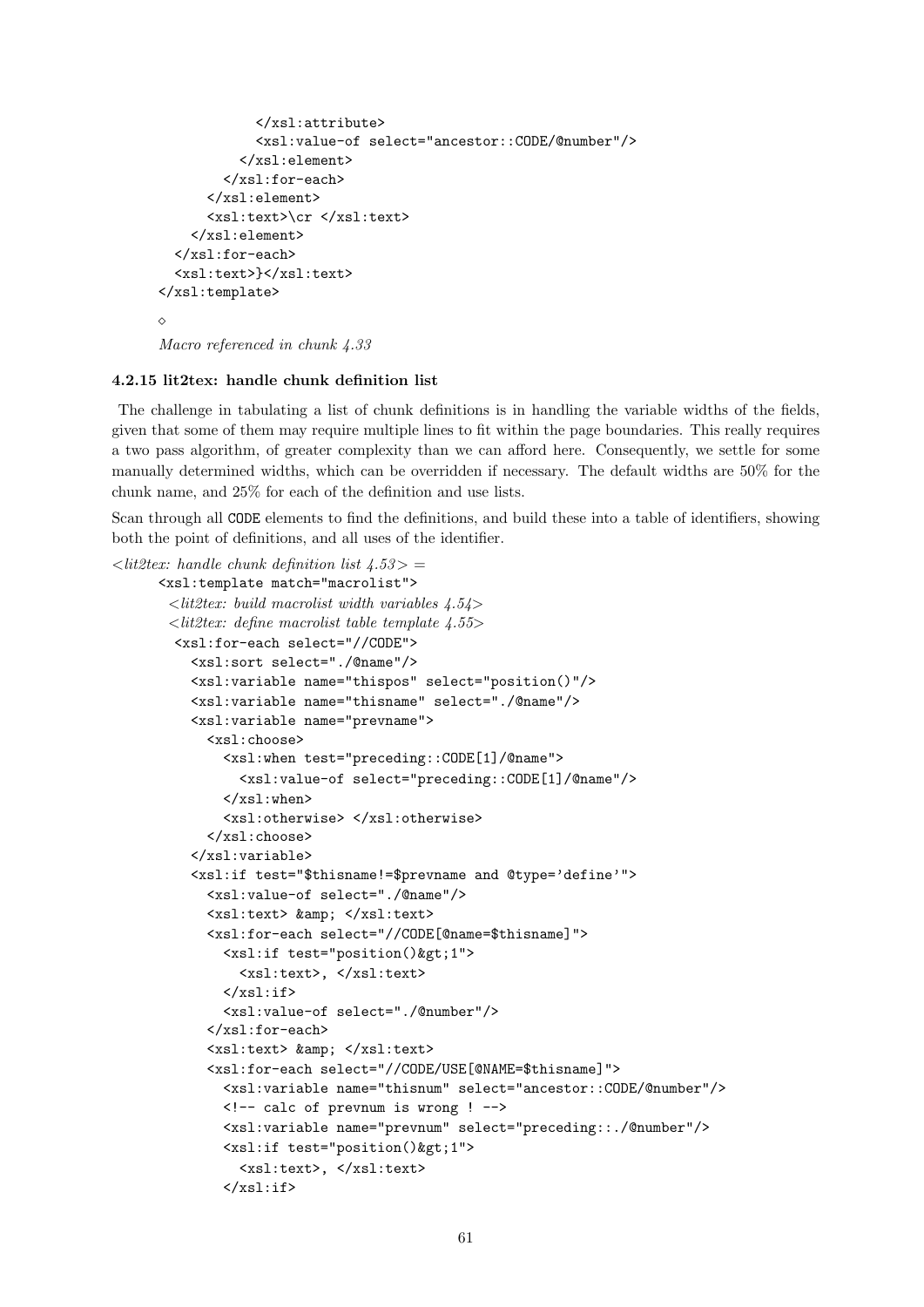```
<xsl:value-of select="$thisnum"/>
      </xsl:for-each>
      <xsl:text>\cr&#xA;</xsl:text>
    \langle xsl:if>
  </xsl:for-each>
  <xsl:text>}</xsl:text>
</xsl:template>
\Diamond
```

```
Macro referenced in chunk 4.33
```
We define three variables to store the widths of the three chunk name list columns: chunk name, chunk definitions, and chunk uses. These values are either defined by the user with attributes to the macrolist element, or are set by default to the values 0.50, 0.25, 0.25 respectively.

```
\langlelit2tex: build macrolist width variables \langle 4.54 \rangle =
      <xsl:variable name="namewidth">
        <xsl:choose>
          <xsl:when test="@namewidth">
             <xsl:value-of select="@namewidth"/>
          </xsl:when>
          <xsl:otherwise><xsl:text>0.50</xsl:text></xsl:otherwise>
        </xsl:choose>
      </xsl:variable>
      <xsl:variable name="definewidth">
        <xsl:choose>
          <xsl:when test="@definewidth">
             <xsl:value-of select="@definewidth"/>
          \langle xs] \cdot \text{when}<xsl:otherwise><xsl:text>0.25</xsl:text></xsl:otherwise>
        </xsl:choose>
      </xsl:variable>
      <xsl:variable name="usewidth">
        <xsl:choose>
          <xsl:when test="@usewidth">
             <xsl:value-of select="@usewidth"/>
          \langle xsl:when\rangle<xsl:otherwise><xsl:text>0.25</xsl:text></xsl:otherwise>
        </xsl:choose>
      </xsl:variable>
      \triangle
```

```
Macro referenced in chunk 4.52, 4.53
```
This next bit is really messy, basically because of the horrendous T<sub>EX</sub> code being produced. This is what gets produced by this bit of code for the macrolist reference in this program itself (see later).

```
\halign{\tabskip=0em\advance\hsize by -1em
\vtop{\hsize=0.60\hsize#\hfil}\hskip0.5em&
\vtop{\hsize=0.20\hsize#\hfil}\hskip0.5em&
\vtop{\hsize=0.20\hsize#\hfil}\cr
\bf Identifier&\bf Defined in&\bf Used in\cr
```
Each of the table columns gets a width that can be set in the original XML call on macrolist via the optional attributes namewidth, definewidth and usewidth. Each of these parameters should be a fraction of 1.0, defining the fractional width of the page taken up by that column, and their sum should be  $\leq 1.0$ 

```
\langlelit2tex: define macrolist table template 4.55 > =
      <xsl:text>\overfullrule=0pt&#xA;</xsl:text>
      <xsl:text>\halign{\tabskip=0em\advance\hsize by -1em&#xA;</xsl:text>
      <xsl:text>\vtop{\hsize=</xsl:text>
```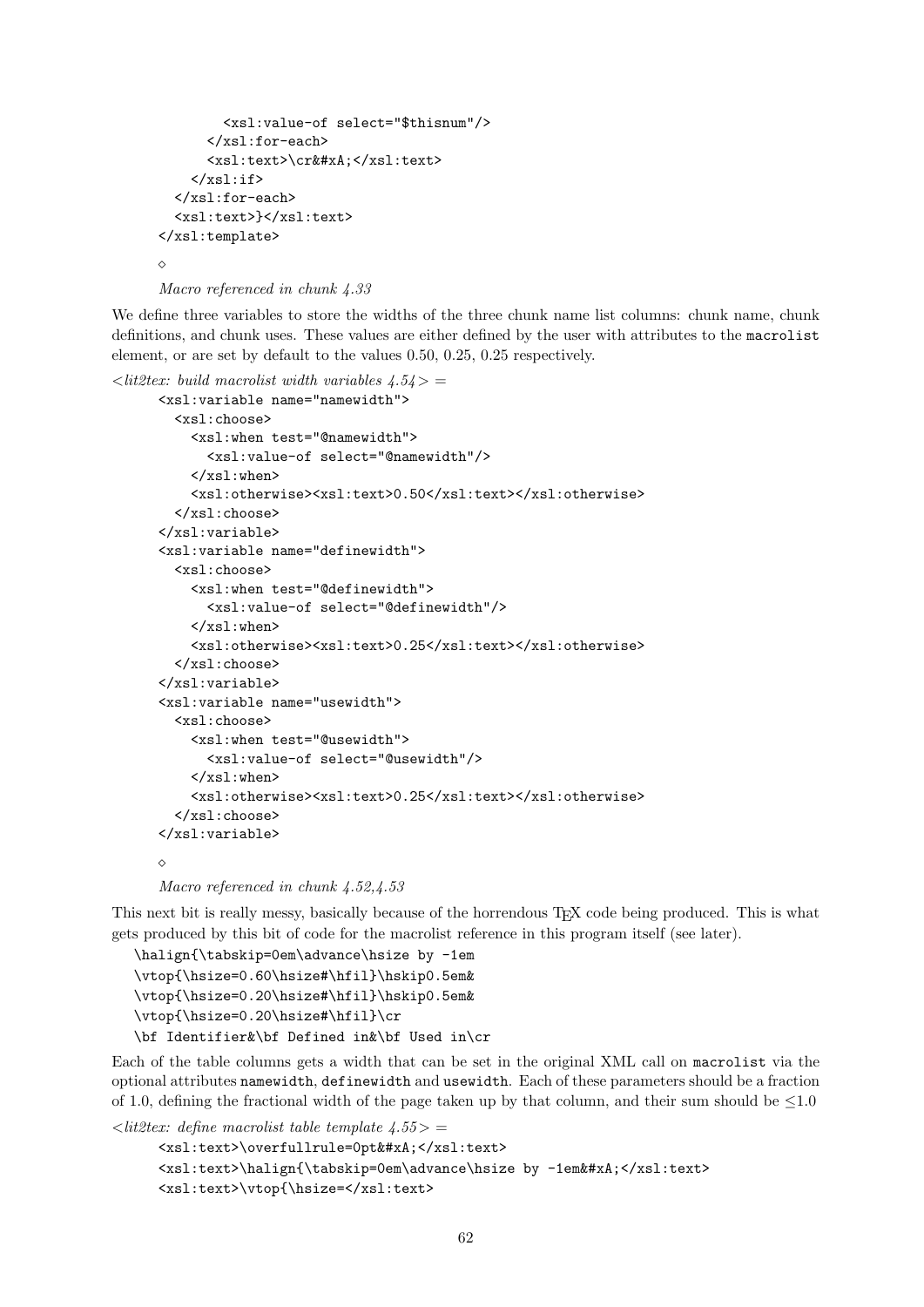```
<xsl:value-of select="$namewidth"/>
<xsl:text>\hsize#\hfil}\hskip0.5em</xsl:text>
<xsl:text disable-output-escaping="yes">&amp;&#xA;</xsl:text>
<xsl:text>\vtop{\hsize=</xsl:text>
<xsl:value-of select="$definewidth"/>
<xsl:text>\hsize#\hfil}\hskip0.5em</xsl:text>
<xsl:text disable-output-escaping="yes">&amp;&#xA;</xsl:text>
<xsl:text>\vtop{\hsize=</xsl:text>
<xsl:value-of select="$usewidth"/>
<xsl:text>\hsize#\hfil}\cr&#xA;</xsl:text>
<xsl:text>\bf Identifier</xsl:text>
<xsl:text>&amp;</xsl:text>
<xsl:text>\bf Defined in</xsl:text>
<xsl:text>&amp;</xsl:text>
<xsl:text>\bf Used in</xsl:text>
<xsl:text>\cr&#xA;</xsl:text>
\triangle
```

```
Macro referenced in chunk 4.52,4.53
```
#### 4.2.16 lit2tex: handle document history

Generate a table to capture the document history.

```
\langlelit2tex: handle document history 4.56 > =
     <xsl:template match="DocumentHistory">
       \ltlit2tex: define Document History variables 4.57>
       <xsl:text>\heading{Document History}</xsl:text>
       <xsl:text>\halign{\tabskip=0pt\advance\hsize by -1.5em&#xA;</xsl:text>
       <xsl:text>\vtop{\hsize=</xsl:text>
       <xsl:value-of select="$datewidth"/>
       <xsl:text>\hsize#\hfil}\hskip0.5em</xsl:text>
       <xsl:text disable-output-escaping="yes">&amp;</xsl:text>
       <xsl:text>\vtop{\hsize=</xsl:text>
       <xsl:value-of select="$authorwidth"/>
       <xsl:text>\hsize#\hfil}\hskip0.5em</xsl:text>
       <xsl:text disable-output-escaping="yes">&amp;</xsl:text>
       <xsl:text>\vtop{\hsize=</xsl:text>
       <xsl:value-of select="$versionwidth"/>
       <xsl:text>\hsize#\hfil}\hskip0.5em</xsl:text>
       <xsl:text disable-output-escaping="yes">&amp;</xsl:text>
       <xsl:text>\vtop{\hsize=</xsl:text>
       <xsl:value-of select="$commentwidth"/>
       <xsl:text>\hsize#\hfil}\cr&#xA;</xsl:text>
       <xsl:text>\bf Date</xsl:text>
       <xsl:text>&amp;</xsl:text>
       <xsl:text>\bf Author</xsl:text>
       <xsl:text>&amp;</xsl:text>
       <xsl:text>\bf Version</xsl:text>
       <xsl:text>&amp;</xsl:text>
       <xsl:text>\bf Comment</xsl:text>
       <xsl:text>\cr&#xA:</xsl:text>
       <xsl:apply-templates select="Modified"/>
       <xsl:text>}</xsl:text>
       <xsl:apply-templates select="*[name()!='Modified']"/>
     </xsl:template>
     <xsl:template match="DocumentHistory/Modified">
```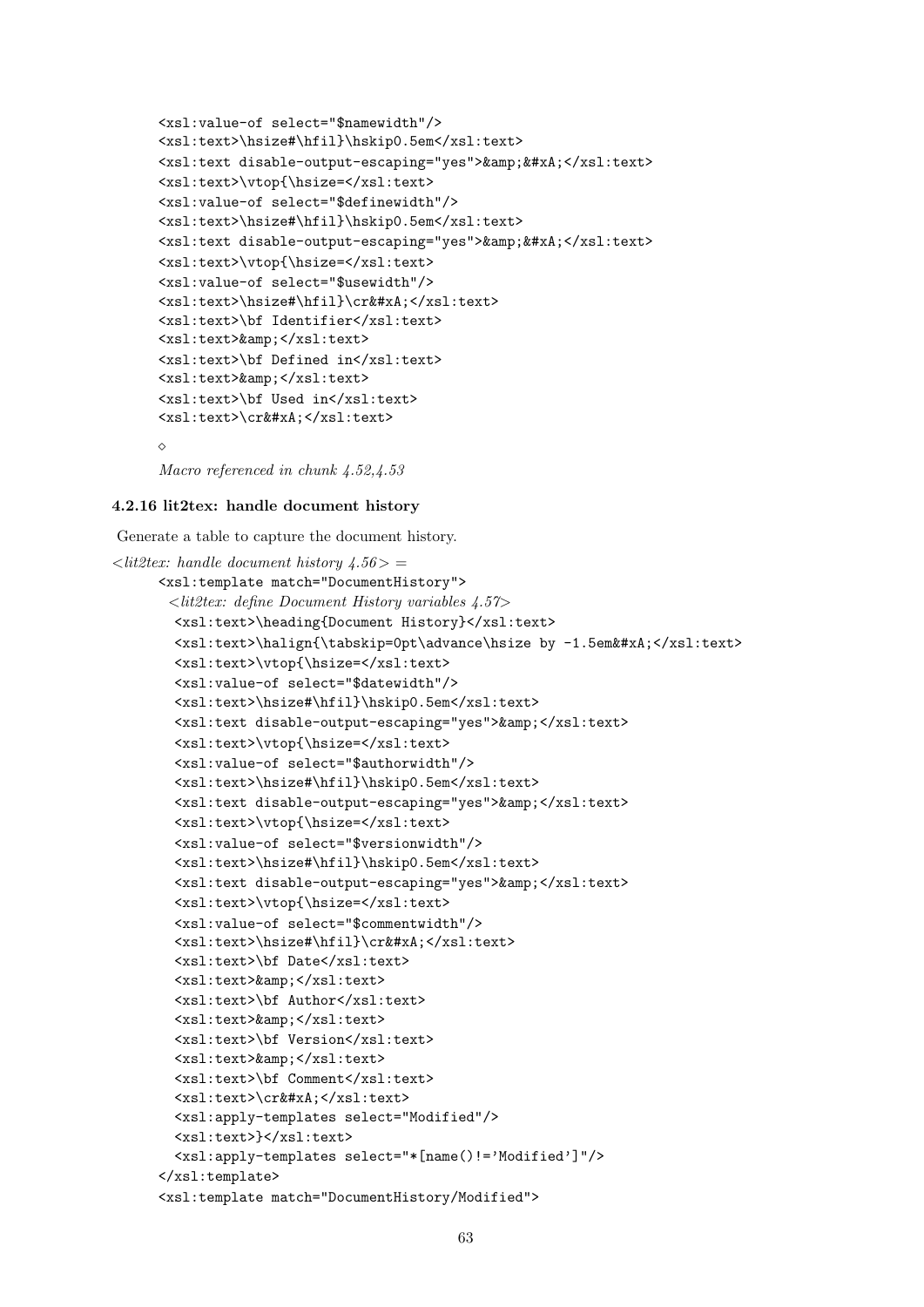```
<xsl:apply-templates/>
  <xsl:text disable-output-escaping="no">\cr</xsl:text>
\langle xsl:template\rangle<xsl:template match="Modified/date">
  <xsl:apply-templates/>
  <xsl:text>&amp;</xsl:text>
\langle xsl:template\rangle<xsl:template match="Modified/version">
  <xsl:apply-templates/>
  <xsl:text>&amp;</xsl:text>
</xsl:template>
<xsl:template match="Modified/author">
  <xsl:apply-templates/>
  <xsl:text>&amp;</xsl:text>
</xsl:template>
<xsl:template match="Modified/comment">
  <xsl:apply-templates/>
</xsl:template>
\Diamond
```

```
Macro referenced in chunk 4.33
```
Define the various column width parameters for the Document History table. Each of these is set to a default value, unless there is an explicit attribute setting, when they are set instead to the value passed in the attribute.

```
\langlelit2tex: define Document History variables 4.57> =
      <xsl:variable name="datewidth">
        <xsl:choose>
          <xsl:when test="@datewidth">
            <xsl:value-of select="@datewidth"/>
          </xsl:when>
          <xsl:otherwise><xsl:text>0.17</xsl:text></xsl:otherwise>
        </xsl:choose>
      </xsl:variable>
      <xsl:variable name="authorwidth">
        <xsl:choose>
          <xsl:when test="@authorwidth">
            <xsl:value-of select="@authorwidth"/>
          \langle xsl:when\rangle<xsl:otherwise><xsl:text>0.10</xsl:text></xsl:otherwise>
        </xsl:choose>
      </xsl:variable>
      <xsl:variable name="versionwidth">
        <xsl:choose>
          <xsl:when test="@versionwidth">
            <xsl:value-of select="@versionwidth"/>
          \langle xsl:when\rangle<xsl:otherwise><xsl:text>0.09</xsl:text></xsl:otherwise>
        </xsl:choose>
      </xsl:variable>
      <xsl:variable name="commentwidth">
        <xsl:choose>
          <xsl:when test="@commentwidth">
            <xsl:value-of select="@commentwidth"/>
          \langle xsl:when\rangle<xsl:otherwise><xsl:text>0.64</xsl:text></xsl:otherwise>
        </xsl:choose>
```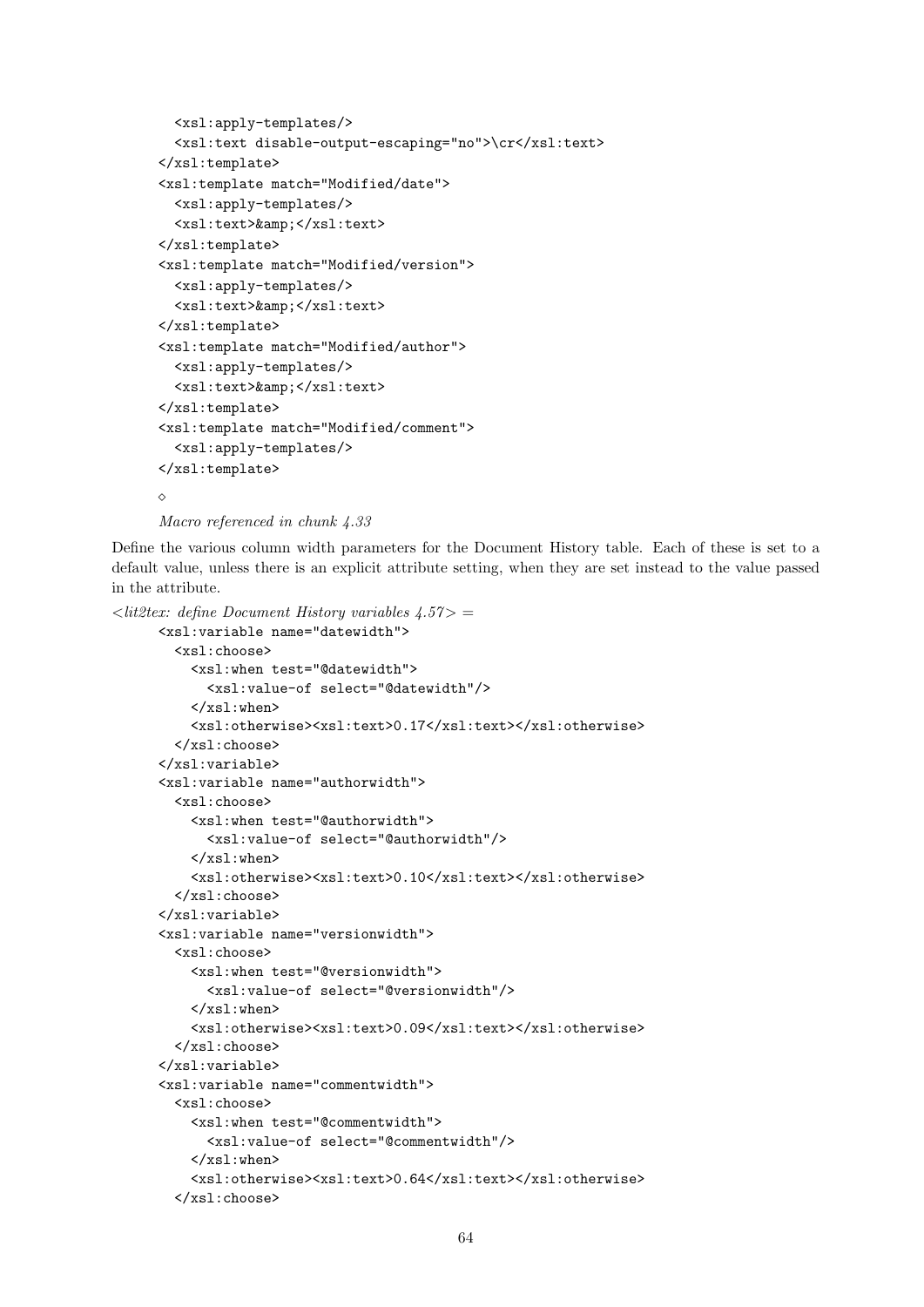```
</xsl:variable>
```
 $\Diamond$ 

Macro referenced in chunk 4.56

#### 4.2.17 lit2tex: text node handling

```
\langlelit2tex: text node handling 4.58 > =
```
 $\langle$ lit2tex: callable template replacesubstring 4.59>  $\langle$  lit2tex: replace dollar signs with escaped dollar signs 4.60>  $\langle$  litestitudent  $\langle$  it at signs in text nodes 4.61 Chunk omitted!>  $\lt$ lit2tex: filter underlines in non-verbatim text nodes 4.62>  $\Diamond$ 

Macro referenced in chunk 4.33

These templates handle text nodes in the TEX weft phase. The callable template replacesubstring is used in a couple of the templates.

#### 4.2.17.1 lit2tex: callable template replacesubstring

```
\langle lit2tex: callable template replaces ubstring 4.59 > =
     <xsl:template name="replacesubstring">
        <xsl:param name="string"></xsl:param>
        <xsl:param name="pattern"></xsl:param>
        <xsl:param name="replacement"></xsl:param>
        <xsl:choose>
          <xsl:when test="contains($string,$pattern)">
            <xsl:value-of select="substring-before($string,$pattern)"/>
            <xsl:value-of select="$replacement"/>
            <xsl:call-template name="replacesubstring">
              <xsl:with-param name="string">
                <xsl:value-of select="substring-after($string,$pattern)"/>
              </xsl:with-param>
              <xsl:with-param name="pattern">
                <xsl:value-of select="$pattern"/>
              </xsl:with-param>
              <xsl:with-param name="replacement">
                <xsl:value-of select="$replacement"/>
              </xsl:with-param>
            </xsl:call-template>
          \langle xsl:when\rangle<xsl:otherwise>
            <xsl:value-of select="$string"/>
          </xsl:otherwise>
        </xsl:choose>
     </xsl:template>
     \Diamond
```

```
Macro referenced in chunk 4.58
```
This callable template takes a string, and returns a new string with substrings replaced consistently.

#### 4.2.17.2 lit2tex: replace dollar signs with escaped dollar signs

```
\langlelit2tex: replace dollar signs with escaped dollar signs 4.60> =
      <xsl:template match="c//text()">
        <xsl:call-template name="replacesubstring">
          <xsl:with-param name="string" select="."/>
          <xsl:with-param name="pattern">
```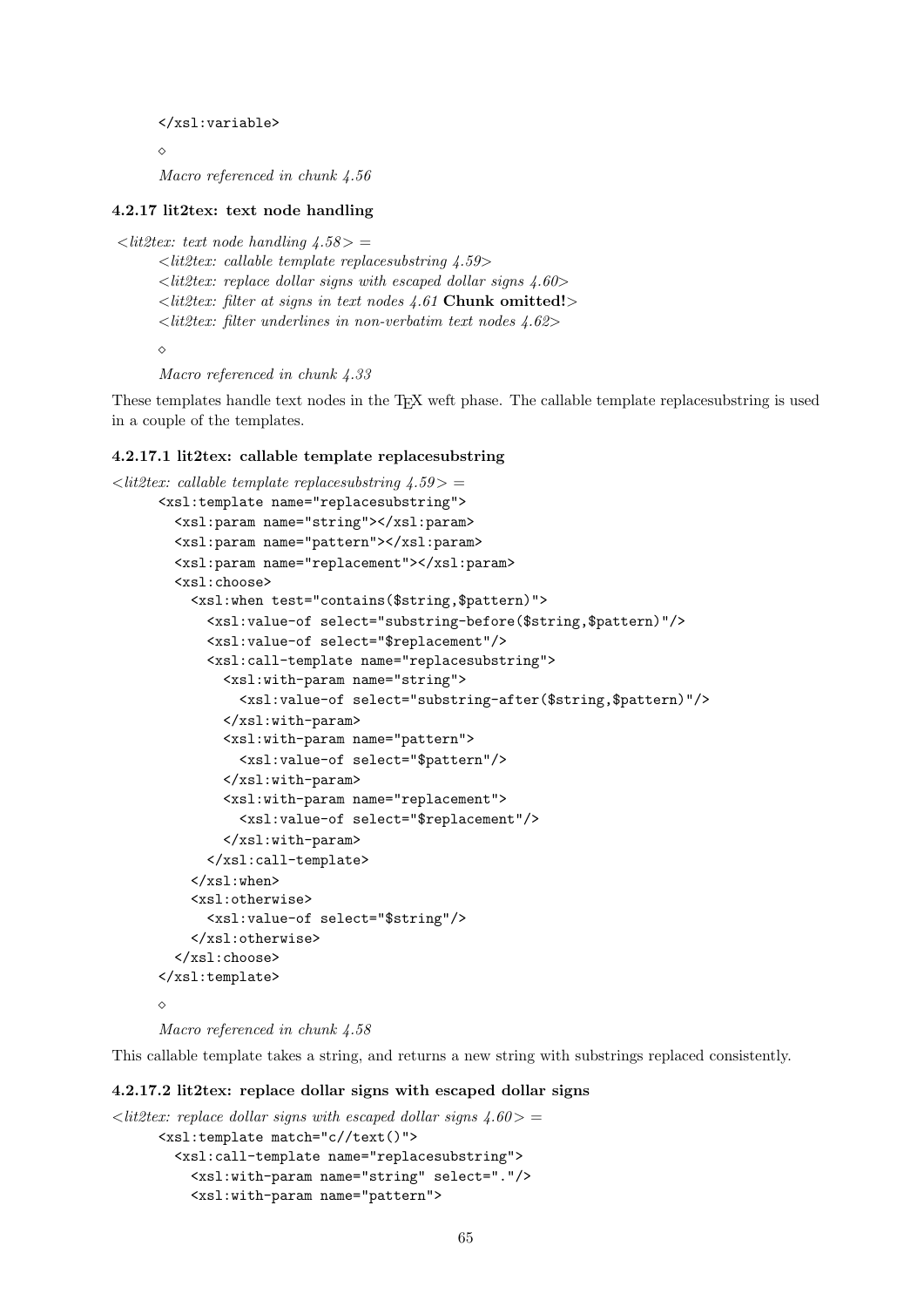```
<xsl:value-of select="'&#x24;'"/>
    </xsl:with-param>
    <xsl:with-param name="replacement">
      <xsl:value-of select="'\&#x24;'"/>
    </xsl:with-param>
  </xsl:call-template>
</xsl:template>
◇
```
Macro referenced in chunk 4.58

A straightforward replace of any dollar sign by their escaped versions in TEX. These otherwise would start mathematics mode.

## 4.2.17.3 lit2tex: filter at signs in text nodes

This template sanitises code text to double up any at signs. This is a hangover from the C version of the litprog, and will be removed at a future date. The offending code is the T<sub>E</sub>X routine codeverbatim in file "almostverb".

```
\langlelit2tex: filter at signs in text nodes 4.61> =
```

```
<xsl:template match="CODE//text()">
  <xsl:call-template name="replacesubstring">
    <xsl:with-param name="string" select="."/>
    <xsl:with-param name="pattern">
      <xsl:value-of select="'@'"/>
    </xsl:with-param>
    <xsl:with-param name="replacement">
      <xsl:value-of select="'@@'"/>
    </xsl:with-param>
  </xsl:call-template>
</xsl:template>
\triangle
```
Macro referenced in chunk 4.58

#### 4.2.17.4 lit2tex: filter underlines in non-verbatim text nodes

We need to make sure that text in text nodes gets appropriate markup from the T<sub>EX</sub> point of view. Particular cases are underscores and dollar signs. Munge through all text nodes to replace these with their sanitised text equivalents.

The exceptions are where the text occurs in various verbatim modes. The XPath expression in the match filters out these exceptions.

```
\langlelit2tex: filter underlines in non-verbatim text nodes 4.62> =
      <xsl:template match="//*[name()!='verb' and name()!='CODE'
                                                 and name()!='c']/text()">
        <xsl:call-template name="replacesubstring">
          <xsl:with-param name="string" select="."/>
          <xsl:with-param name="pattern">
            <xsl:value-of select="'_'"/>
          </xsl:with-param>
          <xsl:with-param name="replacement">
            <xsl:value-of select="'\_'"/>
          </xsl:with-param>
        </xsl:call-template>
      </xsl:template>
      \DiamondMacro referenced in chunk 4.58
```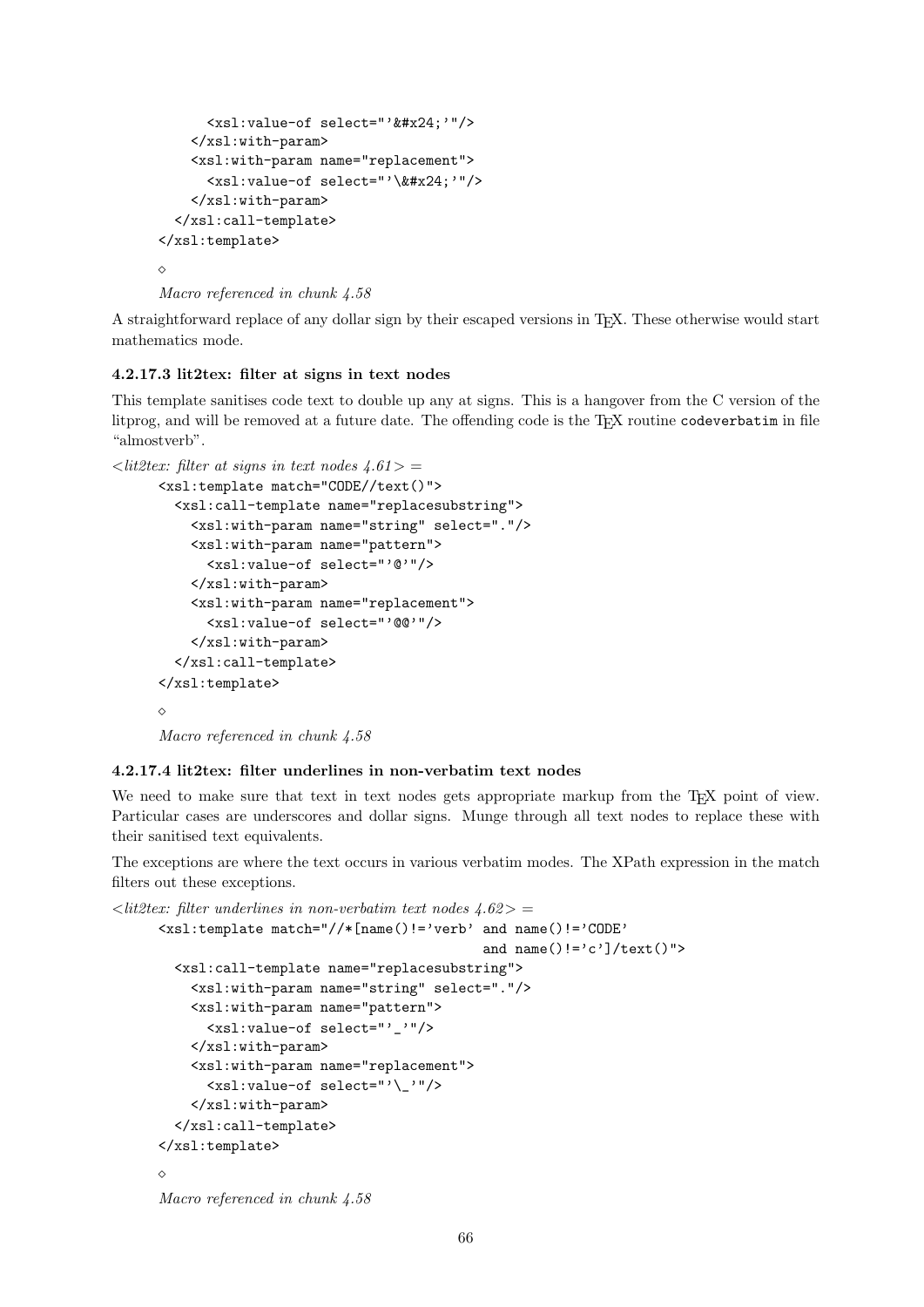The following template filters text nodes to replace underlines with their TEX escaped equivalents. Note that the filtering is NOT applied when the containing node is a verb or CODE node, as these contexts have their own verbatim quoting mechanisms.

## 4.2.18 lit2tex: special character templates

Define here all the special characters that cannot be represented exactly (either because there is no corresponding glyph, or because they require escaping in TFX

```
\langlelit2tex: special character templates 4.63> =
      <xsl:template match="le">
        <xsl:text>\ifmmode\le\else$\le$\fi</xsl:text>
      </xsl:template>
      <xsl:template match="dollar">
        <xsl:text>\$</xsl:text>
      </xsl:template>
      <xsl:template match="TeX">
        <xsl:text>{\TeX}</xsl:text>
      </xsl:template>
      <xsl:template match="htmlonly">
        <xsl:text>{\bf HTML only source omitted!}</xsl:text>
      </xsl:template>
      \Diamond
```

```
Macro referenced in chunk 4.33
```
## 4.2.19 lit2tex: default template

```
\langlelit2tex: default template 4.64 > =
     <xsl:template match="*">
       <xsl:if test="$Verbose">
         <xsl:message terminate="no">
            <xsl:text>No weft-tex template for </xsl:text>
            <xsl:value-of select="name()"/>
         </xsl:message>
       \langle xsl:if>
       <xsl:element name="{name()}">
         <xsl:apply-templates mode="tangle"/>
       </xsl:element>
     </xsl:template>
     \Diamond
```
Macro referenced in chunk 4.33

A catch-all for any undefined templates. Issue a warning message and pass the element through unchanged.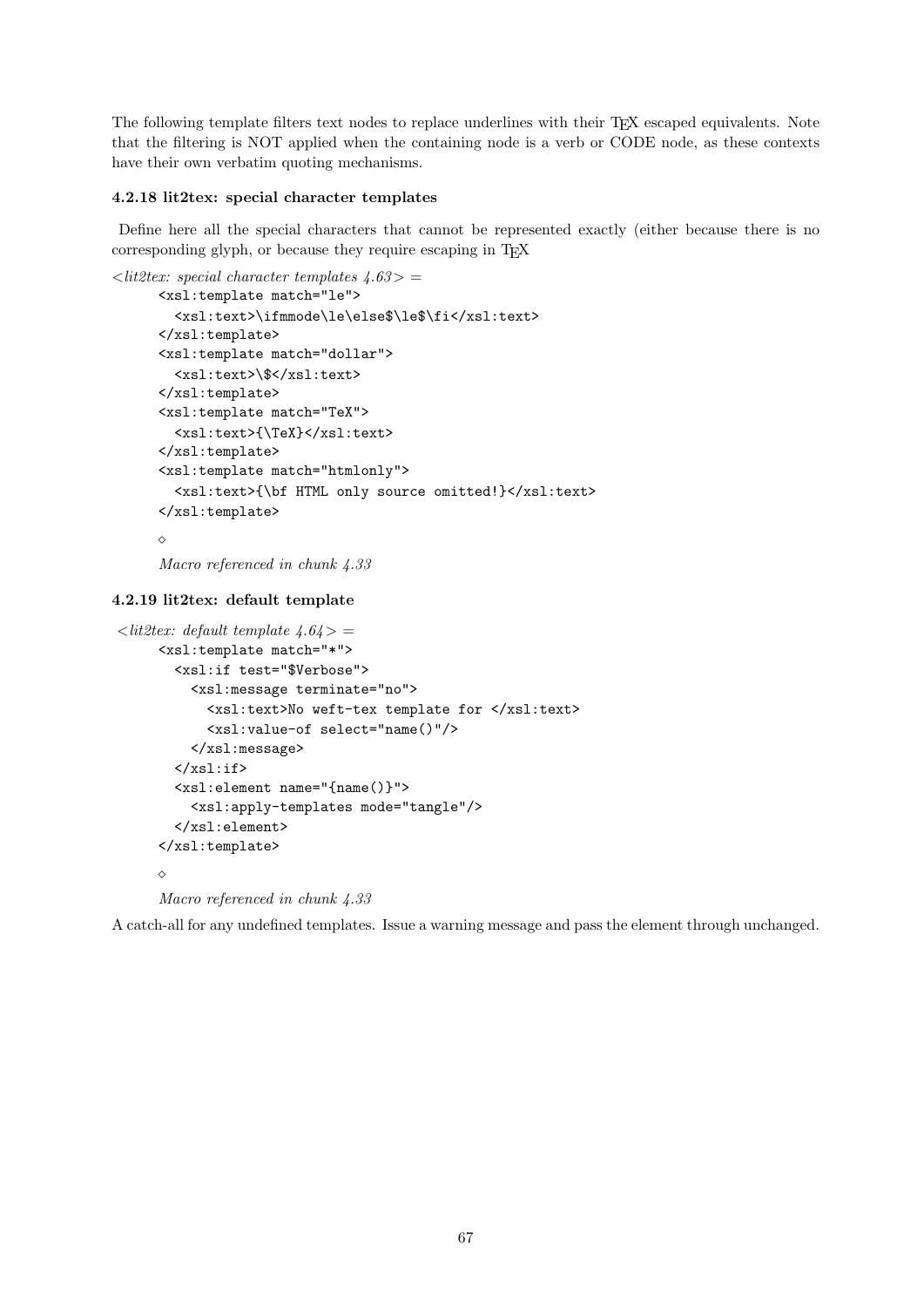## 5 weft: Common weft fragments

```
\langle \text{weff:}~\text{handle}~\text{the}~\text{root}~\text{element}~5.1 \rangle =<xsl:template match="/">
       weft root pre text
         <xsl:apply-templates/>
       weft root post text
       </xsl:template>
       \Diamond
```

```
Macro referenced in chunk 4.2,4.34
```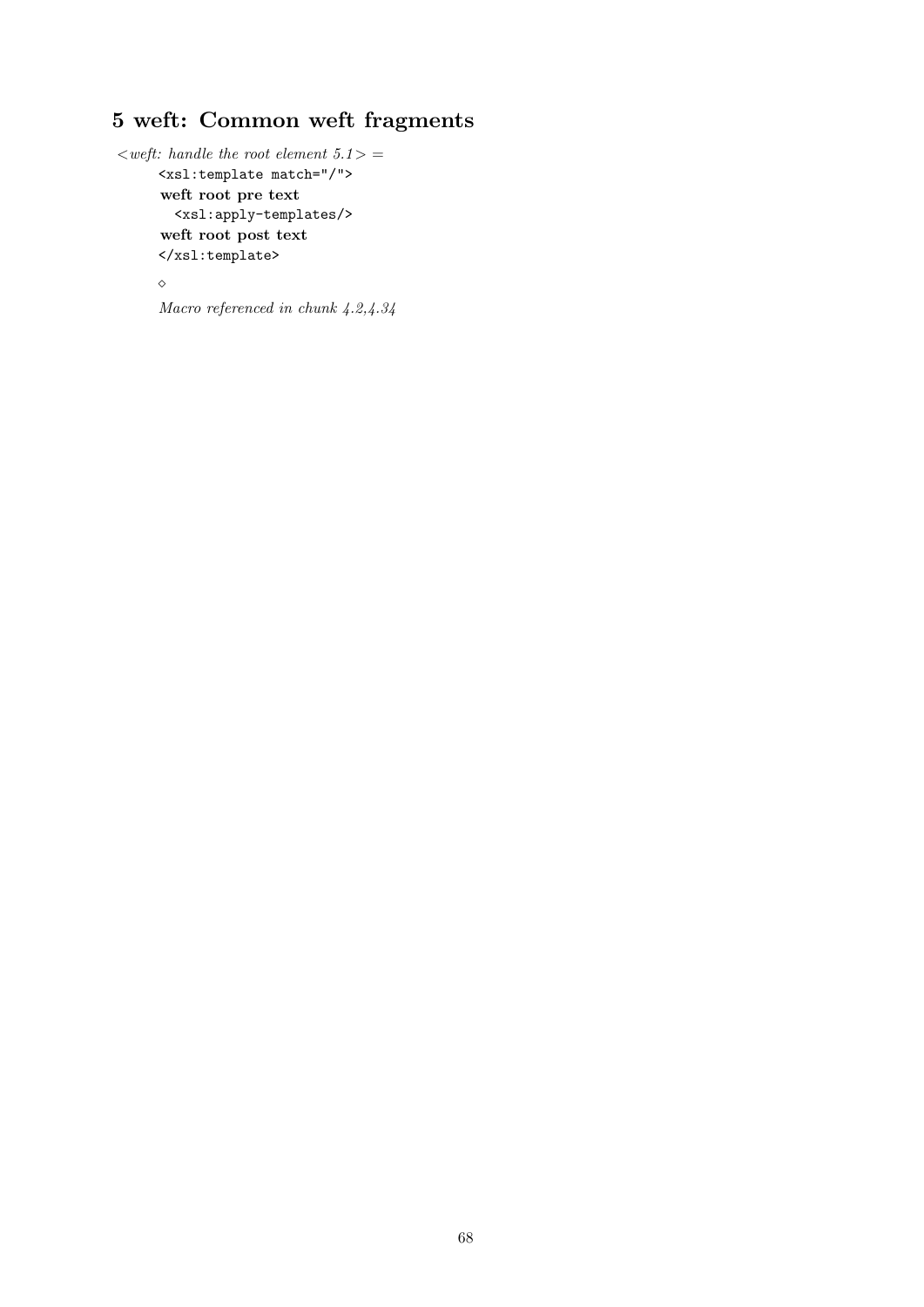## 6 The litprog Document Type Definition

```
"litprog.dtd" 6.1 =<!ENTITY % text "b|c|d|dq|em|i|o|p|u|v|verb|version|quote|uri|nl|
                       case|description|itemize|enumerate|narrower|
                       verbatim|bibliography|table|figure|footnote|
                       formal|actual
                        ">
            1
     <!ENTITY % misc "TableOfContents|filelist|macrolist|identifierlist|d">
            2
     <!ELEMENT litprog (title,author,version,date,
                          ( section | %misc; )*,
                         DocumentHistory?)>
     <!ENTITY % stdenvironments PUBLIC "-//MONASH-CSSE//DTD stdenvironments 1.0//EN"
                 "/home/ajh/lib/dtd/stdenvironments.dtd">
       %stdenvironments;
     <!ELEMENT narrower (#PCDATA|%text;)*>
     <!ELEMENT figure (image,caption)>
     <!ELEMENT image EMPTY>
     <!ATTLIST image src CDATA #REQUIRED
                      width CDATA #IMPLIED>
     <!ELEMENT caption (#PCDATA|%text;)*>
     <!ELEMENT footnote (#PCDATA|%text;)*>
     <!ELEMENT descr (#PCDATA|version|it|em|anchor)*>
     <!ELEMENT hrule EMPTY>
     <!ELEMENT quote (#PCDATA|p)*>
     <!ELEMENT verb (#PCDATA)>
     <!ELEMENT verbatim (#PCDATA)>
     <!ELEMENT case (choice)*>
     <!ATTLIST case tag CDATA #IMPLIED>
     <!ELEMENT choice (#PCDATA)>
     <!ATTLIST choice tag CDATA #IMPLIED>
     <!ELEMENT anchor (#PCDATA)>
     <!ATTLIST anchor name CDATA #IMPLIED>
     <litprog.dtd: Literate Programming elements 6.2>
     <litprog.dtd: Heading and Sectioning elements 6.4>
     <litprog.dtd: Miscellaneous elements 6.5>
     \langlelitprog.dtd: table elements 6.6>
     \langlelitprog.dtd: uri elements 6.7>
     <litprog.dtd: Bibliographic elements 6.3>
     <litprog.dtd: DocumentHistory elements 6.8>
     <litprog.dtd: Entities 6.9>
```
Notes:

 $\land$ 

- 1) The text parameter entity defines the standard element choices that go into the various documentation chunks. Add any extra document element choices in here, and they will be automatically distributed into all doco fragments.
- 2) The misc parameter entity defines the miscellaneous element choices that go into the various documentation chunks. These elements are usually only specified once per document, but there is no restriction on them being specified more often.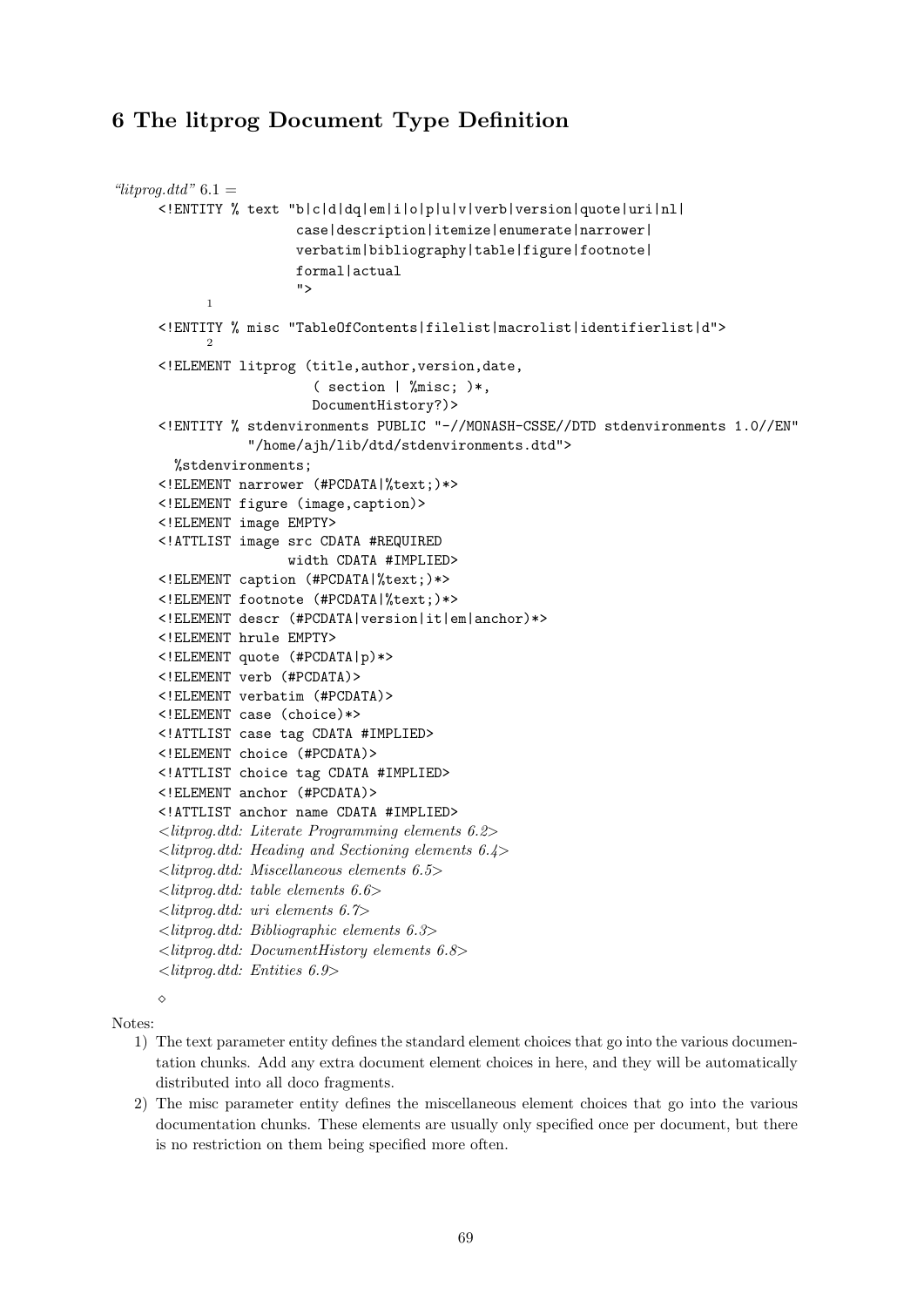## 6.1 litprog.dtd: Literate Programming elements

```
\langlelitprog.dtd: Literate Programming elements 6.2> =
     <!ELEMENT o (#PCDATA|u|v|com)*>
     <!ATTLIST o file CDATA #REQUIRED>
     <!ELEMENT d (#PCDATA|u|v|com|formal)*>
     <!ATTLIST d name CDATA #REQUIRED>
     <!ELEMENT u (actual*)>
     <!ATTLIST u name CDATA #REQUIRED>
     <!ATTLIST u expand CDATA #IMPLIED>
     <!ELEMENT v (#PCDATA)>
     <!ATTLIST v var (def|use) "use">
     <!ELEMENT formal (#PCDATA)>
     <!ATTLIST formal name CDATA #REQUIRED>
     <!ELEMENT actual (#PCDATA|%text;)*>
     <!ATTLIST actual name CDATA #REQUIRED>
     <!ELEMENT com (#PCDATA|%text;)*>
```
 $\Diamond$ 

Macro referenced in chunk 6.1

o o elements are file definitions. The file attribute defines the name of the file.

- d d elements are code chunk definitions. The name attribute defines the name of the code chunk, by which it can be referenced in u elements
- u u elements are uses of code chunks. They are normally empty elements, and may appear in either o or d elements, or in documentation. In tangling, they are replaced by the expanded form of the reference code chunk. In weaving, they are replaced by links to the referenced code definition. If a weave mode u element is accompanied by the attribute expand, which is non-empty, it is replaced by its expanded form.
- v v elements are variable instances. The variable name forms the element content. If accompanied by the attribute var set to def, the instance is taken to be a defining instance, otherwise if the var attribute is set to use, or does not appear, the instance is regarded as a use of the variable.
- com com elements are comments. They may be used within code or file chunks to annotate the code. Depending upon the context, these comments may be marked-up into the documentation.

## 6.2 litprog.dtd: Bibliographic elements

```
\langlelitprog.dtd: Bibliographic elements 6.3>
     <!ELEMENT bibliography (bib)*>
     <!ELEMENT bib (author,
                     title,
                     ((journal,year,volume?,number?,pages)|
                       (publisher,year,ISBN?)|
                      uri)
                    )*>
     <!ATTLIST bib idref ID #REQUIRED>
     <!ELEMENT volume (#PCDATA|%text;)*>
     <!ELEMENT number (#PCDATA|%text;)*>
     <!ELEMENT pages (#PCDATA|%text;)*>
     \Diamond
```

```
Macro referenced in chunk 6.1
```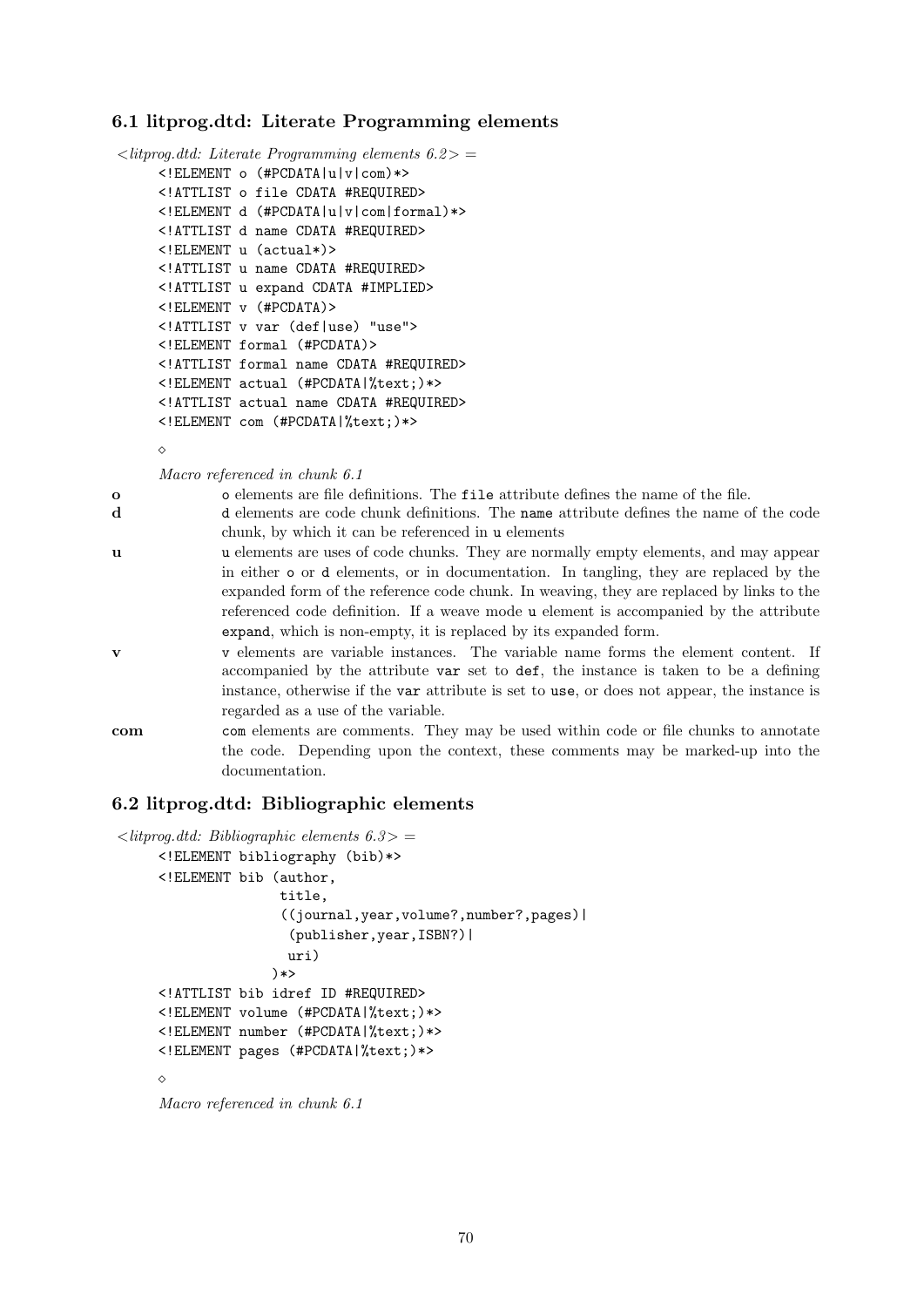## 6.3 litprog.dtd: Heading and Sectioning elements

```
\langlelitprog.dtd: Heading and Sectioning elements 6.4>
     <!ELEMENT title (#PCDATA|nl)*>
     <!ELEMENT subtitle (#PCDATA|nl)*>
     <!ELEMENT author (#PCDATA|%text;)*>
     <!ELEMENT version (#PCDATA|%text;)*>
     <!ATTLIST version id NMTOKEN "1.0"
                       delete (yes|no) "no"
                        date CDATA #IMPLIED>
     <!ELEMENT date (#PCDATA|%text;)*>
     <!ELEMENT abstract (#PCDATA|%text;)*>
     <!ELEMENT section (title,(%text;|%misc;|subsection)*)>
     <!ATTLIST section numbers CDATA #IMPLIED>
     <!ELEMENT subsection (title,(%text;|%misc;|subsubsection)*)>
     <!ELEMENT subsubsection (title,(%text;|%misc;|subsubsubsection)*)>
     <!ELEMENT subsubsubsection (title,(%text;|%misc;)*)>
     \Diamond
```
Macro referenced in chunk 6.1

## 6.4 litprog.dtd: Miscellaneous elements

```
\langlelitprog.dtd: Miscellaneous elements 6.5> =
     <!ELEMENT TableOfContents EMPTY>
     <!ELEMENT filelist EMPTY>
     <!ELEMENT macrolist EMPTY>
     <!ELEMENT identifierlist EMPTY>
     ◇
     Macro referenced in chunk 6.1
```
#### 6.5 litprog.dtd: table elements

```
\langlelitprog.dtd: table elements 6.6 > =
     <!ELEMENT table (tr|LabGroup)*>
     <!ATTLIST table border CDATA #IMPLIED
                       align (left|center) #IMPLIED>
     <!ELEMENT tr (td|th)*>
     <!ELEMENT td (#PCDATA|%text;)*>
     <!ATTLIST td width CDATA #IMPLIED
                   align CDATA #IMPLIED>
     <!ELEMENT th (#PCDATA|%text;)*>
     \DiamondMacro referenced in chunk 6.1
```
## 6.6 litprog.dtd: uri elements

```
\langlelitprog.dtd: uri elements 6.7> =
     <!ELEMENT uri (#PCDATA)>
     <!ATTLIST uri href CDATA #IMPLIED
                      foot CDATA #IMPLIED
                      alt CDATA #IMPLIED>
     \triangleMacro referenced in chunk 6.1
```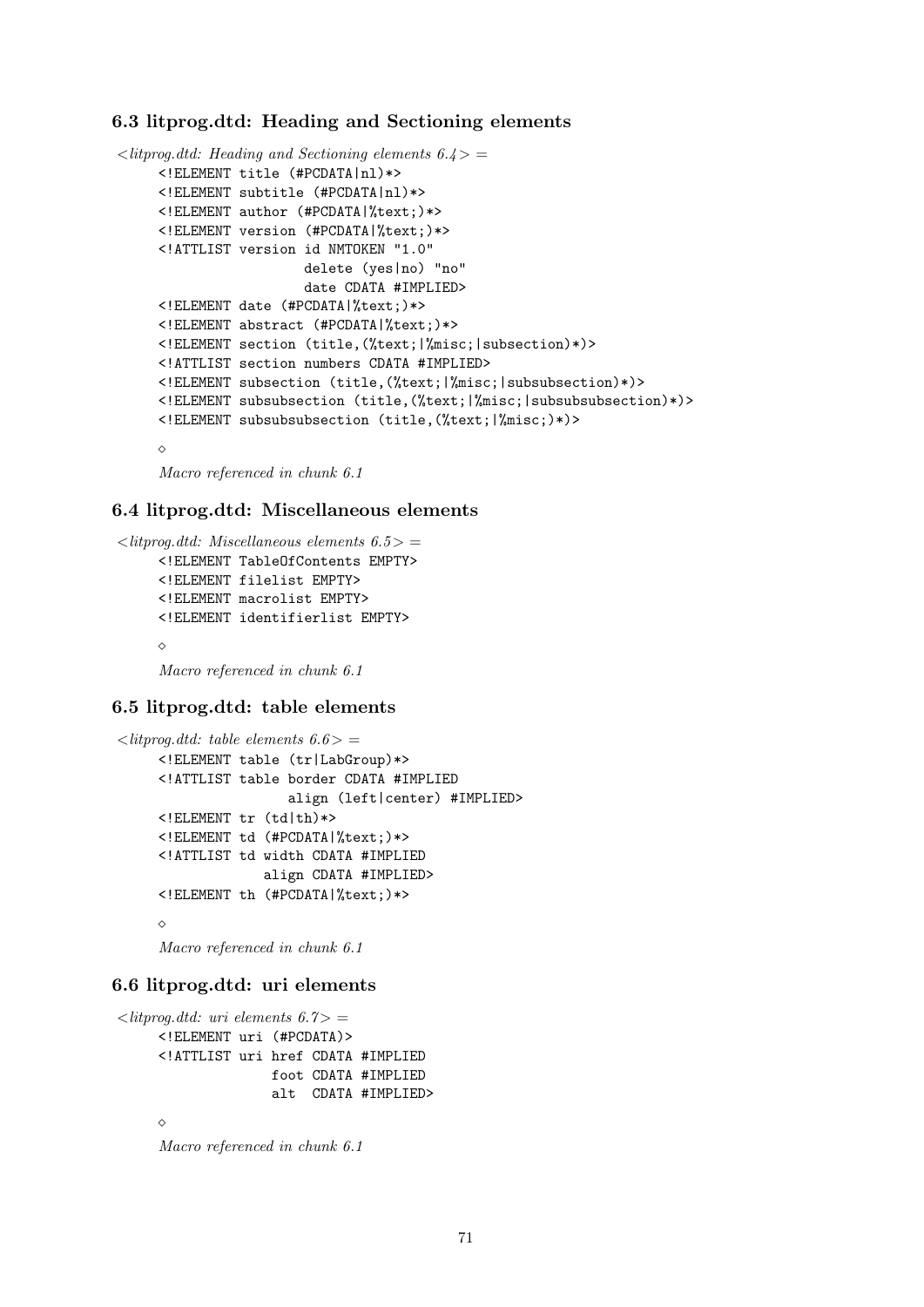## 6.7 litprog.dtd: DocumentHistory elements

```
\langlelitprog.dtd: DocumentHistory elements 6.8> =
     <!ELEMENT DocumentHistory (Modified*)>
     <!ELEMENT Modified (date,author,version,comment)>
     <!ELEMENT comment (#PCDATA|%text;)*>
     \Diamond
```
Macro referenced in chunk 6.1

## 6.8 litprog.dtd: Entities

```
\langlelitprog.dtd: Entities 6.9>
     <! ENTITY 1t " &#x3c; ">
     \le! ENTITY ltt "$< $"> \le!-- less than, TeX -->
     <! ENTITY gt "&#x3e; ">
     <! ENTITY gtt "&#x3e; "> <!-- greater than, TeX -->
     \langle!ENTITY at "@">
     \le! ENTITY amp " \&\#x26; ; " >
     \langle!ENTITY ampt "\langle amp; "> \langle -- ampersand, TeX -->
     <!ENTITY dollar "\$"> <!-- dollar, TeX -->
     <! ENTITY 1dq " &#x27; ">
     <! ENTITY percent "\&#x25;"> <!-- percent, TeX -->
     <!ENTITY euro "E">
     \le!ENTITY verbar "|"> \le!-- vertical bar -->
     \Diamond
```
Macro referenced in chunk 6.1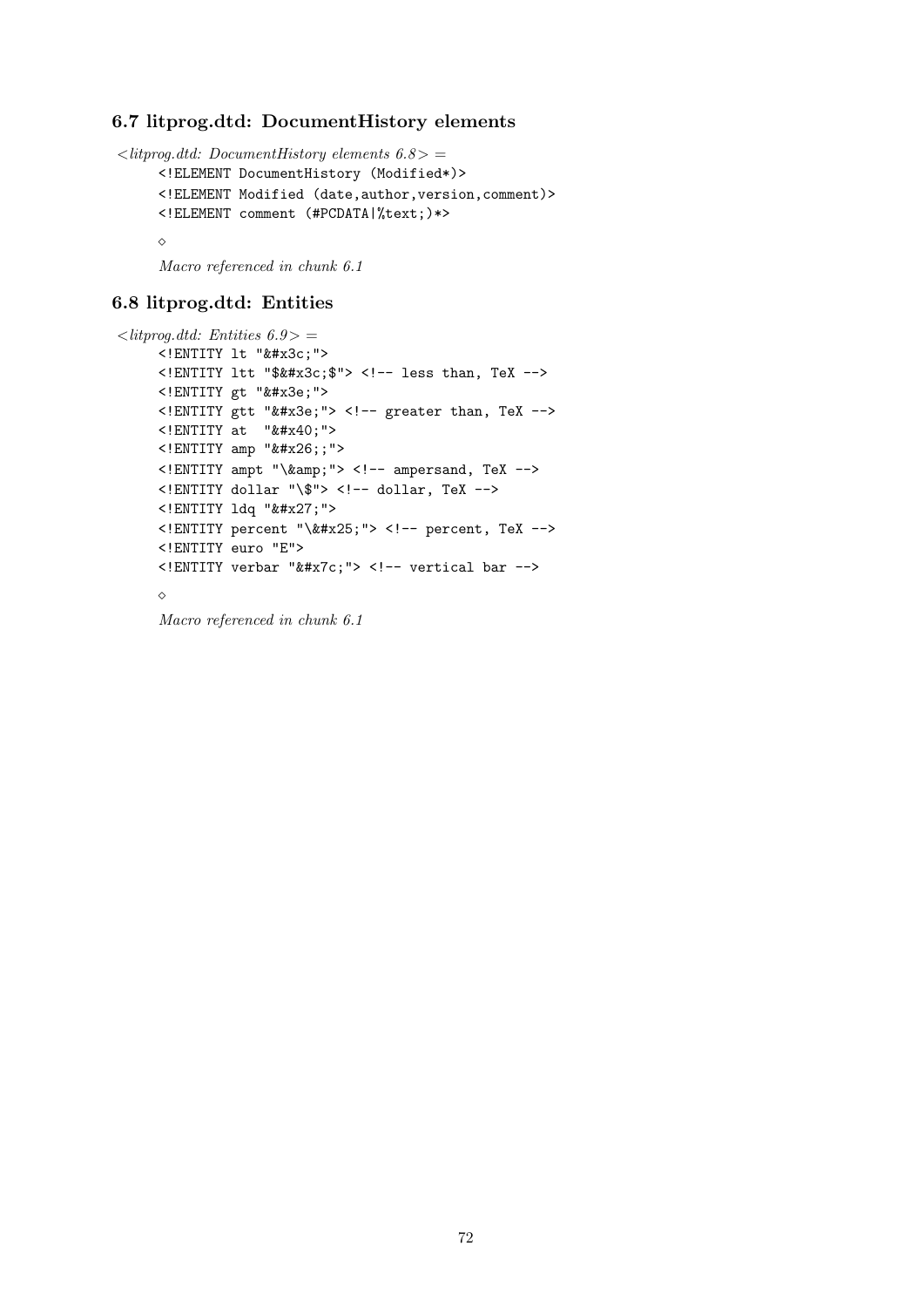#### 7 The LitprogXML Document Type Definition

"LitprogXML.dtd"  $7.1 =$ 

<!ELEMENT LitprogXML (title,author,version,date,section\*,DocumentHistory?)>

 $\Diamond$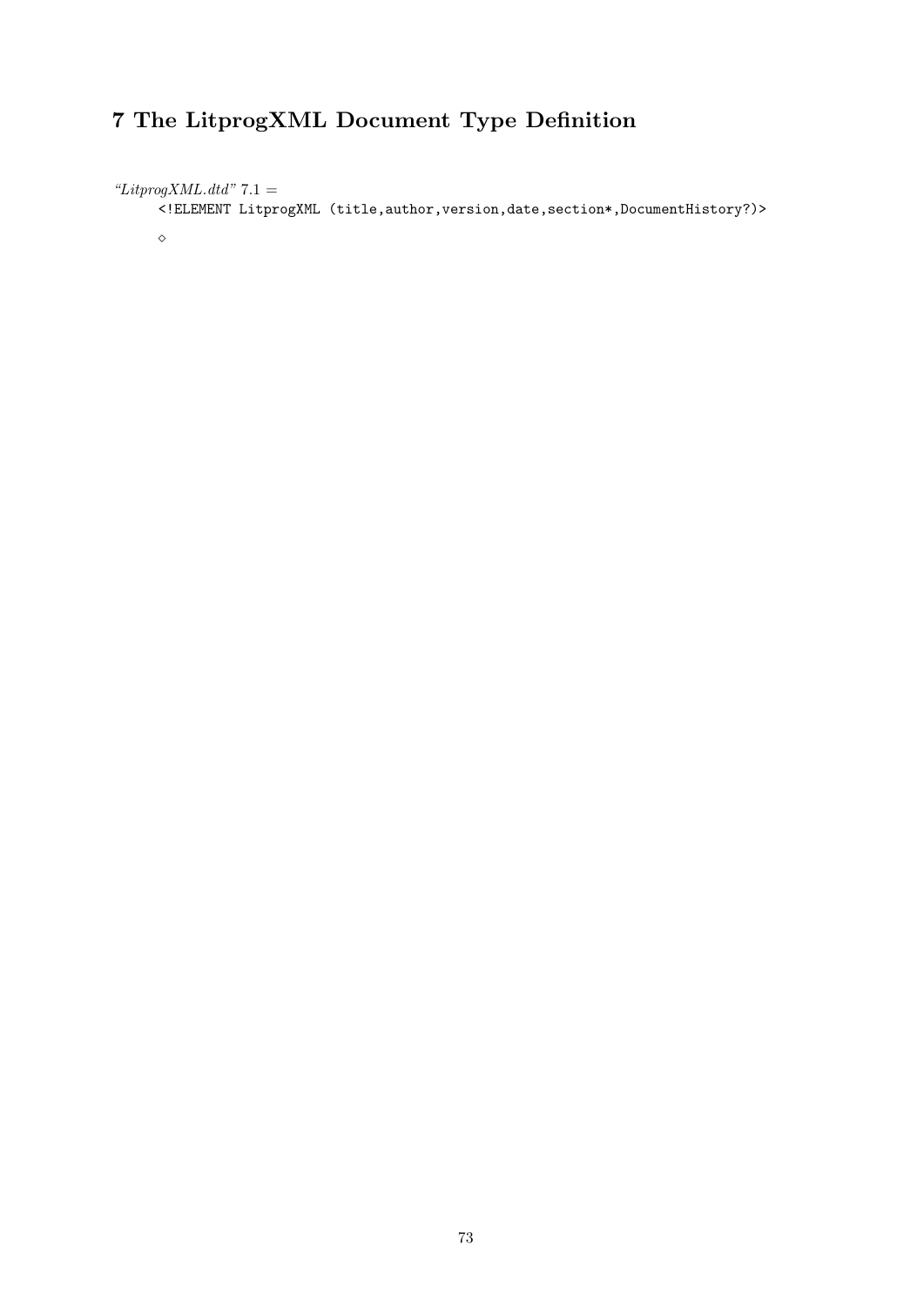## 8 File Index

| File Name      | Defined in |
|----------------|------------|
| LitprogXML.dtd | 7.1        |
| lit2html.xsl   | 4.1        |
| lit2tex.xsl    | 4.33       |
| litprog.dtd    | 6.1        |
| litprog.xsl    | 3.1        |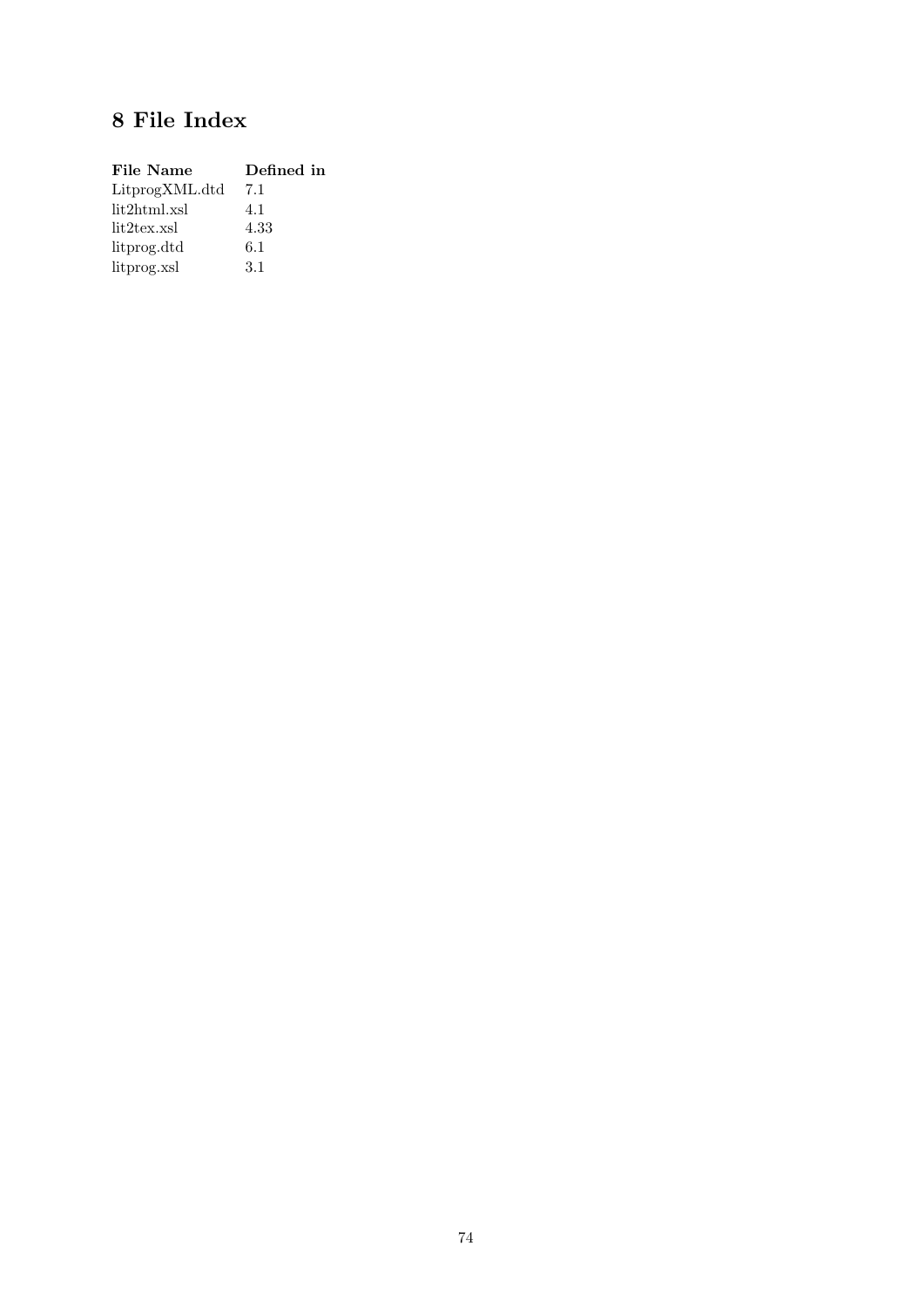#### 9 Macro Index

| Identifier<br><b>LIBXSL</b>                                                             | Defined in<br>1.1                         | Used in<br>4.1, 4.1, 4.1, 4.1, 4.33, |
|-----------------------------------------------------------------------------------------|-------------------------------------------|--------------------------------------|
|                                                                                         |                                           | 4.33, 4.33, 4.33                     |
| current date                                                                            | 11.2                                      |                                      |
| current version                                                                         | 11.1                                      |                                      |
| lit2html: TableOfContents                                                               | $4.24\,$<br>4.17                          | 4.1<br>4.15                          |
| lit2html: body contains new line characters                                             | 4.16                                      |                                      |
| lit2html: body contains several children                                                |                                           |                                      |
| lit2html: build code chunk definition list<br>lit2html: build code chunk reference list | 4.20                                      | 4.14                                 |
| lit2html: construct chunk definition list                                               | 4.18<br>4.27                              | 4.14<br>4.1                          |
| lit2html: construct file definition list                                                | $4.26\,$                                  | 4.1                                  |
| lit2html: construct identifier definition list                                          | 4.28                                      | 4.1                                  |
| lit2html: default template                                                              | $4.32\,$                                  | 4.1                                  |
| lit2html: display code chunk reference list                                             | 4.19                                      | 4.14                                 |
| lit2html: format the code body                                                          | 4.15                                      | 4.14                                 |
| lit2html: handle a code fragment use                                                    | 4.13                                      | 4.1                                  |
| lit2html: handle a code text element                                                    | $4.25\,$                                  |                                      |
| lit2html: handle code chunk definitions                                                 | 4.14                                      | 4.1<br>4.1                           |
|                                                                                         |                                           | 4.1                                  |
| lit2html: handle code fragment references                                               | 4.11, 4.12                                | 4.1                                  |
| lit2html: handle document history                                                       | 4.30                                      |                                      |
| lit2html: handle documentation fragments                                                | 4.4, 4.5, 4.6, 4.7, 4.8, 4.1<br>4.9, 4.10 |                                      |
| lit2html: handle macro parameters                                                       | 4.29                                      | 4.1                                  |
| lit2html: handle maintaintable                                                          | 4.23                                      | 4.1                                  |
| lit2html: handle notes and comments in code fragments                                   | 4.21                                      | 4.1                                  |
| lit2html: handle the literate program translation                                       | 4.3                                       | 4.1                                  |
| lit2html: handle the root element                                                       | 4.2                                       | 4.1                                  |
| lit2html: handle variable definitions and uses                                          | 4.22                                      | 4.1                                  |
| lit2html: special character templates                                                   | 4.31                                      | 4.1                                  |
| lit2tex: build file list                                                                | 4.51                                      | 4.33                                 |
| lit2tex: build identifier list                                                          | 4.52                                      | 4.33                                 |
| lit2tex: build macrolist width variables                                                | 4.54                                      | 4.52, 4.53                           |
| lit2tex: build table of contents                                                        | 4.47                                      | 4.33                                 |
| lit2tex: build toc: section                                                             | 4.48                                      | 4.47                                 |
| lit2tex: build toc: subsection                                                          | 4.49                                      | 4.47                                 |
| lit2tex: build toc: subsubsections                                                      | 4.50                                      | 4.47                                 |
| lit2tex: callable template replaces ubstring                                            | $4.59\,$                                  | 4.58                                 |
| lit2tex: default template                                                               | 4.64                                      | 4.33                                 |
| lit2tex: define Document History variables                                              | 4.57                                      | 4.56                                 |
| lit2tex: define macrolist table template                                                | 4.55                                      | 4.52, 4.53                           |
| lit2tex: display code chunk definition list                                             | 4.40                                      | 4.39                                 |
| lit2tex: display code chunk reference list                                              | 4.41                                      | 4.39                                 |
| lit2tex: filter at signs in text nodes                                                  | 4.61                                      | 4.58                                 |
| lit2tex: filter underlines in non-verbatim text nodes                                   | 4.62                                      | 4.58                                 |
| lit2tex: handle a literate program translation                                          | 4.36                                      | 4.33                                 |
| lit2tex: handle chunk definition list                                                   | 4.53                                      | 4.33                                 |
| lit2tex: handle code fragment definitions                                               | 4.39                                      | 4.33                                 |
| lit2tex: handle code use calls                                                          | 4.42                                      | 4.33                                 |
| lit2tex: handle document history                                                        | 4.56                                      | 4.33                                 |
| lit2tex: handle in-line comments in code                                                | 4.45                                      | 4.33                                 |
| lit2tex: handle macro parameters                                                        | 4.43                                      | 4.33                                 |
| lit2tex: handle maintenance table documentation                                         | 4.46                                      | 4.33                                 |
| lit2tex: handle paragraphs                                                              | $4.37\,$                                  | 4.33                                 |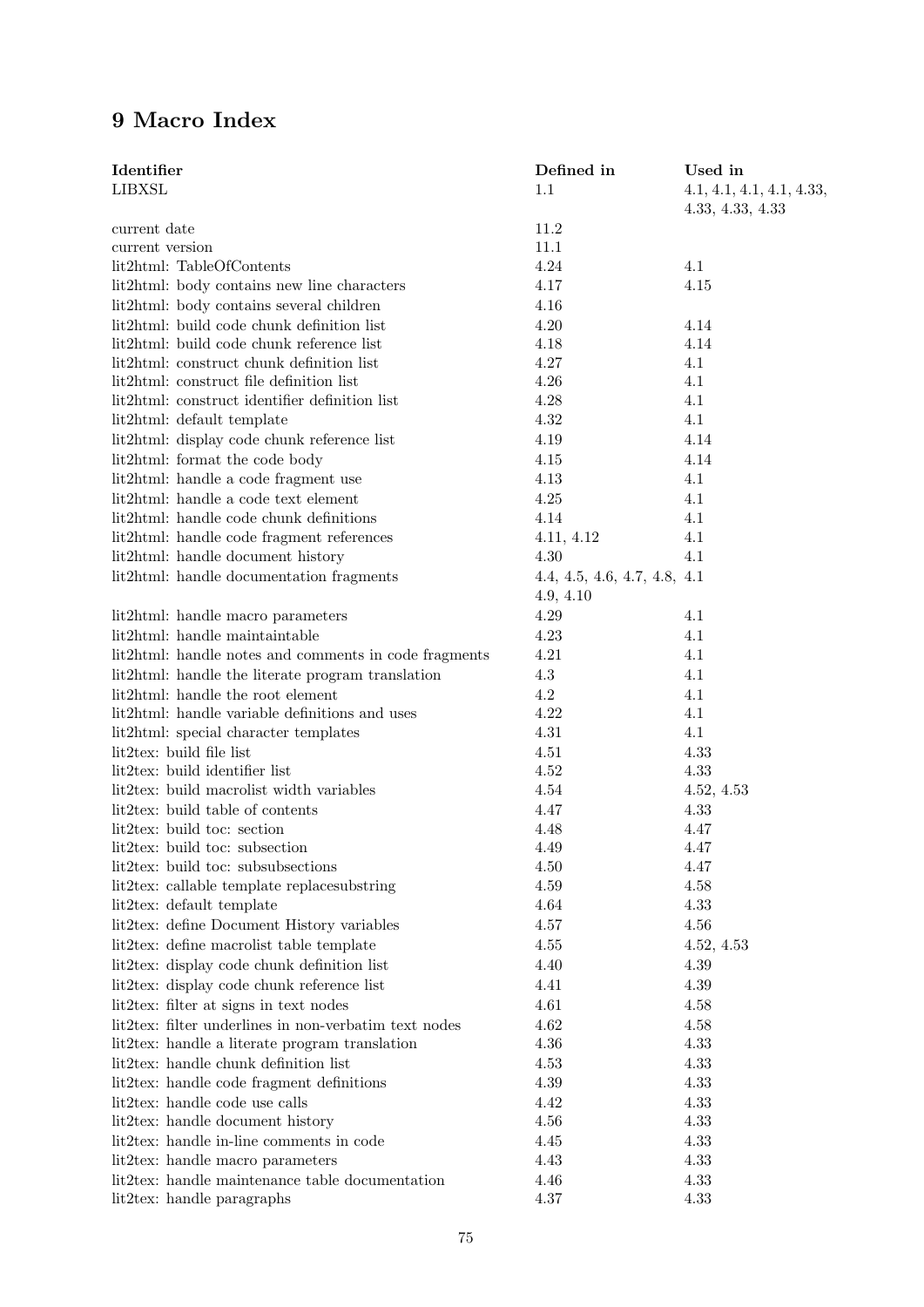| lit2tex: handle reference calls                                                                      | 4.38       | 4.33     |
|------------------------------------------------------------------------------------------------------|------------|----------|
| lit2tex: handle the root node                                                                        | 4.34       | 4.33     |
| lit2tex: handle variable definitions and uses                                                        | 4.44       | 4.33     |
| lit2tex: handle various documentation elements                                                       | $4.35\,$   | 4.33     |
| lit2tex: replace dollar signs with escaped dollar signs                                              | 4.60       | 4.58     |
| lit2tex: special character templates                                                                 | 4.63       | 4.33     |
| lit2tex: text node handling                                                                          | 4.58       | 4.33     |
| litprog.dtd: Bibliographic elements                                                                  | $6.3\,$    | 6.1      |
| litprog.dtd: DocumentHistory elements                                                                | 6.8        | 6.1      |
| litprog.dtd: Entities                                                                                | $6.9\,$    | 6.1      |
| litprog.dtd: Heading and Sectioning elements                                                         | 6.4        | 6.1      |
| litprog.dtd: Literate Programming elements                                                           | 6.2        | 6.1      |
| litprog.dtd: Miscellaneous elements                                                                  | 6.5        | 6.1      |
| litprog.dtd: table elements                                                                          | 6.6        | 6.1      |
| litprog.dtd: uri elements                                                                            | 6.7        | 6.1      |
| litprog: check definitions for non-use                                                               | $3.30\,$   | 3.25     |
| litprog: check whether to include a use chunk                                                        | $3.27\,$   | $3.25\,$ |
| littprog: compute indentations for use expansion                                                     | 3.29       | 3.25     |
| litprog: count-trailing-blanks template                                                              | 3.7        | 3.5      |
| litprog: d-weave debug message-1                                                                     | 3.42       | 3.41     |
| litprog: $d/\text{com}-o/\text{com}-$ weave template                                                 | 3.44       | $3.39\,$ |
| litprog: default tangle template                                                                     | $3.38\,$   | $3.15\,$ |
| litprog: default weave template                                                                      | $3.52\,$   | 3.39     |
| litprog: define documentation template name list                                                     | $1.2\,$    | $3.3\,$  |
| litprog: define procedure templates                                                                  | $3.5\,$    | 3.1      |
| litprog: define script parameters                                                                    | 3.4        | 3.1      |
| litprog: define variables                                                                            | 3.3        | 3.1      |
| littprog: discard documentation in tangle mode                                                       | 3.24       | 3.15     |
| litprog: do-replace template                                                                         | $3.6\,$    | $3.5\,$  |
| littprog: include raw text and expand indentation                                                    | $3.31\,$   | 3.25     |
| litprog: include text and expand: define parmtable                                                   | $3.34\,$   | $3.31\,$ |
|                                                                                                      | 3.36       | $3.31\,$ |
| litprog: include text and expand: define raw2                                                        | $3.35\,$   | 3.31     |
| litprog: include text and expand: define rawchunk<br>littprog: include text and expand: loop message |            |          |
|                                                                                                      | 3.33       | 3.31     |
| litprog: include text and expand: replace text                                                       | 3.37       | $3.31\,$ |
| litprog: include text and expand: start message                                                      | 3.32       | 3.31     |
| litprog: listing templates                                                                           | 3.51       | 3.39     |
| litprog: lookup template                                                                             | $3.11\,$   | $3.5\,$  |
| litprog: lookupchunkno template                                                                      | 3.8, 3.9   | $3.5\,$  |
| litprog: lookupchunknoR debug message 1                                                              | 3.10       | 3.9      |
| litprog: p-weave template                                                                            | 3.49       | 3.39     |
| litprog: replace the machine parameter in chunk name                                                 | 3.26       | 3.25     |
| litprog: root template                                                                               | $\!3.2\!$  | 3.1      |
| litprog: save use parameters                                                                         | 3.28       | 3.25     |
| litprog: section-weave template                                                                      | $3.50\,$   | $3.39\,$ |
| litprog: substparms template                                                                         | $3.12\,$   | $3.5\,$  |
| litprog: tangle a code definition                                                                    | $3.18\,$   | 3.15     |
| litprog: tangle a single file definition chunk                                                       | 3.17       | 3.15     |
| lit prog: tangle all chunks into a single use                                                        | $3.25\,$   | 3.15     |
| litprog: tangle all litprog files                                                                    | $3.16\,$   | 3.15     |
| litprog: tangle variable declarations                                                                | $3.23\,$   | 3.15     |
| litprog: the tangle pass                                                                             | $3.15\,$   | 3.1      |
| litprog: the weave pass                                                                              | $3.39\,$   | 3.1      |
| litprog: u-weave template                                                                            | 3.47, 3.48 | 3.39     |
| litprog: weave a code comment                                                                        | 3.43       | 3.41     |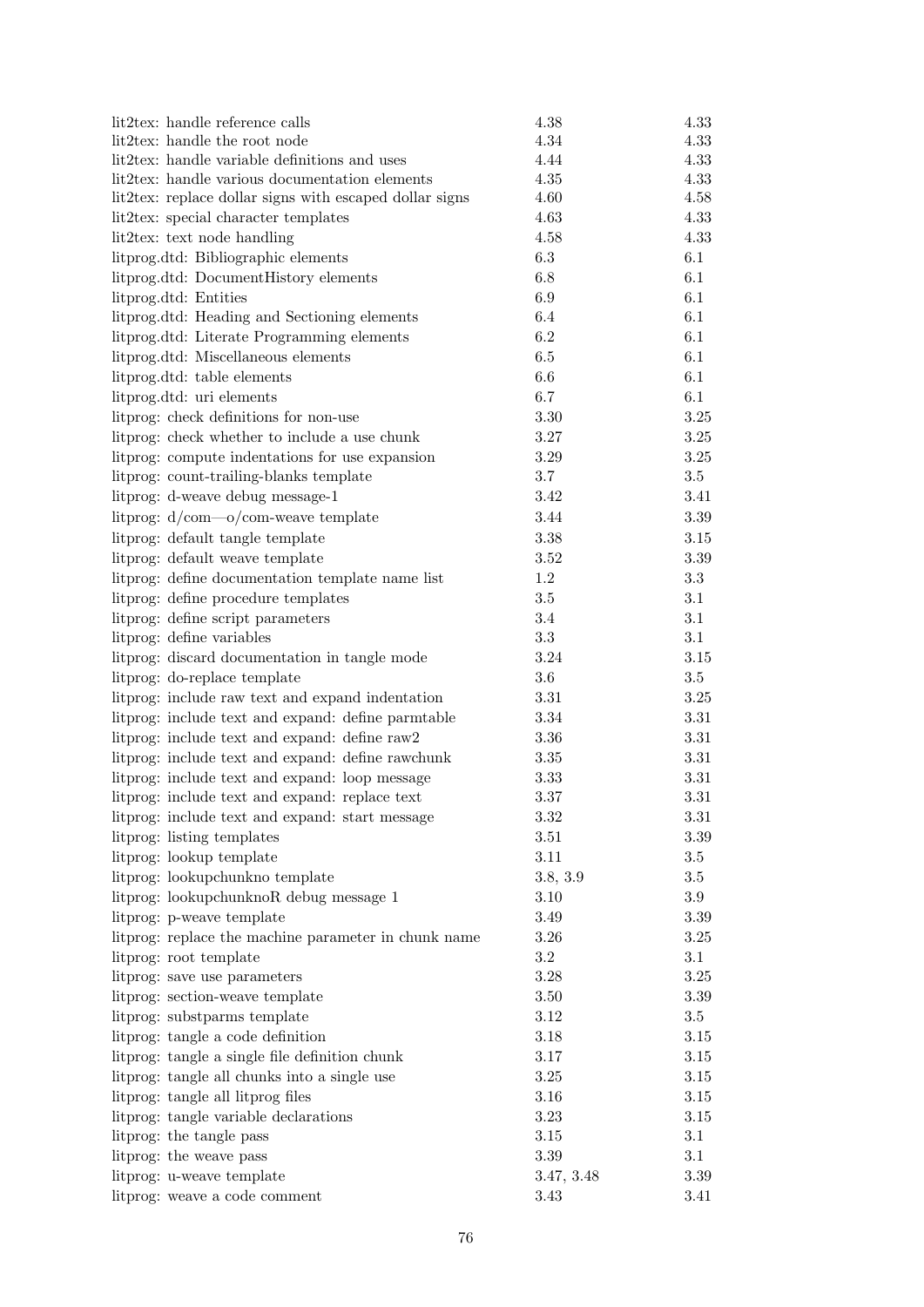| littor is used as code or file definition          | 3.41       | 3.39      |
|----------------------------------------------------|------------|-----------|
| litprog: weave a litprog                           | 3.40       | 3.39      |
| litprog: weave a variable markup                   | 3.45, 3.46 | 3.39      |
| substparms: build result string recursively        | 3.14       | 3.12      |
| substparms: unescape the escaped formal parameters | 3.13       | 3.12      |
| tangle code, debugging                             | 3.22       | 3.18      |
| tangle code, end trimmed chunk                     | 3.20       | 3.18      |
| tangle code, initial chunk                         | 3.19       | 3.18      |
| tangle code, start and end trimmed chunk           | 3.21       | 3.18      |
| weft: handle the root element                      | 5.1        | 4.2, 4.34 |
|                                                    |            |           |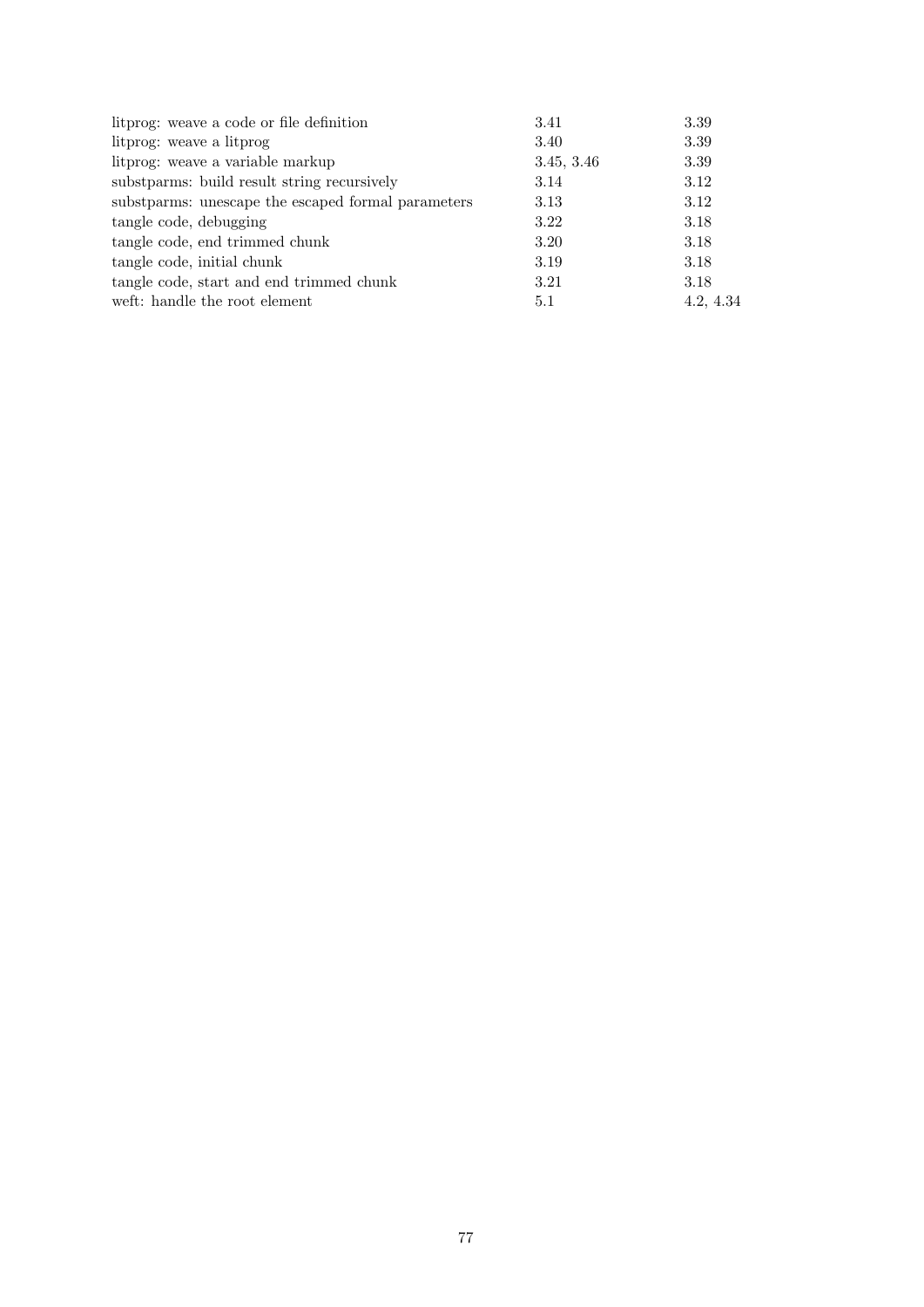## 10 Identifier Index

| Identifier            | Defined in | Used in          |
|-----------------------|------------|------------------|
| Verbose               | 3.4        |                  |
| $_{\rm by}$           | 3.6        | 3.6, 3.6, 3.6    |
| count                 | 3.7        |                  |
| count-trailing-blanks | 3.7        |                  |
| crossrefs             | 3.3        | 3.8              |
| do-replace            | 3.6        | 3.6              |
| filelist              | 3.51       |                  |
| identifierlist        | 3.51       |                  |
| lookupchunkno         | 3.8        |                  |
| machine               | 3.4        |                  |
| macrolist             | 3.51       |                  |
| postmacro             | 3.3        |                  |
| premacro              | 3.3        |                  |
| reflist               | 4.18       | 4.19, 4.40, 4.41 |
| replace               | 3.6        | 3.6, 3.6, 3.6    |
| replacesubstring      | 4.59       |                  |
| string                | 3.7        |                  |
| text                  | 3.6        | 3.6, 3.6, 3.6    |

# Document History

| Date                | Author | Version | Comment                                                                                                                                      |
|---------------------|--------|---------|----------------------------------------------------------------------------------------------------------------------------------------------|
| 20050115:172716     | ajh    | 2.0     | first literate version of release 2                                                                                                          |
| 20050121:143117 ajh |        | 2.0.1   | revised grammar of output .xml file to embrace NOTEs with a                                                                                  |
|                     |        |         | NOTES element. This facilitates processing at phase 2                                                                                        |
| 20050705:170139 ajh |        | 2.0.2   | refined lit2html.xsl to better format short code chunks. Changed                                                                             |
|                     |        |         | v element within documentation to be n, to avoid clash with variable                                                                         |
|                     |        |         | markup elements, also named v                                                                                                                |
| 20050708:155431 ajh |        | 2.0.3   | fixed macrolist and identifierlist templates in litprog.xsl.                                                                                 |
|                     |        |         | Significant formatting and re-chunking of file.                                                                                              |
| 20050711:102903 ajh |        | 2.0.4   | working over lit2tex.xsl and codeverbatim                                                                                                    |
| 20050712:151429     | ajh    | 2.1.0   | further "literacising", and removed the n element from XML inter-                                                                            |
|                     |        |         | mediate file.                                                                                                                                |
| 20050715:130910 ajh |        | 2.1.1   | Recovery from the schemozzle caused by trying to upgrade to Tiger                                                                            |
|                     |        |         | on ballarat                                                                                                                                  |
| 20050722:121800     | ajh    | 2.1.2   | Further work on the user manual                                                                                                              |
| 20050725:164813     | ajh    | 2.1.3   | Refinement of the dtd                                                                                                                        |
| 20050728:141654 ajh |        | 2.1.4   | Revised and extended User Manual, revised cross referencing link-                                                                            |
|                     |        |         | ages                                                                                                                                         |
| 20050913:143424 ajh |        | 2.1.5   | Updated T <sub>F</sub> X weft: reformat code and file chunks to give more                                                                    |
|                     |        |         | accurate presentation of starting and ending line breaks. Also added                                                                         |
|                     |        |         | non-CODE USE handling.                                                                                                                       |
| 20050915:165408 ajh |        | 2.1.6   | Various minor bug fixes; added width control to macrolist and Doc-                                                                           |
|                     |        |         | ument History.                                                                                                                               |
| 20051012:153812 ajh |        | 2.2.0   | Added macro parameters to code chunks. Currently only litprog                                                                                |
| 20051014:105557     | aih    | 2.2.1   | and lit2hml handle these.<br>Added macro parameter handling to lit2tex.                                                                      |
| 20061014:133445     | ajh    | 2.3.0   | start on separate parts structure                                                                                                            |
| 20061027:083327     |        | 2.3.1   | refined macro parameters                                                                                                                     |
|                     | ajh    | 2.3.2   |                                                                                                                                              |
| 20070509:184652 ajh |        |         | finally got round to fixing macro parameters, by separating into<br>formals and actuals. Extended this to the T <sub>F</sub> X phase as well |
| 20070524:145633 ajh |        | 2.3.3   | fix logic bug in recursive macro expansion                                                                                                   |
|                     |        |         |                                                                                                                                              |